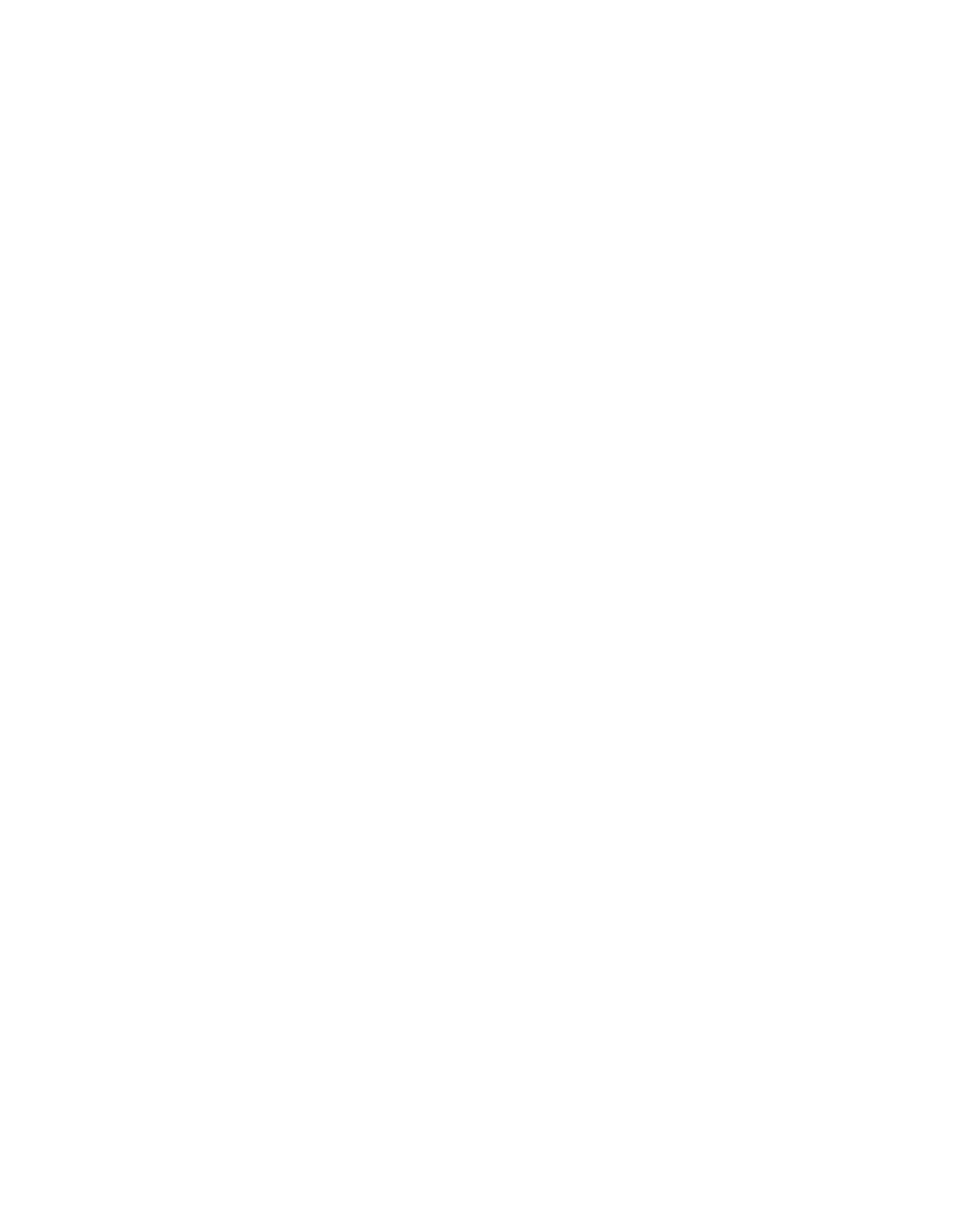# **City of Fort Myers, Florida**

**Elected Officials As of February 28, 2013** 

**Randall P. Henderson, Jr.**  Mayor

**Michael Flanders**  Mayor Pro Tem, Ward 4

**Levon Simms Forrest Banks** 

 **Thomas Leonardo**  Council Member, Ward 6

**Teresa Watkins Brown Johnny W. Streets, Jr.**  Council Member, Ward 1 Council Member, Ward 2

Council Member, Ward 3 Council Member, Ward 5

# **Financial Team**

**William P. Mitchell** City Manager

City Attorney Tallahassee, Florida City of Fort Myers Bond Counsel

 City Clerk Clearwater, Florida City of Fort Myers Auditors

**Nabors, Giblin and Nickerson, P.A. RBC Capital Markets, LLC**  Tampa, Florida St. Petersburg, Florida Disclosure Counsel **Financial Advisor** 

**Maria Joyner, CPA** Marvin E. Collins, III Director of Finance Assistant City Manager City of Fort Myers City of Fort Myers

Grant W. Alley, Esquire Bryant, Miller and Olive, P.A.

**Marie Adams, M.M.C. Mayer Hoffman McCann P.C.**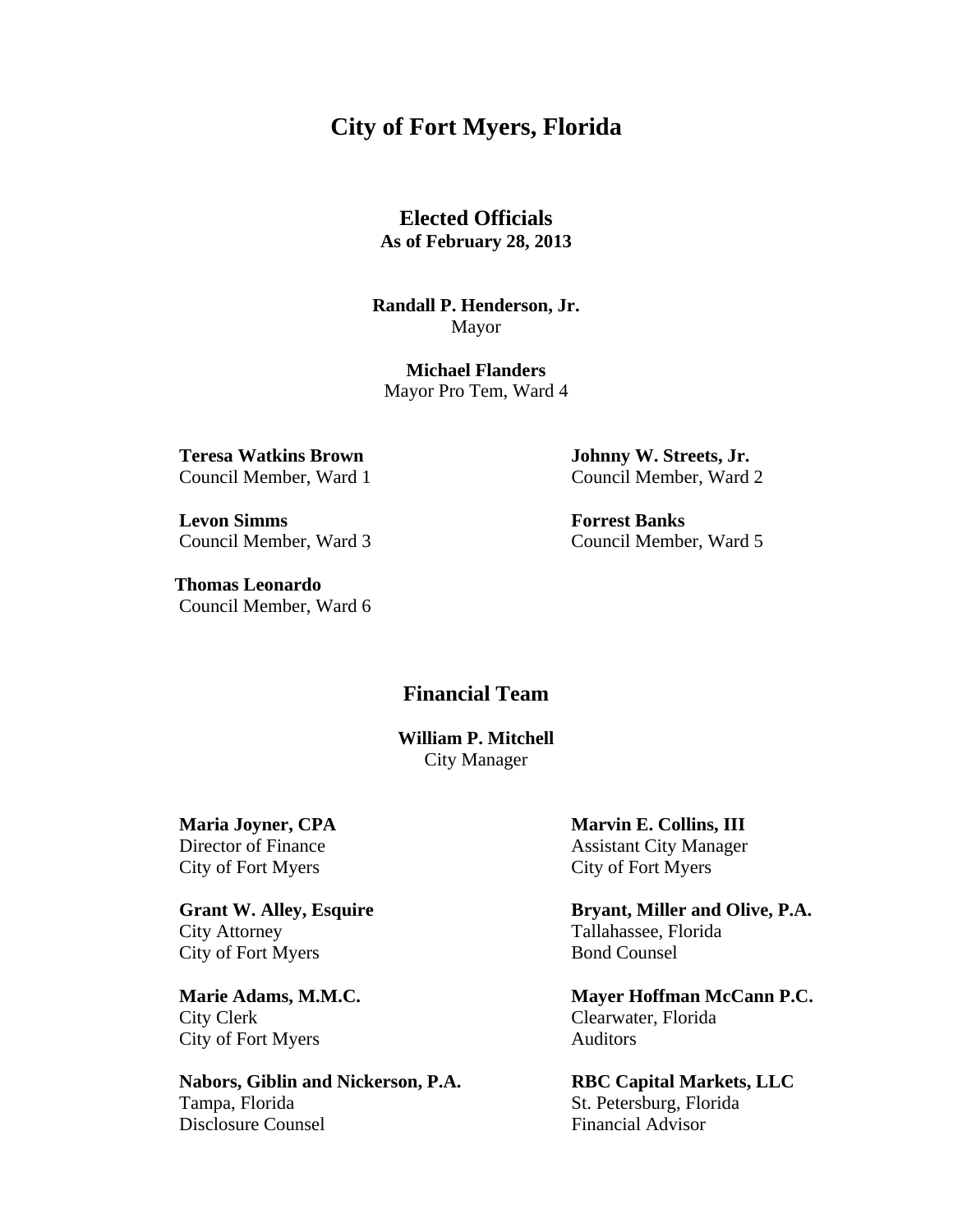# **TABLE OF CONTENTS**

| \$10,420,000 Governmental Note, Loan from the City of Gulf Breeze,  |  |
|---------------------------------------------------------------------|--|
|                                                                     |  |
|                                                                     |  |
|                                                                     |  |
| FLORIDA MUNICIPAL LOAN COUNCIL GOVERNMENTAL UNIT NOTE, SERIES 2000A |  |
|                                                                     |  |
|                                                                     |  |
|                                                                     |  |
|                                                                     |  |
|                                                                     |  |
| \$                                                                  |  |
|                                                                     |  |
|                                                                     |  |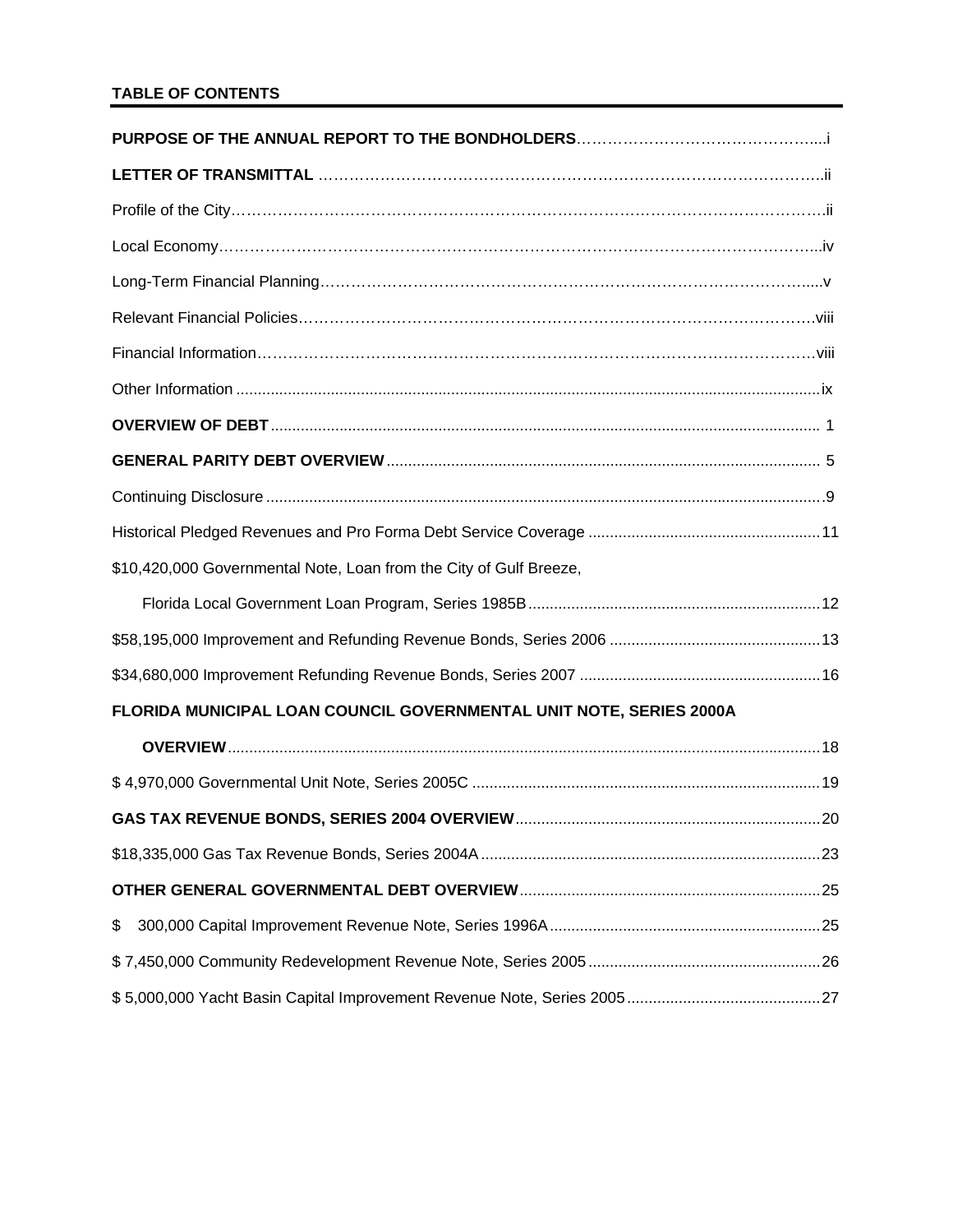# **TABLE OF CONTENTS, continued**

| 57 |
|----|
|    |
|    |
|    |
|    |
|    |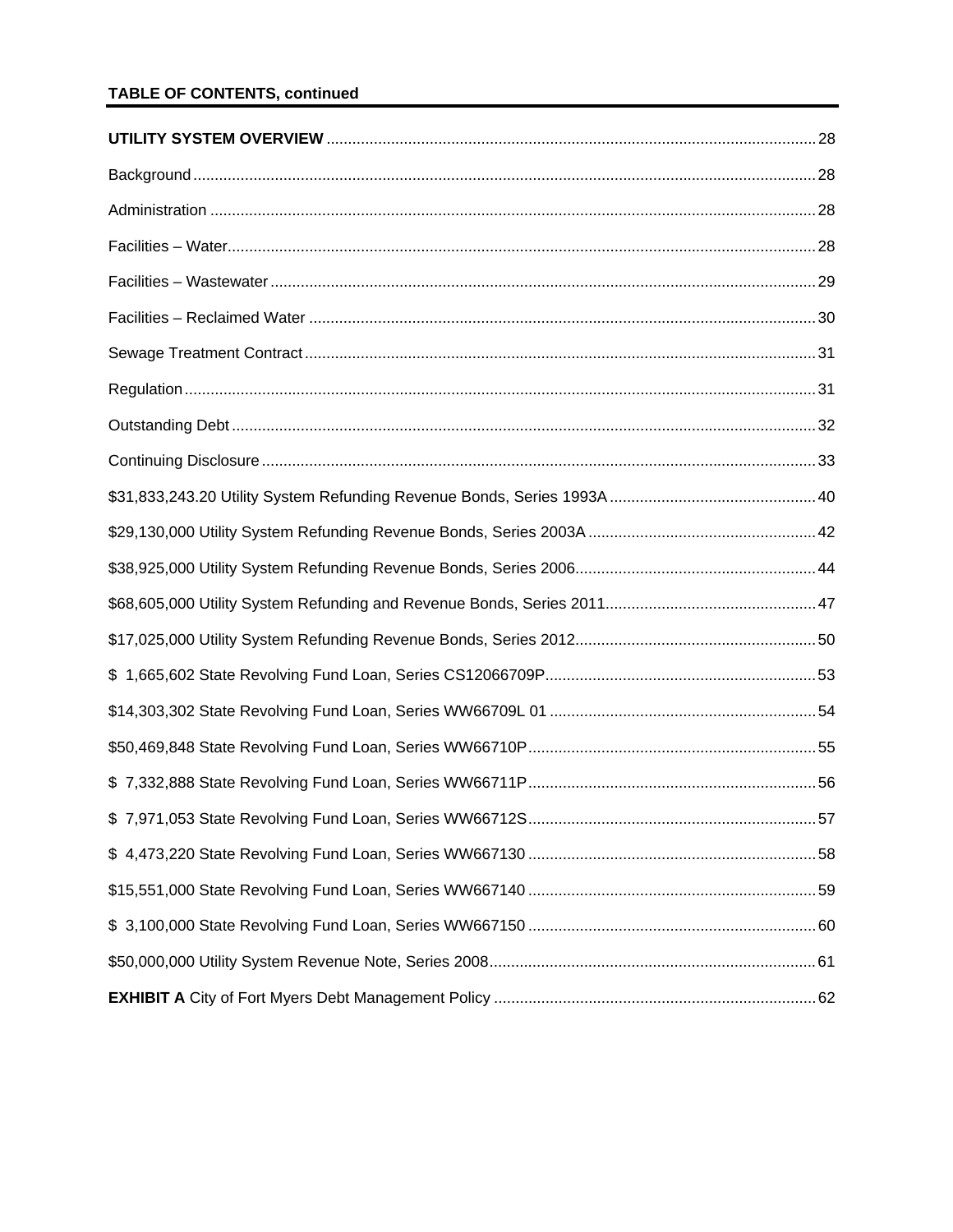#### **PURPOSE OF** *THE ANNUAL REPORT TO BONDHOLDERS*

The *Annual Report to Bondholders* (Report), for the fiscal year ended September 30, 2012, has been prepared by the City of Fort Myers to provide information concerning the City and its indebtedness, along with certain information of which the City is aware. As recommended in the *Guidelines of Continuing Disclosure* published by the Government Finance Officers' Association, this information is being furnished to requesting current security holders and potential purchasers of securities in the secondary market, dealers, security analysts, rating agencies, Electronic Municipal Market Access (EMMA) and other interested parties.

In addition to this Report, each fiscal year the City of Fort Myers prepares a *Comprehensive Annual Financial Report* (CAFR), which includes audited financial statements in accordance with generally accepted accounting principals (GAAP). The CAFR provides detailed financial information as well as summary and detailed information about the City that is not included in this Report.

Both the Report and the CAFR are available, upon request, in bound copies or on compact disc. Both documents are also viewable in the Financial Services Department's section of the City's website at [www.cityftmyers.com.](http://www.cityftmyers.com/)

In compliance with the Securities and Exchange Commission's (SEC) rule 15c2-12, the City entered into undertakings to provide secondary market disclosure in connection with the following bond issues:

- \$29,130,000 Utility System Refunding Revenue Bonds, Series 2003A, dated April 3, 2003
- \$18,335,000 Gas Tax Revenue Bonds, Series 2004A, dated June 10, 2004
- \$38,925,000 Utility System Refunding Revenue Bonds, Series 2006, dated April 10, 2006
- \$58,195,000 Improvement and Refunding Revenue Bonds, Series 2006, dated December 21, 2006
- \$34,680,000 Improvement Refunding Revenue Bonds, Series 2007, dated September 4, 2007
- \$68,605,000 Utility System Refunding and Revenue Bonds, Series 2011, dated December 29, 2011
- \$17,025,000 Utility System Refunding Revenue Bonds, Series 2012, dated September 12, 2012

The release of this Report will, in the City's opinion, satisfy the requirements for annual disclosure as set forth in the undertakings. The City is committed to fulfilling its disclosure obligations defined by the SEC. While the City is committed to the release of secondary market information necessary to evaluate the City's credit, the City is making no ongoing commitment to the publication or release of future Reports. In the future, the City's disclosure obligations may be met through supplements or enhancements to its CAFR or through the release of other documents.

The City has not undertaken an independent review or investigation to determine the accuracy of the information that has been obtained from other sources. Certain information presented herein has been obtained from sources that are believed, by the City, to be reliable. Neither the City nor the elected or appointed officials make any representations or warranties with respect to the accuracy or completeness of that information.

Additionally, to the extent that certain portions of the Report constitute summaries of documents, reports, resolutions or other agreements relating to the operations or outstanding debt of the City, this Report is qualified by reference to each document. Copies of all referenced documents may be obtained from the Office of the City Clerk.

The Report contains certain capitalized, undefined terms. Such terms are defined in the resolutions of the City authorizing the issuance of the respective bonds of the City. The City encourages readers of the Report to provide suggestions that will improve the readability or usefulness of the Report. Questions concerning the information contained herein or suggestions should be directed to:

> Controller City of Fort Myers P.O. Box 2217 Fort Myers, Florida 33902-2217 (239) 321-7147; FAX (239) 344-5930 or hsimone[@cityftmyers.com](mailto:lwalker@cityftmyers.com)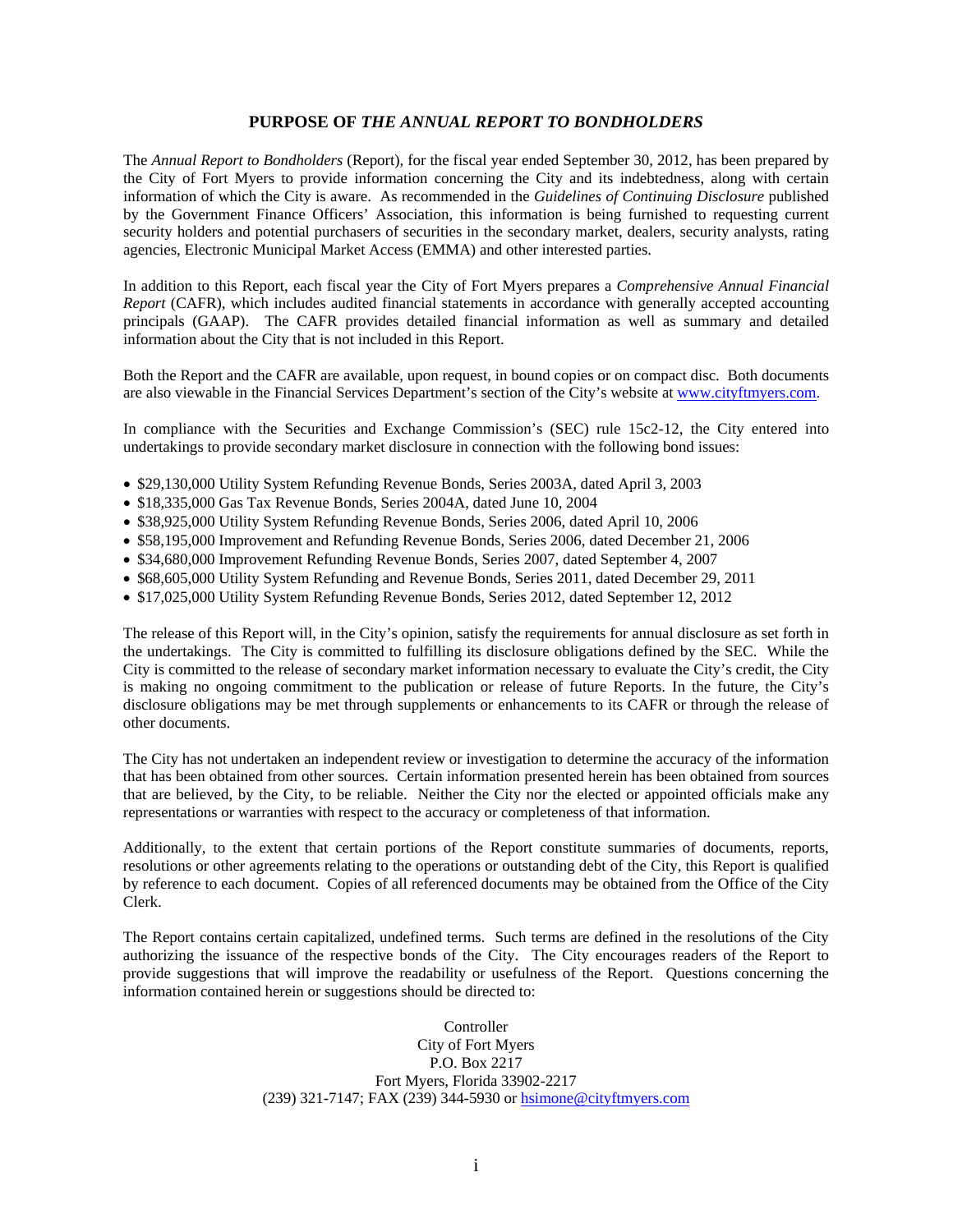

City of Fort Myers, Florida

**FINANCIAL SERVICES ADMINISTRATION PO Box 2217 Fort Myers, Florida 33902-2217 (239) 321-7147**

February 28, 2013

Mayor Randall P. Henderson, Jr. Mayor Pro-Tem Michael Flanders Council Member Teresa Watkins Brown Council Member Johnny W. Streets, Jr. Council Member Levon Simms Council Member Forrest Banks Council Member Thomas Leonardo Citizens of the City of Fort Myers

To the Honorable Mayor, City Council Members and Citizens of Fort Myers:

The Division of Accounting, Department of Financial Services, is pleased to present to you the *Annual Report to Bondholders* for the City of Fort Myers, Florida for the fiscal year ended September 30, 2012. This report is published to provide the Mayor, City Council, City staff, our citizens, bondholders and other interested parties detailed information concerning the indebtedness of the City. Responsibility for both the accuracy of the data and the completeness and fairness of the presentation, including all disclosures, rests with the management of the City.

We believe the data, as presented, is accurate in all material aspects and is presented in a manner designed to fairly set forth the position in regard to the outstanding debt of the City and to meet the City's continuing disclosure requirements. All disclosures necessary to ensure the reader gains an understanding of the City's debt obligations have been included.

# **PROFILE OF THE CITY**

Fort Myers, incorporated in 1886, is the oldest city in Lee County and serves as the county seat. Fort Myers is located on the lower west coast of Florida, midway between Tampa and Miami, and has a current population of approximately 66,835 residents. The City encompasses 48.82 total square miles, including waterways, and is bordered to the north and west by the Caloosahatchee River, which is part of the intercoastal waterway connecting the Atlantic Ocean and the Gulf of Mexico.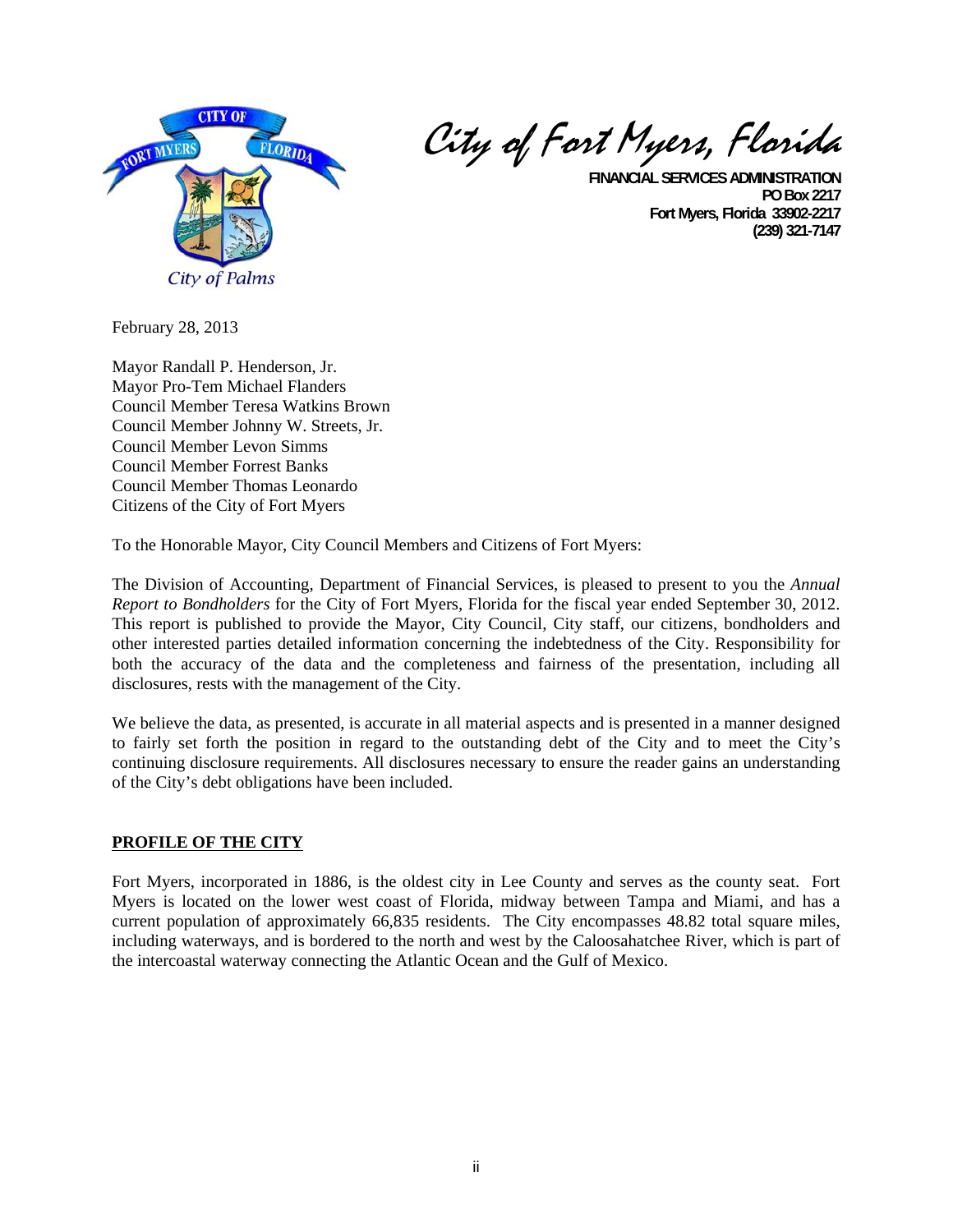

During 2005, the voters of the City approved a change to the City's charter moving the City from a strong mayor-council form of government to a city manager-council form of government. Although the change in form of government took several years to fully implement, the process was completed during fiscal year 2009. Policy-making and legislative authority are vested in the governing council (Council) consisting of the mayor and six other members. The Mayor is elected at large, with one vote and no veto authority, and the six council members are elected by their respective wards. Council members serve four-year terms, with three members elected every two years. The Mayor is elected for a four-year term. The City Council is responsible for all policy-making functions of the government. The City Manager is responsible for the administration of the City.

Municipal services provided to the citizens of Fort Myers include law enforcement, fire protection, community planning and development, traffic engineering, road and drainage construction and maintenance, parks and recreational activities/facilities, parking management, code enforcement and inspections, a cemetery, and other general governmental administrative services. The City also operates a utility system (including potable and reuse water and wastewater), solid waste services, building permits and inspections, stormwater management, golf courses, a yacht basin, an event center, parking garages, a skatium, historical homes and museum, and a hands-on children's science center. These additional operations are reported as enterprise funds that are intended to be, in most cases, self-supporting from user charges established by the City Council.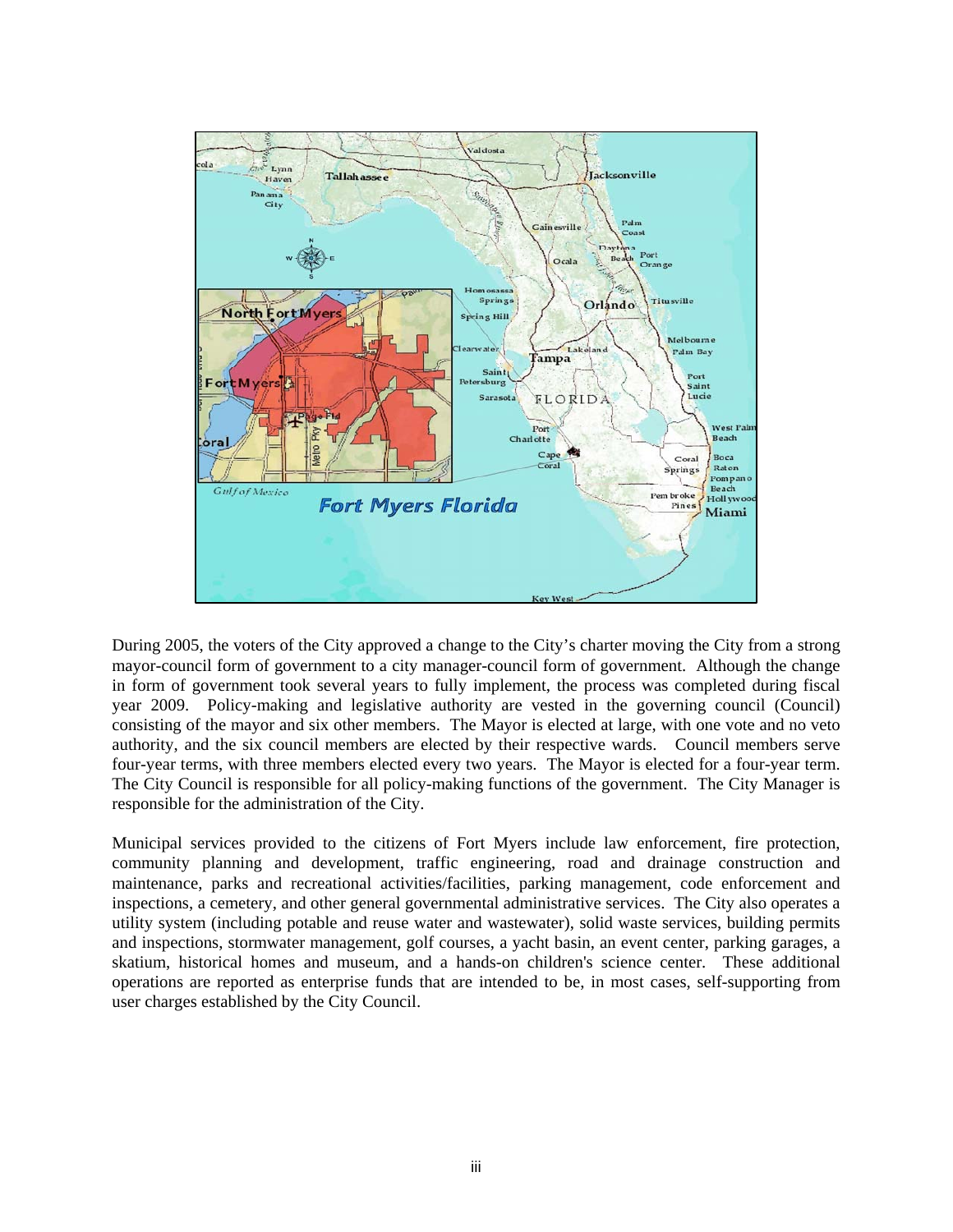## **LOCAL ECONOMY**

The City of Fort Myers is part of the Fort Myers-Cape Coral Metropolitan Statistical Area (MSA), which includes all of Lee County. The general concept of a metropolitan statistical area is one of a large population nucleus, together with adjacent communities that have a high degree of economic and social integration within that nucleus. Fort Myers is the cultural and trade center for Lee County and the surrounding area. Commercial fishing in Lee County is a year-round operation with shrimp fleets making their homeports in Fort Myers and Fort Myers Beach. For recreation, the Thomas Edison and Henry Ford Winter Estates offers tours of their exhibits including a museum, botanical gardens and research laboratory. The Barbara B. Mann Performing Arts Hall, located on the campus of Edison State College, operates year round and provides opportunities to see traveling artist and Broadway productions. A stateof-the-art training ballpark and player development complex is the new home to the Boston Red Sox in 2012.

The Manpower Employment Outlook Survey for the fourth quarter of 2012 indicated that the Cape-Coral-Fort Myers MSA was expected to be one of the strongest job markets in the nation. The area's unemployment rate (not seasonally adjusted) declined to 9.1 percent in September, the lowest since September 2008. The September rate was 2.2 percentage points lower than the year-ago rate of 11.3 percent. While these rates are elevated in comparison to the national rates, 7.6 percent in September and 8.8 percent a year ago, Florida experienced positive over-the-month job growth of 12,100 new private sector jobs in October 2012. Economic changes at the state and national level can often translate into comparable changes locally, so it is important to note that the City of Fort Myers and the Southwestern Florida region often behave differently, showing economic trends and reflecting experience that may lag or precede noticed changes elsewhere.

The City experienced rapid growth in the past decade, reflected in a 30.2% population increase since 2002 from 51,323 to 66,835 in 2012. This rapid growth was attributed to both strong residential appreciation and commercial construction related to the redevelopment of the downtown area. This development virtually ceased in 2009 due to the national economic recession. While the region's housing starts were up over the year in September 2012 by 52.6 percent, commercial and residential development are expected to remain modest due to high area foreclosure rates and rising residential inventory.

The City continues to experience the fiscal realities of the national economic recession and the collapse of the local real estate market. The City's tax base experienced its fourth consecutive year of decreasing property values, from the peak of \$7.0 billion for fiscal year 2008 to \$4.1 billion for fiscal year 2012, a total decrease of \$2.9 billion (42.1%). The City's ability to expand and diversify its tax base is a major factor in providing additional financial resources to fund an increasing demand for services. The City reestablished its Brownfields Program in spring 2009 and is actively pursuing grant funding, expansion of brownfield areas and continued economic and environmental redevelopment throughout Fort Myers. Redevelopment of unproductive parcels of land will result in the creation of new jobs in the community as well as improving the City's tax base. In addition, the City amended the Future Land Use Map to reduce the number of land use categories, and is streamlining land development processes in order to allow for greater flexibility, simplify and enhance development approvals, improve customer service and stimulate the economy through development.

The recently completed \$60+ million utility and streetscape improvement project has attracted a significant number of new businesses and special events. The project completely transformed the look of downtown and won the 2012 International Making Cities Livable Walkable Neighborhoods award, ranking the City of Fort Myers first over other cities worldwide for the inviting, healthy environment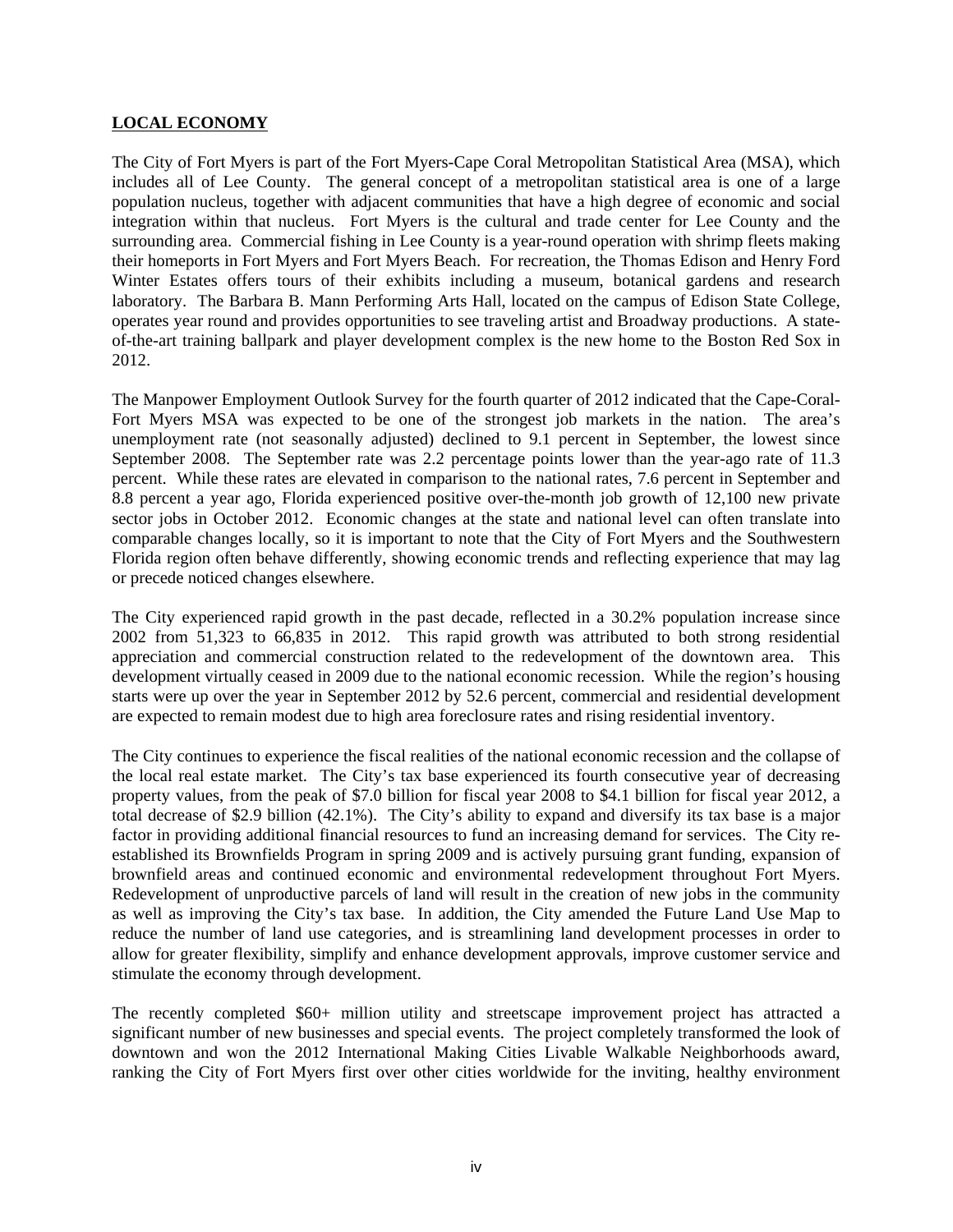created in its dense urban core. Since its completion, over 30 new businesses have opened up in downtown and attendance at special events has increased substantially.

The City recently announced that they earned a Grand Award in the Florida Institute of Consulting Engineers Engineering Excellence Awards competition for the newly constructed Downtown Detention Basin. The Downtown Detention Basin is Phase I of the Riverfront Development Project, which is part of the City's Downtown Plan adopted in April 2010. The Basin will improve the quality of stormwater runoff discharging from the urban area and improve the water quality in the Caloosahatchee River, which ultimately flows to the Gulf of Mexico. The design of the Basin will create a cleaner environment for people and wildlife in and around the river.

# **LONG-TERM FINANCIAL PLANNING**

A significant measure of the City's financial strength is the level of its fund balances (the accumulation of revenues exceeding expenditures). In accordance with the City's fund balance policy, the City will strive to maintain a minimum unassigned fund balance of 10% with an ultimate goal of 10% - 17% of the total General Fund budget. Unrestricted fund balance (the total of the committed, assigned, and unassigned components of fund balance) in the General Fund at year end was 31.6% of total General Fund revenues while unassigned fund balance was 16.7% of revenues. The unassigned fund balance exceeds the minimum requirement and falls at the top range of the goal set by the City Council for budgetary and planning purposes.

The City Council takes the responsibility of being stewards of the public's funds very seriously. In fiscal year 2010, City Council identified a series of goals and objectives as part of the development and implementation of the City's comprehensive Strategic Plan, and the goal of fiscal accountability was considered a high level priority. The objectives for fiscal accountability comprise the exploration of options for balancing the City's budget and the development of a long term financial plan. Without strong financial planning, a local government cannot guarantee services and programs, plan for unforeseen events, or have a strong return on investment.

# **Strategic Plan**

The purpose of every government is to provide public safety, public services, and an enhanced community environment for its citizens. The City continuously strives to provide the services citizens, business owners and visitors demand. To assist with this effort, City Council and staff implemented its Strategic Plan, beginning in fiscal year 2011, to enable the organization to successfully execute the City's Mission, "To deliver exceptional government services and provide an environment where people will be encouraged to live, work, play and invest."

The Strategic Plan incorporates the discussion of internal and external factors that may impact the City over the next few years along with an evaluation of the City's current Strengths, Weaknesses, Opportunities and Threats (SWOT). That exercise led to the identification of strategic issues that encompass a variety of subjects important to the well-being of the City and are grouped into the six goals listed below:

- 1. Provide core services ~ Identify and prioritize core services.
- 2. Fiscal accountability ~ Develop and maintain financial strength and fiscal accountability.
- 3. Staff/personnel issues  $\sim$  Commit to attracting, retaining and developing a diverse and competent workforce that enables the City to achieve their business needs.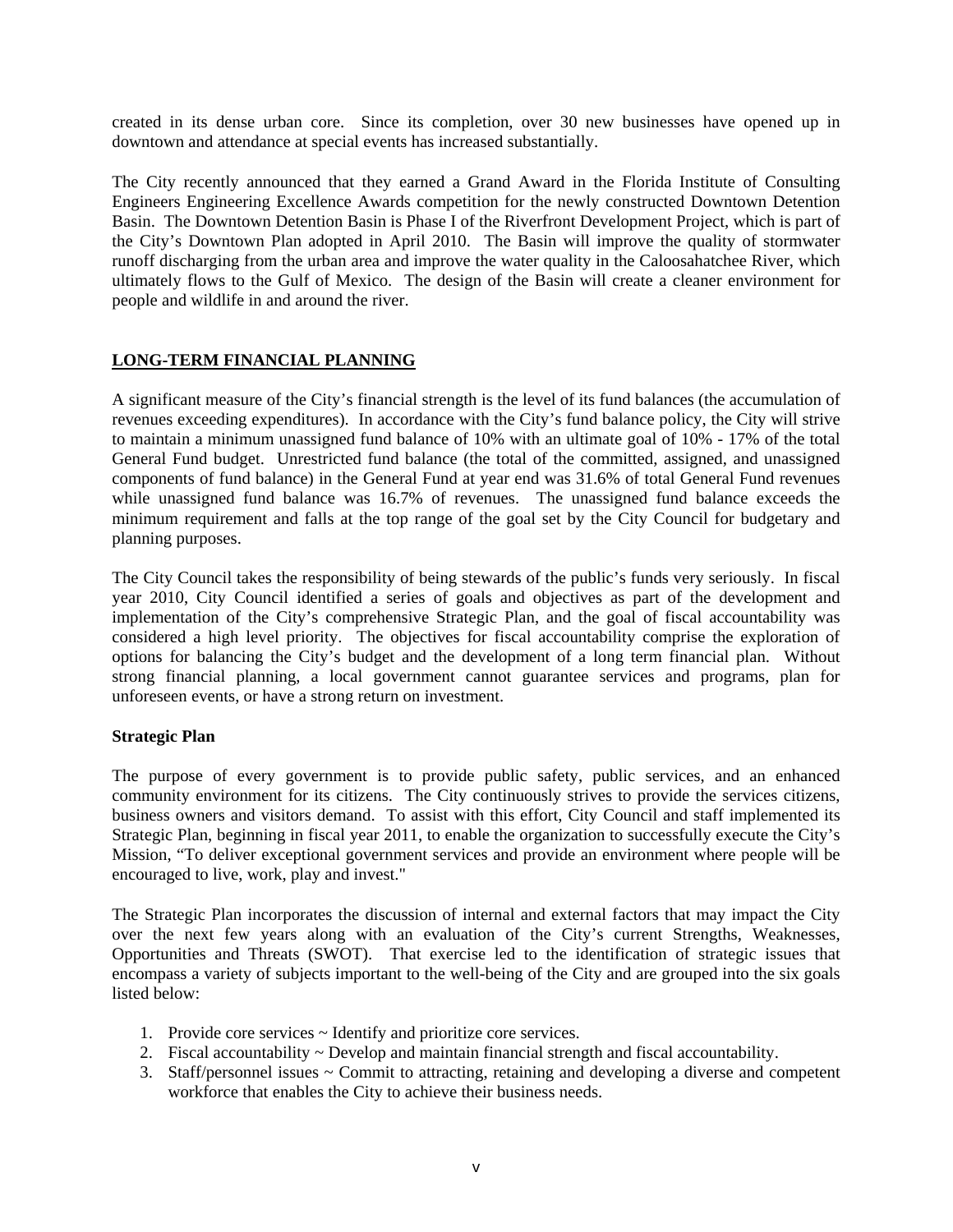- 4. Physical well-being  $\sim$  Enhance Citywide infrastructure and facilities while maintaining comprehensive treatments of neighborhoods.
- 5. Economic development ~ Foster economic development and encourage redevelopment within the City of Fort Myers.
- 6. Communication  $\sim$  Promote interactive methods of communication throughout City departments and with citizens.

For each goal, City Council identified a series of objectives. In August 2010, Department Directors submitted their department goals and objectives developed within this framework. The goals and objectives are reported on a quarterly basis and are utilized during the City's annual budget process to evaluate available resources for decision making. In conjunction with each Department's Goals and Objectives are performance measures for the reporting units to incorporate a means of accountability and program effectiveness.

While the framework has been established for the City' strategic plan, the City recognizes that the plan requires ongoing review and change to address new challenges that continually emerge with the times. A comprehensive strategic planning retreat for City Council and Department Directors is scheduled for February 2013 to examine and update the current Strategic Plan.

The objectives for physical well-being incorporate the assured provision of improved infrastructure throughout the City; the promotion of urban infill; and the continuation of annexations as appropriate. The following programs conform to those objectives:

- The City completed the design of a new, state-of-the-art wastewater facility, which will provide more environmentally pleasant waste treatment and additional reclaimed water capacity that will allow treated wastewater to be used for irrigation purposes. This will have the added effect of helping to protect the river that borders the City. The City is currently evaluating necessity compared to funding.
- The City placed the widening of State Road 82 in service at the end of the current fiscal year. The expansion of the SR 82 corridor mitigates traffic congestion and improves the level of service for citizens and visitors. The project was funded by the Florida Department of Transportation, Lee County, and City receipts of developer impact fees.
- The City is successfully revitalizing neighborhoods by purchasing abandoned/foreclosed homes in target areas, rehabilitating and reselling them, and by building homes on city-acquired vacant lots that meet Florida Green and Energy STAR certification standards, utilizing federal Neighborhood Stabilization Program (NSP) funds. Under NSP, the City completed 31 housing units.
- Funds for repairs and rehabilitation of housing are available from both of the Community Development Block Grant and State Housing Initiative Partnership (SHIP) programs.

The objectives for economic development incorporate the funding and implementation of the Riverfront Plan; the development of a unified marketing plan for telling our story; and the continuation of support to small businesses. The following programs conform to those objectives:

• The City included the Fort Myers Riverfront Development Plan in its 2010 Downtown Plan, which was formally adopted by City Council in April 2010. The Riverfront Development Plan incorporates new retail, restaurant and entertainment uses, a convention quality hotel, expanded Harborside Convention Center, public plazas and open spaces, and expanded marina facilities. Phase I, the completion of the Downtown Detention Basin, is the first step toward bringing the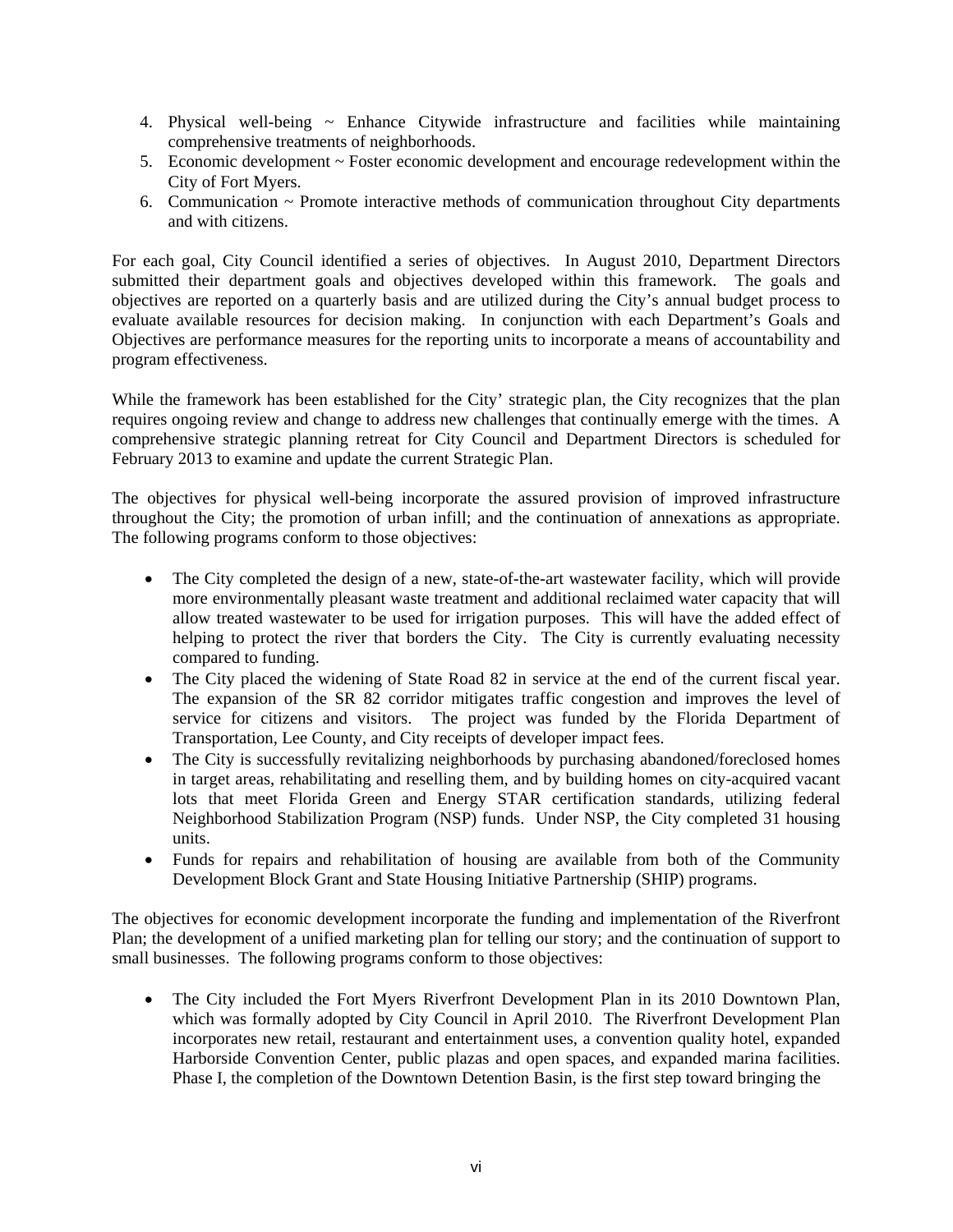vision of the downtown plan to reality. With the completion of this phase, the City is poised to join other world-class waterfront cities, where citizens, visitors and friends can live, work and play on the banks of the Caloosahatchee River.

- In November 2012, the City partnered with Lee County to establish the River District Trolley, which provides free transportation in and around historic Fort Myers. Two routes assist residents and visitors experience and explore the vibrant and growing downtown area, which comprises restaurants, shops and galleries.
- The City works with fledgling businesses by providing an incubator (the Southwest Florida Enterprise Center). This center provides space at very favorable rates and business classes to assist new entrepreneurs in starting up their businesses. The City partners with Florida Gulf Coast University to provide classes and assistance.

# **Comprehensive Plan**

The City continues to fund capital programs to meet the standards set forth in its Comprehensive Plan and positively impact the quality of life for its residents, businesses and visitors. As shown below, the largest category of capital spending is utility projects. Due to the age of the City's infrastructure, the City determined that major utility replacements must occur in many critical areas and neighborhoods throughout city limits. At the same time, as a result of the tremendous growth experienced in prior years, along with Department of Environmental Protection mandates, it is imperative that the City's utility facilities are functioning properly and can provide quality service to both current and future demand.

The City adopted a five-year capital spending program for fiscal years 2013 through 2017 that includes:

| Utility                  | 109,336,880 |
|--------------------------|-------------|
| Transportation           | 20,240,960  |
| Equipment                | 16,502,000  |
| Stormwater               | 6,102,619   |
| <b>Buildings</b>         | 3,976,400   |
| Development              | 2,067,000   |
| Parks and Beautification | 525,000     |
| Total                    | 158,750,859 |

Projects in the Capital Improvement Program are designated as CP (projects needed to keep the City in compliance with the City's Comprehensive Plan), M (mandatory projects that are part of contractual requirements with third parties), and D (discretionary projects that the City would like to do). Of the \$158,750,859 in the five-year capital spending program, discretionary projects total \$3.9 million or 2.5%.

Major projects included in the capital budget for fiscal year 2013 are:

| Hanson Street Extension, US 41 to Ortiz                    | \$<br>6,670,000 |
|------------------------------------------------------------|-----------------|
| Neighborhood Utility Improvement Projects                  | 4,850,000       |
| <b>Sanitation Trucks</b>                                   | 2,100,000       |
| Citywide Sewer Rehabilitation                              | 1,550,000       |
| Power Distribution System Rehab (Central and South plants) | 1,000,000       |
| Expansion of the Central Reclaimed Water Facility          | 1,000,000       |
| Citywide Street Overlay Program                            | 900,000         |
| Winkler Avenue Sidewalk                                    | 840,000         |
| 10-Mile Canal Drainage Improvements                        | 600,000         |
| Total                                                      | 19,510,000      |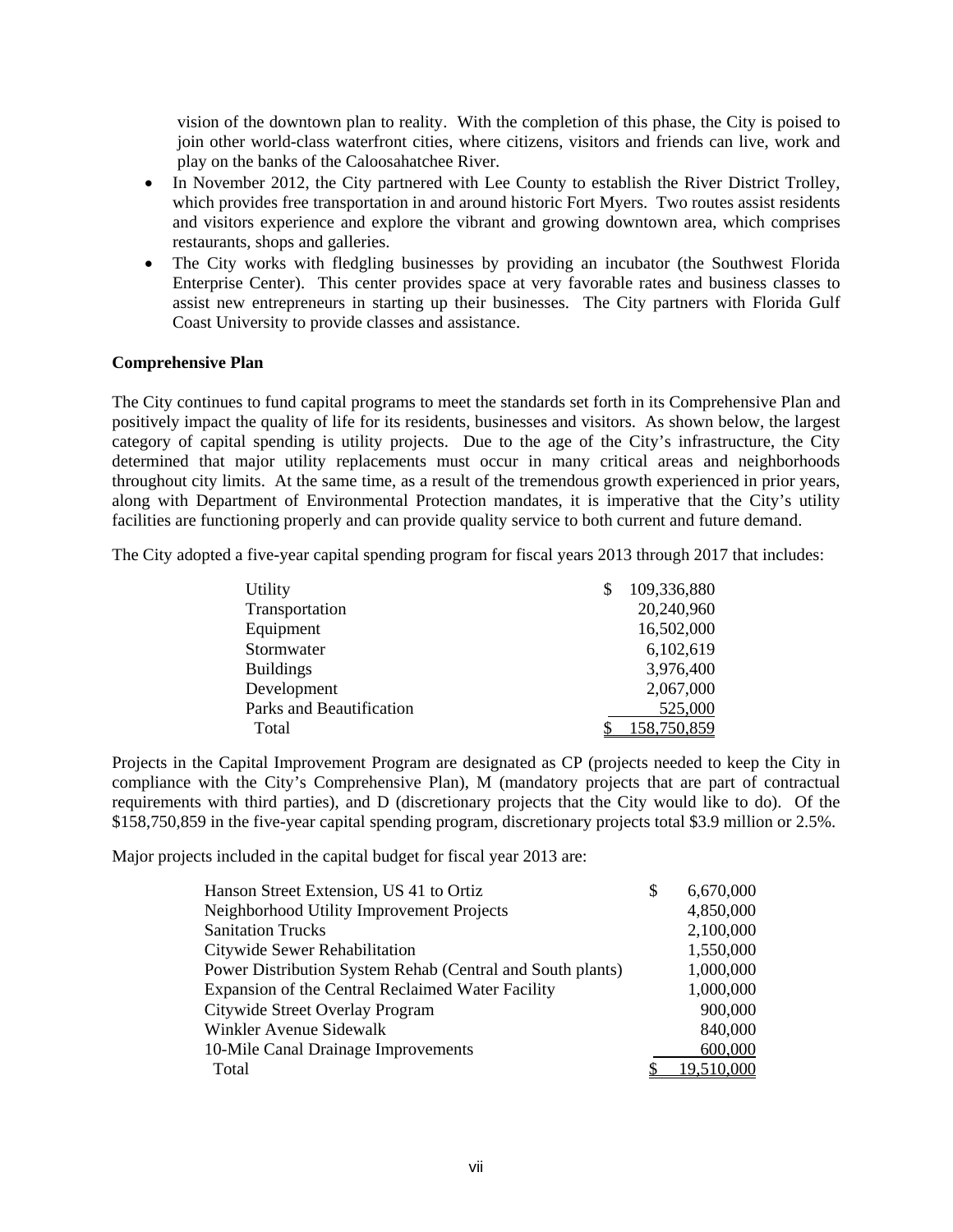# **RELEVANT FINANCIAL POLICIES**

While the City does not have a comprehensive set of financial policies that have been adopted by City Council, there are guidelines in place that set forth the basic framework for the overall fiscal management of the City. With the development and implementation of the Strategic Plan, City management may be revising policies and procedures in the process to further the growth and financial security of the City. Operating independently of changing circumstances and conditions, the financial policies guide the decision-making process of the City Manager, Mayor, City Council and Administration. These policies provide guidelines for evaluating both current activities and future programs.

Any downward trends in the State and/or local economy will adversely impact the City's ability to realize its budgeted revenues in the categories of franchise fees, utility taxes and state-shared revenues. Therefore, quarterly monitoring and conservatism should mitigate any unforeseen circumstances. Complementing this practice is one in which a certain amount of expenses/expenditures are frozen and are not released for use until it is clear that revenues will be at projected levels.

The City formally adopted a debt management policy during fiscal year 2008. There are no legal debt limits placed on the City through state law (no such limit exists in Florida), local ordinances or local resolutions. The City continually pursues ways to potentially limit debt and improve its overall financial position. These actions include such measures as:

- Limiting future capital spending projects and minimizing the issuance of additional debt.
- Taking advantage of refunding opportunities, if any arise, to decrease future annual debt service requirements.
- Restructuring existing debt, where legally possible, to remove the City's backup pledge on debt that benefits specific districts where sufficient revenues are available from those districts to repay the debt.
- Committing proceeds from the sale or other disposal of any assets financed by debt to the prepayment or early payoff of the related debt.

The City does not issue debt, long or short term, to finance operational costs.

# **FINANCIAL INFORMATION**

**Internal Controls**. Management of the City is responsible for establishing and maintaining internal controls designed to ensure that the assets of the City are protected from loss, theft or misuse and to ensure that adequate accounting data is compiled to allow for the preparation of the financial statements in conformity with generally accepted accounting principles. The internal control structure is designed to provide reasonable, but not absolute, assurance that these objectives are met. The concept of reasonable assurance recognizes that: (1) the cost of the control should not exceed the benefits likely to be derived and (2) the valuation of the costs and benefits requires estimates and judgments by management. We believe the City's system of internal accounting controls adequately safeguards assets and provides reasonable assurance of proper recording of financial transactions.

**Budgetary Control.** Annual budgets are legally adopted for the General Fund, Debt Service Funds, Enterprise Funds, Internal Service Funds, Trust and Agency Funds and certain Special Revenue Funds.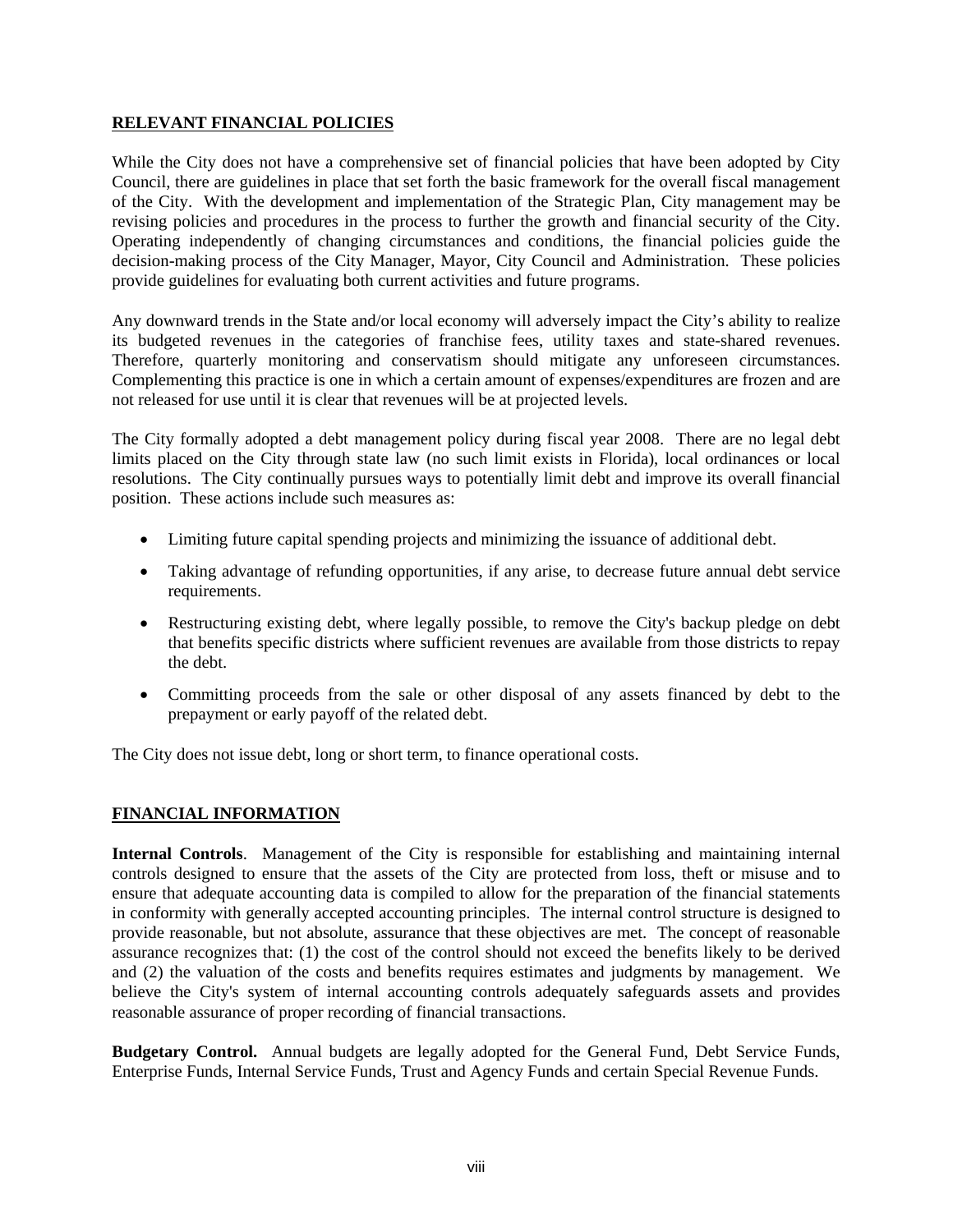In addition, project budgets are adopted for the Capital Project Funds for the respective year along with approval of the five-year Capital Improvement Program. The City prepares its budget on a basis consistent with generally accepted accounting principles, with a few exceptions. For budget purposes, depreciation is not shown in the annual budgets and debt service is reported as current year expenditures.

The appropriated budget is prepared by fund, department, and division. Expenditures may not exceed appropriations at a department level, except for the Community Redevelopment Agency, which uses the fund level as their budgetary control. The City Manager, the Director of Finance and the Budget Manager have the authority to approve the transfer (reclassification) of funds within a department, within a fund. Transfers that are greater than \$50,000 are presented to Council on a quarterly basis following their implementation. Transfers that are less than \$50,000 are not presented to Council unless the cumulative total reaches \$50,000 in any department and are then reported on a quarterly basis as well. In most cases, divisions are required to transfer funds only to meet unanticipated needs or to reflect organizational changes. The legal level of budgetary control is defined at the department level within a fund.

Whereas the adopted budget is meant to control and provide for the efficient and economical running of the City, amendments (increases or decreases in appropriations and/or revenue estimates) to a budget may be required during the year to properly account for unanticipated needs or opportunities. Budget amendments in the amount of \$50,000 or less (excluding use of reserves and changes to capital projects) require the approval of the City Manager and the Director of Finance, or their designees. All such amendments are presented to City Council on a quarterly basis following their implementation. All amendments to appropriations greater than \$50,000, any adjustments to reserves, and/or adjustments to capital projects require City Council approval prior to implementation into the adopted budget.

Appropriations in all budgeted funds lapse at the end of the fiscal year even if they have related encumbrances. Encumbrances are commitments related to unperformed contracts for goods or services, such as purchase orders, contracts, and commitments. Encumbrance accounting is used to the extent necessary to assure effective budgetary control and accountability and to facilitate effective cash planning and control. All encumbrances lapse at fiscal year end and valid encumbrances are re-appropriated and become part of the subsequent year's budget.

# **OTHER INFORMATION**

**Independent Audit.** As required by the City Charter and State Statutes, an audit of the books of accounts, financial records and transactions of the City has been conducted by a firm of Certified Public Accountants licensed in the State of Florida. The report of Mayer Hoffman McCann, P.C., Certified Public Accountants, contains their opinion as to the fair presentation of the City's basic financial statements.

**Certificate of Achievement for Excellence in Financial Reporting.** The Government Finance Officers Association of the United States and Canada (GFOA) awarded a Certificate of Achievement for Excellence in Financial Reporting to the City of Fort Myers for its comprehensive annual financial report for the fiscal year ended September 30, 2011. The Certificate of Achievement is a prestigious national award recognizing conformance with the highest standards for the preparation of state and local government financial reports.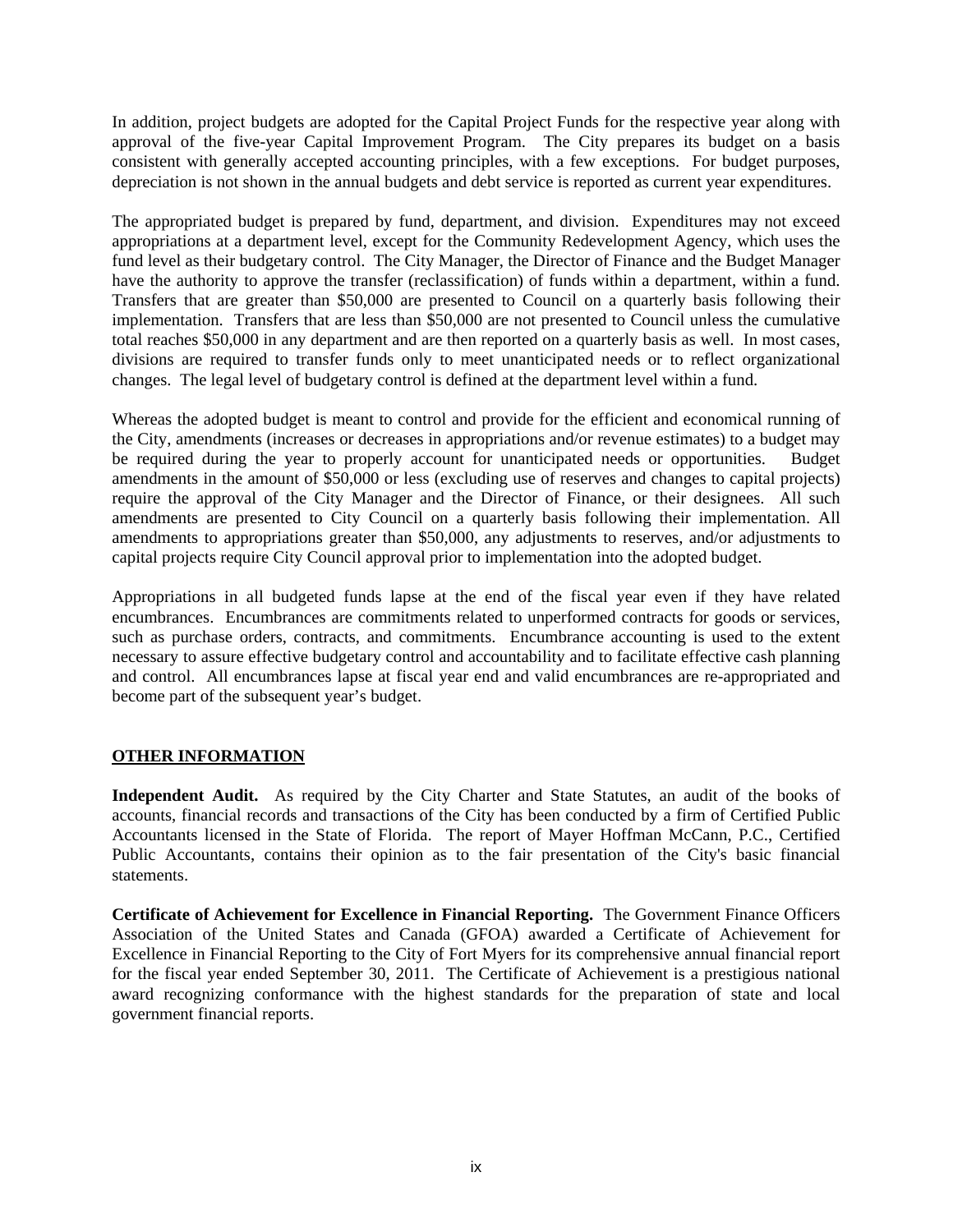In order to be awarded a Certificate of Achievement, a government must publish an easily readable and efficiently organized comprehensive annual financial report, whose contents conform to program standards. This report must satisfy both generally accepted accounting principles and applicable legal requirements.

A Certificate of Achievement is valid for a period of one year only. The City has received a Certificate of Achievement for the last twenty-three consecutive years. We believe that our current comprehensive annual financial report continues to meet the Certificate of Achievement Program's requirements and we are submitting it to the GFOA to determine its eligibility for another certificate.

**Distinguished Budget Presentation Award.** The City of Fort Myers has also received the GFOA's Distinguished Budget Presentation Award for the last twenty-one consecutive years. The Distinguished Budget Presentation Award is the highest form of recognition in governmental budgeting, and its attainment represents a significant accomplishment by a government and its management. In order to receive this award, a government unit must publish a budget document that meets program criteria as a policy document, an operations guide, a financial plan and a communication device. The award is the budgetary counterpart of the Certificate of Achievement and is valid for one year only.

# **ACKNOWLEDGMENTS**

The preparation of this report was made possible through the proficient and dedicated services of the Finance Department. We would particularly like to express our appreciation to the Senior Accountants for their countless hours of work on this report. Their continuing effort toward improving the Accounting and Financial Reporting Systems improves the quality of information reported to the City Council, State and Federal Agencies, investors and the citizens of Fort Myers.

Appreciation is also extended to the Mayor and City Council Members for their leadership and stewardship of the City's financial activities.

Sincerely,

¯¯¯¯¯¯¯¯¯¯¯¯¯¯¯¯¯¯¯¯¯¯¯¯¯¯¯¯¯¯¯¯¯ ¯¯¯¯¯¯¯¯¯¯¯¯¯¯¯¯¯¯¯¯¯¯¯¯¯¯

William P. Mitchell Maria Joyner City Manager Director of Finance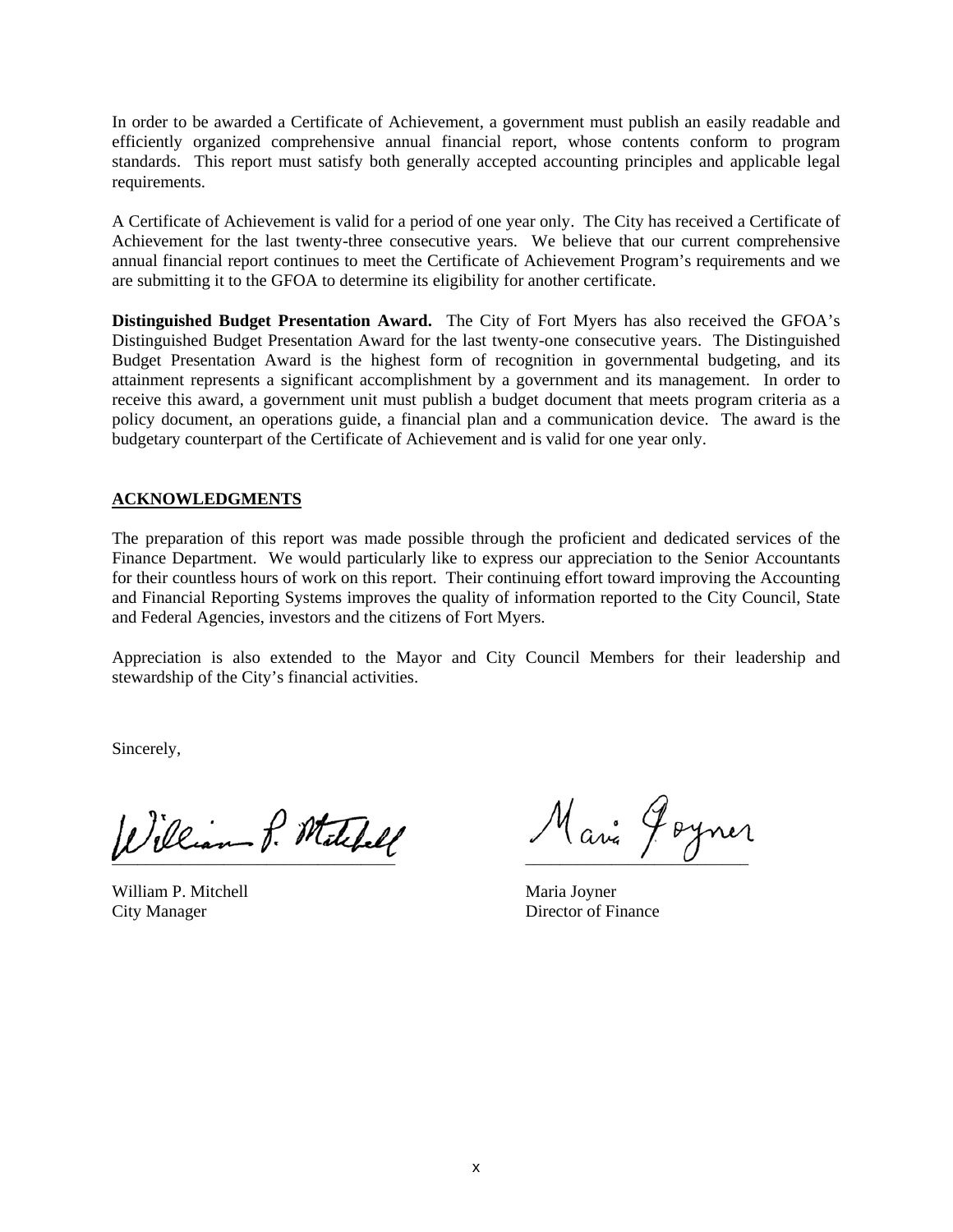# **OVERVIEW OF DEBT CITY OF FORT MYERS, FLORIDA**

The City's total outstanding debt, as presented in the *Comprehensive Annual Financial Report* (CAFR) for the fiscal year ended September 30, 2012 totals \$423,859,777 excluding interest. This amount consists of \$143,983,492 of General Governmental Long Term Debt, including debt incurred by the Internal Service funds, and \$279,876,285 of Enterprise Debt. This debt includes items in the General Long Term Debt Account Group that are contingencies required to be recognized, and in the Enterprise Funds, the debt amount is net of unamortized original issue discount, capital appreciation discount and deferred defeasance charges, and contingencies that are required to be recognized.

This *Annual Report to Bondholders* (Report) presents debt at maturity value for formalized, not contingent, obligations. Certain adjustments to the debt in the CAFR are necessary to present the maturity value of the City's debt. The following table shows the necessary adjustments to the amounts in the CAFR, which is audited by independent auditors, to attain the debt amounts in the Report, which is unaudited. These adjustments are:

| Total governmental debt, including internal service fund debt | \$<br>143,983,492 |
|---------------------------------------------------------------|-------------------|
| Less: Original issue premium net of deferred defeasance costs | (2,718,136)       |
| Compensated absences                                          | (3,392,692)       |
| Fire and police pension payable                               | (13,681,109)      |
| Claims and judgments                                          | (5,405,812)       |
| Other postemployment benefits                                 | (6,404,985)       |
| Adjusted governmental debt                                    | 112,380,758       |
|                                                               |                   |
| Total enterprise debt                                         | 279,876,285       |
| Plus: Capital appreciation                                    | 3,306,638         |
| Less: Original issue discount and deferred defeasance costs   | (162, 159)        |
| Compensated absences                                          | (760,048)         |
| <b>OPEB</b>                                                   | (2,103,544)       |
| Due to private sources                                        | (2,832,963)       |
| Adjusted enterprise debt                                      | 277,324,209       |
| Total City of Fort Myers debt                                 | 389,704,967       |

One outstanding bond issue is partially paid from Enterprise Funds while the pledged revenues in the bond documents are non-ad valorem revenues. The Enterprise Funds have no legal obligation to pay the debt service, but the City has a legal obligation to pay the debt from specifically identified revenues. The coverage requirements are such that Enterprise Fund revenues may not be used to calculate the required coverage, and the debt needs to be reclassified to the Governmental Debt category. This is also true for the Yacht Basin note.

| Total governmental debt from above                | S | 112,380,758 |
|---------------------------------------------------|---|-------------|
| Plus: Yacht Basin Note                            |   | 4,335,186   |
| Series 2007 Bonds secured by non-ad valorem taxes |   | 840,780     |
| Adjusted governmental debt                        |   | 117,556,724 |
| Total enterprise debt from above                  |   | 277,324,209 |
| Less: Yacht Basin Note                            |   | (4,335,186) |
| Series 2007 Bonds secured by non-ad valorem taxes |   | (840,780)   |
| Adjusted enterprise debt                          |   | 272,148,243 |
| Total City of Fort Myers debt                     |   | 389,704,967 |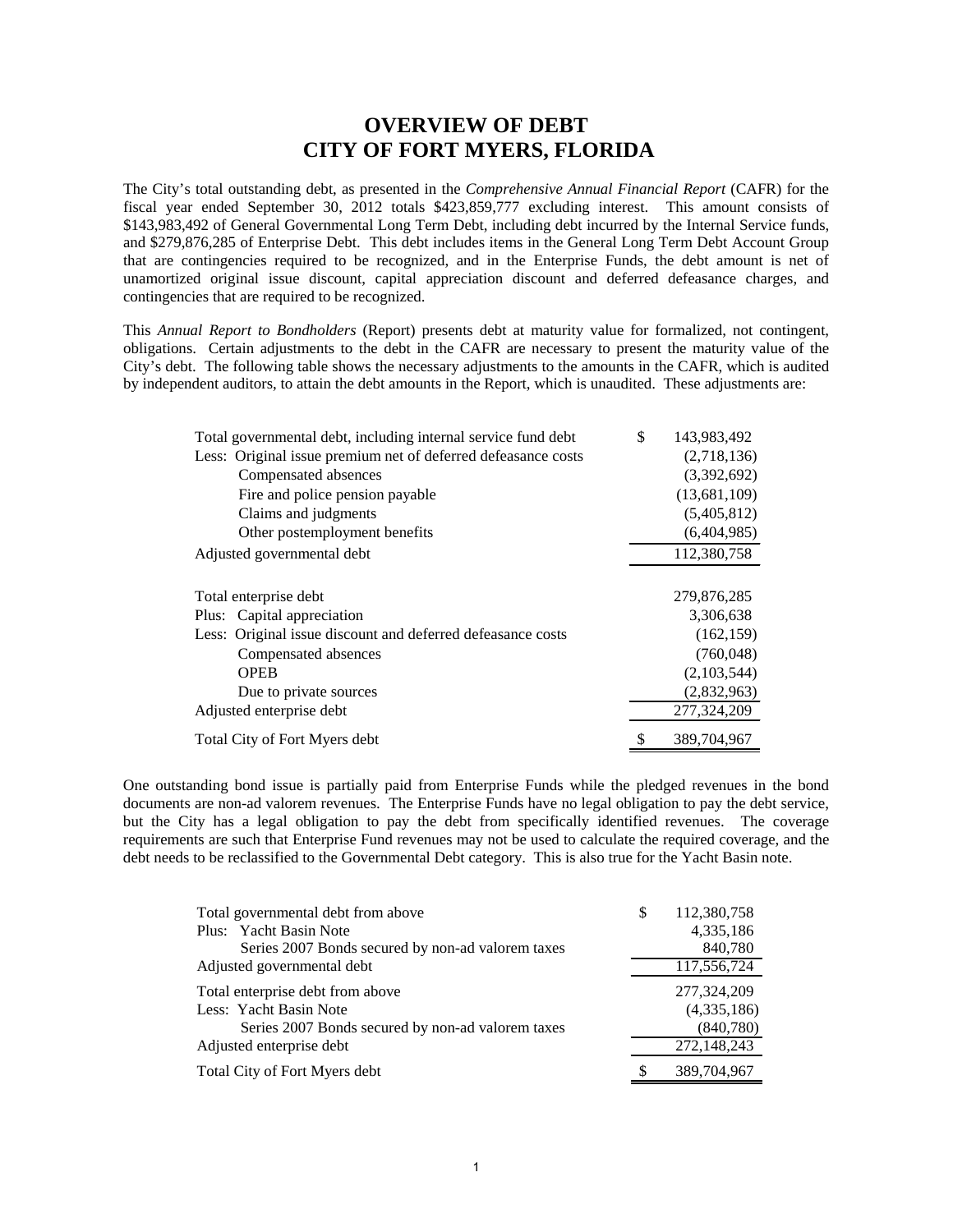Making this adjustment, the total General Governmental Debt, including interest, and payable from non-ad valorem revenues, is \$175,882,546 and the Business-type Debt, which comprises the Utility System Debt, is \$400,281,583 for a total of \$576,164,129.



The following chart shows the two segments of debt mentioned above.

Of the total debt outstanding, \$389,704,967 is principal and \$186,459,162 is scheduled interest. The following chart illustrates principal and interest due by fiscal year for all City of Fort Myers debt.



Currently, the General Governmental Debt matures in the fiscal year ending September 30, 2037, and the Utility System Debt matures in the fiscal year ending September 30, 2042.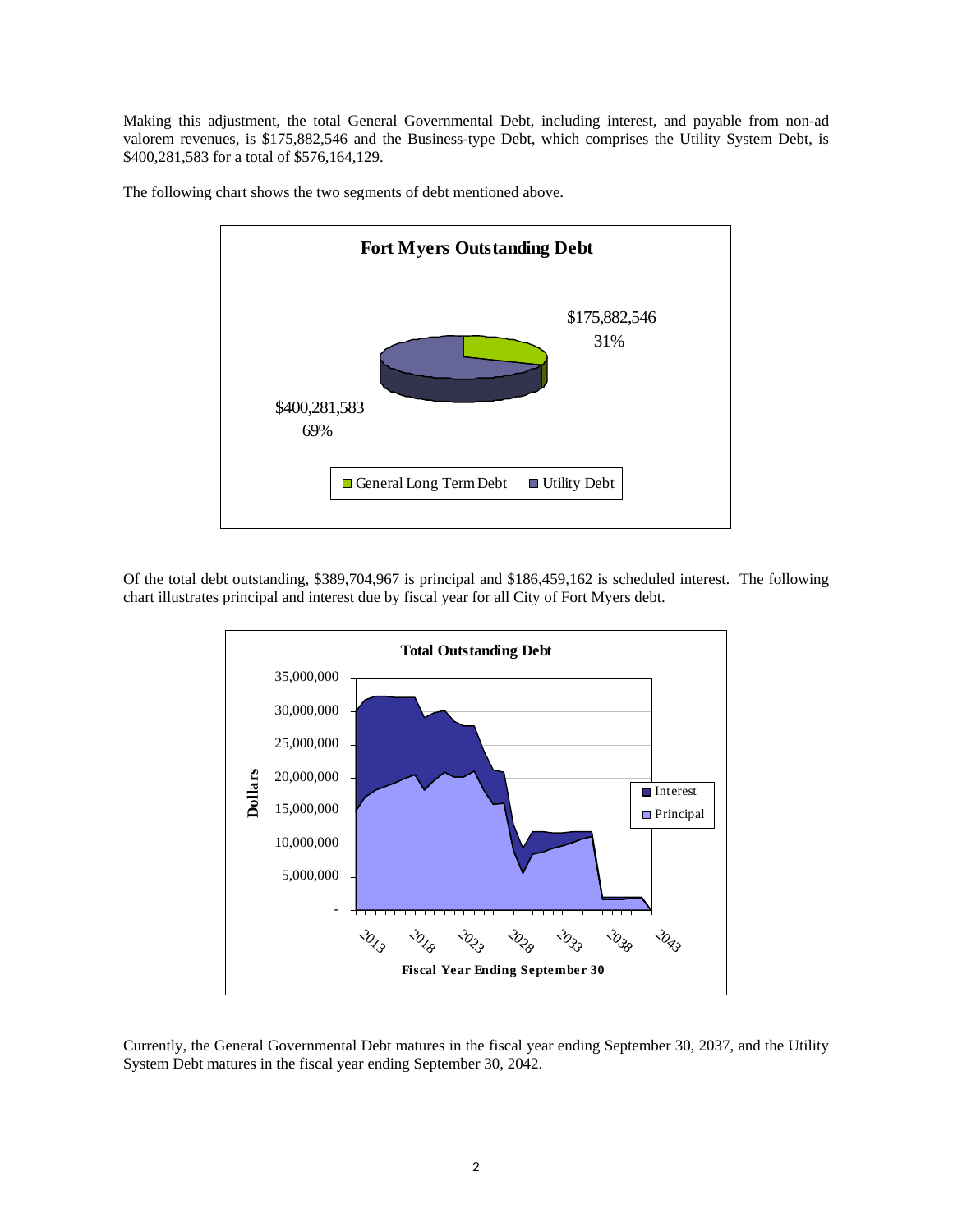|            | Governmental    |                 |                       |             |    |             |                  |                   |
|------------|-----------------|-----------------|-----------------------|-------------|----|-------------|------------------|-------------------|
|            | Revenue Bonds   |                 | Utility Debt<br>Total |             |    |             |                  |                   |
|            | Principal       | Interest        |                       | Principal   |    | Interest    | Principal        | Interest          |
| 2013       | \$<br>7,752,809 | \$<br>5,330,345 | \$                    | 7,130,774   | \$ | 9,709,707   | \$<br>14,883,583 | \$<br>15,040,052  |
| 2014       | 8,086,726       | 4,953,839       |                       | 8,923,399   |    | 9,811,053   | 17,010,125       | 14,764,892        |
| 2015       | 7,076,070       | 4,583,617       |                       | 11,040,951  |    | 9,575,794   | 18,117,021       | 14,159,411        |
| 2016       | 7,375,373       | 4,233,012       |                       | 11,303,319  |    | 9,308,199   | 18,678,692       | 13,541,211        |
| 2017       | 5,901,095       | 3,917,390       |                       | 13.343.321  |    | 9,001,809   | 19,244,416       | 12,919,199        |
| 2018-2022  | 27,091,916      | 15,530,200      |                       | 71,640,278  |    | 38,957,648  | 98,732,194       | 54,487,848        |
| 2023-2027  | 15,801,954      | 10,617,714      |                       | 79,508,580  |    | 23,526,123  | 95,310,534       | 34,143,837        |
| 2028-2032  | 17,280,781      | 6,761,527       |                       | 30,802,621  |    | 11,734,494  | 48,083,402       | 18,496,021        |
| 2033-2037  | 21,190,000      | 2,398,178       |                       | 29,930,000  |    | 5,516,151   | 51,120,000       | 7,914,329         |
| Thereafter |                 |                 |                       | 8,525,000   |    | 992,362     | 8,525,000        | 992,362           |
| Totals     | 117,556,724     | 58,325,822      |                       | 272,148,243 |    | 128,133,340 | 389,704,967      | \$<br>186,459,162 |

The annual requirements to amortize all debt outstanding as of September 30, 2012, including interest payments of \$186,459,162 are as follows:

The next several sections provide detailed information regarding the General Governmental Debt. Following the Governmental Debt Section is a section on Utility System Debt.

Total General Governmental Debt consists of \$117,556,724 of principal and \$58,325,822 of scheduled interest, for a total of \$175,882,546. Debt service for each fiscal year of debt outstanding is depicted by principal and interest below.



#### **Underlying Ratings**

While the City does not have any general obligation debt, certain underlying and implied ratings have been given to the City by the ratings companies. In December 2011, all three credit rating agencies affirmed the City's utility credit ratings concurrently with their rating assignments to the aforementioned Utility System Refunding and Revenue Bonds, Series 2011. Standard and Poor's (S&P) Ratings Services assigned an A long-term rating to the Fort Myers Utility System Refunding and Revenue Bonds, Series 2011. At the same time, S&P affirmed the A underlying rating on the system's outstanding revenue bonds. The outlook is stable. S&P also affirmed the AAA/A-1 rating on the Series 2009 variable-rate refunding revenue bonds.

Fitch Ratings assigned an A+ rating to the Fort Myers, Fl, \$64.9 million Utility System Refunding and Revenue Bonds, Series 2011. In addition, Fitch affirmed an A+ rating on the Fort Myers Utility System Refunding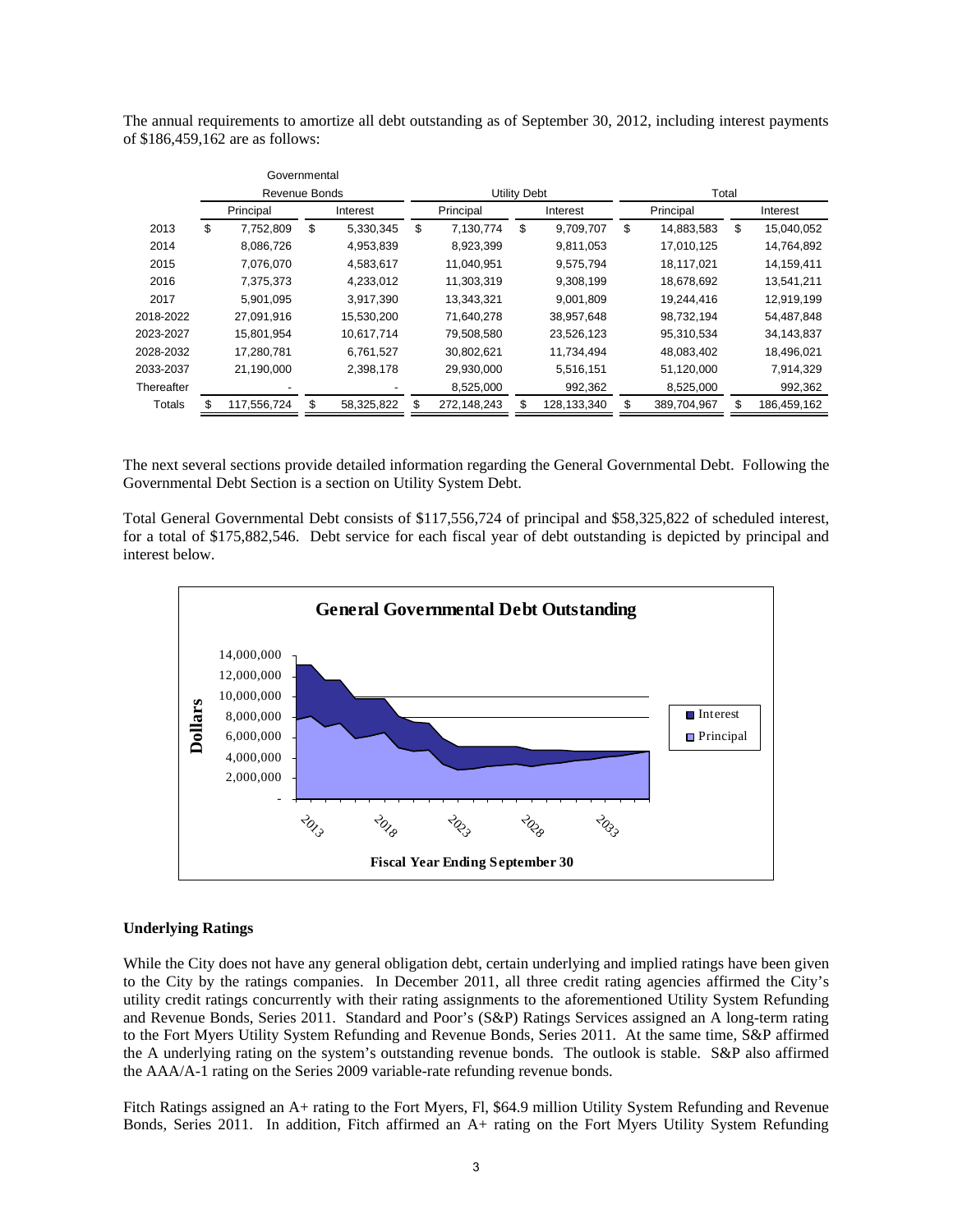Revenue Bonds, Series 2003A, Utility System Refunding Revenue Bonds, Series 2006, and Variable Rate Utility System Refunding Revenue Bonds, Series 2009 (prerefunding). The rating outlook is stable.

Moody's Investors Service (Moody's) assigned an Aa3 rating to the City of Fort Myers \$64.9 million Utility System Refunding and Revenue Bonds, Series 2011. Concurrently, Moody's affirmed the Aa3 rating of \$56.6 million in previously issued utility parity debt. Moody's also assigned an Aa3 rating to the City of Fort Myers \$17.0 million Utility System Refunding Bonds, Series 2012.

In August 2012, Moody's downgraded Fort Myers' Long Term Issuer Rating from Aa2 to Aa3, and they removed the negative outlook. This rating is associated with the City's governmental debt, and it was based on ongoing structurally imbalanced operations supported by use of one-time revenues to balance operations, high fixed costs and the City's substantial property value declines. The Aa3 rating also reflects the City's satisfactory, albeit diminished, reserve levels, sizeable and diverse tax base with below demographic profile and a manageable debt burden.

#### **Bond Insurers**

The City's bond issues are covered by insurance policies that guarantee the payment of that portion of the principal and interest on the respective series of bonds that become due for payment, but shall be unpaid by reason of non-payment by the City.

On August 4, 2010, FGIC Corporation, a privately held insurance holding company, announced that it filed a voluntary petition for relief under Chapter 11 of the United States Bankruptcy Code in the Southern District of New York. Financial Guaranty Insurance Company (FGIC), a wholly owned subsidiary of FGIC Corporation, was the initial insurer of the City's Utility System Refunding Revenue Bonds, Series 1993A and Series 2003A. FGIC and MBIA Insurance Corporation (MBIA) have a Reinsurance Agreement dated September 30, 2008, in which MBIA will pay FGIC policy holder's claims in compliance with the terms and conditions set forth in the Agreement. FGIC's bankruptcy filing has no impact on the City's debt service reserve fund policies that were issued by FGIC.

In January 2013, Moody's Investors Service downgraded the Insurance Financial Strength rating of Assured Guaranty Municipal Corp. (AGM) to A2 from Aa3. The outlook for the ratings is stable. AGM is the insurer of the City's Utility System Refunding and Revenue Bonds, Series 2011, and the Utility System Refunding Revenue Bonds, Series 2012.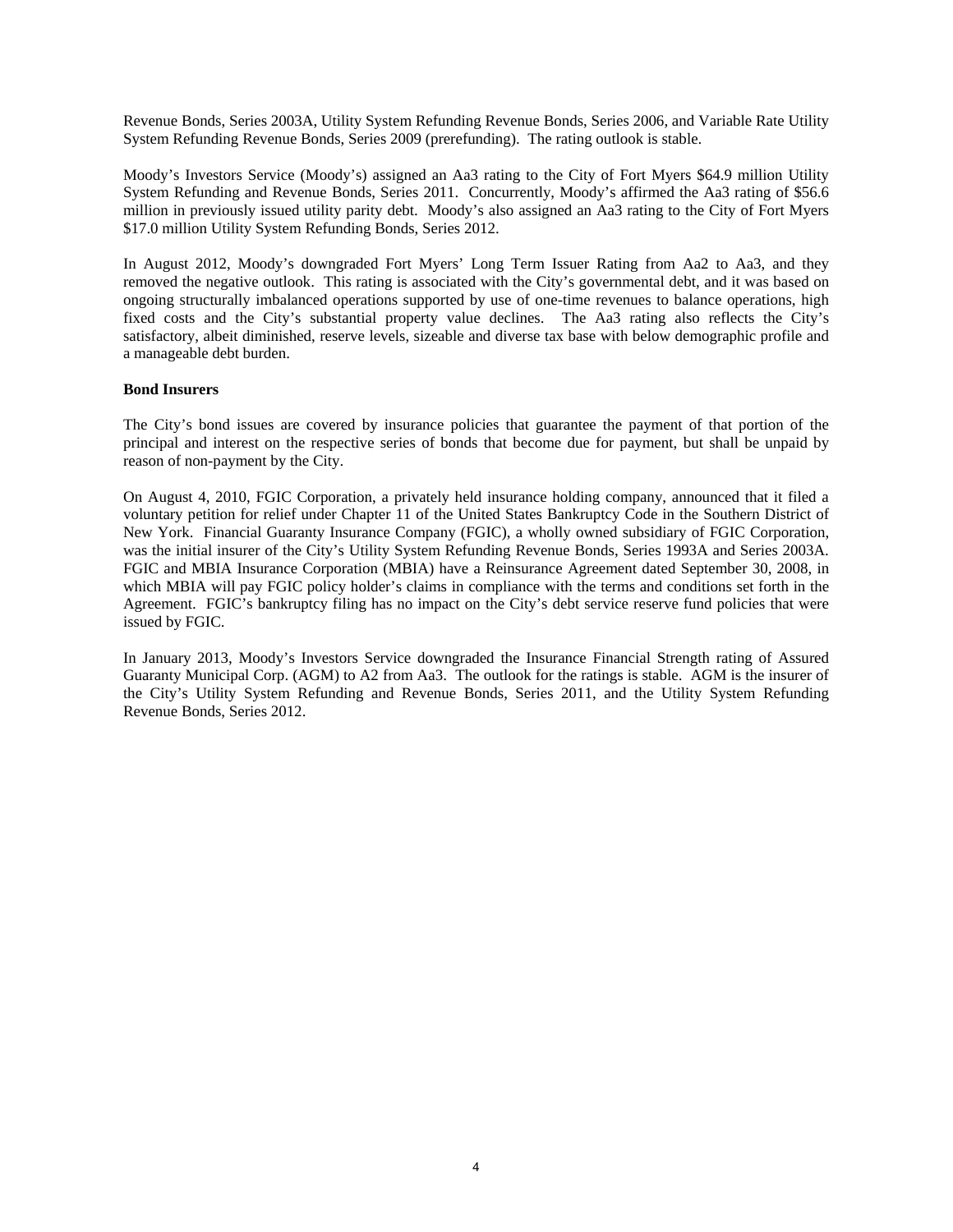# **GENERAL PARITY DEBT OVERVIEW**

The General Parity Debt (Parity Bonds) consists of two bond issues and one note. They are on parity due to the fact that sources of repayment (Pledged Revenues) are the same for all three issues of debt. The issues are: (1) the Governmental Unit Note (Loan from the City of Gulf Breeze, Florida Local Government Loan Program, Series 1985B); (2) the Improvement and Refunding Revenue Bonds, Series 2006; and (3) the Improvement Revenue Refunding Bonds, Series 2007.

The following chart shows the percentage of each issue outstanding to all the parity issues.



Total outstanding parity principal is \$94,150,000. If all debt is paid according to the existing amortization schedule, interest will be \$52,852,256, for a total of \$147,002,256. Final maturity of the current outstanding debt occurs during the fiscal year ending September 30, 2037.

The following chart shows the principal and interest outstanding, in total, by fiscal year.



#### **Pledged Revenues**

"Pledged Revenues" include the Utilities Tax, the Franchise Fees, the Communications Services Tax (as of fiscal year ending September 30, 2002), the Guaranteed Entitlement Funds, the Occupational License Tax and the Sales Tax.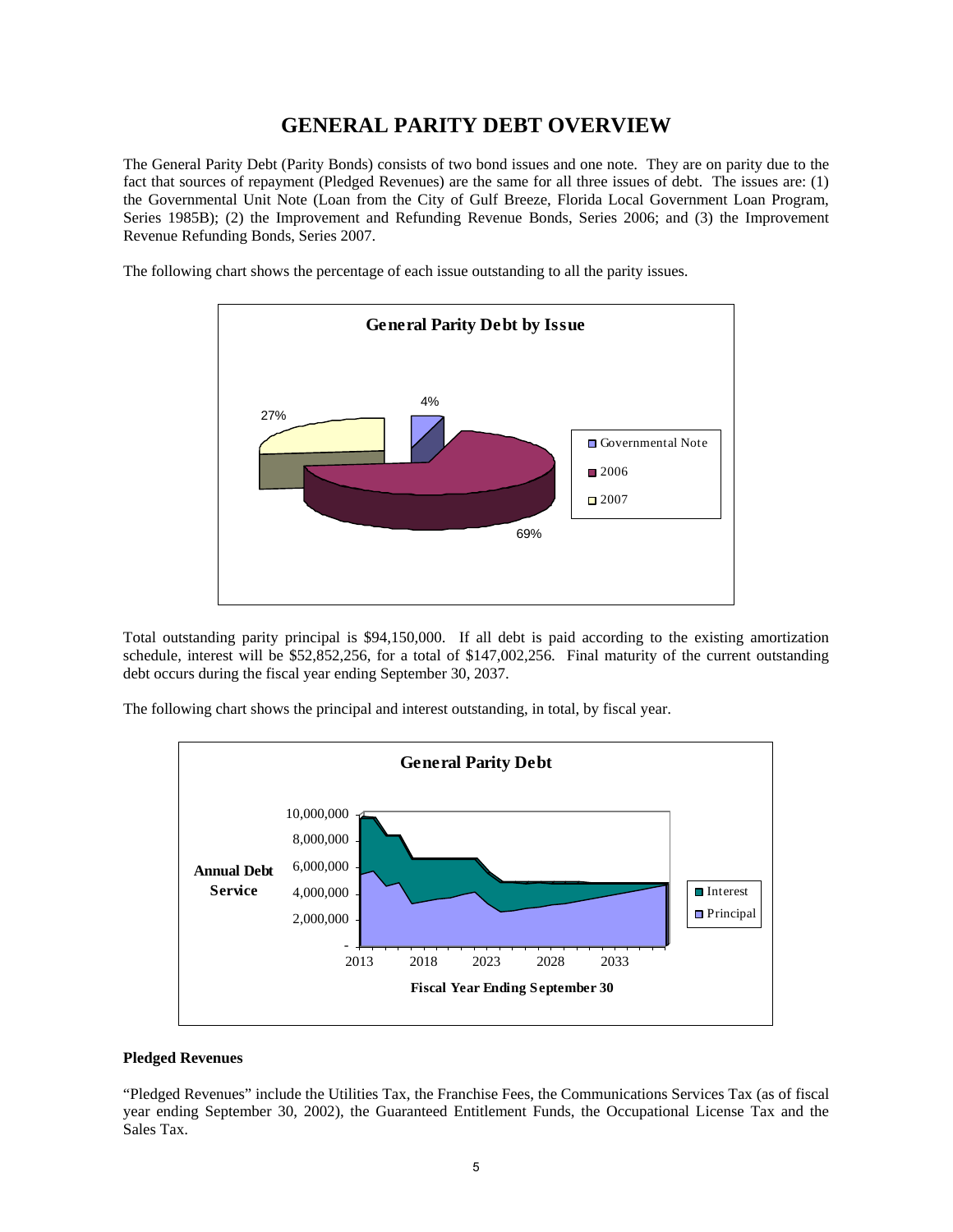**Utilities Tax.** A utilities service tax is levied on the purchase of electricity within the City, metered or bottled gas (natural liquefied petroleum gas or manufactured) and water services pursuant to the authority of Section 166.231, Florida Statutes (the "Utilities Tax Statute"), as initially implemented by Ordinance No. 577 of the City, adopted May 5, 1960 as amended and supplemented (as more specifically defined in the Bond Resolutions and further described below, the "Utilities Tax").

The Utilities Tax is required to be collected by the seller of the taxable service from the purchaser at the time of payment for such service and is typically paid to the City on a monthly basis. The rate of the tax cannot exceed ten percent (10%) of the payments received by the seller of the taxable item from the purchaser for the purchase of such service and cannot be levied on the portion of any utility bill that represents an increase in the cost of fuel to the respective utility subsequent to October 1, 1973. Since October 1, 1990, the City has been levying the maximum tax rate permitted by law, ten percent (10%), on all taxable services. To increase the tax rate would require an amendment to the Utilities Tax Statute by the Florida Legislature.

The primary sources of the Utilities Tax for the City currently are the services provided by Florida Power & Light Company and the City of Fort Myers.

The Utilities Tax Statute provides certain mandatory and permissive exemptions from payment of the Utilities Tax, including Federal, State, and other governmental bodies and church buildings used for church purposes.

*Factors Affecting the Utilities Tax* – The amount of Utilities Tax collected by the City may fluctuate as the price of fuel, gas, electricity and the other services subject to the Utilities Tax fluctuates. A sustained increase in the cost of fuel, gas, electricity or any other of such services may have an adverse effect on the amount of Utilities Tax collected.

The amount of Utilities Tax collected by the City may also be affected by changes in the electric industry. The electric utility industry in general has been, and in the future may be, affected by a number of factors which could have a materially adverse impact upon the financial condition of an electric utility providing service to the City. Such factors include, among others: (i) effects of inflation on the operating and maintenance costs of an electric utility and its facilities, (ii) changes from projected future load requirements, (iii) increases in costs and uncertain availability of capital, (iv) shifts in the availability and relative costs of different fuels, (v) effects of compliance with rapidly changing environmental, safety, licensing and regulatory requirements, (vi) changes resulting from conservation and demand side management programs on the timing and use of electric energy, (vii) changes that might result from a national energy policy and (viii) effects of open retail competition from other suppliers of electricity through deregulation of the electric industry. Any of these factors could have a material adverse effect on the financial condition of any electric utility and likely would affect individual utilities in different ways. In turn, these factors could reduce the amount of Utilities Tax collected based upon a reduction in the use of electric energy and/or a reduction in electric energy charges.

**Franchise Fees.** The Franchise Fees currently consist of all monies and fees received by the City as a result of franchises granted by the City to providers of electricity and natural gas.

Presently, the City receives revenues from Florida Power & Light Company ("FP&L") under a 30-year franchise agreement dated January 16, 2007 and People's Gas System, a Division of Tampa Electric Company, pursuant to a 20-year franchise agreement dated May 20, 2000.

**Communications Services Tax.** Communications services include transmission of voice, data, audio, video or any other information or signals, including cable services, by or through any medium or method currently in existence or hereafter devised, including electronic, radio, satellite, cable, optical or microwave. The new Communications Services Tax (CST) is paid by consumers on all communications services that originate, or terminate, in the State of Florida and that are charged to a service address in the geographical limits of particular local governments.

Pursuant to Resolution No. 2001-30 and Resolution No. 2001-31, each adopted July 2, 2001, the City adopted a new communications services tax rate of 5.22% effective October 1, 2002. By such action, the City maximized the amount it can lawfully collect under the Communications Services Tax (CST) Law. Under the CST Law, local governments must work with the Florida Department of Revenue to properly identify service addresses to each municipality and county. If a municipality fails to provide the Florida Department of Revenue with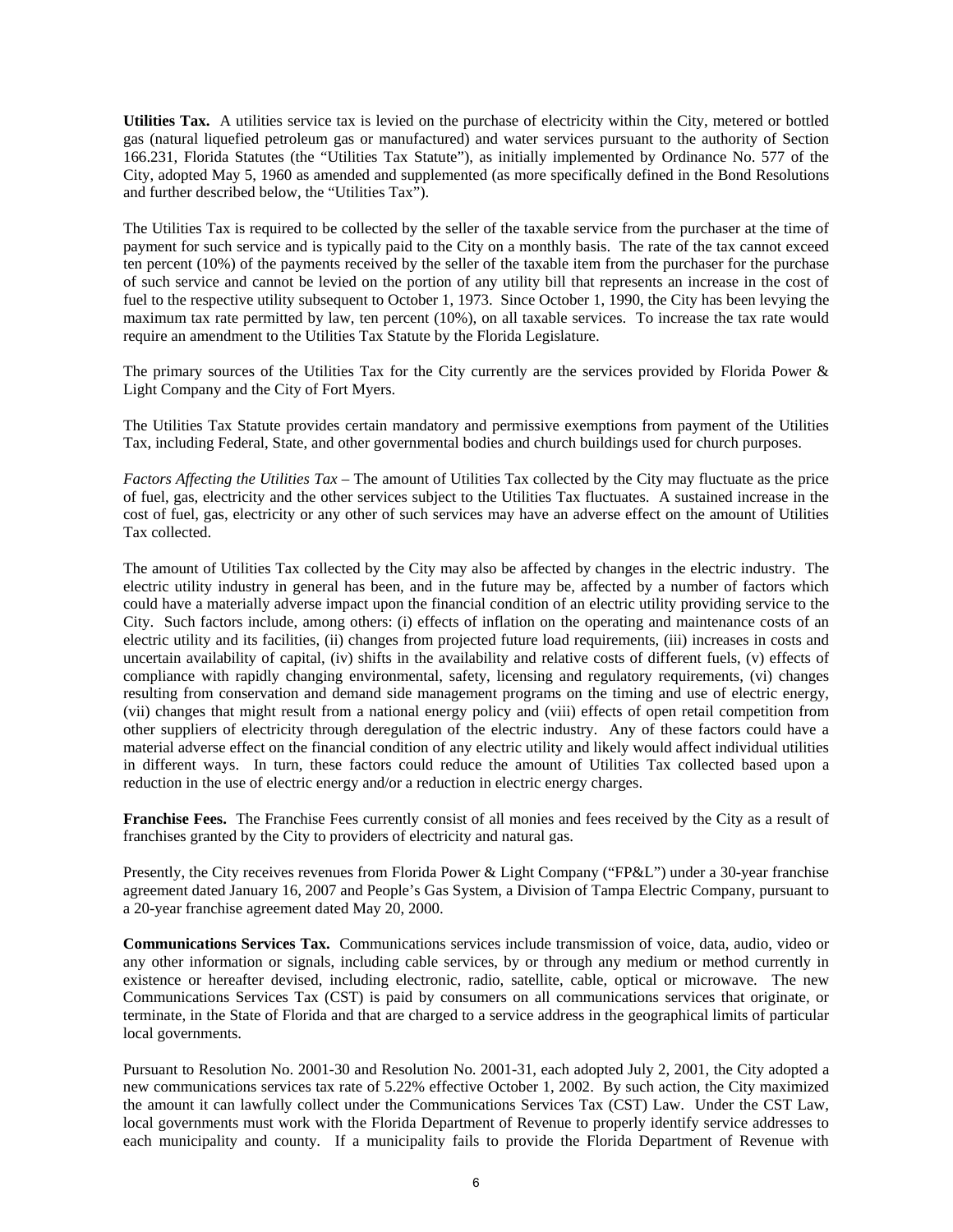accurate service address information, the local government risks losing tax proceeds that it receives. The City believes it has provided the Florida Department of Revenue with all information that the Department has requested through September 3, 2011 and that such information is accurate.

The communications providers will collect the communications tax and may deduct .75% as a collection fee (or .25% in the case of providers who do not employ an enhanced zip code database or a database that is either supplied or certified by the Florida Department of Revenue). The communications providers remit the remaining proceeds to the Florida Department of Revenue, which may deduct up to 1% as an administrative fee. The Department of Revenue then distributes the remaining proceeds monthly to the City.

**Guaranteed Entitlement Funds.** "Guaranteed Entitlement", as it applies to Florida municipalities such as the City, is defined in the Florida Revenue Sharing Act of 1972, Part II, Chapter 218, Florida Statutes (the "Revenue Sharing Act") and means the amount of revenues from certain taxes on cigarettes and certain taxes on motor fuels that must be shared with an eligible unit of local government so that no eligible municipality will receive less from the Revenue Sharing Trust Fund for Municipalities established by the Revenue Sharing Act in any State fiscal year, to the extent available, than the amount received by that municipality in the aggregate from certain State taxes in the State fiscal year 1971-1972. This amount constitutes the "Guaranteed Entitlement Funds" as defined in the Bond Resolutions, which Guaranteed Entitlement Funds are a component of the Pledged Revenues securing the Bonds. The Florida Legislature passed certain legislation during its 2000 regular session that impacted the source of funding of the Guaranteed Entitlement (the "New Guaranteed Entitlement Laws"). Section 28 of Chapter 2000-355, Laws of Florida, amended Section 210.20, Florida Statutes, eliminating the distribution of cigarette taxes to the Revenue Sharing Trust Fund for Municipalities. Section 29 of Chapter 2000-355, Laws of Florida, amended Section 212.20, Florida Statutes, providing for the distribution of certain State of Florida sales and use tax proceeds to the Revenue Sharing Trust Fund for Municipalities as a replacement of the eliminated cigarette taxes. The New Guaranteed Entitlement Laws became effective July 1, 2000.

The Guaranteed Entitlement portion of the State revenue sharing accruing annually to the City totals \$893,274, which is received by the City in substantially equal monthly payments. The City is permitted to pledge and has pledged for the part of the Parity Bonds this Guaranteed Entitlement portion of the State revenue-sharing receipts. Section 218.25 of the Revenue Sharing Act further provides that tax revenues received by a City from the Revenue Sharing Trust Fund for Municipalities in excess of the Guaranteed Entitlement portion may not be assigned, pledged or set aside as a trust for the payment of local government indebtedness.

*Revenue Sharing Act* – The Revenue Sharing Act creates the Revenue Sharing Trust Fund for Municipalities and sets forth criteria for participation by municipalities in revenue-sharing, the method of distribution and a formula basis for apportionment of receipts available for distribution.

For municipalities, the apportionment factor is composed of three equally weighted portions: (a) the proportion of the population of a given municipality to the total population of all eligible municipalities within the State, adjusted for certain factors; (b) the proportion of the sales tax collected within a given municipality to the total sales tax collections within all eligible municipalities in the State during the preceding year; and (c) the ratio of the relative local ability to raise revenue, based upon population and assessed valuation.

*Eligibility to Receive Guaranteed Entitlement* – Pursuant to Section 218.23, Florida Statutes, to be eligible to participate in revenue-sharing and receive the Guaranteed Entitlements in any fiscal year, the City must have: (a) reported on a timely basis its finances for its most recently completed fiscal year to the Department of Financial Services; (b) made provision for annual post-audits of its financial accounts in accordance with provisions of law; (c) levied ad valorem taxes, exclusive of taxes levied for debt service or other special millages authorized by voters, to produce the revenue equivalent to a millage rate of three mills on the dollar based on the 1973 taxable values as certified by the Lee County Property appraiser or, in order to produce revenue equivalent to that which would otherwise be produced by such three mill ad valorem tax, to have received a remittance from Lee County pursuant to Section 125.01(6)(a), collected an occupational license tax or a utility tax, levied an ad valorem tax, or received revenue from any combination of these four sources; (d) certified compliance with State standards for qualification for employment of law enforcement officers, minimum annual salary rates for fulltime law enforcement officers and certified that other requirements of law relating to firefighters have been met; and (e) certified that each dependent special district that is budgeted separately from the general budget of the City has met the provisions for annual post-audit of its financial accounts in accordance with the applicable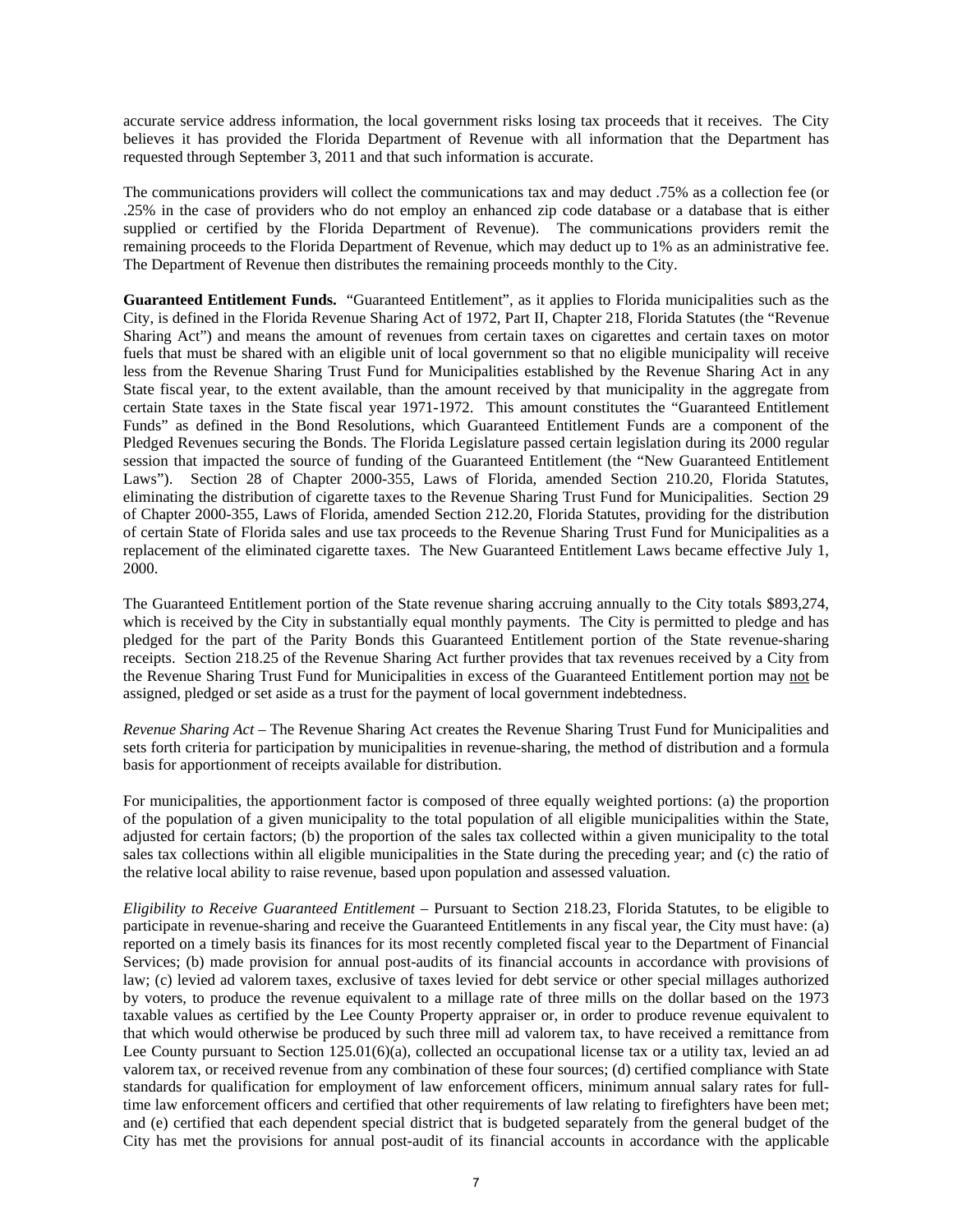provisions of law. The City has covenanted in the Bond Resolutions to take all reasonable lawful actions necessary or convenient to collect the Guaranteed Entitlement Revenues. To date, the City has never failed to comply with the foregoing requirements of the Revenue Sharing Act.

*Sources of Revenues for the Revenue Sharing Trust Fund for Municipalities* – Except as otherwise described, the following taxes, or portions thereof, are required to be deposited in the Revenue Sharing Trust Fund for Municipalities after deducting from them certain charges for administration and collection:

*Sales and Use Taxes and Cigarette Taxes –* Pursuant to Chapter 210, Florida Statutes, a State tax is levied on cigarette packages at varying rates, depending upon the length and number of cigarettes in a package. As noted above, effective July 1, 2000, the New Guaranteed Entitlement Laws eliminated the cigarette tax from distribution to the Revenue Sharing Trust Fund for Municipalities and replaced it with certain sales and use tax proceeds. Pursuant to the New Guaranteed Entitlement Law, 1.3409% of the available proceeds of sales and use taxes and fees imposed pursuant to Chapter 212, Florida Statutes shall be transferred monthly to the Revenue Sharing Trust Fund for Municipalities. Such provisions are codified in Section 212.20(6)(d)5 of the Florida Statutes.

Chapter 212, Florida Statutes, levies sales and use taxes on various retail sales items, food and beverages, rental and leased properties, licenses, admissions, and other items offered within the State of Florida. Section 212.20, Florida Statutes, describes the distribution of those tax proceeds collected by the State to the various funds and entities entitled to the benefits of those proceeds. Several of the taxes imposed under Chapter 212 are transferred to specific entities and funds are not included in the amounts that make up the sales and use tax proceeds that are distributed to the Revenue Sharing Trust Fund for Municipalities. Pursuant to Section 212.20(6), Florida Statutes, certain proceeds collected under Chapter 212, Florida Statutes are transferred to specific funds prior to distributing proceeds to the Revenue Sharing Trust Fund for Municipalities.

*Motor Fuel Taxes –* Pursuant to Chapter 206.41, Florida Statutes, a State tax of 2 cents per gallon and a municipal tax of 1 cent per gallon are levied on motor vehicle fuel, except "gasohol", of which 1 cent per gallon is deposited in the Revenue Sharing Trust Fund for Municipalities.

*Privilege Tax –* Pursuant to Chapter 207, Florida Statutes, a State tax for the privilege of operating any commercial motor vehicle upon the public highways of the State is levied upon every motor carrier, at varying rates, on each gallon of special fuel or motor fuel used for the propulsion of a commercial motor vehicle by such motor carrier within the State.

**Occupational License Tax.** The Occupational License Tax consist of fees and other charges for business or occupational licenses imposed pursuant to Chapter 205, Florida Statutes, and Chapter 21 [recodified as Chapter 8] of the City's Code of Ordinances. Section 205.42, Florida Statutes, provides that the City may levy an occupations license tax for the privilege of engaging in or managing any business, profession or occupation within its jurisdiction.

The City has collected the Occupation License Tax based upon gross receipts since at least 1963. Florida Law provides for the levy and collection of the Occupational License Tax based upon a flat fee method of collection after 1972. The City is of the opinion that it is grandfathered in from such statutory provisions. At the present time, the City is unable to determine the financial effect, if any, on the amount of Occupational License Tax collections for the City if the City's method of levying and collecting the Occupational License Tax was ever determined to be invalid. It is anticipated that the decline could be as large as two-thirds although the City would not expect the decline to exceed fifty percent. The Bond Resolutions do not require the City to levy the Occupational License Tax at any particular level and the City may consider in the future modifying the method of collection and the amount of the levy. If this occurs, the City intends to take all steps necessary to minimize the decline.

**Sales Tax.** The Sales Tax represents the proceeds of the local government half-cent sales tax payable to the City and can be pledged for the payment of principal and interest on any capital project.

Pursuant to Chapter 212, Florida Statutes, the State of Florida is authorized to levy and collect a sales tax on, among other things, the sales price of each item or article of tangible personal property sold at retail in the State of Florida, subject to certain exceptions and dealer allowances as set forth in Chapter 212 (the "Sales Tax") at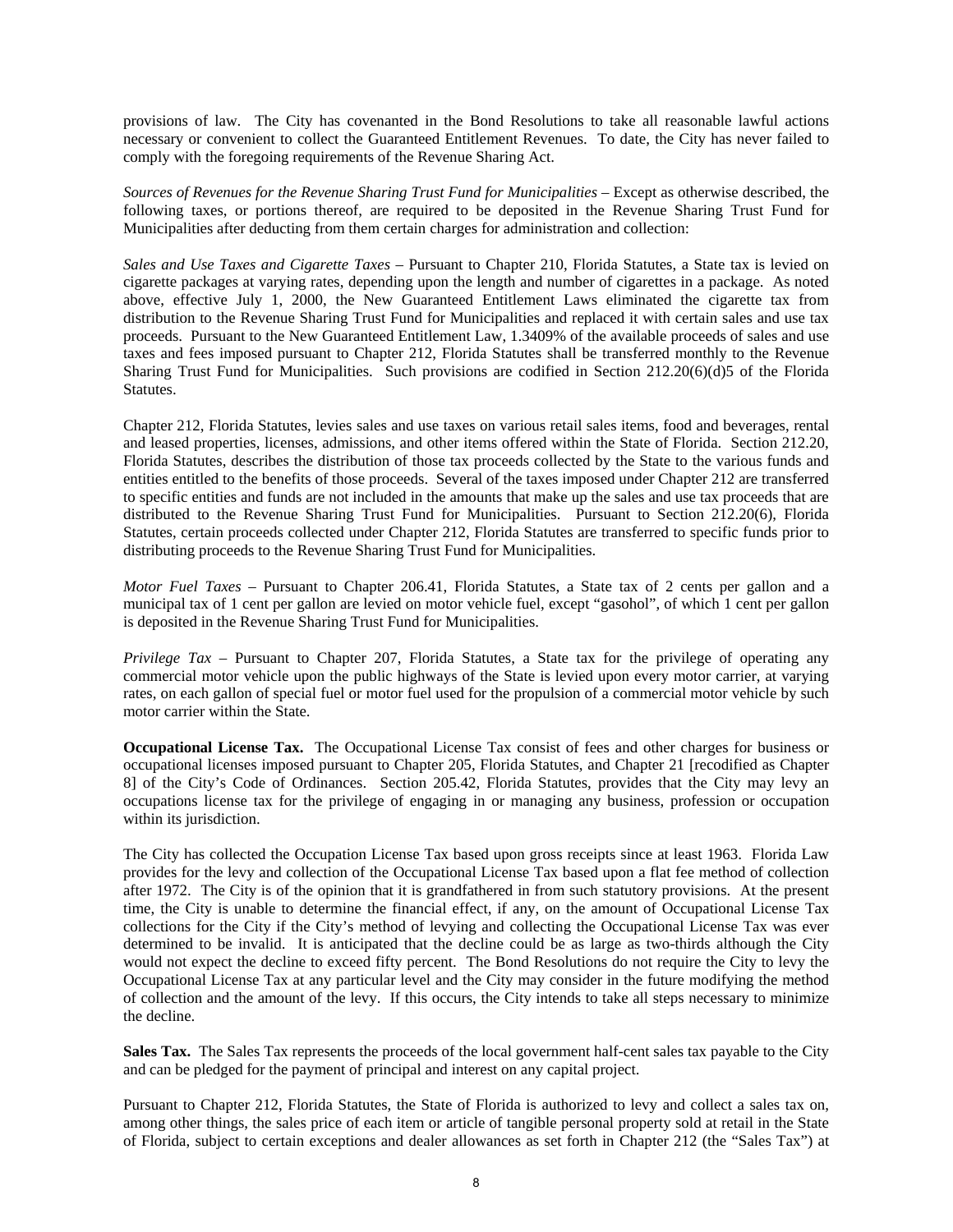the rate of 6%. An amount equal to the 8.814% of the monies remitted to the State of Florida by a sales tax dealer located within a county is required to be deposited in the Local Government Half-Cent Sales Tax Clearing Trust Fund in the State Treasury (the "Trust Fund") and earmarked for distribution to the governing body of that county and of each municipal government within the County as the local half-cent sales tax. The local government half-cent sales tax is distributed from the Trust Fund monthly to participating counties and municipal governments.

The local government half-cent sales tax collected within a county and distributed to local government units is distributed among the counties and cities therein in accordance with the following formula:

| <b>County Share</b><br>(percentage of<br>total sales tax | $=$ | unincorporated area<br>population |                 | $2/3$ incorporated<br>area population                       |
|----------------------------------------------------------|-----|-----------------------------------|-----------------|-------------------------------------------------------------|
| receipts)                                                |     |                                   |                 | total county population $+2/3$ incorporated area population |
| Each City Share $=$                                      |     |                                   | city population |                                                             |
| (percentage of                                           |     |                                   |                 |                                                             |
| total sales                                              |     |                                   |                 |                                                             |
| tax receipts)                                            |     |                                   |                 | total county population $+2/3$ incorporated area population |

The City has historically complied with, and presently is in compliance with, all of the requirements set forth in Section 218.23(1), Florida Statues, including the filing of a certificate of compliance with the State Department of Revenue. Pursuant to the Bond Resolutions, the City is obligated to take all lawful action necessary or required to remain an eligible recipient of its portion of the funds in the Trust Fund so long as any of the Parity Bonds remain outstanding. Although Chapter 218 does not impose any limitation on the number of years during which the City can receive distributions of the Sales Tax from the Trust Fund, there may be future amendments to Chapter 218 in subsequent years imposing additional requirements of eligibility for cities and counties participating in the Sales Tax. To be eligible to participate in the Trust Fund in future years, the City must comply with the financial reporting requirements of Section 218.23(1), Florida Statutes. Otherwise, the City loses its Trust Fund distributions for 12 months following a "determination of non-compliance" by the State Department of Revenue. The City has never failed to comply with such financial reporting requirements.

Since the beginning of the economic downturn in 2007, the Sales Tax Revenues received by the City has declined from \$5,531,093 in fiscal year 2007 to \$4,281,557 in fiscal year 2012, a decline of 22.6%.

**City of Fort Myers Pledged Revenues.** The City is unconditionally and irrevocably obligated, so long as any of the Parity Bonds are outstanding, to take all lawful action necessary or required to continue to entitle the City to receive the Pledged Revenues in at least the amounts required for payment of the Parity Bonds. The City will include and appropriate in its annual budget for expenditures from the Pledged Revenues each fiscal year sufficient funds to provide (i) all Reserve Fund deposits provided for in the Bond Resolutions, (ii) the Debt Service that shall become due on the Parity Bonds and (iii) all other payments required by the Bond Resolutions.

#### **Continuing Disclosure**

The City has agreed to provide continuing disclosure for the general parity debt. The updated continuing disclosure information is as follows:

# **HISTORICAL UTILITIES TAX RECEIPTS BY CATEGORY**

|                    |                 |                |                 | <b>NEW</b>         |              |
|--------------------|-----------------|----------------|-----------------|--------------------|--------------|
| <b>FISCAL YEAR</b> |                 | <b>BOTTLED</b> |                 | COMMUNI-           |              |
| ENDED SEPT. 30.    | <b>ELECTRIC</b> | <b>GAS</b>     | <b>WATER</b>    | <b>CATIONS TAX</b> | <b>TOTAL</b> |
| 2008               | 4.431.504       | 107.726        | 1.188.265<br>S. | 4.005.493          | 9,732,988    |
| 2009               | 4.537.876       | 104.969        | 1,279,582       | 4.378.308          | 10,300,735   |
| 2010               | 4.870.988       | 117.984        | 1.348.938       | 3.571.472          | 9.909.382    |
| 2011               | 4.887.532       | 116,277        | 1.467.116       | 3.557.375          | 10,028,300   |
| 2012               | 5.030.023       | 164.843        | 1,498,722       | 4.064.133          | 10.757.721   |

*Source: City of Fort Myers, Florida audited financial statements*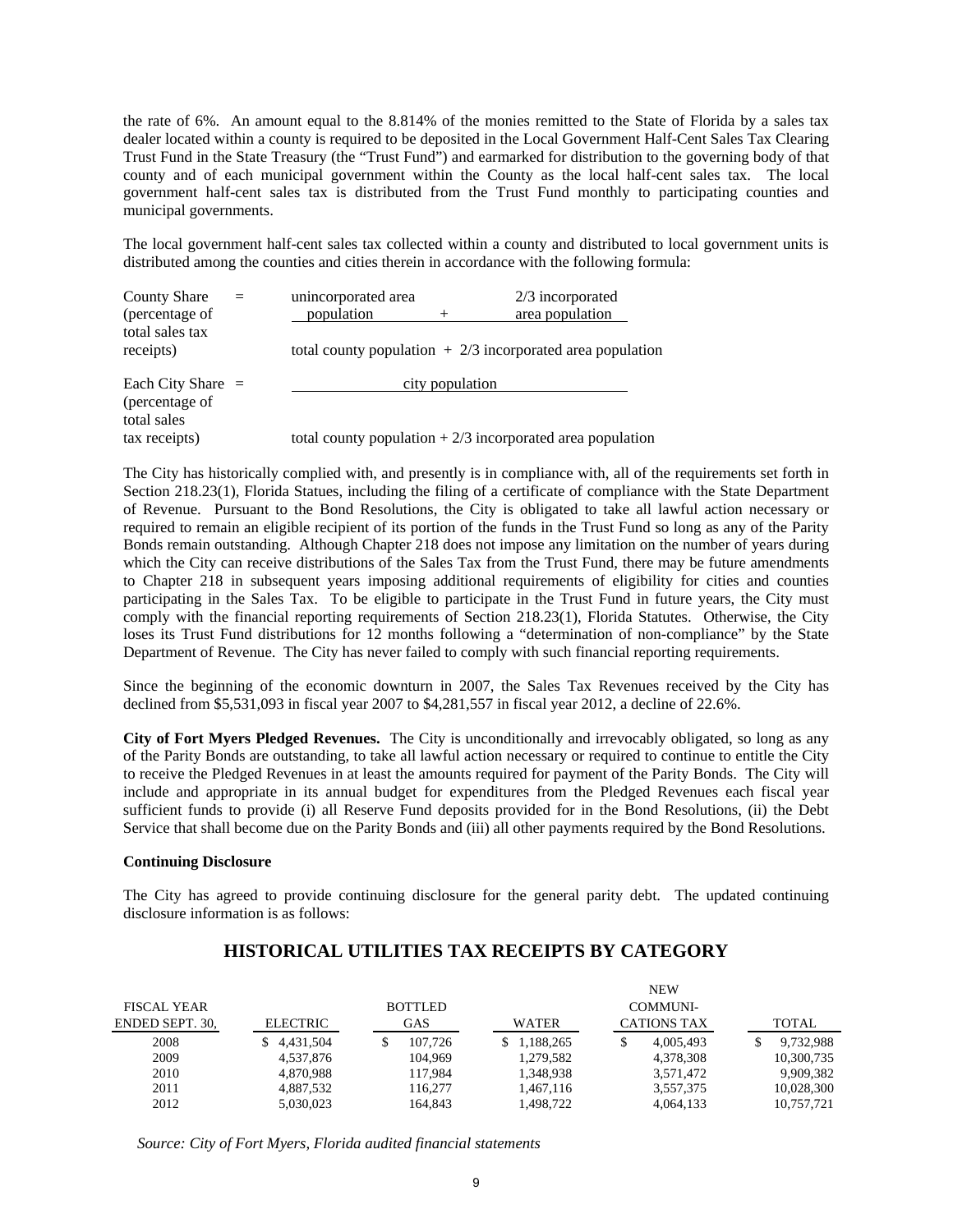### **HISTORICAL FRANCHISE FEES RECEIPTS BY CATEGORY**

| <b>FISCAL YEAR</b><br>ENDED SEPT. 30, | <b>ELECTRIC</b> | <b>GAS</b> | <b>TOTAL</b> |
|---------------------------------------|-----------------|------------|--------------|
| 2008                                  | 5,788,331       | 6,112<br>S | \$5,794,443  |
| 2009                                  | 5,893,656       | 55,411     | 5,949,067    |
| 2010                                  | 5,161,623       | 61,195     | 5,222,818    |
| 2011                                  | 5,197,931       | 49,693     | 5,247,624    |
| 2012                                  | 5,016,768       | 55,066     | 5,071,834    |

*Source: City of Fort Myers, Florida audited financial statements*

# **SALES AND USE TAX AVAILABLE REVENUES**

| <b>FISCAL YEAR</b> |                              |
|--------------------|------------------------------|
| ENDED SEPT. 30.    | SALES AND USE <sup>(1)</sup> |
| 2008               | 20,569,094,342               |
| 2009               | 18,446,085,352               |
| 2010               | 17,851,726,033               |
| 2011               | 18,589,577,548               |
| 2012               | 19,456,910,575               |

<sup>(1)</sup> Represents the amount of the sales and use tax collected under Chapter 212, Florida Statutes, that was deposited into the General Revenue Fund after all distributions required pursuant to Section 212.20(6)(d), Florida Statutes. Pursuant to the New Guaranteed Entitlement Laws, 2.25% of the amount of such sales and use tax revenues would have been distributed to the Revenue Sharing Trust Fund for Counties and the 1.0175% of the amount of such sales and use tax revenues would have been deposited into the Revenue Sharing Trust Fund for Municipalities. Prior years' amounts were updated in fiscal year 2010 with figures provided by the Florida Department of Revenue.

*Source: Florida Department of Revenue* 

# **STATE OF FLORIDA REVENUE SHARING TRUST FUND FOR MUNICIPALITIES RECEIPTS AND COVERAGE OF GUARANTEED ENTITLEMENTS**

| State Fiscal Years Ended June 30, |  |  |  |  |
|-----------------------------------|--|--|--|--|
|-----------------------------------|--|--|--|--|

|                                       | 2008          | 2009          | 2010          | 2011          | 2012          |
|---------------------------------------|---------------|---------------|---------------|---------------|---------------|
| Sales and Use Tax <sup>(1)</sup>      | \$240,467,686 | \$215,543,021 | \$207,888,538 | \$217,216,599 | \$227,474,337 |
| Motor Fuel Tax                        | 90,580,061    | 86,592,431    | 85,886,475    | 86,074,835    | 84,748,397    |
| Special Fuel and Motor                |               |               |               |               |               |
| Fuel Use Tax                          | 808,795       | 798,834       | 664,266       | 593,678       | 544,646       |
| <b>Total Receipts</b>                 | \$331,856,542 | \$302,934,286 | \$294,439,279 | \$303,885,112 | \$312,767,380 |
| Guaranteed Entitlement <sup>(2)</sup> |               |               |               |               |               |
| for all Florida Municipalities        | \$124,697,122 | \$124,697,122 | \$124,697,122 | \$124,697,122 | \$124,697,122 |
| Coverage                              | 2.66x         | 2.43x         | 2.36x         | 2.44x         | 2.51x         |

(1) Became a funding source for the Revenue Sharing Trust Fund for Municipalities effective July 1, 2000.

(2) Only the Guaranteed Entitlement secures the general parity bonds.

 *Source: Florida Department of Revenue*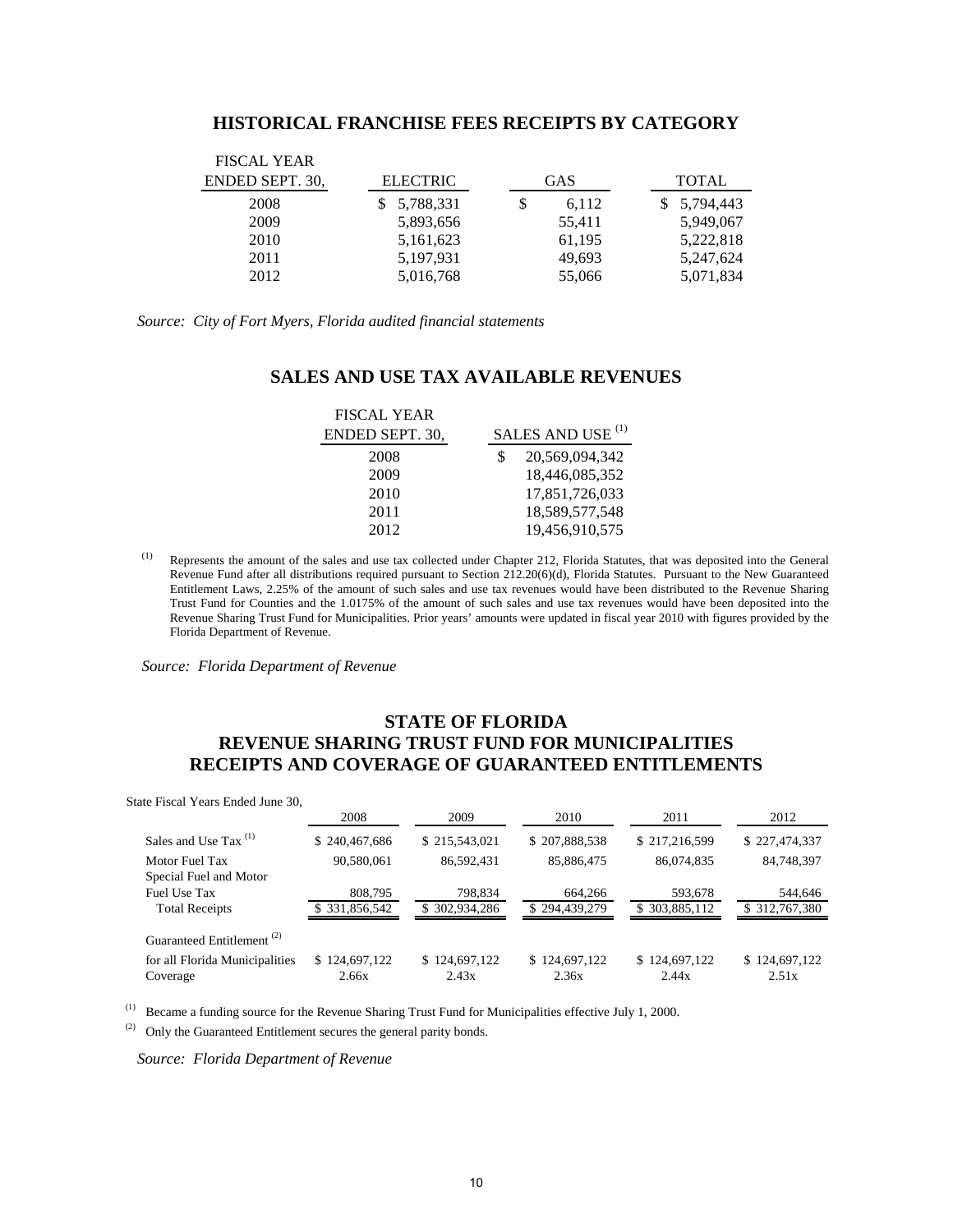# **CITY OF FORT MYERS STATE REVENUE SHARING RECEIPTS**

| State Fiscal Years Ended June 30,     | 2008        | 2009          | 2010        | 2011          | 2012        |
|---------------------------------------|-------------|---------------|-------------|---------------|-------------|
| Guaranteed Entitlement <sup>(1)</sup> | 893.274     | 893.274<br>S. | 893.274     | 893.274<br>S. | 893.274     |
| <b>Other State Revenue</b>            |             |               |             |               |             |
| Sharing                               | 1,129,606   | 896.626       | 916,239     | 1,001,263     | 1,021,302   |
| <b>Total State Revenue</b>            |             |               |             |               |             |
| <b>Sharing</b>                        | \$2,022,880 | \$1,789,900   | \$1,809,513 | \$1,894,537   | \$1,914,576 |
|                                       |             |               |             |               |             |

(1) Only the Guaranteed Entitlement secures the general parity bonds.

*Source: City of Fort Myers, Florida audited financial statements* 

# **HISTORICAL PLEDGED REVENUES AND PRO FORMA DEBT SERVICE COVERAGE**

The following is a listing of the Pledged Revenues for the last five years (ending September 30).

|                                                                      | 2008             | 2009            | 2010             | 2011            | 2012             |
|----------------------------------------------------------------------|------------------|-----------------|------------------|-----------------|------------------|
| Pledged Revenues:                                                    |                  |                 |                  |                 |                  |
| <b>Utilities Tax</b>                                                 | \$.<br>5.727.495 | \$5.922.428     | \$.<br>6.337.910 | \$ 6,470,924    | 6,693,588<br>\$. |
| <b>Guaranteed Entitlement Funds</b>                                  | 893.274          | 893,274         | 893.274          | 893.274         | 893,274          |
| <b>Franchise Fees</b>                                                | 5,794,443        | 5.949.066       | 5,222,818        | 5.247.624       | 5,071,834        |
| New Communications Tax                                               | 4.681.682        | 4.378.308       | 3.571.472        | 3.557.375       | 4.064.133        |
| Occupational License Tax                                             | 1,641,613        | 1,616,042       | 1,567,808        | 1.464.682       | 1,651,410        |
| Sales Tax                                                            | 4.801.551        | 4.168.430       | 4.184.439        | 4.403.549       | 4,281,557        |
| <b>Total Pledged Revenues</b>                                        | \$23,540,058     | \$22,927,548    | \$21,777,721     | \$22,037,428    | \$22,655,796     |
| Maximum Principal and Interest                                       |                  |                 |                  |                 |                  |
| <b>Requirements for Parity Bonds</b>                                 | 9,689,604<br>S.  | 9,689,604<br>S. | 9,822,546<br>\$. | 9,689,603<br>\$ | 9,689,603<br>S.  |
| Pro Forma Coverage of Maximum<br>Principal and Interest Requirements |                  |                 |                  |                 |                  |
| for Parity Bonds                                                     | 2.43             | 2.37            | 2.22             | 2.27            | 2.34             |

*Source: City of Fort Myers, Florida audited financial statements* 

In December 1997, the City converted its Cash Debt Service Reserve Fund to a Debt Service Reserve Surety Policy. In order to do this, the City had to increase its Pledged Revenue coverage, when compared to the Maximum Annual Debt Service, from 1.25 to 1.40.The graph below depicts the required and actual coverage of Pledged Revenues to the Maximum Annual Debt Service.

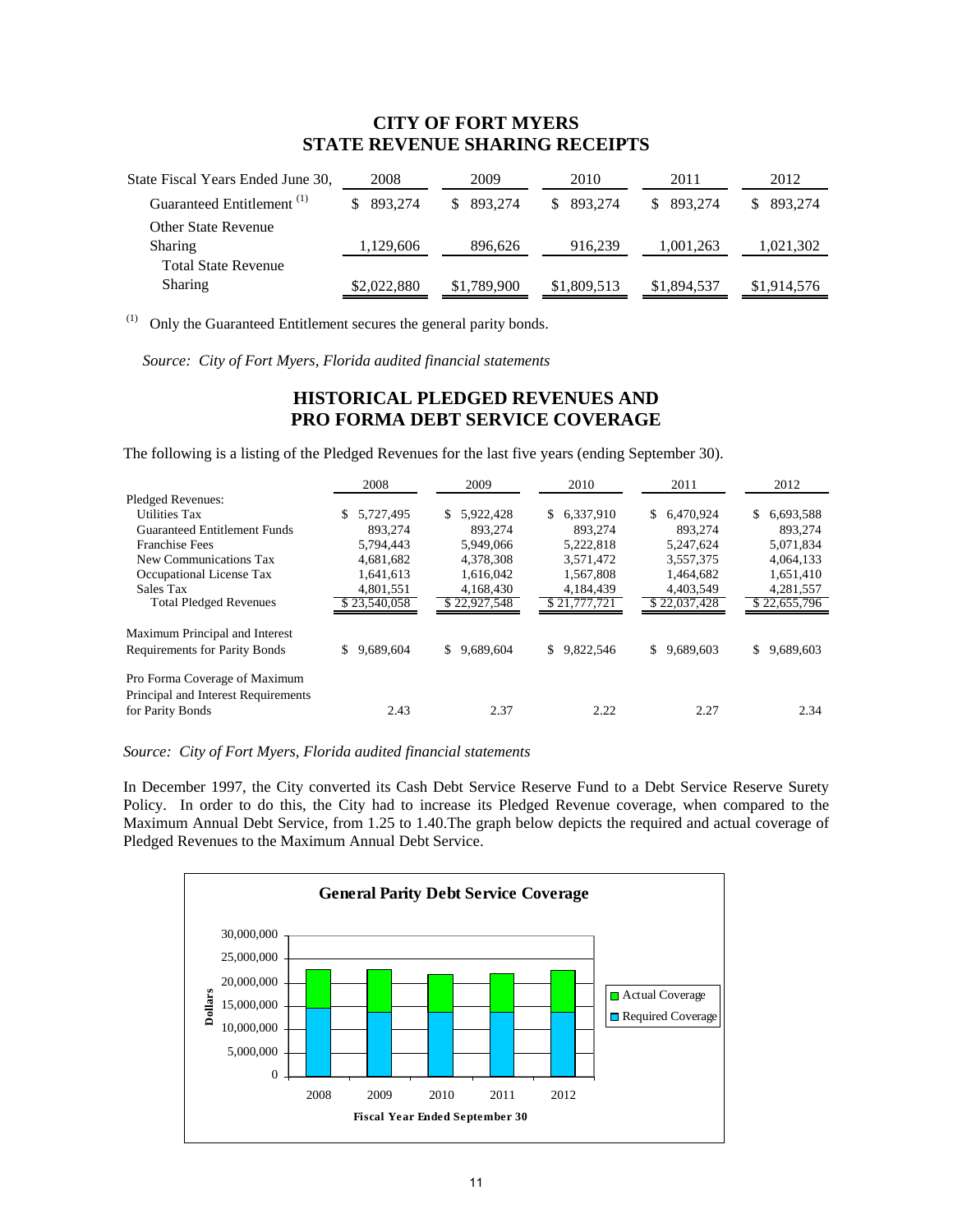# **\$10,420,000 GOVERNMENTAL NOTE (LOAN FROM THE CITY OF GULF BREEZE, FLORIDA LOCAL GOVERNMENT LOAN PROGRAM, SERIES 1985B)**

Dated October 1, 1999

#### **PURPOSE:**

This note was obtained to (1) refund all of the outstanding Taxable Improvement Revenue Bonds, Series 1992B, (2) refund all of the outstanding Taxable Capital Improvement Revenue Bonds, Series 1998A, (3) refund all of the outstanding Taxable Capital Improvement Revenue Bonds, Series 1998B, (4) pay the premium on a bond insurance policy, (5) provide for a Debt Service Reserve Fund and (6) pay certain costs and expenses of issuance.

#### **SECURITY:**

**FISCAL VEAR** 

The Governmental Note is secured by an irrevocable lien on the Pledged Revenues, monies deposited into the Funds and Accounts created by the Bond Resolution and all earnings on these Funds and Accounts.

Pledged Revenues consist of Utility Tax, Guaranteed Entitlement Funds, Franchise Fees, Occupational License Tax, Sales Tax and the Communications Tax.

For a more detailed description of Pledged Revenues, see "Pledged Revenues" in the General Parity Debt Overview that appears beforehand.

As part of the loan, the City has paid for its share of a municipal bond insurance policy issued by Financial Guaranty Insurance of New York, New York. This policy insures payment to the Bondholders of the "City of Gulf Breeze, Florida Local Government Loan Program Floating Rate Demand Revenue Bonds, Series 1985B" that principal and interest will be paid if the Loan Pool does not make its required payments.

In addition, a portion of the note proceeds were placed in a Debt Service Reserve Fund for the City of Gulf Breeze, Series 1985B Floating Rate Demand Revenue Bonds. The amount placed in the Debt Service Reserve Fund was the City's pro rata portion of that fund.

The City has also covenanted to budget and appropriate a sufficient sum of Pledged Revenues to pay all amounts reasonably anticipated by the City to be payable according to the loan document.

The Governmental Note shall be a special limited obligation of the City, payable solely from the Pledged Revenues as provided. The Governmental Note does not constitute a general indebtedness of the City, or a pledge of the faith, credit or taxing power within the meaning of any constitutional or statutory provision.

#### **ISSUED AS:**

\$10,420,000 Note Payable maturing December 1, 2015.

#### **CALL PROVISIONS:**

The Governmental Note may be prepaid in whole or in part, with 120 days notice, on any principal payment date.

#### **OUTSTANDING PARITY BONDS:**

The Governmental Note lien on the Pledged Revenues is on parity with the Improvement and Revenue Refunding Bonds, Series 2006; and the Improvement Refunding Revenue Bonds, Series 2007.

| FIƏCAL TEAR<br><b>ENDING SEPT.</b><br>30, | <b>INTEREST</b><br><b>RATE</b> | <b>TOTAL DEBT</b><br><b>SERVICE</b> | <b>PRINCIPAL</b> | <b>INTEREST</b> |
|-------------------------------------------|--------------------------------|-------------------------------------|------------------|-----------------|
| 2013                                      | 5.300%                         | 1,260,972                           | 995,000          | 265,972         |
| 2014                                      | 5.400%                         | 1,256,390                           | 1,045,000        | 211,390         |
| 2015                                      | 5.500%                         | 1,753,763                           | 1,615,000        | 138,763         |
| 2016                                      | 5.550%                         | 1,747,175                           | 1,700,000        | 47,175          |
| Totals                                    |                                | 6,018,300                           | 5,355,000        | 663,300         |

#### **SUMMARY OF OUTSTANDING DEBT SERVICE REQUIREMENTS**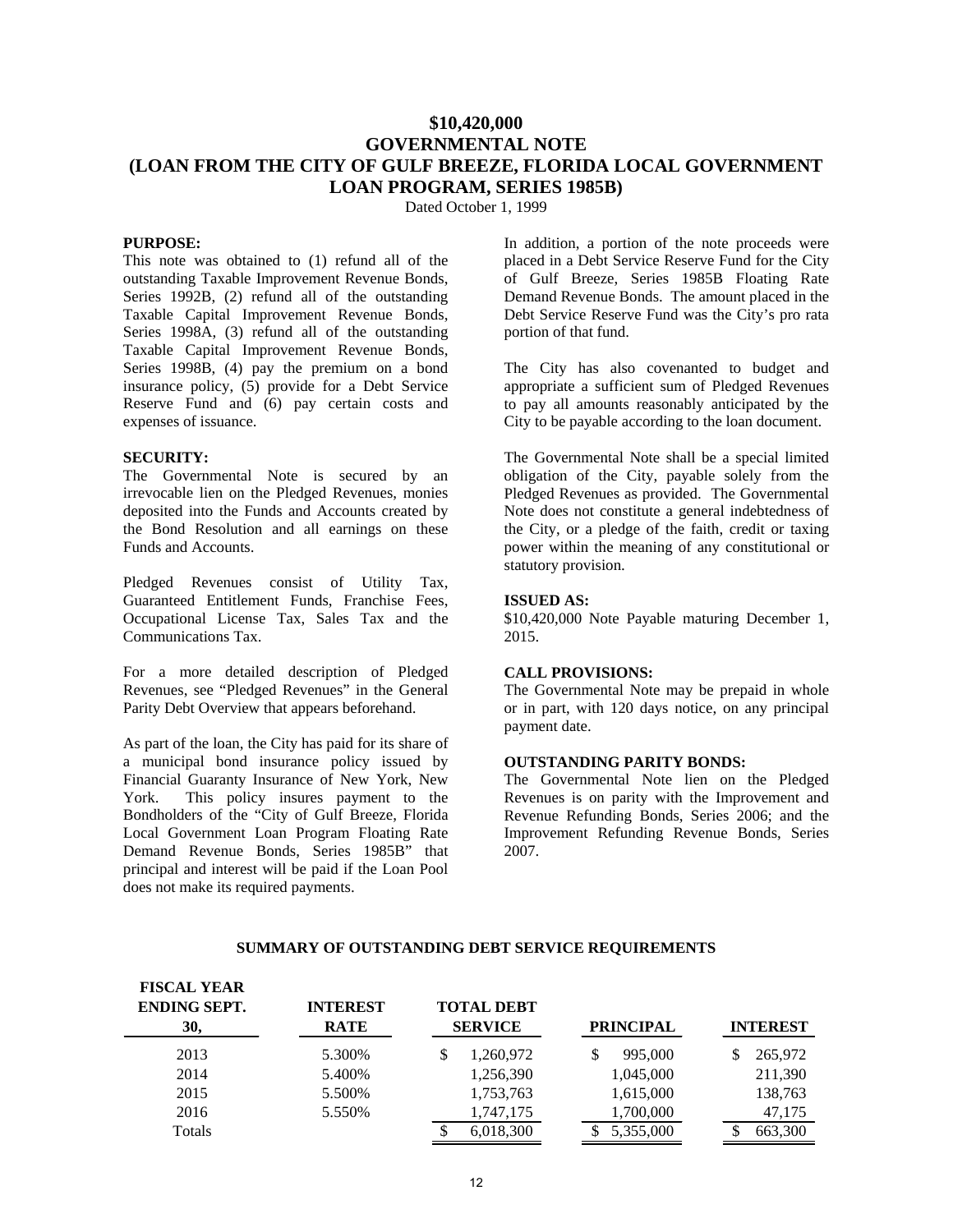# **\$58,195,000 CITY OF FORT MYERS, FLORIDA IMPROVEMENT AND REFUNDING REVENUE BONDS, SERIES 2006**

Dated December 21, 2006

#### **PURPOSE:**

The 2006 Bonds were issued to provide funds, together with other legally available monies of the City, sufficient to (1) finance various capital improvements within the City, (2) advance refund a portion of the City's outstanding Improvement Revenue Bonds, Series 2001A and (3) pay certain costs and expenses relating to the issuance of the 2006 Bonds including the payment of the premiums for a financial guaranty insurance policy and debt service reserve fund surety bond.

Major projects funded by this bond issue include:

| <b>Project</b>                        | Amount      |
|---------------------------------------|-------------|
| Fire Station #1 Replacement           | \$5,000,000 |
| <b>Hanson Street Extension</b>        | 2,500,000   |
| Fort Myers Golf Course                |             |
| Hole #7 Bathroom                      | 1,712,974   |
| Rebuild Putting Greens and            |             |
| Driving Range                         | 1,423,000   |
| SR 80 Bridge Replacement              | 1,024,793   |
| Voice Over IP Phone System            | 800,000     |
| <b>Edison Street Improvements</b>     | 703,000     |
| <b>City Hall Renovations</b>          | 685,000     |
| <b>Challenger Blvd Extension</b>      | 606,904     |
| <b>Brookhill Subdivision Drainage</b> | 560,000     |
| Matthew Drive Ditch Piping            | 531,400     |
| Parks Electrical Upgrade              | 519,291     |
| <b>Skatium Renovations</b>            | 500,000     |
| Parks Expansion Lot Acquisition       | 500,000     |
| Drainage Rehabilitation               | 500,000     |
| <b>Billy Creek Drainage</b>           | 500,000     |
| Palm Beach Blvd Lighting              | 500,000     |
| Sidewalks                             | 500,000     |

#### **SECURITY:**

The payment of principal, interest, and premium, if any, on the Series 2006 Bonds is secured by an irrevocable lien on the Pledged Revenues, monies deposited into the funds and accounts established by the Bond Resolution, and all earnings on those Funds and Accounts.

Pledged Revenues consist of Utility Tax, Guaranteed Entitlement Funds, Franchise Fees, Occupational License Tax, Sales Tax and Communications Tax.

A common Debt Service Reserve Fund has been established for the benefit of all of the Bonds issued under the Resolution. Upon issuance of the Series

2006 Bonds, a portion of the proceeds were applied to purchase a debt service reserve fund surety bond from MBIA Insurance Corporation, the face amount of which, together with all other surety bonds and insurance policies will equal an amount greater than the Reserve Accounting Requirement for all Parity Bonds (excluding the City of Fort Myers, Florida Governmental Unit Note ((Loan from the City of Gulf Breeze, Florida Local Government Loan Program, Series 1985B)) and the Series 2006 Bonds. Amounts on deposit in the Debt Service Reserve Fund will be used only for the purpose of curing deficiencies in amounts on deposit in the Sinking Fund to pay debt service on the Bonds.

MBIA Insurance Corporation has issued a financial guaranty insurance policy on the bonds. Under the terms of the policy, MBIA will pay to the Paying Agent or its successor an amount equal to (i) the principal of (either at the stated maturity or by an advancement of maturity pursuant to a mandatory sinking fund payment) and interest on the Series 2006 Bonds as such payments shall become due but shall not be so paid and (ii) the reimbursement of any such payment which is subsequently recovered from any owner of the Series 2006 Bonds pursuant to a final judgment by a court of competent jurisdiction that such payments constitutes an avoidable preference to such owner within the meaning of any applicable bankruptcy law.

The City has covenanted to budget and appropriate sufficient funds from the Pledged Revenues to pay (1) all Reserve Fund deposits required each year, (2) the Debt Service that is due on the Bonds each year and (3) all other payments as required by the Bond Resolution.

The Series 2006 Bonds are not general obligations of the City within the meaning of the Constitution of Florida, but are payable from and secured by a lien only on the Pledged Revenues and on the deposits in the Funds and Accounts, and the earnings on those deposits as provided by the Bond Resolution. No holder of any Series 2006 Bonds has the right to compel the exercise of the ad valorem taxing power of the City or taxation in any form on any real or personal property to pay the Bonds. No holder of these Bonds is entitled to payment of principal and interest from other funds of the City other than the Pledged Revenues.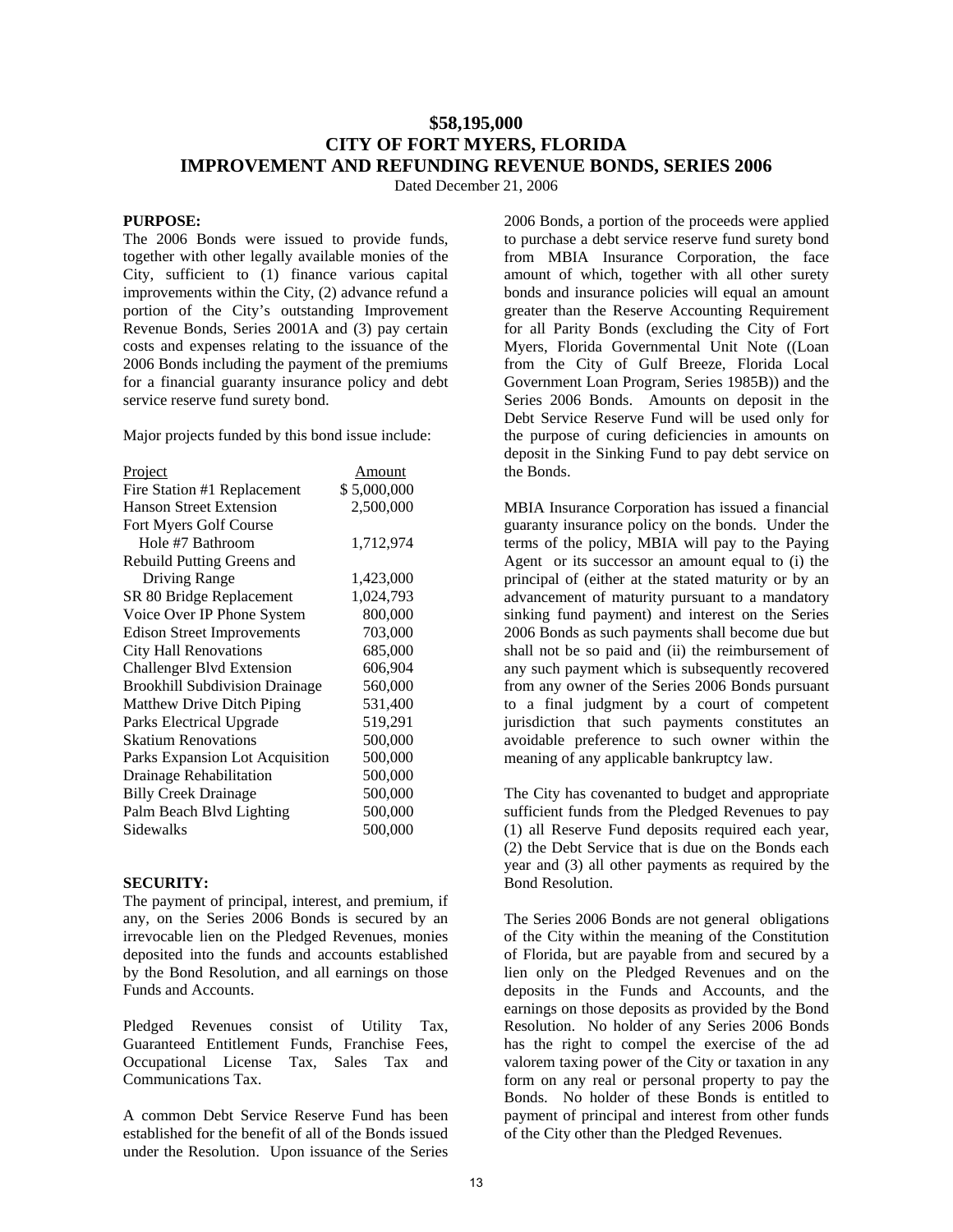# **\$58,195,000 CITY OF FORT MYERS, FLORIDA IMPROVEMENT AND REFUNDING REVENUE BONDS, SERIES 2006**

Dated December 21, 2006

**Continued** 

#### **AGENTS AND OTHER INFORMATION:**

Register – TD Bank, N.A., Cherry Hill, NJ (merged with Commerce Bank)

Pay Agent – TD Bank, N.A., Cherry Hill, NJ (merged with Commerce Bank)

Escrow Agent – TD Bank, N.A., Cherry Hill, NJ (merged with Commerce Bank)

Legal Opinion – Bryant, Miller and Olive, P.A., Tallahassee, Florida

Disclosure Counsel – Nabors, Giblin and Nickerson, P.A., Tampa, Florida

Insurance – MBIA Insurance Corporation, Armonk, NY

Arbitrage Rate – 4.331254%

Cusip Number – 348163

#### **ISSUED AS:**

\$16,675,000 Serial Bonds 8,040,000 Term Bonds maturing Dec. 1, 2025 16,905,000 Term Bonds maturing Dec. 1, 2031 16,575,000 Term Bonds maturing Dec. 1, 2035

#### **ORIGINAL INSURED RATINGS\*:**

| Moody's             | Aaa |
|---------------------|-----|
| Fitch               | AAA |
| Standard and Poor's | AAA |

\* See the City's "underlying ratings" on page 3.

#### **CALL PROVISIONS:**

Optional Redemption – The Series 2006 Bonds maturing on or after December 1, 2017, are redeemable prior to their stated dates of maturity, at the option of the City, in whole or in part on any date after December 1, 2016 at a redemption price of 100% of the principal amount to be redeemed plus interest accrued to the date of redemption.

Mandatory Redemption – The Series 2006 Bonds maturing on December 1, 2025 shall be subject to mandatory redemption prior to maturity, by lot, at a redemption price equal to the principal amount thereof plus interest accrued to the date of redemption, on December 1, 2023 and on each December 1 thereafter in the following principal amounts in the years specified:

| <b>Redemption Date</b> | Amount      |
|------------------------|-------------|
| December 1, 2023       | \$2,550,000 |
| December 1. 2024       | 2.680,000   |
| December 1, 2025       | 2.810,000   |

The Series 2006 Bonds maturing on December 1, 2031 shall be subject to mandatory redemption prior to maturity, by lot, at a redemption price equal to the principal amount thereof plus interest accrued to the date of redemption, on December 1, 2027 and on each December 1 thereafter in the following principal amounts in the years specified:

| <b>Redemption Date</b> | Amount      |
|------------------------|-------------|
| December 1, 2027       | \$3,075,000 |
| December 1, 2028       | 3,220,000   |
| December 1. 2029       | 3,375,000   |
| December 1, 2030       | 3.535,000   |
| December 1, 2031       | 3,700,000   |

The Series 2006 Bonds maturing on December 1, 2035 shall be subject to mandatory redemption, by lot, at a redemption price equal to the principal amount thereof plus interest accrued to the date of redemption, on December 1, 2032 and on each December 1 thereafter in the following principal amounts in the years specified:

| Amount      |
|-------------|
| \$3,875,000 |
| 4.050.000   |
| 4.230,000   |
| 4.420,000   |
|             |

#### **OUTSTANDING PARITY BONDS:**

The Series 2006 Bond lien on the Pledged Revenues is on parity with the City of Fort Myers Governmental Unit Note (Loan from the City of Gulf Breeze, Florida Local Government Loan Program, Series 1985B) dated as of October 1, 1999 and the Improvement Refunding Revenue Bonds, Series 2007.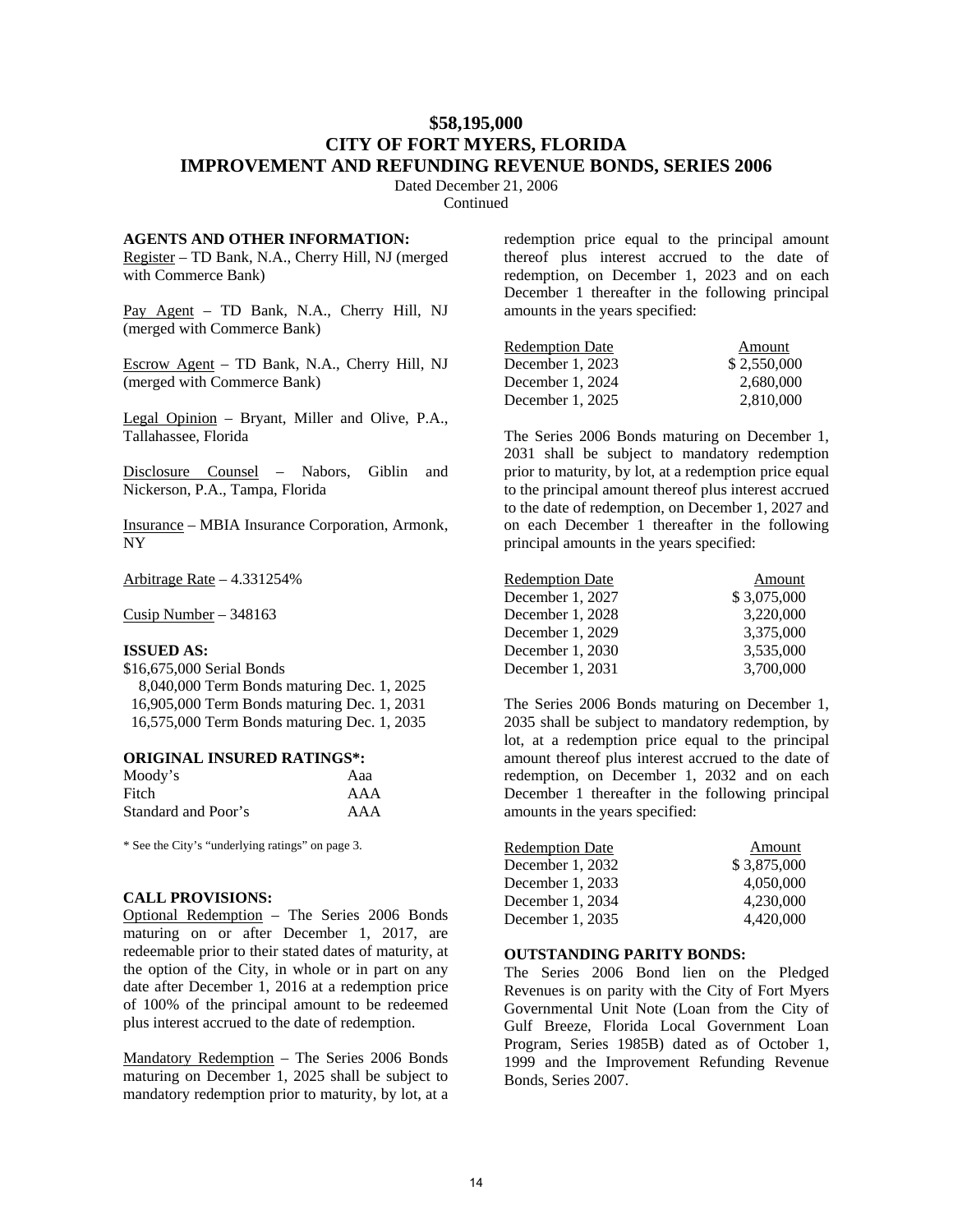# **\$58,195,000 CITY OF FORT MYERS, FLORIDA IMPROVEMENT AND REFUNDING REVENUE BONDS, SERIES 2006**

Dated December 21, 2006 Continued

# **SUMMARY OF OUTSTANDING DEBT SERVICE REQUIREMENTS**

| <b>FISCAL YEAR</b><br><b>ENDING SEPT.</b><br>30, | <b>INTEREST</b><br><b>RATE</b> | <b>TOTAL DEBT</b><br><b>SERVICE</b> | <b>PRINCIPAL</b> | <b>INTEREST</b>  |
|--------------------------------------------------|--------------------------------|-------------------------------------|------------------|------------------|
| 2013                                             | 4.000%                         | \$<br>3,152,006                     | \$<br>560,000    | \$<br>2,592,006  |
| 2014                                             | 4.000%                         | 3,154,106                           | 585,000          | 2,569,106        |
| 2015                                             | 4.000%                         | 3,155,206                           | 610,000          | 2,545,206        |
| 2016                                             | 4.000%                         | 3,155,306                           | 635,000          | 2,520,306        |
| 2017                                             | 4.000%                         | 3,149,506                           | 655,000          | 2,494,506        |
| 2018                                             | 4.000%                         | 3,152,706                           | 685,000          | 2,467,706        |
| 2019                                             | 4.000%                         | 3,154,706                           | 715,000          | 2,439,706        |
| 2020                                             | 4.000%                         | 3,150,606                           | 740,000          | 2,410,606        |
| 2021                                             | 4.000%                         | 3,150,406                           | 770,000          | 2,380,406        |
| 2022                                             | 4.000%                         | 3,149,006                           | 800,000          | 2,349,006        |
| 2023                                             | 4.000%                         | 4,106,806                           | 1,810,000        | 2,296,806        |
| 2024                                             | 5.000%                         | 4,746,856                           | 2,550,000        | 2,196,856        |
| 2025                                             | 5.000%                         | 4,746,106                           | 2,680,000        | 2,066,106        |
| 2026                                             | 5.000%                         | 4,738,856                           | 2,810,000        | 1,928,856        |
| 2027                                             | 4.125%                         | 4,752,659                           | 2,955,000        | 1,797,659        |
| 2028                                             | 4.750%                         | 4,738,681                           | 3,075,000        | 1,663,681        |
| 2029                                             | 4.750%                         | 4,734,175                           | 3,220,000        | 1,514,175        |
| 2030                                             | 4.750%                         | 4,732,544                           | 3,375,000        | 1,357,544        |
| 2031                                             | 4.750%                         | 4,728,431                           | 3,535,000        | 1,193,431        |
| 2032                                             | 4.750%                         | 4,721,600                           | 3,700,000        | 1,021,600        |
| 2033                                             | 4.450%                         | 4,722,506                           | 3,875,000        | 847,506          |
| 2034                                             | 4.450%                         | 4,721,175                           | 4,050,000        | 671,175          |
| 2035                                             | 4.450%                         | 4,716,945                           | 4,230,000        | 486,945          |
| 2036                                             | 4.450%                         | 4,714,483                           | 4,420,000        | 294,483          |
| 2037                                             | 4.250%                         | 4,713,069                           | 4,615,000        | 98,069           |
| Totals                                           |                                | \$101,858,452                       | \$<br>57,655,000 | \$<br>44,203,452 |

Remainder of page intentionally left blank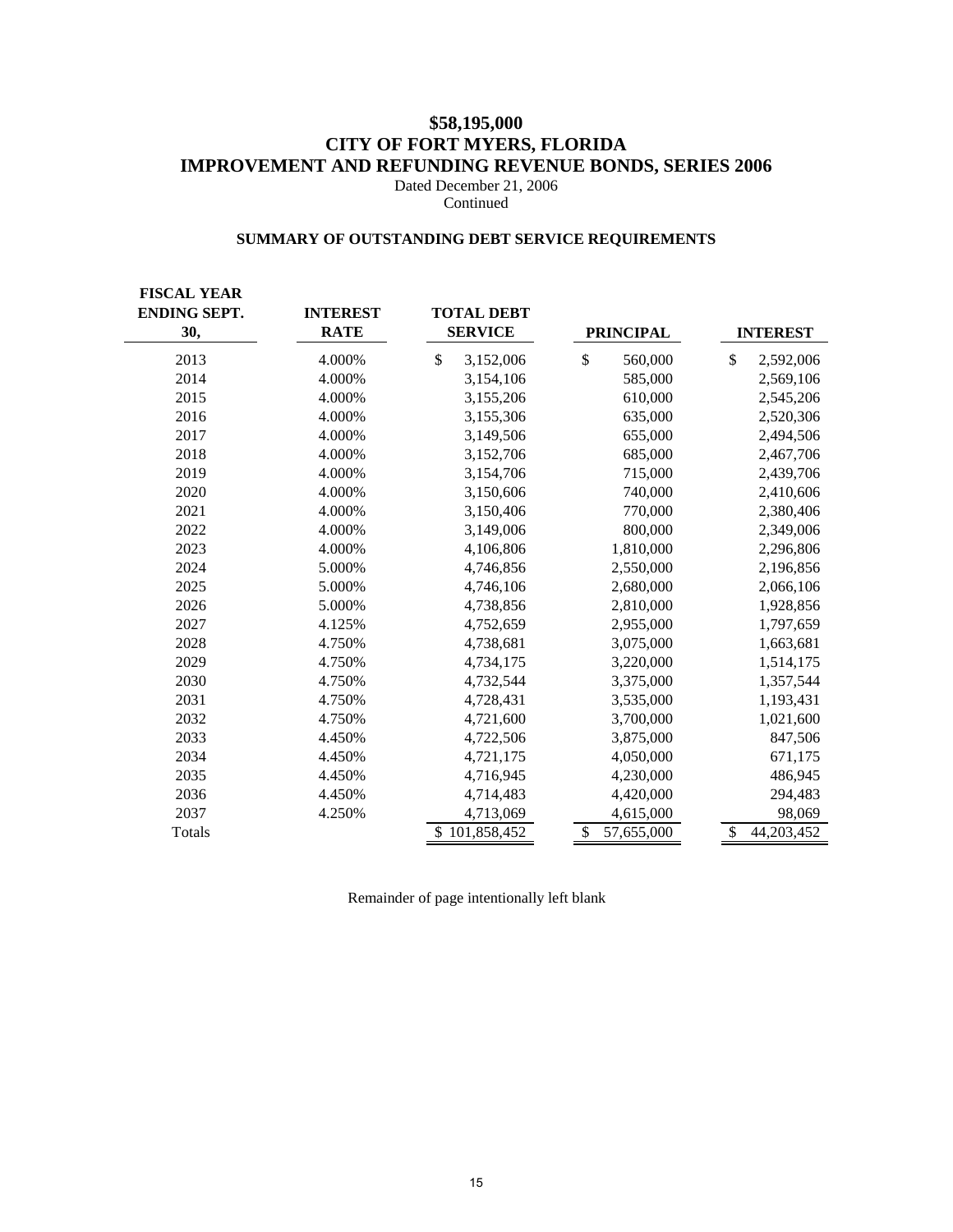# **\$34,680,000 CITY OF FORT MYERS, FLORIDA IMPROVEMENT REFUNDING REVENUE BONDS, SERIES 2007**

Dated September 4, 2007

#### **PURPOSE:**

The 2007 Bonds were issued to provide funds, together with other legally available monies of the City, sufficient to (1) refund a portion of the City's outstanding improvement Refunding Revenue Bonds, Series 1997A and (2) pay certain costs and expenses relating to the issuance of the Series 2007 Bonds, including the premium for a financial guaranty insurance policy.

#### **SECURITY:**

The payment of principal, interest, and premium, if any, on the Series 2007 Bonds is secured by an irrevocable lien on the Pledged Revenues, monies deposited into the funds and accounts established by the Bond Resolution, and all earnings on those Funds and Accounts.

Pledged Revenues consist of Utility Tax, Guaranteed Entitlement Funds, Franchise Fees, Occupational License Tax, Sales Tax and Communications Tax.

For a more detailed description of the Pledged Revenues, see "Pledged Revenues" in the General Parity Debt Overview that appears beforehand.

A common Debt Service Reserve Fund has been established for the benefit of all of the Bonds issued under the Resolution. Upon issuance of the Series 2007 Bonds, a portion of the proceeds were applied to purchase a debt service reserve fund surety bond from MBIA Insurance Corporation, the face amount of which, together with all other surety bonds and insurance policies will equal an amount greater than the Reserve Accounting Requirement for all Parity Bonds (excluding the City of Fort Myers, Florida Governmental Unit Note (Loan from the City of Gulf Breeze, Florida Local Government Loan Program, Series 1985B)) and the Series 2007 Bonds. Amounts on deposit in the Debt Service Reserve Fund will be used only for the purpose of curing deficiencies in amounts on deposit in the Sinking Fund to pay debt service on the Bonds.

MBIA Insurance Corporation has issued a financial guaranty insurance policy on the bonds. Under the terms of the policy, MBIA will pay to the Paying Agent or its successor an amount equal to (i) the principal of (either at the stated maturity or by an advancement of maturity pursuant to a mandatory sinking fund payment) and interest on the Series 2007 Bonds as such payments shall become due but

shall not be so paid and (ii) the reimbursement of any such payment which is subsequently recovered from any owner of the Series 2007 Bonds pursuant to a final judgment by a court of competent jurisdiction that such payments constitutes an avoidable preference to such owner within the meaning of any applicable bankruptcy law.

The City has covenanted to budget and appropriate sufficient funds from the Pledged Revenues to pay (1) all Reserve Fund deposits required each year, (2) the Debt Service that is due on the Bonds each year and (3) all other payments as required by the Bond Resolution.

The Series 2007 Bonds are not general obligations of the City within the meaning of the Constitution of Florida, but are payable from and secured by a lien only on the Pledged Revenues and on the deposits in the Funds and Accounts, and the earnings on those deposits as provided by the Bond Resolution. No holder of any Series 2007 Bonds has the right to compel the exercise of the ad valorem taxing power of the City or taxation in any form on any real or personal property to pay the Bonds. No holder of these Bonds is entitled to payment of principal and interest from other funds of the City other than the Pledged Revenues.

#### **AGENTS AND OTHER INFORMATION:**

Register – TD Bank, N.A., Cherry Hill, NJ (merged with Commerce Bank)

Pay Agent - TD Bank, N.A., Cherry Hill, NJ (merged with Commerce Bank)

Escrow Agent – TD Bank, N.A., Cherry Hill, NJ (merged with Commerce Bank)

Legal Opinion – Bryant, Miller and Olive, P.A., Tallahassee, Florida

Disclosure Counsel – Nabors, Giblin and Nickerson, P.A., Tampa, Florida

Insurance – MBIA Insurance Corporation, Armonk, NY

Arbitrage Rate – 4.014364%

Cusip Number – 348163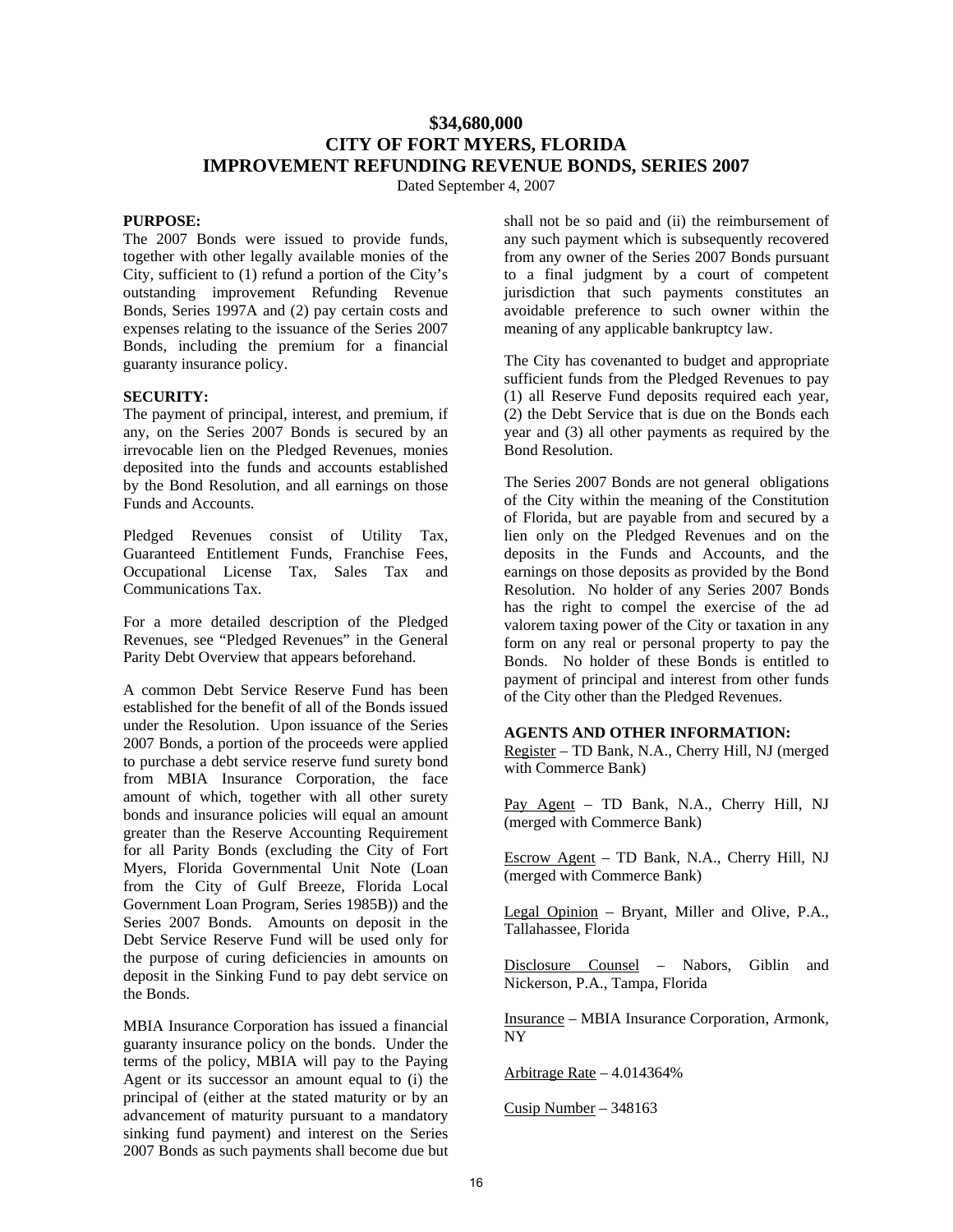# **\$34,680,000 CITY OF FORT MYERS, FLORIDA IMPROVEMENT REFUNDING REVENUE BONDS, SERIES 2007**

Dated September 4, 2007 Continued

#### **ISSUED AS:**

\$34,680,000 Serial Bonds

#### **ORIGINAL INSURED RATINGS\*:**

| Moody's             | Aaa |
|---------------------|-----|
| Fitch               | AAA |
| Standard and Poor's | AAA |

\* See the City's "underlying ratings" on page 3.

#### **CALL PROVISIONS:**

Optional Redemption – The Series 2007 Bonds maturing on or after December 1, 2018, are redeemable prior to their stated dates of maturity, at

the option of the City, in whole or in part on any date after December 1, 2017 at a redemption price of 100% of the principal amount to be redeemed plus interest accrued to the date of redemption.

#### **OUTSTANDING PARITY BONDS:**

The Series 2007 Bond lien on the Pledged Revenues is on parity with the City of Fort Myers Governmental Unit Note (Loan from the City of Gulf Breeze, Florida Local Government Loan Program, Series 1985B) dated as of October 1, 1999 and the Improvement and Revenue Refunding Bonds, Series 2006.

#### **FISCAL YEAR ENDING SEPT. 30, INTEREST RATE TOTAL DEBT SERVICE PRINCIPAL INTEREST** 2013 5.000% \$ 5,276,625 \$ 3,815,000 \$ 1,461,625 2014 5.000% 5,266,250 4,000,000 1,266,250 2015 5.000% 3,403,875 2,295,000 1,108,875 2016 5.000% 3,401,250 2,410,000 991,250 2017 5.000% 3,392,875 2,525,000 867,875 2018 5.000% 3,398,250 2,660,000 738,250 2019 5.000% 3,396,875 2,795,000 601,875 2020 5.000% 3,393,625 2,935,000 458,625 2021 5.000% 3,407,750 3,100,000 307,750 2022 5.000% 3,394,125 3,245,000 149,125 2023 5.000% 1,394,000 1,360,000 34,000 Totals  $\overline{\text{5} \quad 39,125,500}$   $\overline{\text{5} \quad 31,140,000}$   $\overline{\text{5} \quad 7,985,500}$

#### **SUMMARY OF OUTSTANDING DEBT SERVICE REQUIREMENTS**

Remainder of page intentionally left blank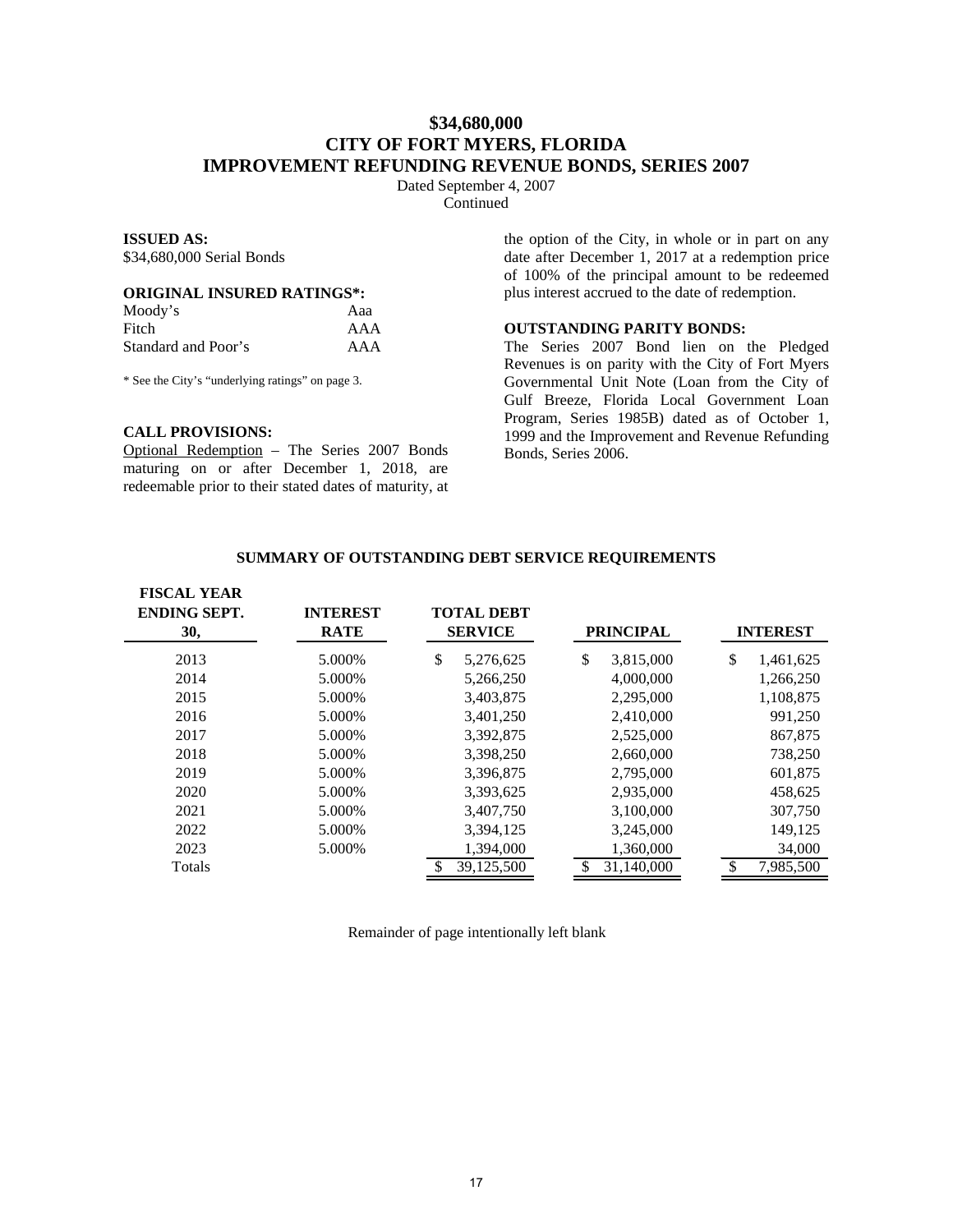# **FLORIDA MUNICIPAL LOAN COUNCIL GOVERNMENTAL UNIT NOTE OVERVIEW**

On June 1, 2005, the Florida Municipal Loan Council advance refunded a portion of the Series 2000A Bonds by issuing the Series 2005C Bonds. The Council issues tax exempt debt and then re-loans the money to Florida municipalities at rates substantially the same as the bonds issued. The program is designed to provide municipalities economies of scale when compared to the individual municipalities incurring the high costs of issuance on small bond issues.

Total debt outstanding on the Florida Municipal Loan Council Note, Series 2005C, is \$4,800,650 which comprises \$3,975,000 of principal and \$825,650 of interest. The following chart shows debt service by principal and interest by fiscal year.



The Series 2005C Bonds require two coverage tests. The first test requires Non-Ad Valorem Revenues (average of actual receipts of current and prior year) must cover projected maximum annual debt service (as defined in the loan documents) on debt secured by and/or payable solely from such revenues by at least 1.5 times. These revenues are all legally available Governmental Fund Type Revenues and Intergovernmental Transfers from Enterprise Funds.

The second test requires that projected maximum annual debt service requirements for all debt service secured by and/or payable from such revenues will not exceed 25% of all Governmental Fund Revenues.

For the fiscal year ended September 30, 2012, the City has met both tests.

|                             | Test $#1$    | Test #2      |
|-----------------------------|--------------|--------------|
| Revenues                    | \$34,475,823 | \$96,512,753 |
| Maximum Annual Debt Service | 10,680,406   | 10,680,406   |
| <b>Required Coverage</b>    | 1.50 Times   |              |
| Maximum Percent of Debt     |              | 25.00%       |
| <b>Actual Coverage</b>      | 3.23 Times   | 11.07%       |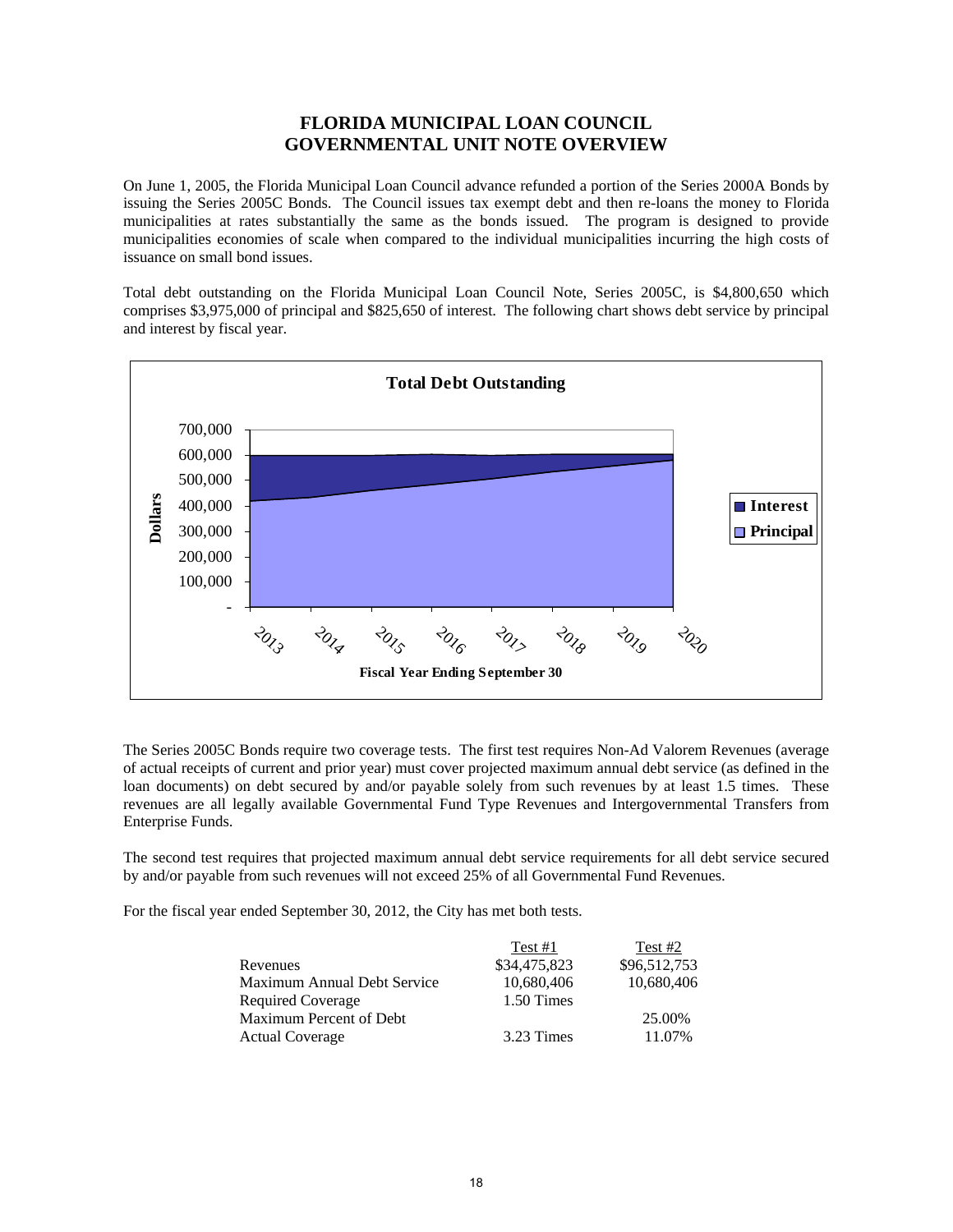# **\$4,970,000 CITY OF FORT MYERS, FLORIDA GOVERNMENTAL UNIT NOTE, SERIES 2005C (FLORIDA MUNICIPAL LOAN COUNCIL)**

Dated June 1, 2005

#### **PURPOSE:**

This note was issued to (1) provide funds to refinance a portion of the Florida Municipal Loan Council Governmental Unit Note, Series 2000A and (ii) pay costs and expenses related to the issuance of the Series 2005C note, including the premiums for the municipal bond issuance policy and debt service reserve fund surety bond.

#### **SECURITY:**

Security for the Series 2005C note is a covenant to budget and appropriate in the City's annual budget sufficient Non-Ad Valorem Revenues sufficient to satisfy the Loan Repayment as required under the Loan Agreement.

#### **ISSUED AS:**

\$4,970,000 Note

#### **CALL PROVISIONS:**

This note is not subject to redemption before April 1, 2015.

This loan may be prepaid in whole or in part on the dates and amounts as follows:

| Redemption Date          | $\%$  |
|--------------------------|-------|
| Oct. 2015 and thereafter | 100.0 |

| <b>FISCAL YEAR</b><br><b>ENDING SEPT.</b><br>30, | <b>INTEREST</b><br><b>RATE</b> | <b>TOTAL DEBT</b><br><b>SERVICE</b> | <b>PRINCIPAL</b> | <b>INTEREST</b> |
|--------------------------------------------------|--------------------------------|-------------------------------------|------------------|-----------------|
| 2013                                             | 3.500\%                        | \$<br>596,475                       | \$<br>420,000    | 176,475<br>S    |
| 2014                                             | 5.000\%                        | 596,775                             | 435,000          | 161,775         |
| 2015                                             | 5.000\%                        | 600,025                             | 460,000          | 140,025         |
| 2016                                             | 5.000\%                        | 602,025                             | 485,000          | 117,025         |
| 2017                                             | 5.000\%                        | 597,775                             | 505,000          | 92,775          |
| 2018                                             | 4.000%                         | 602,525                             | 535,000          | 67,525          |
| 2019                                             | 4.000%                         | 601,125                             | 555,000          | 46,125          |
| 2020                                             | 4.125%                         | 603,925                             | 580,000          | 23,925          |

### **SUMMARY OF OUTSTANDING DEBT SERVICE REQUIREMENTS**

Remainder of page intentionally left blank

Totals \$ 4,800,650 \$ 3,975,000 \$ 825,650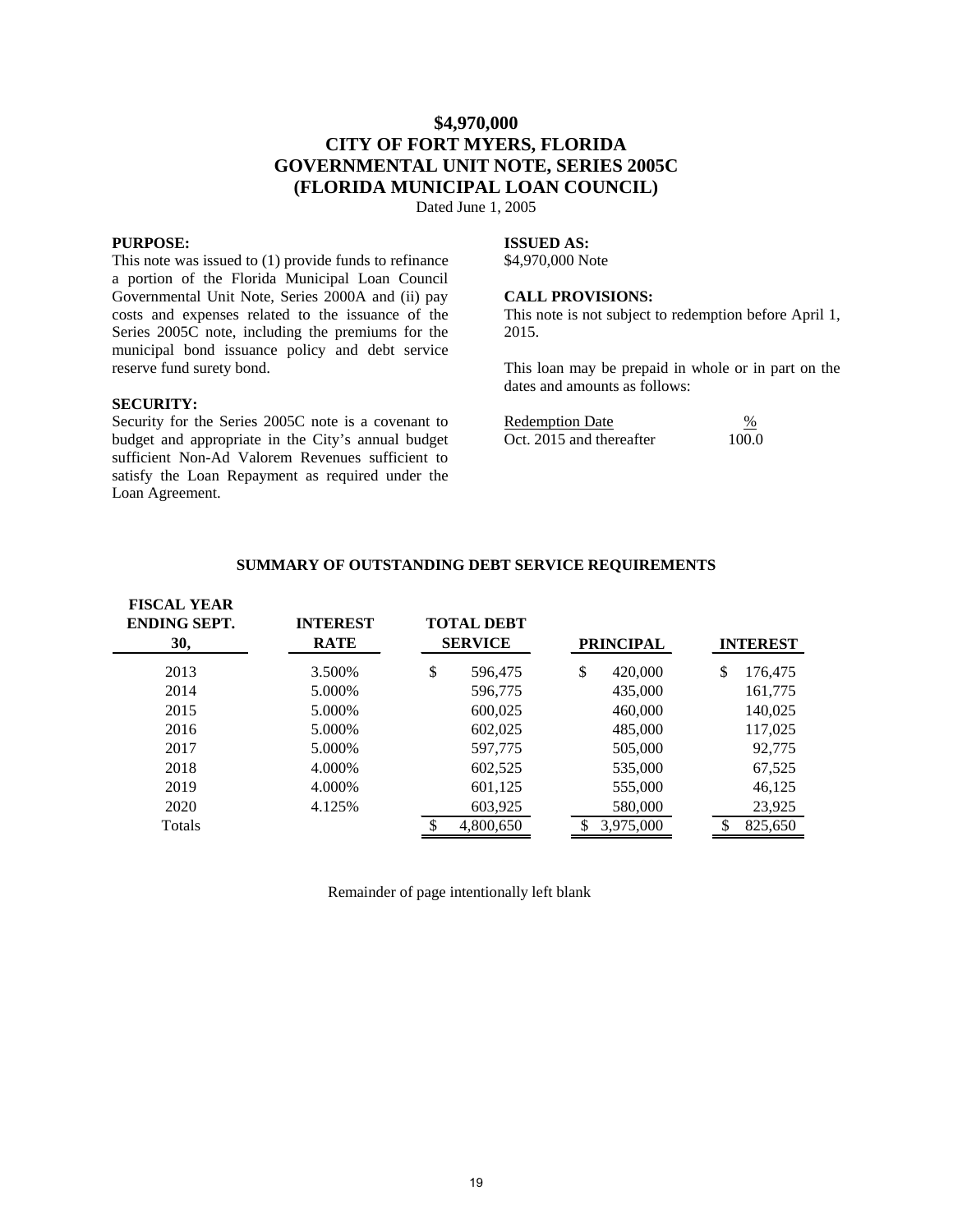### **GAS TAX REVENUE BONDS, SERIES 2004A, OVERVIEW**

The total outstanding debt service for these bonds is \$11,732,959 and comprises \$10,060,000 of principal and \$1,672,959 of interest.



Pledged Revenues for this issue consist of Gas Tax Revenues, specifically, the Five Cents Local Option Gas Tax and the Six Cents Local Option Gas Tax. The bond documents call for an "additional bonds" coverage test of revenues being 1.5 times more than debt service coverage. For fiscal year ended September 30, 2012, the City met the debt service coverage test.

|                             | Coverage Test |
|-----------------------------|---------------|
| Revenues                    | \$4,078,939   |
| Maximum Annual Debt Service | 1,681,964     |
| Required Coverage           | 1.50 Times    |
| <b>Actual Coverage</b>      | 2.43 Times    |

#### **Gas Tax Revenues**

The "Gas Tax Revenues" consist of revenues derived by the City from two separate taxes referred to in the Series 2004A Bond Resolution ("Resolution") as the "Five Cents Local Option Gas Tax" and the "Six Cents Local Option Gas Tax". Each of the current components of the Gas Tax Revenues is described below.

**In General.** Each county in the State is authorized to levy a tax, statutorily referred to as the "Local Option Fuel Tax", of between one cent and eleven cents per net gallon on motor fuel sold in such county in the form of two separate levies. The first levy is a tax of one to six cents and may be authorized in a county by an ordinance adopted by a majority vote of the governing body of a county or by voter approval in a county-wide referendum. Lee County (the "County") levies all six cents, which levy was approved by Ordinance No. 89-21 enacted on June 21, 1989 (the "Six Cents Gas Tax Ordinance"). This portion of the Local Option Fuel Tax is referred to in the Resolution as the "Six Cents Local Option Gas Tax". The definition of Six Cents Local Option Gas Tax in the Resolution includes any additional local option gas tax revenues hereafter available pursuant to the Act and pledged by the City pursuant to any supplemental resolutions. The Six Cents Local Option Gas Tax is imposed on sales of both motor fuel and diesel fuel.

The second levy is a tax of one to five cents, which may be authorized in a county by an ordinance adopted by a majority plus one vote of the governing body of a county or by voter approval in a county-wide referendum. The County levies all five cents, which levy was approved by Ordinance No. 93-28 enacted on October 20, 1993 (the "Five Cents Gas Tax Ordinance"). This portion of the Local Option Fuel Tax is referred to in the Resolution as the "Five Cents Local Option Gas Tax". The definition of Five Cents Local Option Gas Tax in the Resolution includes any additional local option gas tax revenues hereafter available pursuant to the Act and pledged by the City pursuant to any supplementary resolution. The Five Cents Local Option Gas Tax is imposed on sales of motor fuel only.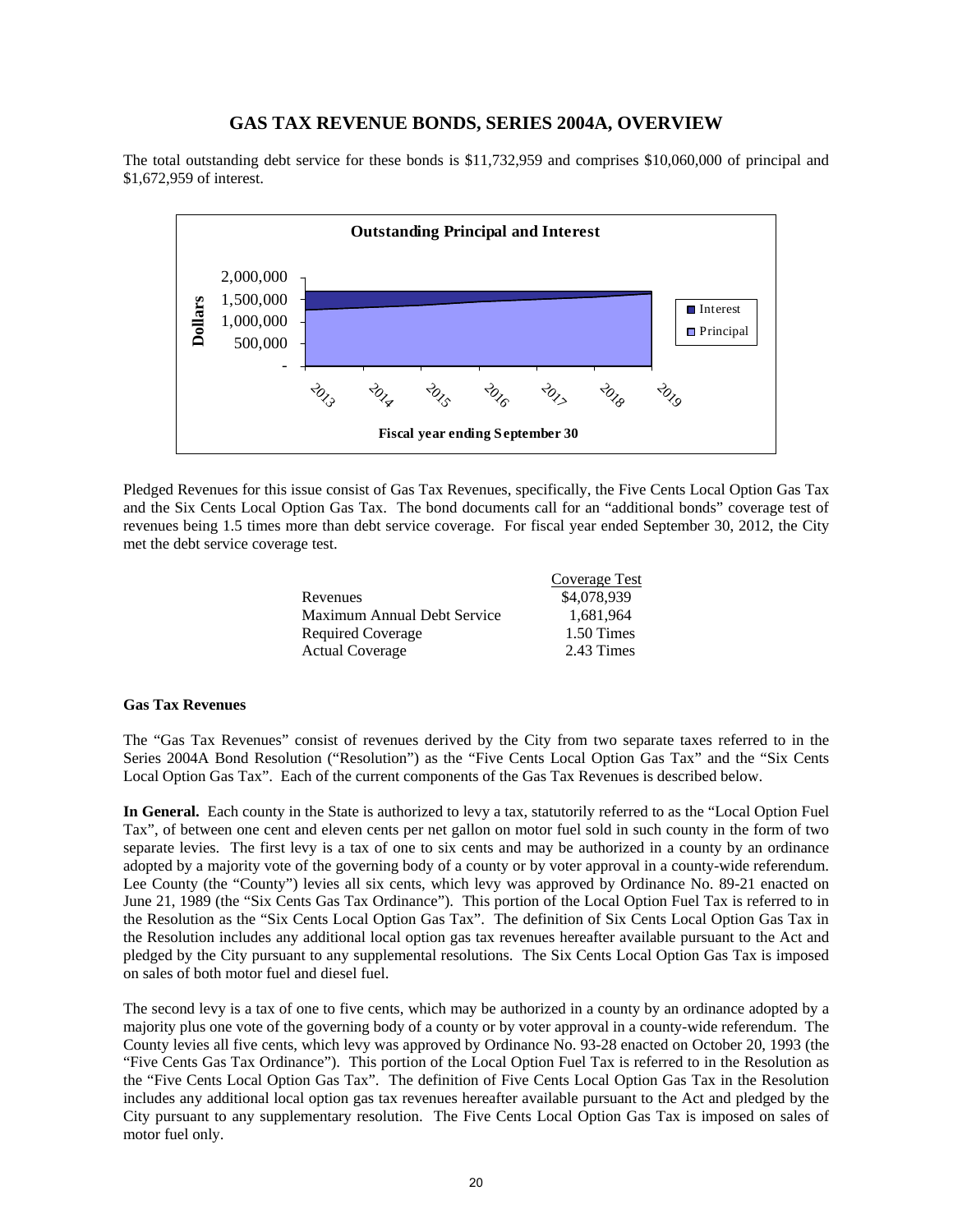**Collection and Distribution.** The Florida Department of Revenue ("FDOR") collects the Local Option Fuel Tax in each county and deposits the proceeds into the State's Local Option Fuel Tax Trust Fund. The Local Option Fuel Tax Trust Fund is subject to a 7.3% charge imposed by the State, representing a share of the cost of general government of the State. This charge is deducted from the Local Option Fuel Tax Trust Fund and is deposited in the General Revenue Fund of the State. Commencing July 1, 2005, such charge will be reduced; however, any increased amounts on deposit in the Local Option Fuel Tax Trust Fund as a result of the reduction will be deposited to the State Transportation Trust Fund and allocated to the County to fund certain County programs.

In addition, FDOR is authorized to deduct certain administrative costs incurred in collecting, administering, enforcing and distributing the proceeds of such tax to the counties in an amount not to exceed 2% of total collections from the Local Option Fuel Tax Trust Fund.

The net proceeds collected from the Local Option Fuel Tax are distributed by FDOR to each eligible county and the eligible municipalities therein according to a distribution formula determined at the local level by interlocal agreement between the county and the municipalities with the county's boundaries representing a majority of the population of the incorporated area within the county. If no interlocal agreement is established, then the distribution is based on the relative transportation expenditures of the county and the municipalities therein for the preceding five years as described in Section 336.025, Florida Statutes.

Including the City, there are five incorporated municipalities in the County. Pursuant to the Interlocal Agreement and subsequent agreements between the County and some of the other municipalities in the County the Six Cents Local Option Gas Tax revenues and the Five Cent Local Option Gas Tax revenues are allocated and divided among the County and cities as shown in the "continuing disclosure" section below.

The City, the County and all other cities that are parties to the Interlocal Agreement are required to negotiate in good faith to establish a reasonable allocation of the Gas Taxes for the remaining term of the current Interlocal Agreement. If the parties cannot reach an agreement, the Gas Taxes will be distributed based on the amount of transportation expenditures made within each parties' jurisdiction during the previous five years. If the distribution percentages are recalculated, it is likely that the City will receive less than the current allocation of 14.00% of the Gas Taxes; provided, however, pursuant to the Act and the terms of the Interlocal Agreement under no circumstances shall any such recalculation of Gas Taxes materially or adversely affect the rights of the holders of outstanding bonds which are secured by the proceeds of the Gas Taxes. Additionally, the Interlocal Agreement provides that the Gas Tax Revenues distributed to the City will not be reduced below the amount necessary for the payment of principal and interest and reserves for principal and interest as required under the covenants of any bond resolution outstanding on the date of establishment of a new percentage distribution of Gas Taxes pursuant to the Interlocal Agreement.

Under Florida law, any newly incorporated municipality located in a county levying a Local Option Fuel Tax is entitled to receive a share of the tax revenues. However, the amounts distributed to a new municipality may not materially or adversely affect the rights of holders of outstanding bonds backed by the Local Option Fuel Tax, and the amounts distributed to the county and each pre-existing municipality may not be reduced below the amount necessary to pay principal and interest and reserves for principal and interest as required under the covenants of any bond resolution outstanding on the date of incorporation of a new municipality.

#### **Continuing Disclosure**

The City agreed to provide continuing disclosure for the Gas Tax Revenue Bonds. The updated continuing disclosure information is on the following page.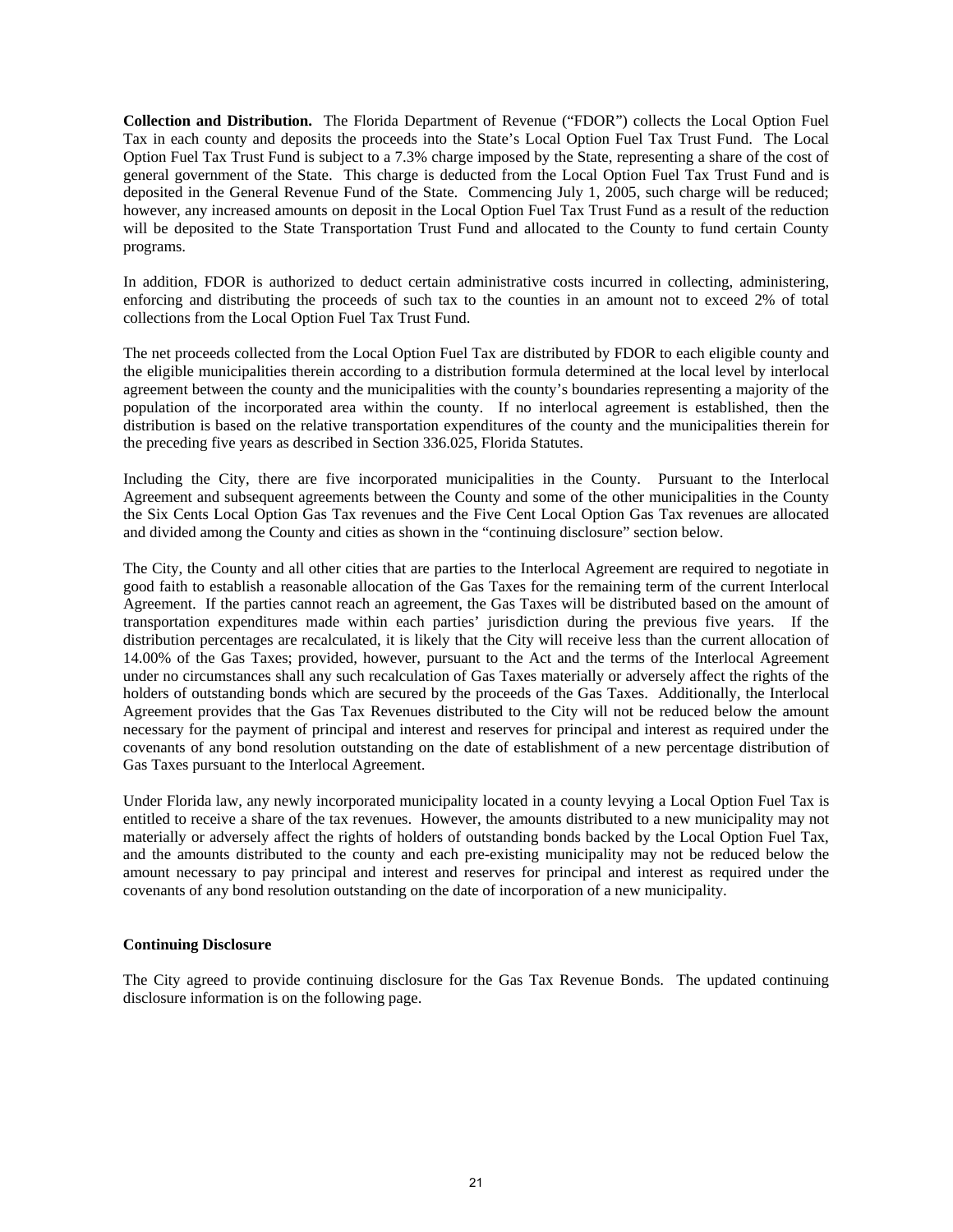## **Lee County, Florida Number of Gallons Sold** (1)

| <b>State Fiscal Year</b> |               |             | <b>Total Taxable</b> | Percentage          |
|--------------------------|---------------|-------------|----------------------|---------------------|
| Ended June 30,           | Motor Fuel    | Diesel Fuel | Gallons              | Increase/(Decrease) |
| 2004                     | 264,515,852   | 34,435,223  | 298,951,075          | 7.040               |
| 2005                     | 288, 353, 645 | 40,208,692  | 328, 562, 337        | 9.910               |
| 2006                     | 299,544,192   | 46,160,096  | 345,704,288          | 5.220               |
| 2007                     | 303,698,719   | 44,871,752  | 348,570,471          | 0.830               |
| 2008                     | 283,149,975   | 42,495,823  | 325,645,798          | (6.580)             |
| 2009                     | 272,857,247   | 37,721,362  | 310,578,609          | (4.630)             |
| 2010                     | 269,538,511   | 34,787,410  | 304, 325, 921        | (2.010)             |
| 2011                     | 264,466,600   | 34,780,661  | 299, 247, 261        | (1.670)             |
| 2012                     | 264,609,679   | 33,338,763  | 297,948,442          | (0.004)             |

*Source: Florida Department of Revenue* 

(1) The number of gallons shown represents fuel from which components of the Gas Tax Revenues are derived.

The following table provides the distribution percentages of the Six Cents Local Gas Tax and the Five Cents Local Gas Tax.

|                               | Share of Proceeds of    | Share of Proceeds of     |
|-------------------------------|-------------------------|--------------------------|
| Recipient                     | Six Cents Local Gas Tax | Five Cents Local Gas Tax |
| Lee County                    | 50.49%                  | 50.49%                   |
| City of Cape Coral            | 24.95                   | 24.95                    |
| City of Fort Myers            | 14.00                   | 14.00                    |
| City of Sanibel               | 5.00                    | 5.00                     |
| <b>City of Bonita Springs</b> | 4.54                    | 4.54                     |
| City of Fort Myers Beach      | 1.02                    | 1.02                     |
| Total                         | 100.00%                 | 100.00%                  |

*Source: Lee County Fiscal Year 2011-2012 Annual Budget* 

## **CITY OF FORT MYERS, FLORIDA GAS TAX REVENUES**

| City Fiscal Year<br>Ended Sept. 30, | Six Cents Local<br><b>Option Gas Tax</b><br>Revenues Received | Five Cents Local<br><b>Option Gas Tax</b><br>Revenues Received | Total Gas Tax<br>Revenues Received | Percentage<br>Increase/(Decrease) |
|-------------------------------------|---------------------------------------------------------------|----------------------------------------------------------------|------------------------------------|-----------------------------------|
| 2003                                | \$<br>2, 191, 587                                             | \$<br>1.619.028                                                | \$<br>3,810,615                    | 4.37 %                            |
| 2004                                | 2,396,346                                                     | 1,769,871                                                      | 4,166,217                          | 9.33                              |
| 2005                                | 2.563.590                                                     | 1,858,335                                                      | 4,421,925                          | 6.14                              |
| 2006                                | 2,678,304                                                     | 1,928,259                                                      | 4,606,563                          | 4.18                              |
| 2007                                | 2,613,104                                                     | 1,939,470                                                      | 4,552,574                          | (1.17)                            |
| 2008                                | 2.444.886                                                     | 1,786,930                                                      | 4,231,816                          | (7.05)                            |
| 2009                                | 2.370.437                                                     | 1,765,739                                                      | 4,136,176                          | (2.26)                            |
| 2010                                | 2,318,845                                                     | 1,705,071                                                      | 4,023,916                          | (2.71)                            |
| 2011                                | 2,258,942                                                     | 1,670,561                                                      | 3,929,503                          | (2.35)                            |
| 2012                                | 2,337,034                                                     | 1,741,905                                                      | 4,078,939                          | 3.80                              |

*Source: City of Fort Myers Comprehensive Annual Financial Report*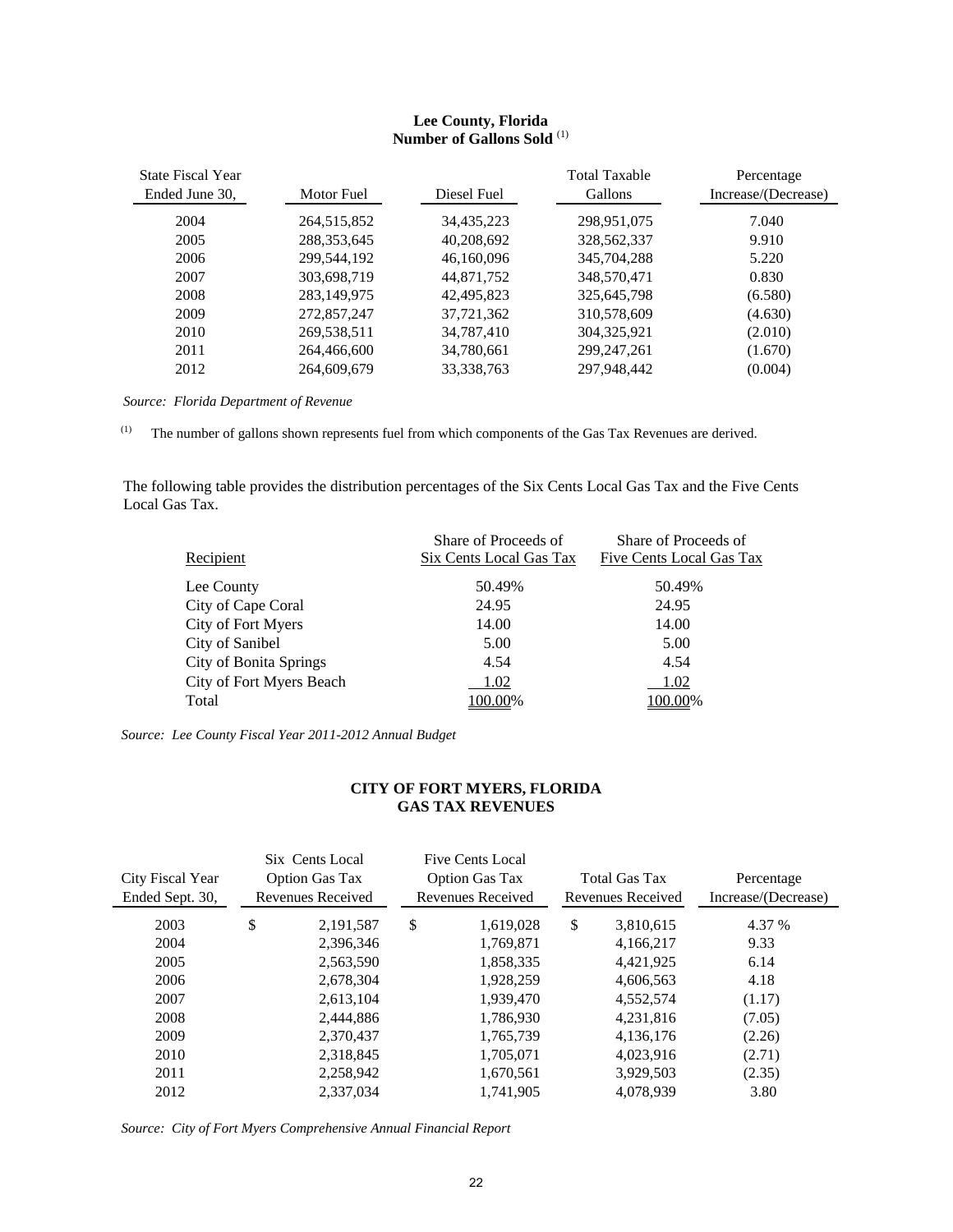# **\$18,335,000 CITY OF FORT MYERS, FLORIDA GAS TAX REVENUE BONDS, SERIES 2004A**

Dated June 10, 2004

## **PURPOSE:**

The Series 2004A Bonds, were issued for the purpose of providing funds to (i) finance the costs of acquisition, construction, and reconstruction of various roads and other transportation improvements within the City, (ii) refund certain outstanding indebtedness of the City, (iii) fully fund the Reserve Account with a municipal bond debt service reserve insurance policy and (iv) pay certain costs of issuance of the Series 2004A Bonds, including the municipal bond insurance premium.

In order to finance a portion of the 2004A projects, the City previously borrowed moneys from the Florida Local Government Finance Commission (the "Finance Commission") under the Finance Commission's Pooled Commercial Paper Loan Program. To evidence such borrowings, the City issued its City of Fort Myers, Florida Revenue Note, Draw No. A-1-1, City of Fort Myers, Florida Revenue Note, Draw A-1-2, City of Fort Myers, Florida Revenue Note, Draw A-1-3 and the City of Fort Myers Revenue Note, Draw A-1-4 (collectively, the "Prior Notes"). The Prior Notes aggregate principal amount outstanding was \$14,700,000.

## **SECURITY:**

The payment of principal, interest and premium, is secured by the Pledged Funds.

Pledged Funds means (1) the Gas Tax Revenues and (2) all moneys, including investments thereof, in the funds and accounts established under the Resolution, except (a) as for the Unrestricted Revenue Account and the Rebate Fund, and (b) to the extent moneys on deposit in a subaccount of the Reserve Account.

Gas Tax Revenues include the Five Cents Local Option Gas Tax and the Six Cents Local Option Gas Tax, and any other gas tax imposed and/or received by the City which is specifically pledged under the Resolution by the City pursuant to Supplemental Resolution.

For a more detailed discussion of the Gas Tax Revenues, please see the Official Statement of the Series 2004A Bonds.

Financial Assurance, Inc has issued a municipal bond insurance policy on the Bonds. Under the terms of the policy, Financial Assurance, Inc. guarantees the scheduled payment of principal of and interest on the Series 2004A Bonds when due as set forth in the form of the municipal bond insurance policy.

The Series 2004A Bonds shall not be or constitute general obligations or indebtedness of the City as bonds within the meaning of any constitutional or statutory provision, but shall be special obligations of the City, payable solely from and secured by a lien upon and pledge of the Pledged Revenue Funds in accordance with the terms of the Resolution. No Holder of any Series 2004A Bond shall ever have the right to compel the exercise of any ad valorem taxing power to pay such Series 2004A Bond, or be entitled to payment of such Series 2004A Bond from any moneys of the City except from the Pledged Funds in the manner provided in the Resolution.

#### **AGENTS AND OTHER INFORMATION:**

Registrar – The Bank of New York Mellon, Jacksonville, Florida (merged with J.P. Morgan Chase)

Pay Agent – The Bank of New York Mellon, Jacksonville, Florida (merged with J.P. Morgan Chase)

Legal Opinion – Bryant Miller and Olive, P.A., Tallahassee, Florida

Insurance – Financial Assurance, Inc., New York, New York

Arbitrage Rate – 4.3612606%

Cusip Number – 348091A

## **ISSUED AS:**

\$18,335,000 Serial Bonds

## **ORIGINAL INSURED RATINGS\*:**

| Moody's           | Aaa |
|-------------------|-----|
| Standard & Poor's | AAA |
| Fitch             | AAA |

\* See the City's "underlying ratings" on page 3.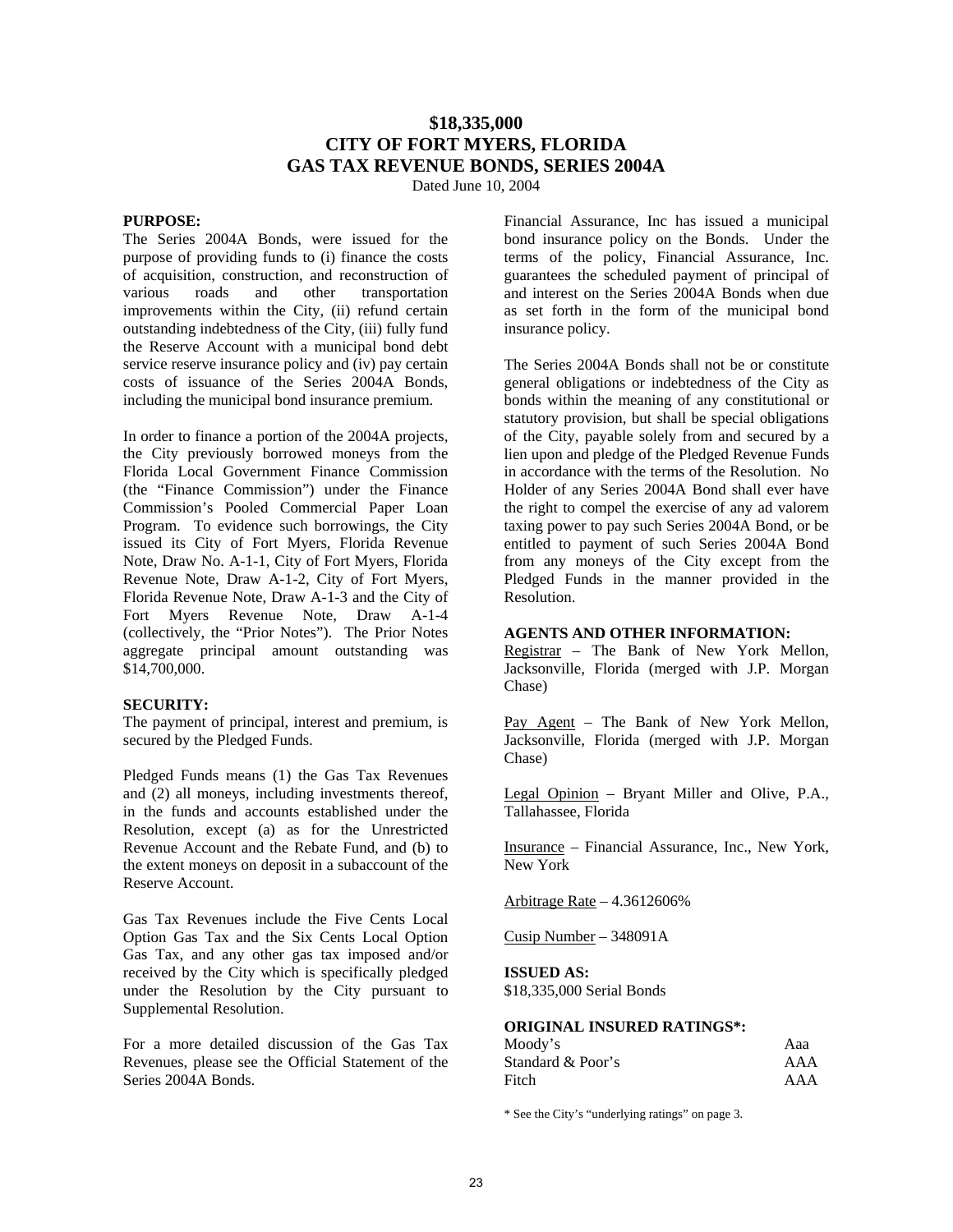# **\$18,335,000 CITY OF FORT MYERS, FLORIDA GAS TAX REVENUE BONDS, SERIES 2004A**

Dated June 10, 2004 Continued

## **CALL PROVISIONS:**

The 2004A Bonds maturing on or before February 1, 2014 are not subject to optional redemption prior to maturity. The Series 2004A Bonds maturing on and after February 1, 2015 are subject to redemption at the option of the City in whole or in

part, at any time, on or after February 1, 2014 in such order of maturities as may be determined by the City (less than all of a single maturity to be selected by lot) at a redemption price of 100% of the principal amount to be redeemed, together with accrued interest to the date set for redemption.

#### **SUMMARY OF OUTSTANDING DEBT SERVICE REQUIREMENTS**

| <b>FISCAL YEAR</b><br><b>ENDING SEPT.</b><br>30, | <b>INTEREST</b><br><b>RATE</b> | <b>TOTAL DEBT</b><br><b>SERVICE</b> | <b>PRINCIPAL</b> | <b>INTEREST</b> |
|--------------------------------------------------|--------------------------------|-------------------------------------|------------------|-----------------|
| 2013                                             | 4.000%                         | \$<br>1,681,963                     | 1,255,000<br>S   | \$<br>426,963   |
| 2014                                             | 5.000\%                        | 1,674,239                           | 1,305,000        | 369,239         |
| 2015                                             | 4.500%                         | 1,675,789                           | 1,370,000        | 305,789         |
| 2016                                             | 4.400%                         | 1,678,394                           | 1,435,000        | 243,394         |
| 2017                                             | 4.400%                         | 1,673,934                           | 1,495,000        | 178,934         |
| 2018                                             | 4.500%                         | 1,675,831                           | 1,565,000        | 110,831         |
| 2019                                             | 4.625%                         | 1,672,809                           | 1,635,000        | 37,809          |
| Totals                                           |                                | 11,732,959                          | \$10,060,000     | \$1,672,959     |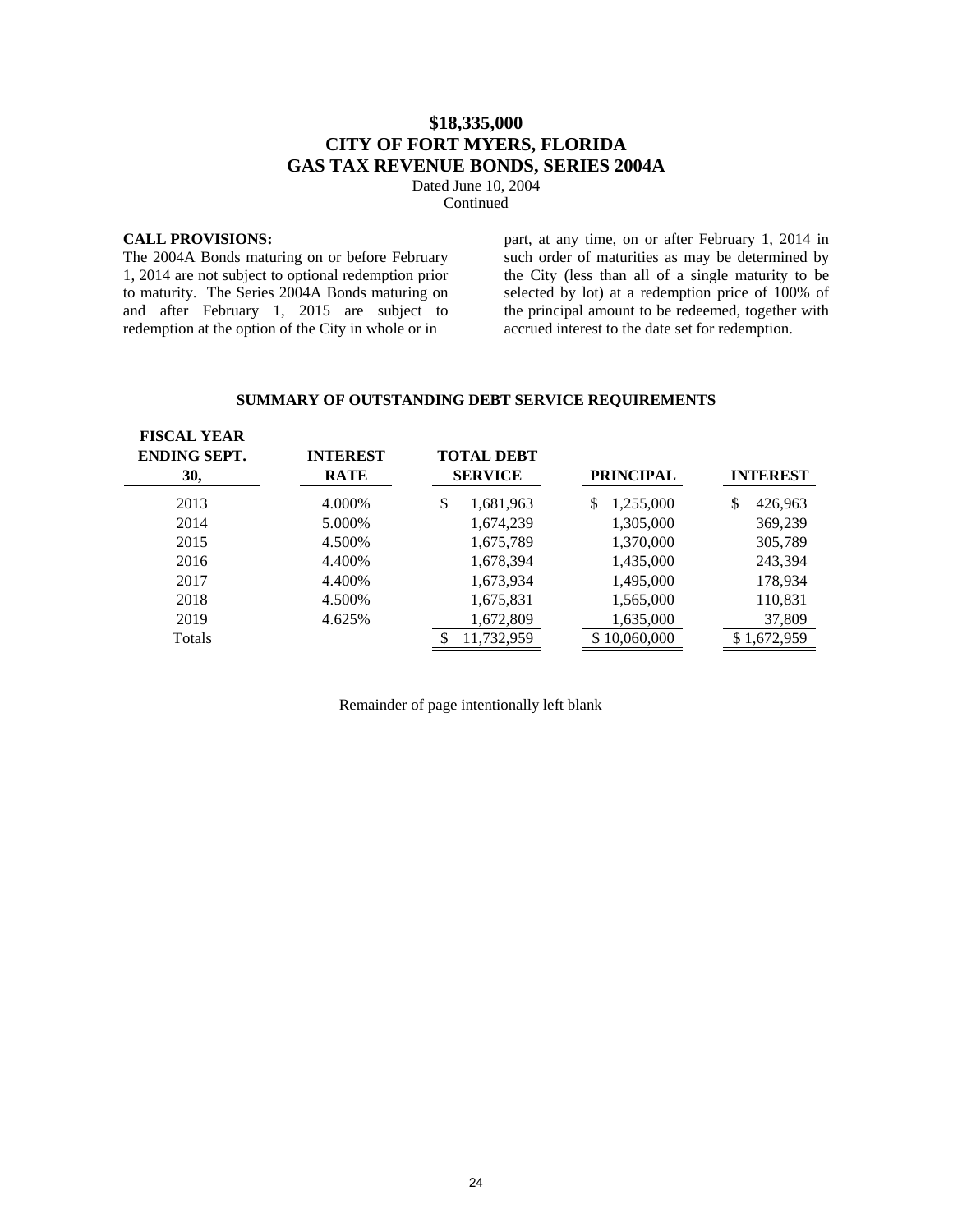## **OTHER GENERAL GOVERNMENTAL DEBT OVERVIEW**

Other general debt not associated with the Utility System consists of several notes. These notes are the (1) Section 108 Notes, (2) Revenue Improvement Note, Series 2005 DRA, and (3) Note for the City of Fort Myers Yacht Basin.

Outstanding debt, including interest and principal on these obligations, totals \$12,346,680 and consists of \$9,371,724 of principal and \$2,974,956 of interest. The following chart provides a graphic presentation of debt service by fiscal year.



The following provides details of each of the obligations.

# **\$300,000 CITY OF FORT MYERS, FLORIDA CAPITAL IMPROVEMENT REVENUE NOTE, SERIES 1996**

Dated July 12, 1996

## **PURPOSE:**

This revenue note was issued to provide funds for the redevelopment of a shopping center in the City. This note matures August 1, 2015.

## **SECURITY:**

The Note is secured by the Community Development Block Grant revenues and program income. The note carries a variable interest rate and is calculated on the three month London Interbank Interest Rates (LIBOR) plus 20 basis points. As of September 30, 2012, the LIBOR three month rate was 0.36000%.

#### **ISSUED AS:**

\$300,000 Serial Note in annual increments of \$25,000 each.

#### **CALL PROVISIONS:**

The note may be prepaid at any time.

| FISCAL YEAR<br><b>ENDING SEPT.</b><br>30, | <b>INTEREST</b><br><b>RATE</b> | <b>TOTAL DEBT</b><br><b>SERVICE</b> | <b>PRINCIPAL</b> | <b>INTEREST</b> |
|-------------------------------------------|--------------------------------|-------------------------------------|------------------|-----------------|
| 2013                                      | 4.000%                         | 29,808                              | 25,000           | 4,808           |
| 2014                                      | 4.000%                         | 28,225                              | 25,000           | 3,225           |
| 2015                                      | 4.000%                         | 26.621                              | 25,000           | 1,621           |
| Totals                                    |                                | 84.654                              | 75,000           | 9,654           |

#### **SUMMARY OF OUTSTANDING DEBT SERVICE REQUIREMENTS FISCAL YEAR**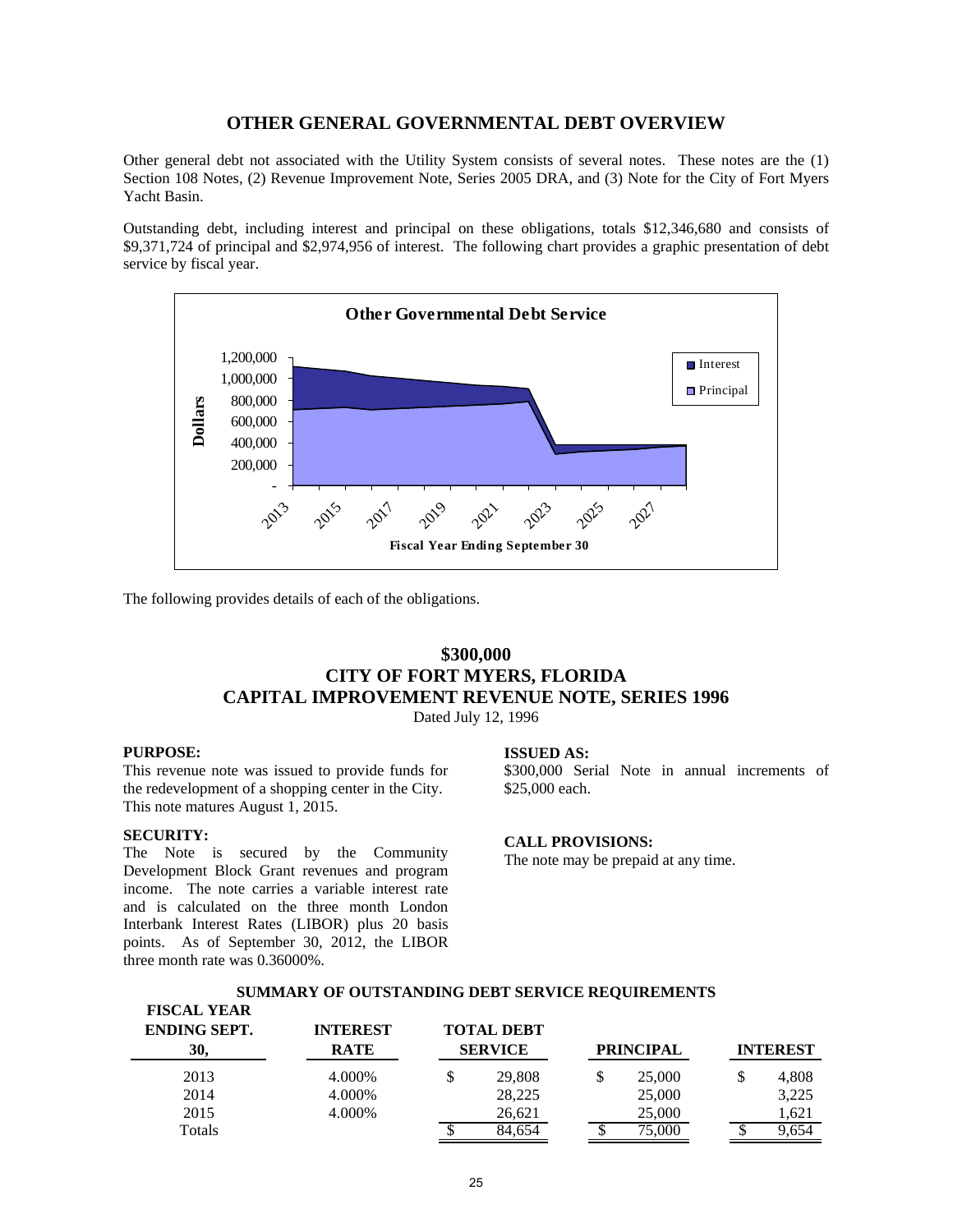# **\$7,450,000 CITY OF FORT MYERS, FLORIDA COMMUNITY REDEVELOPMENT REVENUE NOTE, SERIES 2005**

Dated January 6, 2005

## **PURPOSE:**

This revenue note was originally issued for \$7,450,000 to finance the cost of community redevelopment projects and to refund outstanding obligations of the City of Fort Myers, Florida. It carried an interest rate of 4.65%, was paid quarterly and had a maturity date of January 1, 2012.

On December 9, 2009, the note was amended in accordance with Resolution No. CRA 2009-02. The amendment modified the interest rate to 4.01% (subject to adjustment as provided in the Series 2005 Note), established a reserve requirement and extended the maturity date to January 1, 2022. Thirteen annual principal payments of \$496,154 plus interest began on January 1, 2010.

## **SECURITY:**

The Note is secured by the revenues of the Redevelopment Trust Fund (Community Redevelopment Agency) of the City of Fort Myers.

## **AMENDED AS:**

\$7,450,000 note with debt service payable annually.

#### **CALL PROVISIONS:**

This note may be prepaid at the option of the issuer.

| \$<br>\$.<br>2013<br>4.010%<br>202,274<br>698,428<br>\$.<br>496,154<br>2014<br>4.010\%<br>677,703<br>181,549<br>496,154 | <b>INTEREST</b> |
|-------------------------------------------------------------------------------------------------------------------------|-----------------|
|                                                                                                                         |                 |
|                                                                                                                         |                 |
| 2015<br>4.010%<br>657,531<br>496,154<br>161,377                                                                         |                 |
| 2016<br>141,205<br>4.010\%<br>637,359<br>496,154                                                                        |                 |
| 2017<br>4.010%<br>617,518<br>121,364<br>496,154                                                                         |                 |
| 2018<br>4.010\%<br>597,015<br>100,861<br>496,154                                                                        |                 |
| 2019<br>4.010\%<br>80,688<br>576,842<br>496,154                                                                         |                 |
| 2020<br>4.010\%<br>556,670<br>496,154<br>60,516                                                                         |                 |
| 2021<br>4.010\%<br>40,455<br>536,609<br>496,154                                                                         |                 |
| 2022<br>20,172<br>4.010\%<br>516,324<br>496,152                                                                         |                 |
| 6.071.999<br>\$1,110,461<br>4,961,538<br><b>Totals</b>                                                                  |                 |

#### **SUMMARY OF OUTSTANDING DEBT SERVICE REQUIREMENTS**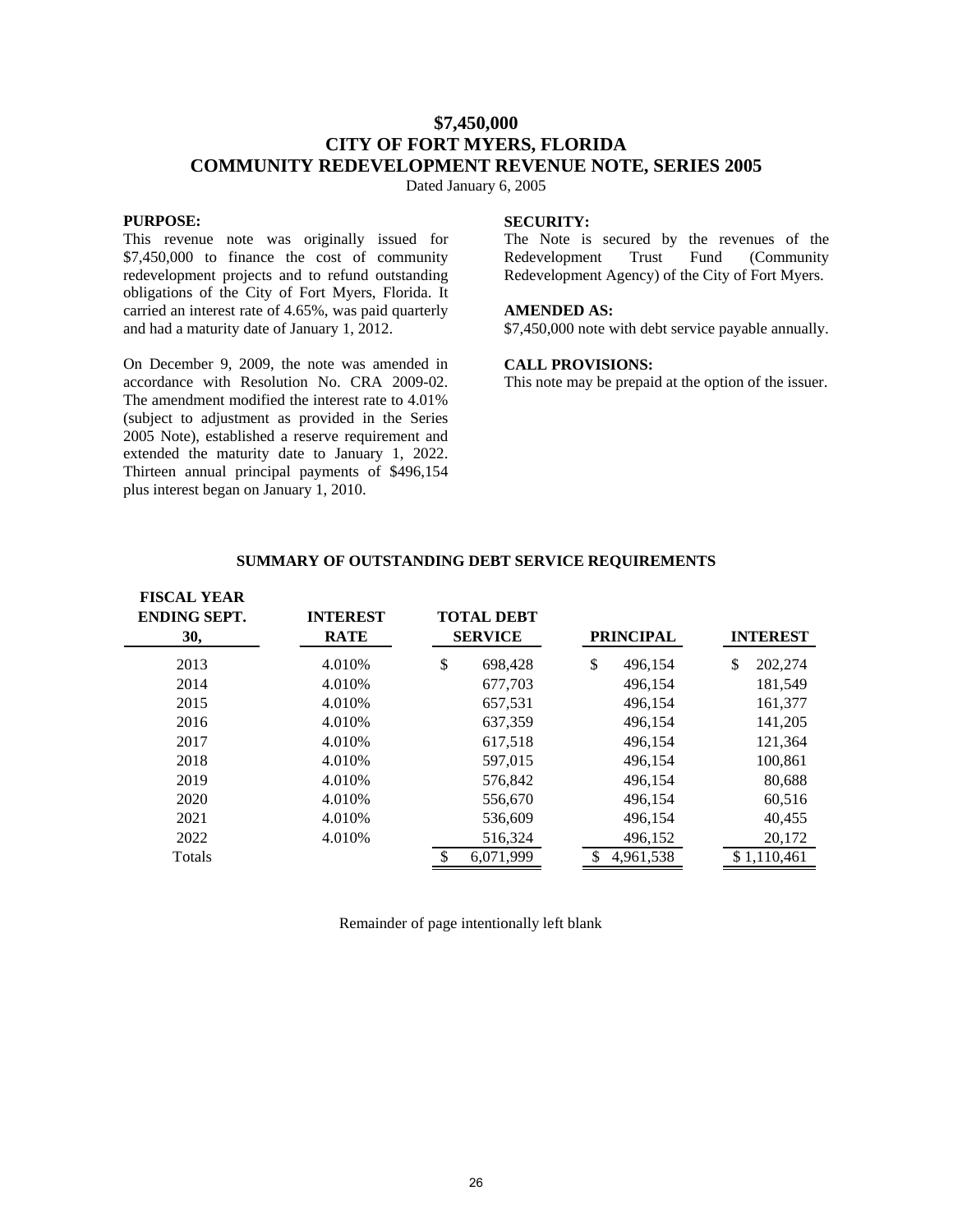# **\$5,000,000 CITY OF FORT MYERS, FLORIDA CAPITAL IMPROVEMENT REVENUE NOTE, SERIES 2005**

Dated October 4, 2005

## **PURPOSE:**

This revenue note was issued to provide interim financing for major renovations and repairs at the City of Fort Myers Yacht Basin. Projects include updating utilities, replacing docks and adding docks. The note carries an interest rate of 4.63%, is paid quarterly and has a maturity date of September 1, 2028.

## **ISSUED AS:**

\$5,000,000 note with debt service payable quarterly.

## **CALL PROVISIONS:**

The note may be prepaid at any time.

## **SECURITY:**

The Note is secured by Net Revenues of the Yacht Basin. Net Revenues are defined as the Gross Revenues after deduction of the Cost of Operation and Maintenance.

| SUMMARY OF OUTSTANDING DEBT SERVICE REQUIREMENTS |  |  |
|--------------------------------------------------|--|--|
|--------------------------------------------------|--|--|

| <b>FISCAL YEAR</b><br><b>ENDING SEPT.</b><br>30, | <b>INTEREST</b><br><b>RATE</b> | <b>TOTAL DEBT</b><br><b>SERVICE</b> | <b>PRINCIPAL</b> | <b>INTEREST</b> |
|--------------------------------------------------|--------------------------------|-------------------------------------|------------------|-----------------|
| 2013                                             | 4.630%                         | \$<br>386,877                       | \$<br>186,655    | \$<br>200,222   |
| 2014                                             | 4.630%                         | 386,878                             | 195,573          | 191,305         |
| 2015                                             | 4.630%                         | 386,877                             | 204,916          | 181,961         |
| 2016                                             | 4.630%                         | 386,876                             | 214,219          | 172,657         |
| 2017                                             | 4.630%                         | 386,876                             | 224,940          | 161,936         |
| 2018                                             | 4.630%                         | 386,877                             | 235,687          | 151,190         |
| 2019                                             | 4.630%                         | 386,876                             | 246,947          | 139,929         |
| 2020                                             | 4.630%                         | 386,877                             | 258,382          | 128,495         |
| 2021                                             | 4.630%                         | 386,877                             | 271,090          | 115,787         |
| 2022                                             | 4.630%                         | 386,876                             | 284,041          | 102,835         |
| 2023                                             | 4.630%                         | 386,877                             | 297,612          | 89,265          |
| 2024                                             | 4.630%                         | 386,877                             | 311,615          | 75,262          |
| 2025                                             | 4.630%                         | 386,877                             | 326,718          | 60,159          |
| 2026                                             | 4.630%                         | 386,876                             | 342,327          | 44,549          |
| 2027                                             | 4.630%                         | 386,876                             | 358,682          | 28,194          |
| 2028                                             | 4.630%                         | 386,877                             | 375,782          | 11,095          |
| Totals                                           |                                | \$<br>6,190,027                     | \$<br>4,335,186  | \$1,854,841     |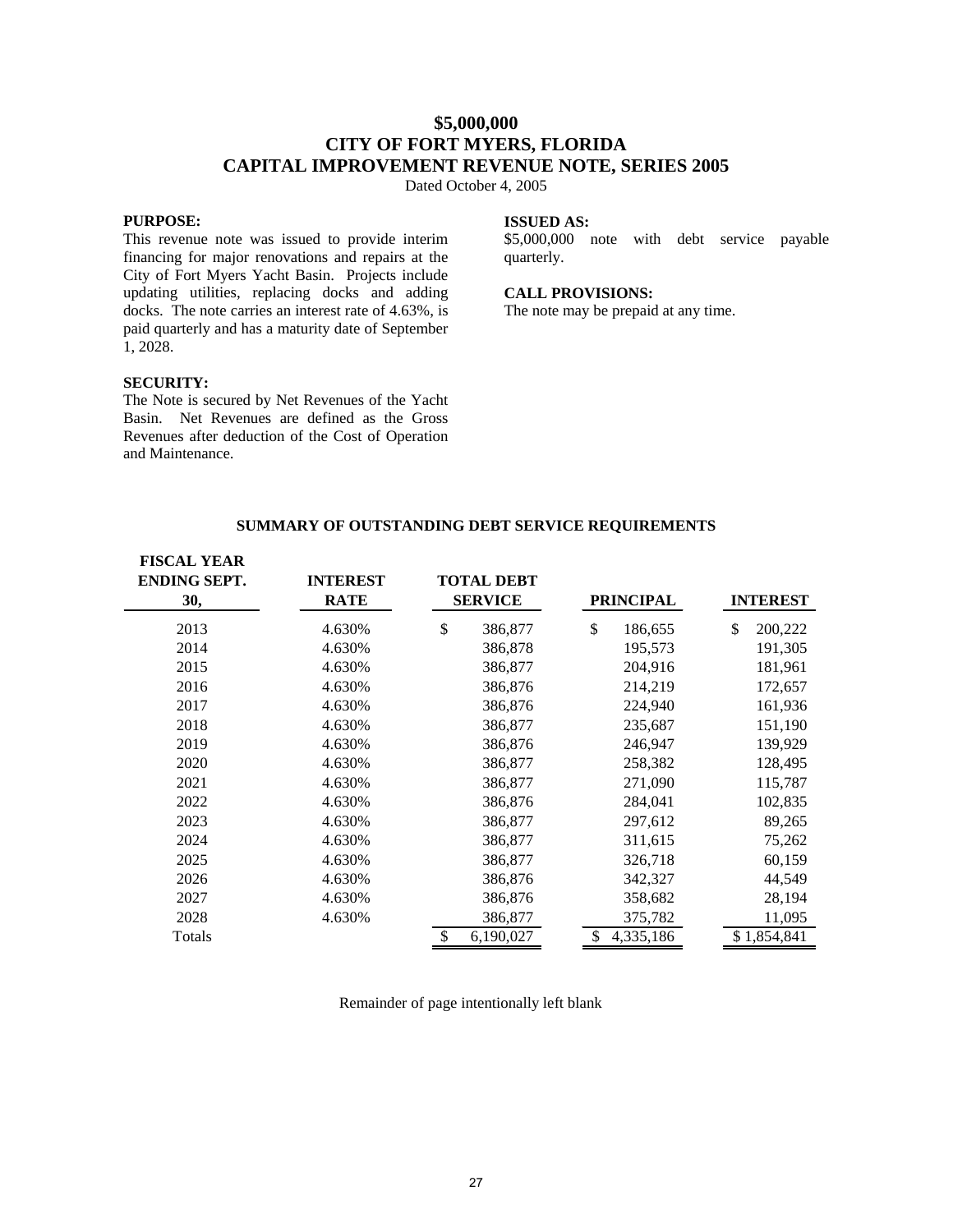# **UTILITY SYSTEM OVERVIEW**

## **Background**

The City's Utility System's first pipes were installed in 1910 and the City's first wastewater treatment plant was placed in operation in 1926. A second plant was added in 1970, and during this era, many of the pump stations and force mains were installed. The two original plants treated wastewater to secondary standards, which did not comply with the Clean Water Act standards for discharge to the Caloosahatchee River. In 1982, a federal grant was made available for the construction of two advanced wastewater treatment plants, which went into operation in 1985. A 1973 interlocal agreement with Lee County, Florida, provides that the City process the County's sewage, and the agreement was amended in 1983 to include processing County sewage at the two new advanced wastewater treatment plants.

The City's first water treatment plant was constructed in 1936. The early distribution system consisted of small diameter pipes and lines serving the City's downtown area and a portion of what is now historic Fort Myers along McGregor Boulevard. The City's existing water treatment plant was completed in 1992.

The City's existing reclaimed water system was placed into service in 1994. The Central Plant processes the reclaimed water, which is stored in two storage tanks with a total capacity of 6.0 MG at the Central Plant and then dispersed into the distribution system via high service pumps. The existing distribution system currently serves a limited amount of customers, however, it has a large growth potential for future expansion.

The City's water, wastewater and reclaimed water utility systems are collectively referred to herein as the "Utility System."

## **Administration**

The ultimate authority for the Utility System rests with the City Council. The City Manager is the Chief Administrator of the Utility System. The day-to-day administration of the Utility System is under the direction of the Public Works Director. The Public Works Department has four professional engineers on staff. Utility billing and collection is a function under the Public Works Department.

## **Facilities – Water**

**Supply.** Seventeen (sixteen of which are active) newer raw water supply wells have been established in the Floridan Aquifer and currently constitute the entire raw water supply source for the water system. Each of these wells has an average production capacity of approximately one million gallons per day (MGD). The wells are located on the western boundary of the City's former wellfield. A new raw water pipeline to collect the water was installed as part of the change in water supply, connecting each of the wells to the existing water treatment facilities. Each well is equipped with a 100 HP submersible pump and motor and is capable of being operated and controlled from the water treatment facilities' control center. The quality of this raw water supply required the City to make certain modifications to its water treatment process, as well as many of the components within the water treatment facilities. These modifications were completed in 2002.

Because the Floridan Aquifer yields brackish water, the treatment facilities operate under a reverse osmosis process. Approximately 23% of the water processed through the facilities is rejected due to the high concentrations of chlorides. Disposal of the rejected water is accomplished through a deep injection well approximately 3,000 feet in depth. Other plant modifications that were required with the change in water supply included retrofitting the feed pumps for them to accept the brackish water and relocation of the degasifier to improve the removal of hydrogen sulfide, allowing the plant to continue operating at the same feed pressure. The former plant process was based on a three-stage configuration, and the plant now operates on a two-stage process.

The City's water supply system operates under a current 20-year permit from the South Florida Water Management District (SFWMD), which is the responsible regulatory agency for water withdrawal facilities in south Florida. The permit expires in March 2020 and allows withdrawal of up to 16.14 MGD.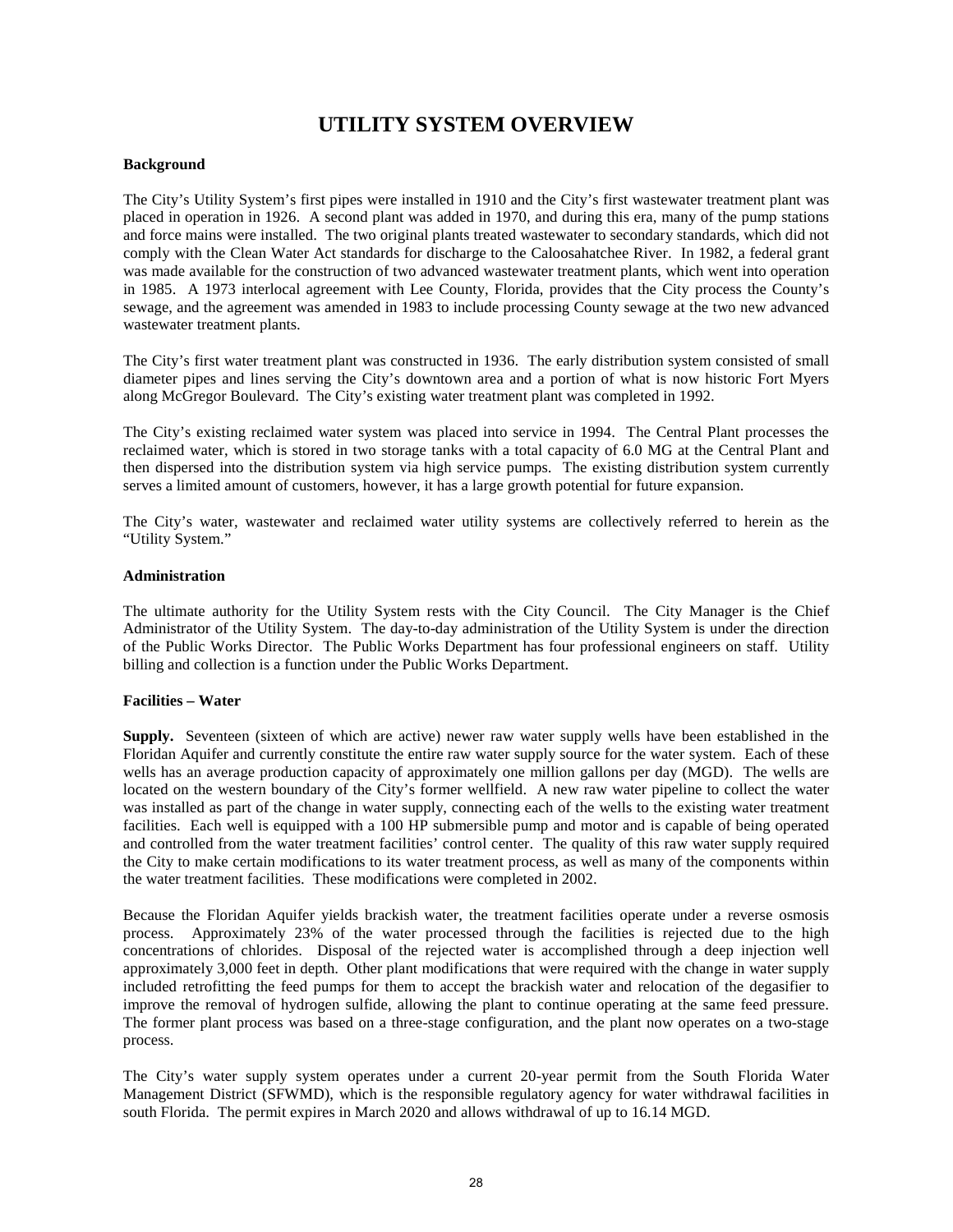**Treatment.** Beginning in December 1992, the City placed a new membrane softening water treatment plant online. The capacity of this plant was expanded from 8 MGD to 12 MGD in 2004 and is expandable to 20 MGD as growth and demands justify. The process utilizes low pressure membranes for softening with hypochlorite added for disinfection. This change in chemical provides the same level of disinfection but is much safer for the employees and surrounding neighbors in the event of a leak. A second diesel generator was installed to provide an additional level of redundancy if the plant should experience a power failure. The treatment plant processing change from membrane softening to reverse osmosis required a change in the type of membrane used as well as moving from a three-stage process to a two-stage process. In addition, certain plant piping was modified to accomplish the changeover. Water produced by the treatment plant exceeds all current quality standards.

**Storage.** At the City's water treatment plant, there are approximately 15,000,000 gallons of ground storage. High service pumps withdraw water from the three storage tanks to pump water to the customers. There is another 250,000 gallons of elevated storage in the distribution system. Water from a 2,500,000 gallon ground storage tank located at Winkler Avenue can be pumped into the Utility System by two high service pumps to supplement the supply from the water treatment plant. An aquifer storage and recovery (ASR) well was installed in 2002 at the Winkler Pump Station. It has a capacity of 1,000,000 gallons. The well has been permitted and constructed but is currently not operational due to a change in regulatory rules. Once the processed water is pumped into the well for storage, arsenic levels rise and are above the City's maximum contaminate level, making the water unusable.

**Transmission and Distribution.** The water distribution system consists of approximately 441 miles of pipeline. Approximately 230,000 linear feet of transmission piping ranging in size from 1- to 42 - inch diameters have been installed since 1985 to meet the growing demands of the water distribution system.

The water distribution system includes piping that dates back to the early 1900s. Most of the older piping is either lined or unlined cast iron, asbestos cement or galvanized steel pipe. The new pipe is poly-lined ductile iron and polyvinyl chloride (PVC) pipe. Deficiencies also exist in the smaller distribution pipes that serve local areas. The City has completed approximately 40% of a phased piping replacement program in areas that have problems. All replacements, rehabilitations and improvements should be completed by 2021.

For fiscal year 2012, the City produced and supplied an average of 6.020 MGD of potable water to its customers.

## **Facilities – Wastewater**

**Treatment.** The City owns and operates two existing advanced wastewater treatment plants, which receive and treat the wastewater generated by the City and certain adjacent Lee County Areas. These plants are the Central Advanced Wastewater Treatment Plant (the "Central Plant") and the South Advanced Wastewater Treatment Plant (the "South Plant"). Both of these facilities were placed in operation in 1985. The City's current capital improvement program (CIP) includes costs related to the acquisition and construction of a new wastewater treatment plant (East Plant) that is expected to be completed in 2021 and is anticipated to have a design capacity of 8.0 MGD.

The Central Plant and the South Plant are essentially alike in configuration and degree of treatment provided. Each treatment plant has similar equipment. Treatment is achieved by the following unit processes: influent pump station; screening and grit removal facilities; 5-zone biological advanced wastewater treatment (AWT) process; secondary clarifiers; alum feed and chemical handling facilities; chlorination facilities; sludge holding units; belt filter presses and sludge loading facility; and standby power equipment.

An existing interlocal agreement allocates capacity at both the South Plant and the Central Plant to Lee County for the County's South Fort Myers and East Lee County Sewer districts. The South Plant has an annual average design capacity of 12 MGD. Of this capacity, Lee County has an allocation of 6.96 MGD (58%) for the treatment of wastewater from its South Fort Myers Sewer District.

This disinfected effluent from the South Plant is discharged to the Caloosahatchee River through a 42-inch outfall line. The Central Plant has an annual average design capacity of 11 MGD, of which 4.51 MGD (41%) is committed to Lee County for the East Lee County Sewer District. The Plant has a 36-inch effluent outfall line to the Caloosahatchee River. The peak design flow rates are 27.5 MGD for the Central Plant and 30 MGD for the South Plant. For fiscal year 2012, the South Plant and the Central Plant treated an average of 8.64 and 5.90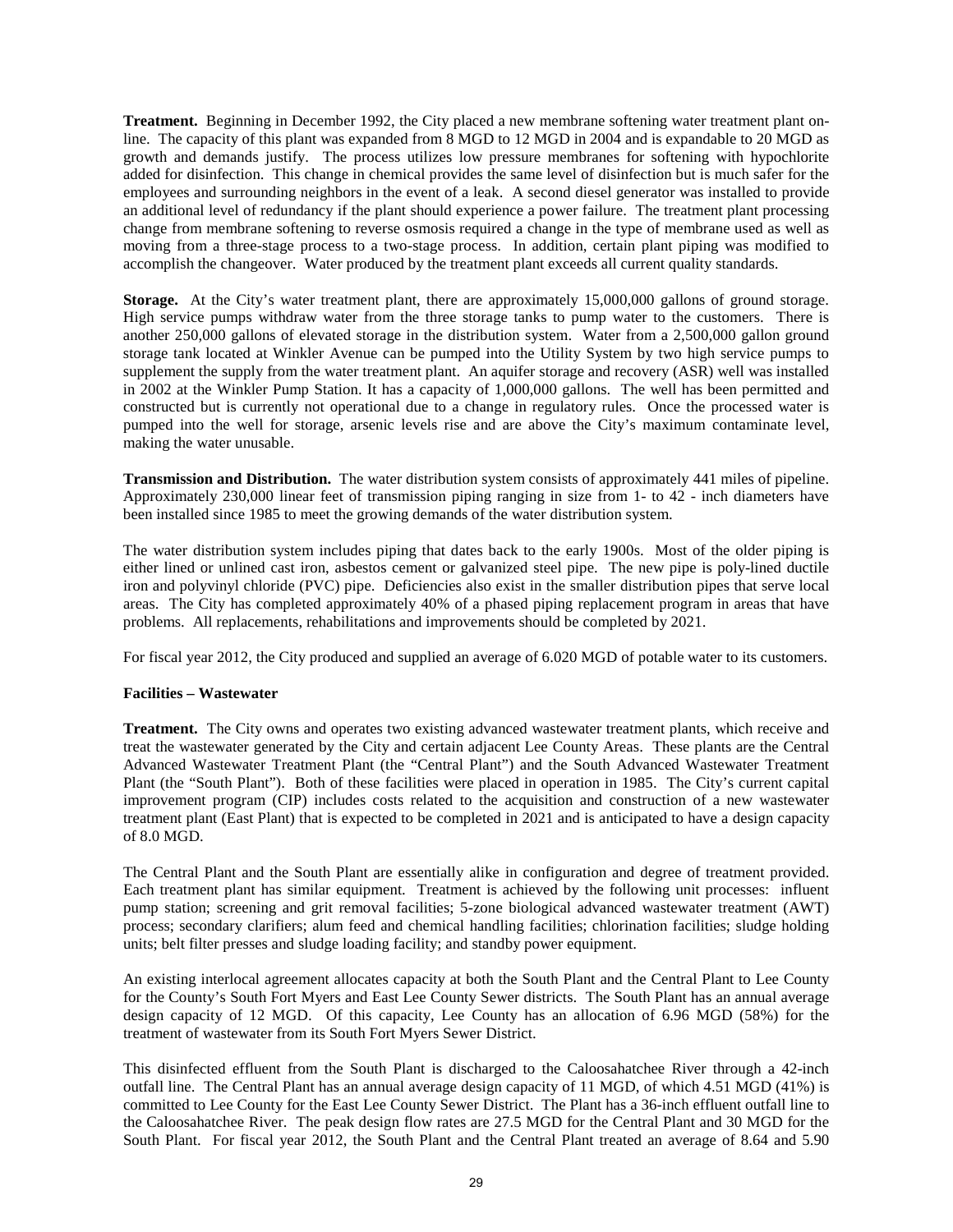MGD, respectively, and served a total of 44,046 City and Lee County connections. The Utility System additionally has outstanding commitments for almost 10,500 new equivalent residential connections primarily as a result of three proposed residential developments within the City. The treatment facilities have sufficient capacity to service these additional connections.

The City's total discharge allocation permitted by the Florida Department of Environmental Protection (FDEP) from the South Plant and the Central Plant is 23 MGD. Currently, 7.44 MGD on average is utilized at the South Plant and 2.26 MGD is utilized at the Central Plant, for a total discharge of 9.70 MGD. It is highly unlikely that the current allocations for discharge into the Caloosahatchee River, 11 MGD for the Central Plant and 12 MGD for the South Plant, will be allowed in the future. Consequently, planning for future expansions of the existing plants will likely require development of alternative methods of effluent disposal. Expansion of the reclaimed water system is one of the alternatives being planned by the City.

Presently, biosolids from the Central Plant and the South Plant are disposed of per an interlocal agreement with Lee County. Under this agreement, Lee County hauls and disposes of the dewatered biosolids from both plants by either composting or landfilling. Land spreading sites are permitted to the hauler by the Department of Environmental Protection.

**Collection.** The City's force main and gravity sewer collection system is constructed of approximately 400 miles of pipe ranging in size from 1 inches through 42 inches and includes 179 lift stations. The system also includes over 6,500 manholes and all associated service connections. The City's wastewater collection system serves a total area of 39.82 square miles. The East Lee County Sewer District and South Fort Myers Sewer District comprise approximately 50% of that area. The Central Plant serves the City's Central Service Area and the East Lee County Sewer District, while the South Plant serves the City's South Service Area and the South Fort Myers Sewer District.

The City changed the lift station monitoring system from the hard-wired SCADA system to a cellular internet system. The lift stations are linked by cellular technology to an internet site. Information from all connected stations is sent through the internet site. The City staff monitors the stations' performance via a website. In the event of lift station problems or failure, the website uses predetermined settings to notify personnel via telephone message and electronic mail.

The wastewater collection system includes piping that dates back to the early 1900s. A majority of the existing gravity sewer mains are constructed of vitrified clay pipe and many of the manholes are brick lined. Other construction materials present include cast iron pipe, ductile iron pipe and concrete pipe. Construction of gravity sewer mains and line completed in recent years has almost exclusively utilized polyvinyl chloride (PVC) pipe or poly-lined ductile iron pipe. The City is currently completing a phased sewer main rehabilitation and replacement program addressing aging wastewater system components. All work should be completed by the end of 2021. The City estimates that approximately 40% of the lift stations have also been rehabilitated to date.

In the City's Central Service Area, pumping stations are generally utilized to pump from one service area into the gravity system of an adjacent service area. In the City's South Service Area, most pumping stations are manifolded into a large common force main which ultimately discharges in the South Plant.

## **Facilities – Reclaimed Water**

Introduction. The City's reclaimed water system is a relatively new system. The initial components were placed into service in 1994. The Central Plant processes and stores the reclaimed water, and then disperses it into the distribution system via high service pumps. The South Plant does not have the capability to produce reclaimed water at the present time; however, plans include improvements to the South Plant to allow for reclaimed water production in the future. In addition, the proposed East Plant is expected to produce reclaimed water when it is completed in 2021.

**Treatment.** The Central Plant is the current reclaimed water production facility for the City. The Central Plant has a production capacity of 6.0 MGD. For the year ended September 30, 2012, reclaimed water distribution was 2.89 MGD.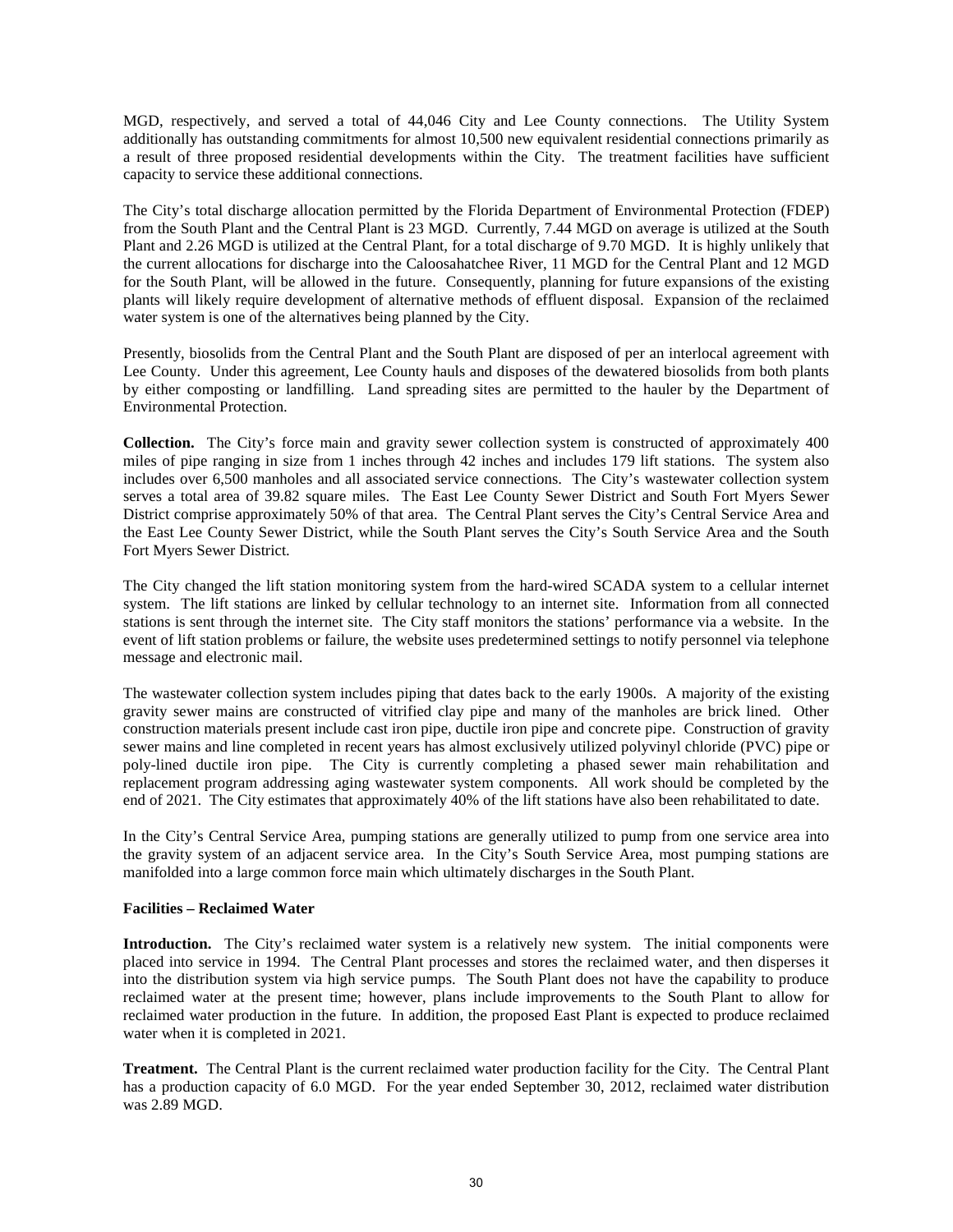The reclaimed water facility takes effluent from the existing clarifier discharge stream and diverts the stream to the reclaimed water disc filters. These filters are designed to remove additional levels of suspended solids and other pollutants.

Following the filtration, the reclaimed water is subjected to high levels of disinfection utilizing sodium hypochlorite in the chlorine contact chambers as required by state regulations. After being subjected to the required chlorine contact times, the reclaimed water is then routed to the transfer pumping station, which transfers the reclaimed water to the ground storage tank. Any rejected reclaimed water is sent back to the filter feed pump station for retreatment. Extensive monitoring of flow, pressure, pH, total suspended solids, biochemical oxygen demand, and fecal coliform ensures compliance with regulatory requirements. This ensures that all treatment criteria are met before the final reclaimed water product is placed in the storage tanks and released into the transmission system.

**Storage.** The reclaimed water produced at the Central Plant is stored in a covered ground storage reservoir for use as demand requires. The capacity of the ground storage reservoir is 6,000,000 gallons. The system operates with four high service pumps to pump reclaimed water through the transmission system after it is withdrawn from the storage tank. The pumps have a total capacity of 13.0 MGD. As the demand subsides, the tank is then refilled as needed. The storage tank provides an operating buffer for the reclaimed water production facilities.

**Transmission and Distribution.** The transmission and distribution system currently in service includes polyvinyl chloride (PVC) and poly-lined ductile iron pipe mains ranging in diameter from 4 inches to 24 inches. In 1994, the initial improvements made to the transmission system included approximately 5 miles of pipeline from the Central Plant east to the Lee County Resource Recovery Facility under an interlocal agreement with Lee County. Since 1994, isolated lines throughout the City have been installed that will provide additional distribution when transmission lines become available. It is estimated that there are approximately 32 miles of reclaimed transmission lines installed throughout the City with approximately 8 miles currently in use.

## **Sewage Treatment Contract**

The City and Lee County entered into an interlocal agreement on November 16, 1983 whereby the City agreed to treat and dispose of wastewater produced in certain portions of Lee County in return for payments by Lee County determined to be the City's cost of treating and disposing of the wastewater received from Lee County, without profit or loss. Under the current provisions of the interlocal agreement, Lee County is entitled to allocations of 58% and 41% of the treatment capacities the South Plant and Central Plant, respectively. In the fiscal year ended September 30, 2012, payments by Lee County pursuant to the interlocal agreement represented approximately 24.63% of the gross revenues of the Wastewater System. The interlocal agreement is intended to be a permanent and perpetual agreement, terminable only by mutual agreement. It is currently being revised to better define service area boundaries.

## **Regulation**

The United States Environmental Protection Agency (EPA) and FDEP promulgate various regulations governing operation of the Utility System. The regulations deal primarily with the quality of effluent discharged from wastewater treatment facilities, the disposal of biosolids generated by the wastewater treatment plants, the discharge of pollutants into the groundwater and the nature of waste material discharged into the collection facilities. Various monitoring and reporting requirements are associated with the regulations.

The City currently operates the Central Plant and South Plant pursuant to permits issued by FDEP, both of which have been renewed through 2016.

In addition to regulation of the wastewater treatment facilities, EPA and FDEP regulate the quality of the Utility System's water. The City presently is in compliance with all applicable regulations relating to water quality.

The consumptive use of water is administered by SFWMD through a permitting system, pursuant to which water resources are divided among the permitted consumers. The City's consumptive use permit for the water drawn by its wells allows the City to draw up to 16.14 MGD and expires in March 2020.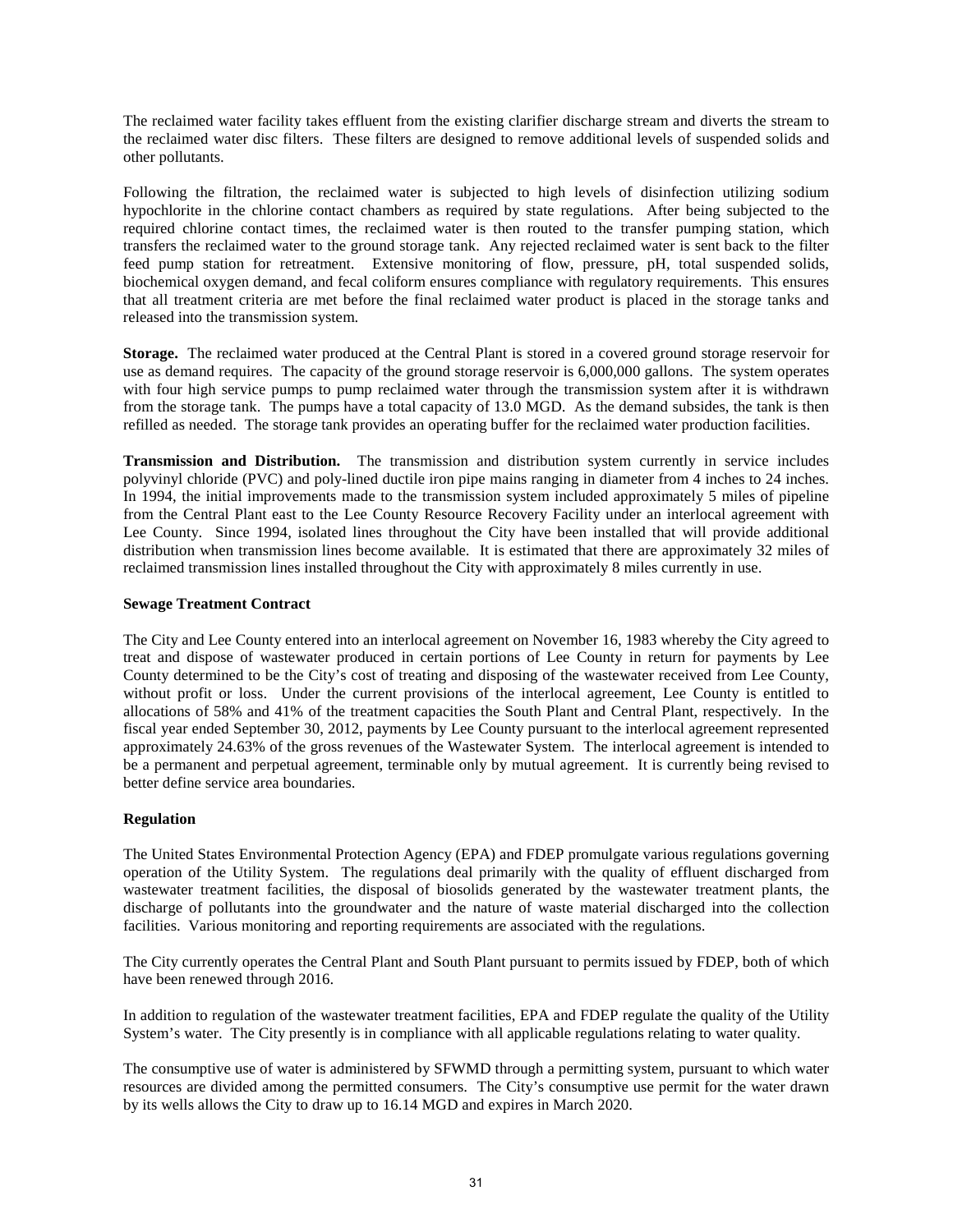## **Outstanding Debt**

The Utility System's outstanding debt consists of five bond issues, eight State of Florida Revolving Fund Loan Program (SRF) notes, and a Utility System revenue note. The bond issues are the (1) City of Fort Myers, Florida Utility System Refunding Revenue Bonds, Series 1993A, (2) City of Fort Myers, Florida Utility System Refunding Revenue Bonds, Series 2003A, (3) City of Fort Myers, Florida Utility System Revenue Bonds, Series 2006, (4) City of Fort Myers Utility System Refunding and Revenue Bonds, Series 2011, and (5) City of Fort Myers Utility System Refunding Revenue Bonds, Series 2012.

Total outstanding debt, including interest, is \$400,281,583. Of this total amount, \$272,148,243 is principal and \$128,133,340 is interest on the borrowings.

The following graph depicts the total debt service payments due on the Utility Debt by fiscal year.

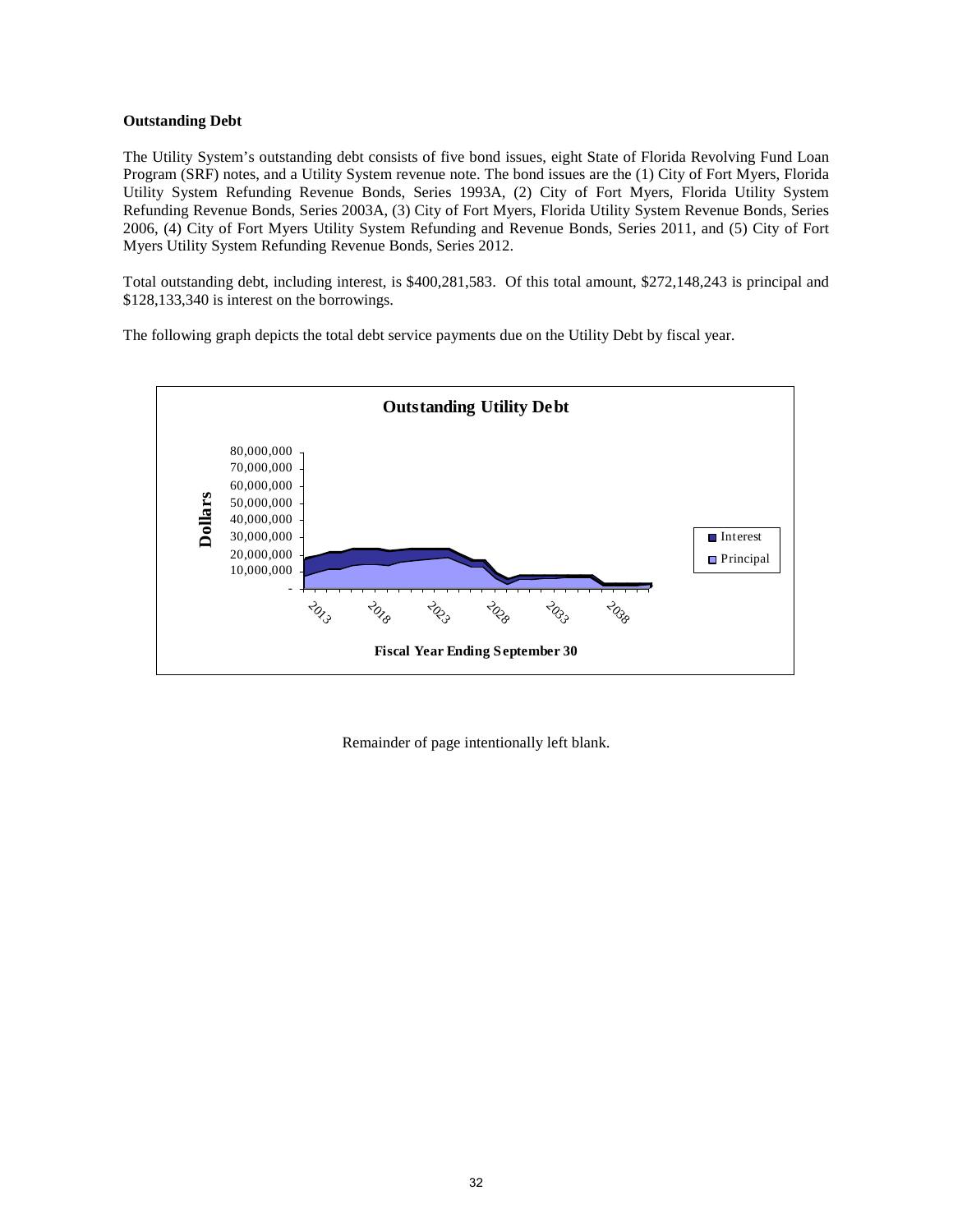The following table shows the debt service by principal and interest for each year the debt is outstanding.

**TOTAL DEBT** 

| TIOCAL TEAN<br><b>ENDING SEPT. 30,</b> | TATIN DED I<br><b>SERVICE</b> | <b>PRINCIPAL</b> | <b>INTEREST</b> |
|----------------------------------------|-------------------------------|------------------|-----------------|
| 2013                                   | \$<br>16,840,481              | \$<br>7,130,774  | \$<br>9,709,707 |
| 2014                                   | 18,734,452                    | 8,923,399        | 9,811,053       |
| 2015                                   | 20,616,745                    | 11,040,951       | 9,575,794       |
| 2016                                   | 20,611,518                    | 11,303,319       | 9,308,199       |
| 2017                                   | 22,345,130                    | 13,343,321       | 9,001,809       |
| 2018                                   | 22,337,726                    | 13,678,901       | 8,658,825       |
| 2019                                   | 22,311,775                    | 14,031,989       | 8,279,786       |
| 2020                                   | 21,030,627                    | 13,154,319       | 7,876,308       |
| 2021                                   | 22,227,956                    | 14,846,161       | 7,381,795       |
| 2022                                   | 22,689,842                    | 15,928,908       | 6,760,934       |
| 2023                                   | 22,680,904                    | 16,587,618       | 6,093,286       |
| 2024                                   | 22,666,747                    | 17,274,194       | 5,392,553       |
| 2025                                   | 22,653,645                    | 17,993,921       | 4,659,724       |
| 2026                                   | 18,969,486                    | 14,998,145       | 3,971,341       |
| 2027                                   | 16,063,921                    | 12,654,702       | 3,409,219       |
| 2028                                   | 15,640,928                    | 12,748,389       | 2,892,539       |
| 2029                                   | 8,241,807                     | 5,754,232        | 2,487,575       |
| 2030                                   | 4,582,294                     | 2,275,000        | 2,307,294       |
| 2031                                   | 7,036,749                     | 4,895,000        | 2,141,749       |
| 2032                                   | 7,035,337                     | 5,130,000        | 1,905,337       |
| 2033                                   | 7,026,059                     | 5,370,000        | 1,656,059       |
| 2034                                   | 7,018,375                     | 5,625,000        | 1,393,375       |
| 2035                                   | 7,131,888                     | 6,020,000        | 1,111,888       |
| 2036                                   | 7,137,712                     | 6,315,000        | 822,712         |
| 2037                                   | 7,132,117                     | 6,600,000        | 532,117         |
| 2038                                   | 1,908,525                     | 1,560,000        | 348,525         |
| 2039                                   | 1,906,750                     | 1,630,000        | 276,750         |
| 2040                                   | 1,901,825                     | 1,700,000        | 201,825         |
| 2041                                   | 1,903,525                     | 1,780,000        | 123,525         |
| 2042                                   | 1,896,737                     | 1,855,000        | 41,737          |
| Totals                                 | \$400,281,583                 | \$272,148,243    | \$128,133,340   |

## **Summary of Outstanding Debt Service Requirements Utility System Debt**

## **Continuing Disclosure**

**FISCAL YEAR** 

With the issuance of the Series 2006 Bonds, the City covenanted to provide certain financial and operating data relating to the Series 2006 Bonds and all bonds on parity with the Series 2006 Bonds each year. This continuing disclosure is made to meet the continuing disclosure requirements of the Securities and Exchange Commission Rule 15c2-12(b)(5).

This report is intended to provide the necessary information enabling the City of Fort Myers to be in compliance with the continuing disclosure as covenanted in the 2006 Series Bonds. The updated continuing disclosure information is on the following pages.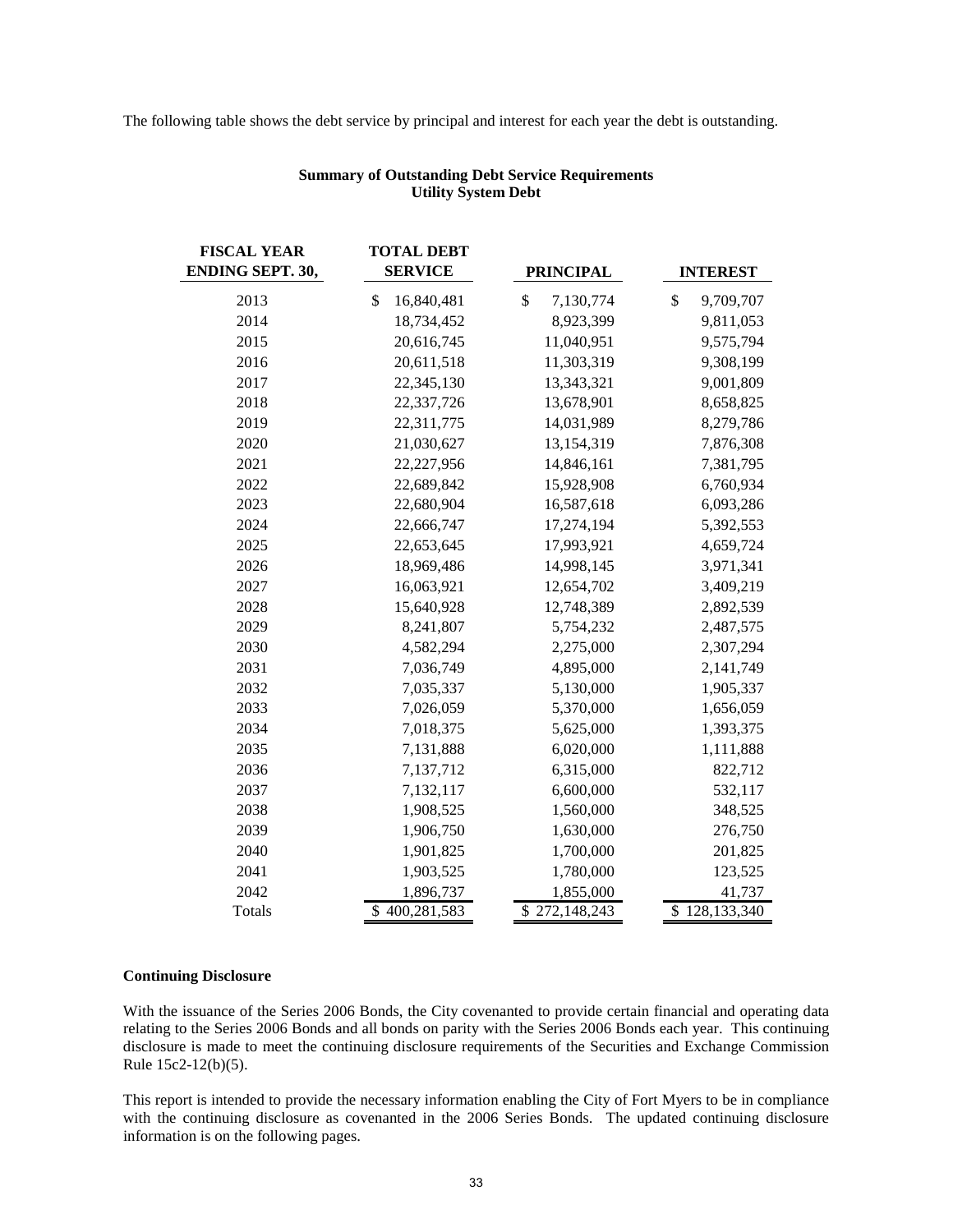## **HISTORIC REVENUES AND EXPENSES AND DEBT SERVICE COVERAGE**

|                                           | <b>Fiscal Year Ending September 30,</b> |              |              |              |              |  |  |
|-------------------------------------------|-----------------------------------------|--------------|--------------|--------------|--------------|--|--|
|                                           | 2008                                    | 2009         | 2010         | 2011         | 2012         |  |  |
| <b>Revenues</b>                           |                                         |              |              |              |              |  |  |
| Water Service Rate Revenue                | \$13,934,439                            | \$14,544,858 | \$15,856,306 | \$16,726,853 | \$16,928,376 |  |  |
| Wastewater Service Rate Revenue           | 19,981,369                              | 21,501,446   | 23,709,923   | 24,986,550   | 25,636,120   |  |  |
| <b>Reclaimed Water Service</b>            | 326,297                                 | 617,612      | 599,618      | 659,664      | 692,164      |  |  |
| Lee County Wastewater Revenue             | 6,684,113                               | 6,723,321    | 5,831,681    | 6,757,895    | 6,865,179    |  |  |
| <b>Investment Income</b>                  | 83,224                                  | 581,644      | 687,925      | 405,106      | 113,627      |  |  |
| Miscellaneous                             | 2,538,721                               | 2,100,020    | 2,066,873    | 1,896,912    | 1,772,602    |  |  |
| <b>Total Operating Revenues</b>           | 43,548,163                              | 46,068,901   | 48,752,326   | 51,432,980   | 52,008,068   |  |  |
| <b>Operating Expenses</b>                 |                                         |              |              |              |              |  |  |
| <b>Water Operations</b>                   | 6,609,326                               | 5,645,443    | 4,603,453    | 4,284,300    | 4,626,204    |  |  |
| <b>Wastewater Operations</b>              | 11,792,038                              | 11,231,151   | 9,505,459    | 9,268,422    | 9,949,010    |  |  |
| Administration                            | 8,957,617                               | 10,105,391   | 8,814,762    | 9,479,641    | 9,043,601    |  |  |
| Customer Service and Accounting           | 3,012,302                               | 3,279,709    | 3,279,727    | 2,829,694    | 3,272,283    |  |  |
| <b>Total Operating Expense</b>            | 30,371,283                              | 30,261,694   | 26,203,401   | 25,862,057   | 26,891,098   |  |  |
| Net Operating Revenues (NOR)              | 13,176,880                              | 15,807,207   | 22,548,925   | 25,570,923   | 25,116,970   |  |  |
| Add Back: Charges Subordinated to         |                                         |              |              |              |              |  |  |
| to Debt Service <sup>(1)</sup>            | 7,961,000                               | 9,452,730    | 8,647,027    | 9,380,056    | 9,409,567    |  |  |
| NOR Available for Debt Service            | 21,137,880                              | 25,259,937   | 31,195,952   | 34,950,979   | 34,526,537   |  |  |
| Water and Wastewater Impact Fees          |                                         |              |              |              |              |  |  |
| Available for Debt Service <sup>(2)</sup> | 1,228,360                               | 51,851       |              | 17           | 47           |  |  |
| <b>Total Revenues Available for</b>       |                                         |              |              |              |              |  |  |
| Debt Service                              | \$22,366,240                            | \$25,311,788 | \$31,195,952 | \$34,950,996 | \$34,526,584 |  |  |
| Debt Service Requirements, All Parity     |                                         |              |              |              |              |  |  |
| $\mathrm{Bonds}^{(3)}$                    | \$11,171,353                            | \$14,230,000 | \$14,166,186 | \$14,166,186 | \$16,498,733 |  |  |
| <b>Debt Service Coverage</b>              |                                         |              |              |              |              |  |  |
| Coverage by NOR Available for Debt        |                                         |              |              |              |              |  |  |
| Service                                   | 1.89                                    | 1.78         | 2.20         | 2.47         | 2.09         |  |  |
| Coverage by Total Revenues Available      |                                         |              |              |              |              |  |  |
| for Debt Service                          | 2.00                                    | 1.78         | 2.20         | 2.47         | 2.09         |  |  |

Note: Corrected prior years for consistency in interpretation of bond documents.

(1) Charges Subordinated to Debt Service consist of transfers to the General Fund, administrative charges from other funds for services provided to the utility enterprise fund and general retirement contributions / pension, as follows:

|                                             | 2008            | 2009            | 2010            | 2011            | 2012            |
|---------------------------------------------|-----------------|-----------------|-----------------|-----------------|-----------------|
| <b>Charges Subordinated to Debt Service</b> |                 |                 |                 |                 |                 |
| <b>Operating Transfer to General Fund</b>   | 4,347,000<br>S. | 5,367,030<br>S. | 4.347,000<br>S. | 4,758,900<br>S. | \$<br>4,654,800 |
| Additional Transfer to General Fund         | 894,500         | 939,200         | 871,000         | 871,000         | 871,000         |
| Administrative Charges from Other           |                 |                 |                 |                 |                 |
| <b>Funds for Services</b>                   | 1.821.100       | 2.036.000       | 2.152.200       | 2.542,000       | 2,327,900       |
| General Retirement Contribution /           |                 |                 |                 |                 |                 |
| Pension                                     | 898,400         | 1,110,500       | 1.276.827       | 1,208,156       | 1,555,867       |
| <b>Total Charges Subordinated to Debt</b>   |                 |                 |                 |                 |                 |
| Service                                     | 7,961,000       | 9,452,730       | 8,647,027       | 9,380,056       | 9,409,567       |

 $^{(2)}$  Impact fees available for debt service are calculated in accordance with bond covenants and reflect the minimum of fees received during each year or the amount of debt service in that year attributable to bond-funded projects resulting in the expansion of system capacity to serve new customers.

(3) Calculated in accordance with definitions in the applicable bond covenants. Bond covenants require that the calculation is based on "bond year", which means the period commencing on the second day of October in each year and ending on the first day of October of the following year. The comparable calculation in the City's Comprehensive Annual Financial Report is based on a September 30th fiscal year.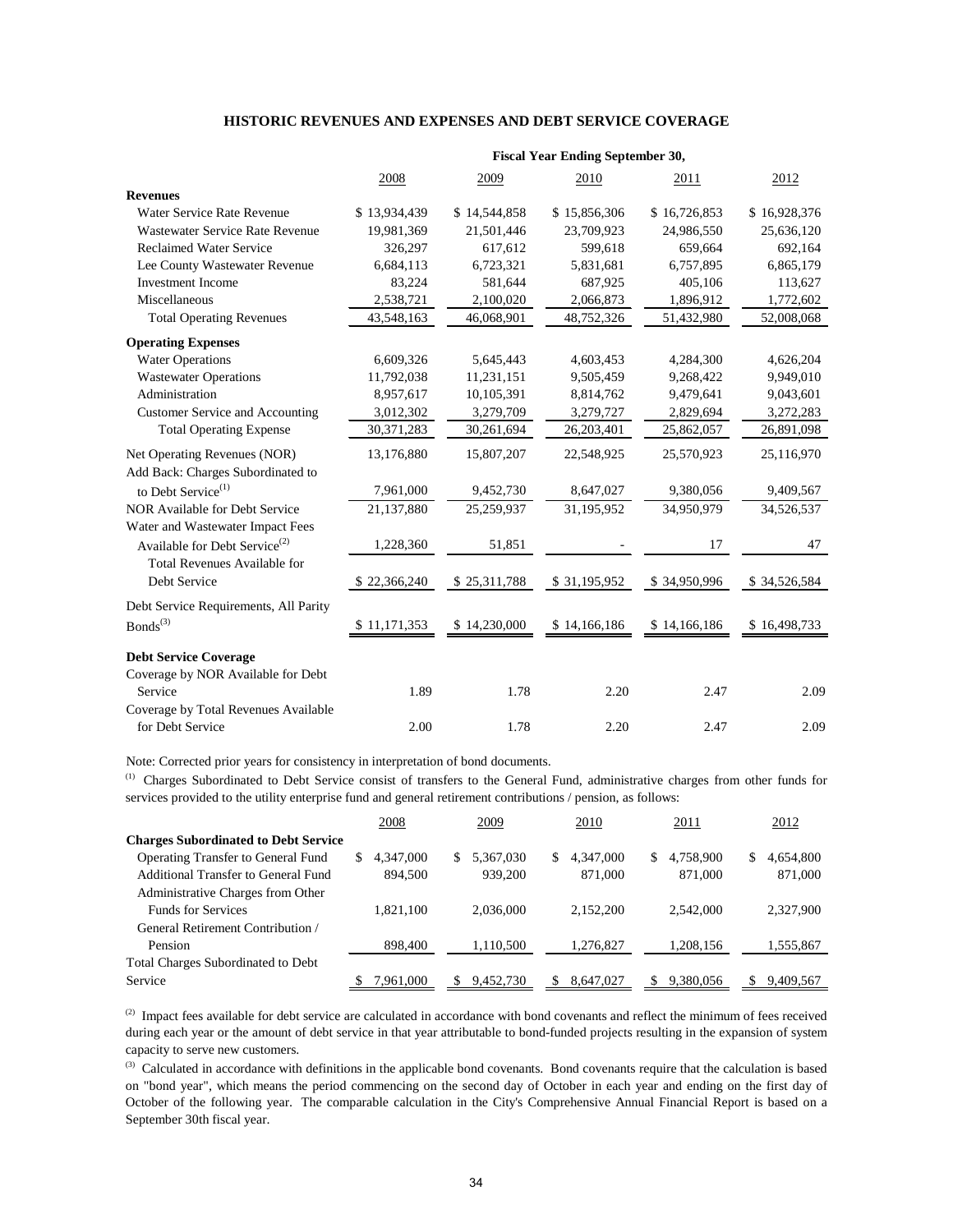In addition to the former requirements, which relate to the Utility Revenue Bonds, there is also a requirement for coverage of the SRF loans. The loan agreements provide for a coverage requirement of 1.15 times the sum of the semi-annual loan payments due in such fiscal year. Information relating to the actual coverage is shown below:

|                                                  | <b>Fiscal Year Ending September 30,</b> |                 |                 |                 |                 |
|--------------------------------------------------|-----------------------------------------|-----------------|-----------------|-----------------|-----------------|
|                                                  | 2008                                    | 2009            | 2010            | 2011            | 2012            |
| Total Revenues Available for Debt                |                                         |                 |                 |                 |                 |
| Service                                          | \$22,366,240                            | \$25,311,788    | \$31,195,952    | \$34,950,996    | \$34,526,584    |
| Senior Obligations                               | (11, 171, 353)                          | (14,230,000)    | (14, 166, 186)  | (14, 166, 186)  | (16, 498, 733)  |
| Net Revenues Available for SRF Loans             | \$11,194,887                            | \$11,081,788    | \$17,029,766    | \$20,784,810    | \$18,027,851    |
| Debt Service Requirements, All                   |                                         |                 |                 |                 |                 |
| <b>SRF</b> Loans                                 | 5.602.066                               | 5.694.596<br>S. | 7,003,850<br>S. | S.<br>6.814.669 | 6.452.814<br>S. |
| Coverage (Net Available for SRF Loans / SRF Debt |                                         |                 |                 |                 |                 |
| Service Requirements Indebtedness                | 2.00                                    | 1.95            | 2.43            | 3.05            | 2.79            |

## **Reclaimed Water Rates**

The City enacted Ordinance No. 3335 on July 16, 2006, which imposed reclaimed rates for bulk sales of reclaimed water only to existing and/or new industrial or agricultural users. The rate was established at \$.73 per 1,000 gallons and has not been amended since adoption. Currently, the two largest users of the reclaimed water are Heritage Palms Golf & Country Club and Lee County. For the fiscal year ended September 30, 2012, the City received \$359,850 from Heritage Palms and \$272,321 from Lee County for the provision of reclaimed water.

#### **Fees**

**Water Fees.** The water fees established by the Growth Management Ordinance consist of four components: an inspection and installation fee, a meter resetting fee, a Water Impact Fee and a fire line inspection fee. Upon the issuance of each water connection permit, the City charges an inspection and installation fee, which includes meter and service installation not in excess of 50 feet in length (amounts in excess of 50 feet are billed at actual cost), calculated in accordance with the following table.

| Inspection and Installation Fee |
|---------------------------------|
| \$<br>150.00                    |
| 225.00                          |
| 375.00                          |
| 475.00                          |
| 950.00                          |
| 1,575.00                        |
| 2,600.00                        |
| Actual Cost, Plus Overhead      |
|                                 |

A flat fee of \$75.00 is charged to reset a water meter with service line and meter box left in place, and a flat fee of \$50.00 is charged to inspect a fire line tap. In addition to such fees, a Water Impact Fee, which represents the capital cost of the system capacity utilized by a new connection, shall be charged, plus an administrative fee equal to 2 3/10 percent of the water impact fee. No impact fee credit can be applied toward the payment of the administrative fee. The capital cost of the water system's capacity is calculated per equivalent residential connection (ERC) which is defined as maximum demand of 300 gallons per day (GPD).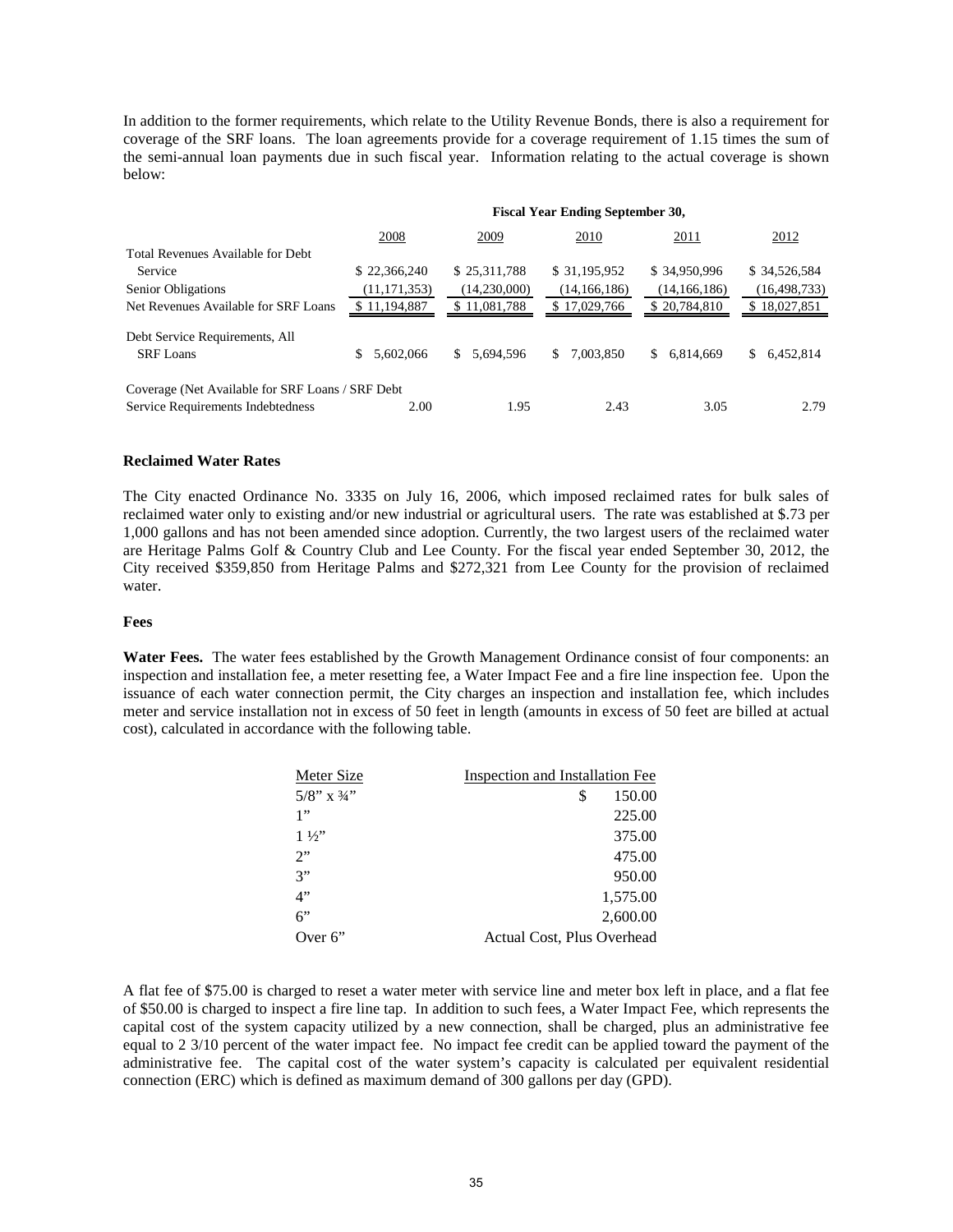The Water Impact Fees for a new connection are computed as follows:

| <b>Residential Class</b>                                       |            |   |                      |        |              |     |                   |
|----------------------------------------------------------------|------------|---|----------------------|--------|--------------|-----|-------------------|
|                                                                |            |   | Treatment            |        | Transmission |     | Water             |
|                                                                | ERC        |   | Capital              |        | Capital      |     | <b>Impact Fee</b> |
|                                                                | Equivalent | X | Cost/ERC             | $^{+}$ | Cost/ERC     | $=$ | Per Unit          |
| Single-Family Dwelling <sup>(1)</sup>                          | 1.000      | X | \$1,400              | $+$    | \$623)       | $=$ | \$2,023           |
| Duplex, Triplex, Townhouse, Apartments <sup>(1)</sup>          | .857       | X | (1,400)              | $+$    | 623)         | $=$ | 1,734             |
| Mobile Home                                                    | .714       | X | (1,400)              | $+$    | 623)         | $=$ | 1,444             |
| Adult Congregate Living Facility -                             |            |   |                      |        |              |     |                   |
| <b>Nursing Units</b>                                           | .440       | X | $\left(1.400\right)$ | $+$    | 623)         | $=$ | 890               |
| <b>Non-Nursing Units</b>                                       | .486       | X | (1,400)              | $^{+}$ | 623)         | $=$ | 983               |
| (1)<br>Water Impact Fees are only imposed outside City limits. |            |   |                      |        |              |     |                   |

The Water Impact Fees by meter size are as follows:

| <b>Commercial/Industrial Class</b> |           |          |                  |   |            |        |          |                   |             |             |
|------------------------------------|-----------|----------|------------------|---|------------|--------|----------|-------------------|-------------|-------------|
|                                    |           |          |                  |   |            |        | (B)      |                   |             |             |
|                                    |           |          | (C)              |   | (A)        |        | Trans-   |                   | Total       |             |
| Meter                              | Install-  | Meter    | Ratio to         |   | Treatment  |        | mission  |                   | Water       | Total       |
| <b>Size</b>                        | ation     | Capacity | $5/8$ "x $3/4$ " |   | Capital    |        | Capital  |                   | Impact      | Connect     |
| (Inches)                           | Fee       | In GPM   | Meter            | X | Cost/ERC   | $^{+}$ | Cost/ERC | $\qquad \qquad =$ | <b>Fee</b>  | Fee         |
| 5/8x3/4                            | 150<br>\$ | 15       | 1.00             | X | $(\$1,400$ | $^{+}$ | \$623)   | $=$               | \$<br>2,023 | \$<br>2,173 |
| 1                                  | 225       | 40       | 2.67             | X | (1,400)    | $+$    | 623)     | $=$               | 5,401       | 5,626       |
| $1 - 1/2$                          | 375       | 80       | 5.33             | X | (1,400)    | $+$    | 623)     | $=$               | 10,783      | 11,158      |
| $\overline{2}$                     | 475       | 120      | 8.00             | X | (1,400)    | $+$    | 623)     | $=$               | 16,184      | 16,659      |
| 3                                  | 950       | 250      | 16.67            | X | (1,400)    | $^{+}$ | 623)     | $\equiv$          | 33,723      | 34,673      |
| 4                                  | 1.575     | 350      | 23.33            | X | (1,400)    | $^{+}$ | 623)     | $=$               | 47,197      | 48.772      |
| 6                                  | 2.600     | 700      | 46.67            | X | 1,400      | $^{+}$ | 623)     | $=$               | 94.413      | 97,013      |
| 8                                  | Actual    | 1,200    | 80.00            | X | 1.400      | $^{+}$ | 623)     | $=$               | 161.840     | ∗           |
|                                    |           |          |                  |   |            |        |          |                   |             |             |

\* Total impact fee plus actual installation fee.

**Sewer Fees.** The Growth Management Ordinance provides that the City shall install and extend lateral sewer line connections from available sewer mains in adjacent streets or easements to private property lines not to exceed fifty (50) feet in length only upon payment in advance of a Wastewater Impact Fee. This Wastewater Impact Fee represents the estimated capital cost of the Utility System's sewer facilities capacity utilized by a new connection and service installation. The capital cost of the Utility System's sewer facilities capacity is calculated per ERC, which is defined as an average flow of 250 GPD. The property owner is billed for the actual cost of labor and materials for any additional lateral sewer line.

The Wastewater Impact Fees for a sewer connection are computed as follows:

| <b>Residential Class</b>                |            |   |           |        |              |          |                   |
|-----------------------------------------|------------|---|-----------|--------|--------------|----------|-------------------|
|                                         |            |   | Treatment |        | Transmission |          | Wastewater        |
|                                         | ERC        |   | Capital   |        | Capital      |          | <b>Impact Fee</b> |
|                                         | Equivalent | X | Cost/ERC  |        | Cost/ERC     | $\equiv$ | Per Unit          |
| Single-Family Dwelling <sup>(1)</sup>   | 1.000      | X | \$1,221   | $^{+}$ | \$745)       | $=$      | \$1,966           |
| Duplex, Triplex, Townhouse, Apartments  | .857       | X | 1,221     | $^{+}$ | 745)         | $\equiv$ | 1,685             |
| Mobile Home                             | .714       | X | 1,221     | $+$    | 745)         | $\equiv$ | 1,404             |
| <b>Adult Congregate Living Facility</b> |            |   |           |        |              |          |                   |
| <b>Nursing Units</b>                    | .440       | X | 1.221     | $^{+}$ | 745)         | $\equiv$ | 865               |
| Non-Nursing Units                       | .486       | X | 1.221     | $^{+}$ | 745)         | $=$      | 955               |

(1) Wastewater Impact Fees are only imposed outside City limits.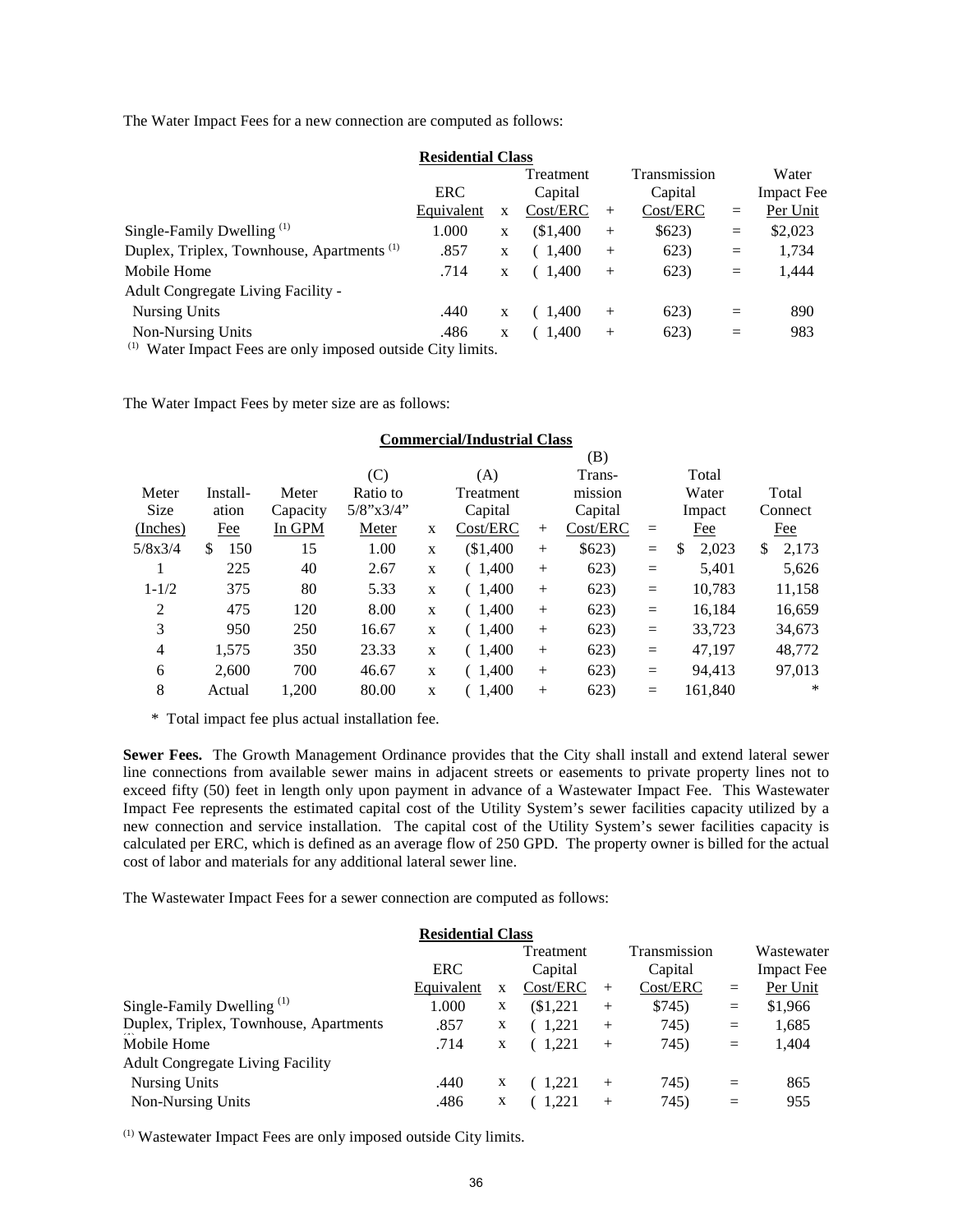The Wastewater Impact Fees by meter size are as follows:

| Commercial/muustrial Class |          |                  |   |                    |        |            |     |             |  |
|----------------------------|----------|------------------|---|--------------------|--------|------------|-----|-------------|--|
|                            |          |                  |   |                    |        | (B)        |     |             |  |
|                            |          | (C)              |   | (A)                |        | Trans-     |     | Total       |  |
| Meter                      | Meter    | Ratio to         |   | Treatment          |        | mission    |     | Water       |  |
| Size                       | Capacity | $5/8$ "x $3/4$ " |   | Capital<br>Capital |        |            |     | Impact      |  |
| (Inches)                   | In GPM   | Meter            | X | Cost/ERC           | $^{+}$ | Cost/ERC   | $=$ | Fees        |  |
| 5/8x3/4                    | 15       | 1.00             | X | $(\$1,221$         | $^{+}$ | 745)<br>\$ | $=$ | 1,966<br>\$ |  |
| 1                          | 40       | 2.67             | X | 1,221              | $^{+}$ | 745)       | $=$ | 5,249       |  |
| $1 - 1/2$                  | 80       | 5.33             | X | 1,221              | $^{+}$ | 745)       | $=$ | 10,479      |  |
| 2                          | 120      | 8.00             | X | (1,221)            | $^{+}$ | 745)       | $=$ | 15,728      |  |
| 3                          | 250      | 16.67            | X | (1,221)            | $^{+}$ | 745)       | $=$ | 32,773      |  |
| 4                          | 350      | 23.33            | X | 1.221              | $^{+}$ | 745)       | $=$ | 45,867      |  |
| 6                          | 700      | 46.67            | X | 1,221              | $^{+}$ | 745)       | $=$ | 91,753      |  |
| 8                          | 1.200    | 80.00            | X | 1.221              | $^{+}$ | 745)       | $=$ | 157,280     |  |
|                            |          |                  |   |                    |        |            |     |             |  |

# **Commercial/Industrial Class**

The property owner is additionally billed for the actual cost of labor and materials for all service connections longer than 50 feet, which must be paid by the owner to the City before City sewer service is supplied.

## **UTILITY SYSTEM CUSTOMER BASE**

## **Number of Active Utility System Customers**

|                |                     | Wastewater |
|----------------|---------------------|------------|
| As of:         | <b>Water Meters</b> | Customers  |
| Sept. 30, 2008 | 18,049              | 16,324     |
| Sept. 30, 2009 | 17,988              | 16,224     |
| Sept. 30, 2010 | 18,301              | 16,481     |
| Sept. 30, 2011 | 18,864              | 16,859     |
| Sept. 30, 2012 | 19,798              | 17,530     |

## **Historic Water Consumption Flows**

|                | <b>Average Daily</b> | Peak Day   |
|----------------|----------------------|------------|
| As of:         | Flow (MGD)           | Flow (MGD) |
| Sept. 30, 2008 | 6.23                 | 13.34      |
| Sept. 30, 2009 | 6.10                 | 12.22      |
| Sept. 30, 2010 | 6.06                 | 8.75       |
| Sept. 30, 2011 | 6.09                 | 8.80       |
| Sept. 30, 2012 | 6.04                 | 6.76       |

## **Historic Wastewater Treatment Plant Flows**

|                    | <b>Average Daily</b> |
|--------------------|----------------------|
| <b>Fiscal Year</b> | Flow (MGD)           |
| 2008               | 15.44                |
| 2009               | 13.97                |
| 2010               | 14.54                |
| 2011               | 13.71                |
| 2012               | 14.54                |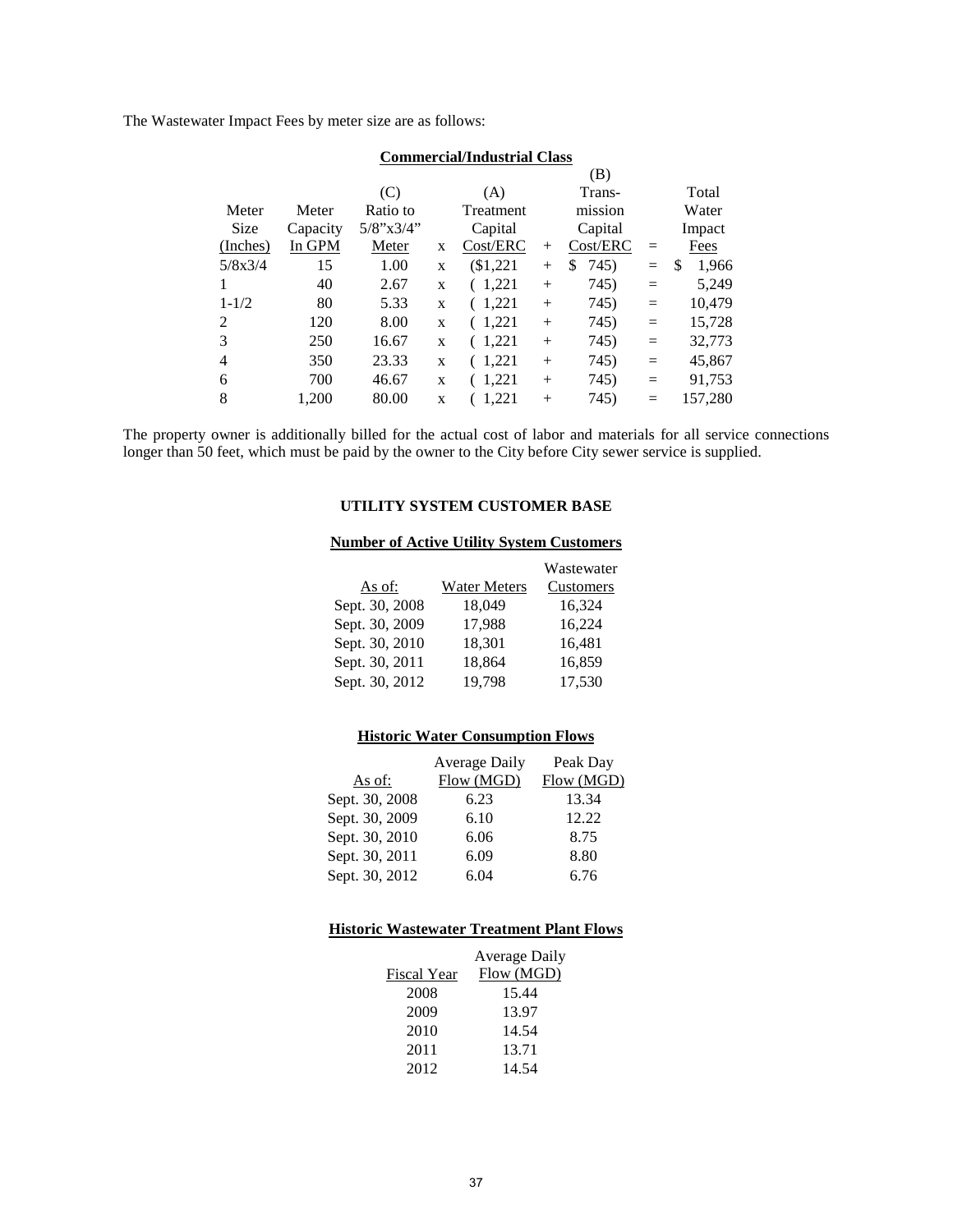## **Historic Reclaimed Water Flows**

| <b>Fiscal Year</b> | Flow (MGD) |
|--------------------|------------|
| 2008               | 2.00       |
| 2009               | 2.72       |
| 2010               | 2.59       |
| 2011               | 2.98       |
| 2012               | 2.89       |

## **Utility System Water Rates**

|                                            | <b>Monthly Rate</b> |          | <b>Monthly Rate</b> |          |
|--------------------------------------------|---------------------|----------|---------------------|----------|
|                                            | Within City         |          | <b>Outside City</b> |          |
| Readiness to Service Charges by Meter Size | Limits              |          |                     | Limits   |
| $5/8 \times 3/4$ inch                      | \$                  | 8.74     | \$                  | 10.92    |
| 1 inch                                     |                     | 21.87    |                     | 27.34    |
| $1.5$ inch                                 |                     | 43.72    |                     | 54.65    |
| 2 inch                                     |                     | 69.95    |                     | 87.51    |
| 3 inch                                     |                     | 139.89   |                     | 174.87   |
| 4 inch                                     |                     | 218.58   |                     | 273.23   |
| 6 inch                                     |                     | 437.13   |                     | 546.42   |
| 8 inch                                     |                     | 699.42   |                     | 874.28   |
| 10 inch                                    |                     | 1.092.84 |                     | 1,366.06 |

| Volume Charge for Each 1,000 gallons        |             | Non-        |
|---------------------------------------------|-------------|-------------|
| or Any Part Thereof Per Month               | Residential | Residential |
| Residential and Non-Residential $0 - 5,000$ | 4.28        | 5.36        |
| Residential Only $5,001 - 10,000$           | 7.51        | 9.38        |
| Residential Only $10,001 - 15,000$          | 9.38        | 11.74       |
| Residential Only over 15,000                | 14.08       | 17.59       |
| Non-Residential over 5,000                  | 7.51        | 9.38        |

## **Service Charges**

The Fees charged for services during normal service hours are as follows:

| (1) Connection / disconnection charges: A service fee for connection or disconnection shall  |         |
|----------------------------------------------------------------------------------------------|---------|
| be due upon dispatch of a utility service representative to the Service location. No service |         |
| fee shall be charged for a disconnect when service is permanently discontinued by the        |         |
| customer or for reconnection following disconnection for delinquency.                        | \$30.00 |
| (2) Dispatch of a utility service representative to disconnect service for delinquency. This |         |
| includes reconnection upon payment of delinquency.                                           | 60.00   |
| (3) Second and subsequent service calls resulting from failure by customer to provide access |         |
| for meter reading, meter repair or turning the supply of water on or off.                    | 30.00   |
| (4) Testing water meter on site                                                              | 25.00   |
| (5) Testing water meter, if removed, transported or independently tested                     | 150.00  |
| (6) Broken locks                                                                             | 30.00   |
| (7) Broken curbstops                                                                         | 50.00   |
| (8) Broken meter (service charge)                                                            | 150.00  |
| $(9)$ Broken meter – actual replacement cost (equipment charge only)                         |         |
| (10) Returned checks: as authorized by F.S. Section 166.251                                  |         |

For any service provided after normal service hours, an additional charge of forty-five dollars (\$45.00) shall be added to the applicable fees above.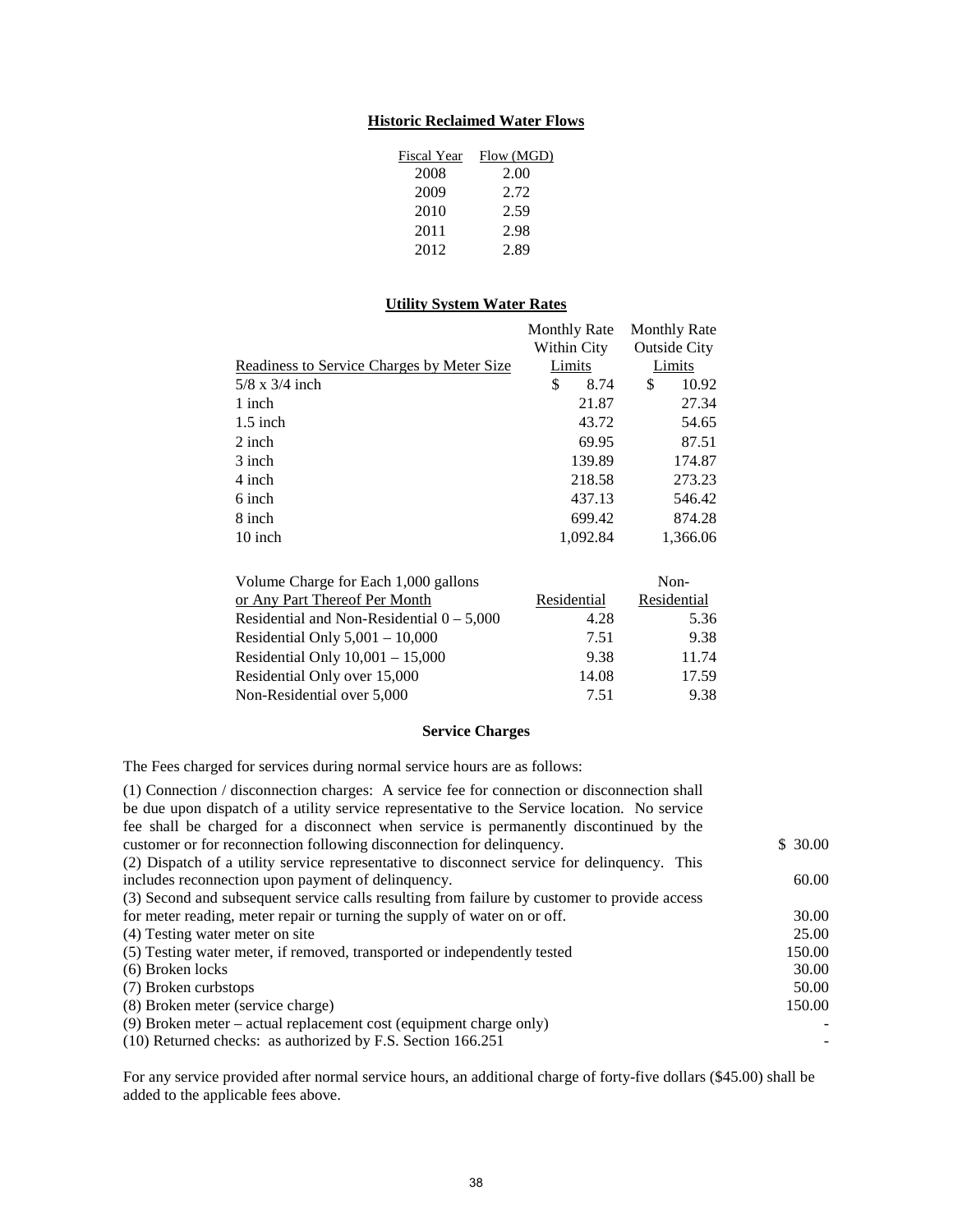# **Utility System Wastewater Rates**

|                                                                    | Rates Within or               |          |
|--------------------------------------------------------------------|-------------------------------|----------|
|                                                                    | <b>Outside of City Limits</b> |          |
| Customer Service Charge per Metered Account                        |                               |          |
| Readiness-to-serve Charges by Meter Size:                          |                               |          |
| $5/8 - 3/4$ inch                                                   | \$                            | 14.78    |
| 1 inch                                                             |                               | 36.95    |
| $11/2$ inch                                                        |                               | 73.90    |
| $2$ inch                                                           |                               | 118.23   |
| 3 inch                                                             |                               | 223.44   |
| 4 inch                                                             |                               | 369.47   |
| 6 inch                                                             |                               | 738.91   |
| 8 inch                                                             |                               | 1,182.26 |
| 10 inch                                                            |                               | 1,847.29 |
| Volume Charge for Each 1,000 Gallons or Any Part Thereof Per Month |                               |          |
| All classes, all usage levels -                                    |                               |          |
| Single-family residential maximum volume charge                    |                               | 115.80   |
| Residential and non-residential $0 - 5,000$                        |                               | 10.44    |
| Residential and non-residential $> 5,000$                          |                               | 12.72    |
| $\text{Commercial} > 5,000$                                        |                               | 12.72    |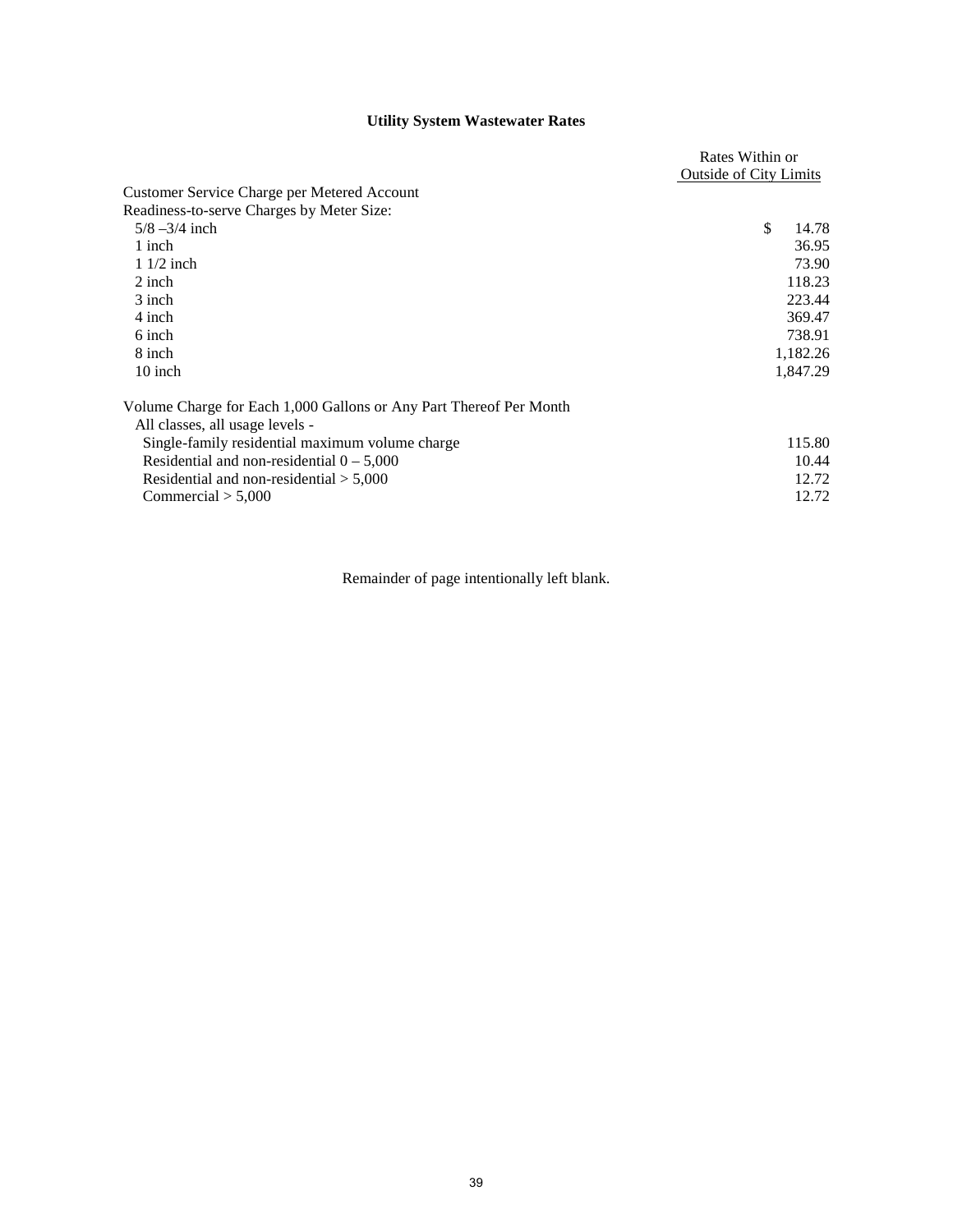## **\$31,833,243.20 CITY OF FORT MYERS, FLORIDA UTILITY SYSTEM REFUNDING REVENUE BONDS, SERIES 1993A**

Dated August 1, 1993 for current interest paying bonds Date of delivery for compound interest bonds

## **PURPOSE:**

The Series 1993A Bonds were issued to (1) refund the City's outstanding Utility System Refunding Revenue Bonds, Series 1989A which mature in the years 2005 through 2009, and all of the City's outstanding Utility System Revenue Bonds, Series 1989B; (2) pay the premium for a Reserve Policy and (3) pay certain costs and expenses related to the issuance of the Series 1993A Bonds.

## **SECURITY:**

Payment of the principal, interest and premium, if any, on the Series 1993A Bonds is secured by an irrevocable lien on the Pledged Revenues, which consist of (1) the Net Revenues of the Utility System, (2) the Pledged Impact Fees and (3) all other amounts on deposit from time to time in the funds and accounts established under the Resolution, except the Operating and Maintenance Fund, the Unpledged Impact Fee Accounts and the Rebate Fund.

The Series 1993A Bonds are insured by the Financial Guaranty Insurance Company (FGIC). This insurance policy unconditionally guarantees the payment of that portion of the principal (or Accreted Value in the case of the Compound Interest Bonds) and interest on the Series 1993A Bonds which has become due for payment, but shall be unpaid by reason of nonpayment by the City.

In addition to the municipal bond insurance policy above, FGIC has issued a policy for the Reserve Fund Requirement which provides additional security for the bondholders.

The Series 1993A Bonds shall not be, nor constitute, general obligations or indebtedness of the City, Lee County, the State of Florida, or any political subdivision or agency thereof within the meaning of the constitutional or statutory provisions. No holder of the Series 1993A Bonds shall ever have the right to compel the exercise of any ad valorem taxing power of the City.

## **AGENTS AND OTHER INFORMATION:**

Registrar – U.S. Bank, Jacksonville, Florida (merged with First Union National Bank of Florida)

Pay Agent – U.S. Bank, Jacksonville, Florida (merged with First Union National Bank of Florida)

Escrow Agent – U.S. Bank, Jacksonville, Florida (merged with First Union National Bank of Florida)

Legal Opinion – Bryant, Miller and Olive, P.A., Tallahassee, Florida

Insurance – Financial Guaranty Insurance Company, New York, New York

\* See "Bond Insurers" on page 4.

Arbitrage Yield – 5.446998%

Cusip Number – 348172

#### **ISSUED AS:**

\$ 23,280,000 Serial Bonds \$ 8,553,243.20 Compound Interest Bonds

## **ORIGINAL INSURED RATINGS\*:**

| Standard and Poor's | AAA |
|---------------------|-----|
| Moody's             | Aaa |
| Fitch               | AAA |

\* See the City's "underlying ratings" on page 3.

## **CALL PROVISIONS:**

The Series 1993A Bonds are not subject to redemption prior to maturity.

## **OUTSTANDING PARITY DEBT:**

The lien on the Pledged Revenues is on parity with the lien of the outstanding the Utility System Refunding Revenue Bonds, Series 2006; the Utility Revenue Note, Series 2008; the Utility System Refunding and Revenue Bonds, Series 2011; the Utility System Refunding Revenue Bonds, Series 2012; and that portion of the Utility System Refunding Revenue Bonds, Series 2003, which mature October 1, 2012.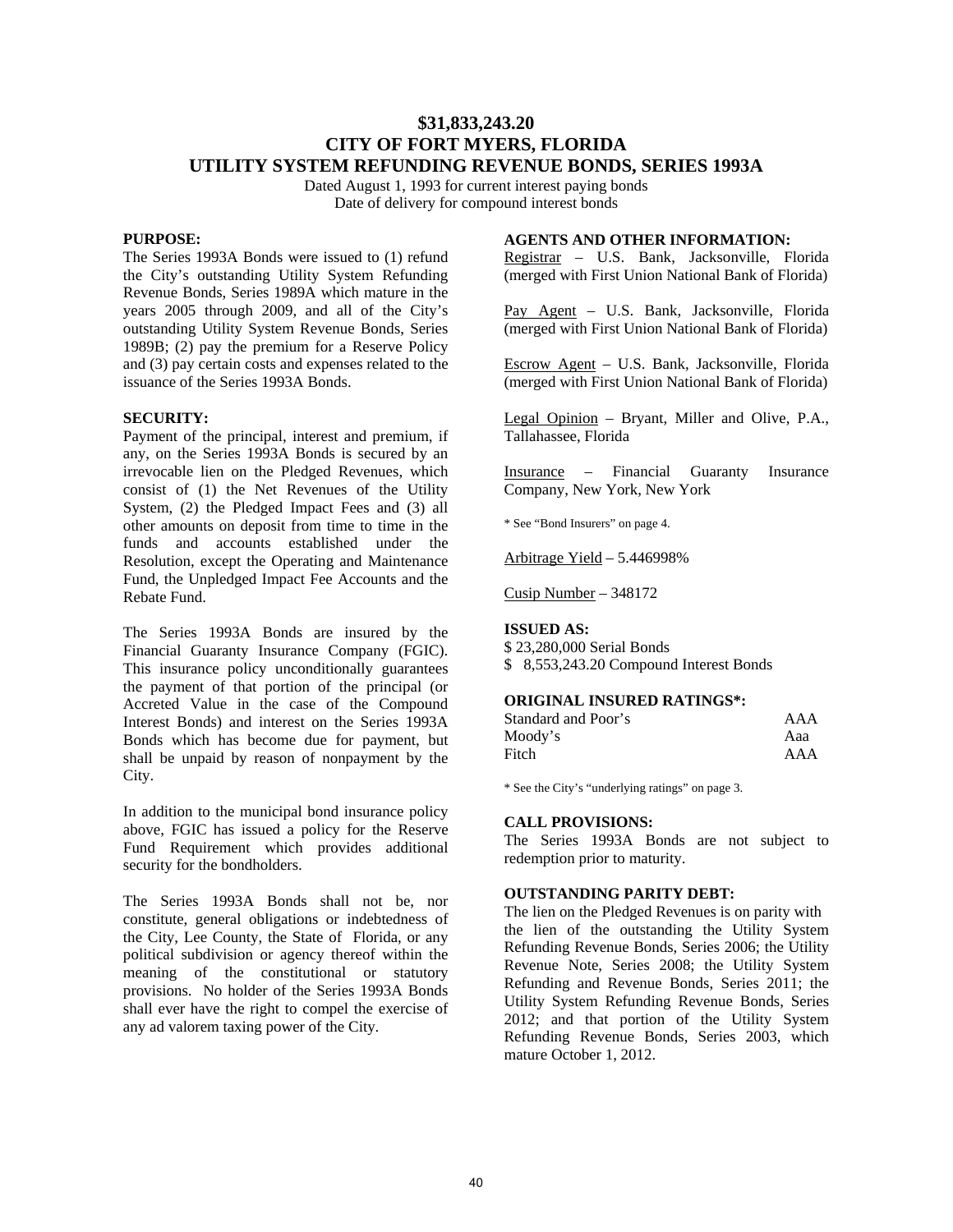# **\$31,833,243.20 CITY OF FORT MYERS, FLORIDA UTILITY SYSTEM REFUNDING REVENUE BONDS, SERIES 1993A**

Dated August 1, 1993 for current interest paying bonds Date of delivery for compound interest bonds **Continued** 

## **SUMMARY OF OUTSTANDING DEBT SERVICE REQUIREMENTS**

| <b>FISCAL YEAR</b><br><b>ENDING SEPT.</b><br>30, | <b>INTEREST</b><br><b>RATE</b> | <b>TOTAL DEBT</b><br><b>SERVICE</b> | <b>PRINCIPAL</b> | <b>INTEREST</b> |
|--------------------------------------------------|--------------------------------|-------------------------------------|------------------|-----------------|
| 2013                                             | N/A                            | \$                                  | \$               | \$              |
| 2014                                             | 5.850%                         | 1,290,000                           | 1,290,000        |                 |
| 2015                                             | 5.850%                         | 2,575,000                           | 2,575,000        |                 |
| 2016                                             | 5.850%                         | 2,580,000                           | 2,580,000        |                 |
| 2017                                             | 5.850%                         | 2,580,000                           | 2,580,000        |                 |
| 2018                                             | 5.850%                         | 2,585,000                           | 2,585,000        |                 |
| 2019                                             | 5.850%                         | 2,580,000                           | 2,580,000        |                 |
| 2020                                             | 5.850%                         | 1,295,000                           | 1,295,000        |                 |
| Totals                                           |                                | 15,485,000                          | \$15,485,000     |                 |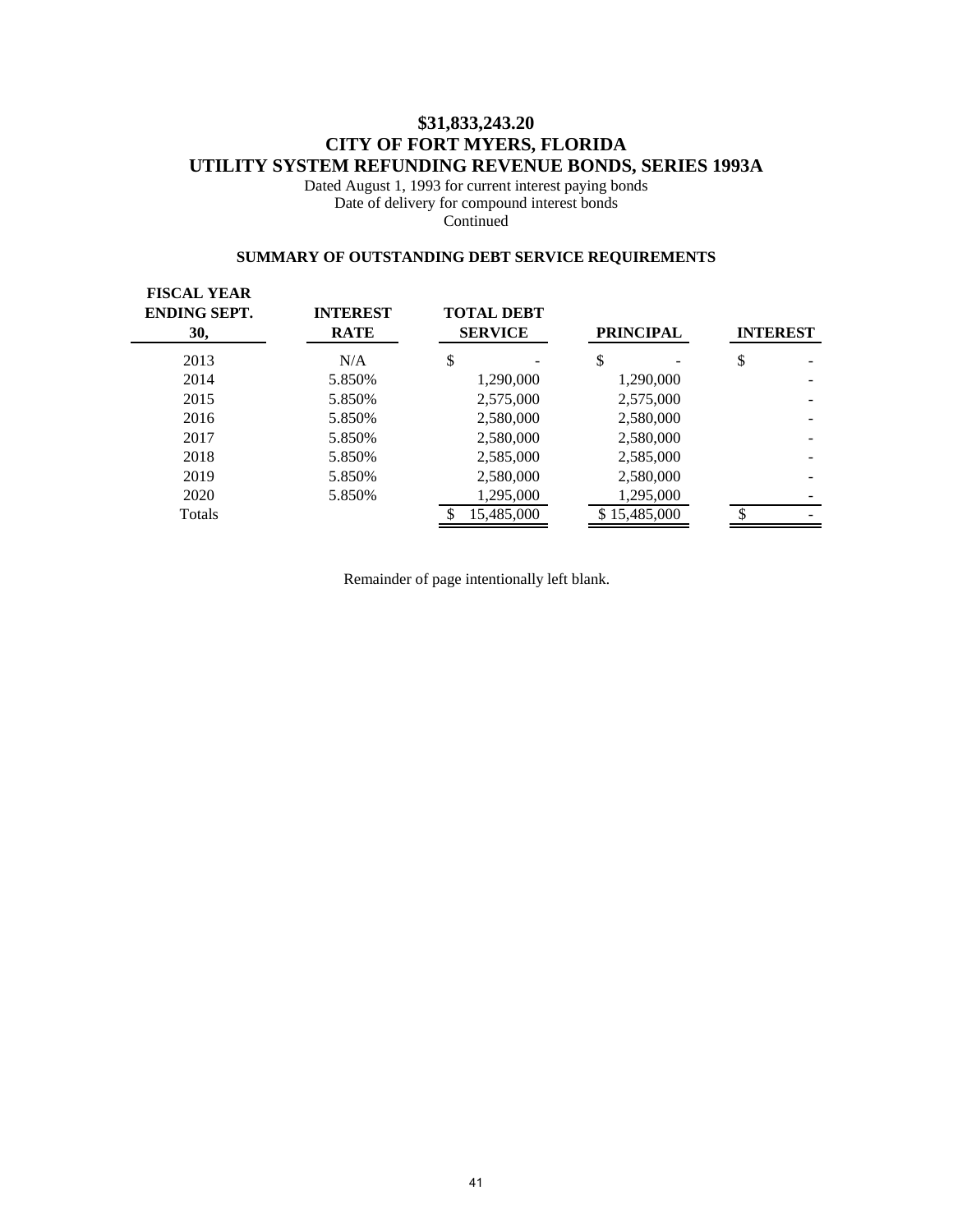# **\$29,130,000 CITY OF FORT MYERS, FLORIDA UTILITY SYSTEM REFUNDING REVENUE BONDS, SERIES 2003A**

Dated April 3, 2003

## **PURPOSE:**

The Series 2003A Bonds were issued to provide funds sufficient to (1) pay the costs of acquiring and constructing certain additions, extensions and improvements to the City's Utility System, (2) capitalize a portion of the interest on the Series 2003A Bonds, (3) refinance the City's outstanding Revenue Note, Draw No. A-1-2 (Utility), (4) advance refund a portion of the City's outstanding Utility System Revenue Bonds, Series 1993B (5) pay the premium for a municipal bond debt service reserve fund policy and (6) pay certain costs and expenses relating to the issuance of the Series 2003A Bonds, including the premium for a municipal bond insurance policy.

Major projects being funded by this bond issue include:

| Projects                          | Amount      |
|-----------------------------------|-------------|
| Heritage Palms Reclaimed Water    | \$1,359,701 |
| Ortiz-State Road 82 Force Main    |             |
| Replacement                       | 1,203,793   |
| Wellfield / Water Treatment Plant |             |
| Expansion                         | 1,192,678   |
| Sewer Main Replacements           | 811,471     |
| Lift Station #2 Force Main        |             |
| Replacement                       | 450.575     |
| Downtown Redevelopment Water      |             |
| and Sewer Phases 1, 2, $& 3$      | 408.235     |

The above projects include projects that are part of the note being paid.

## **SECURITY:**

Payment of the principal of, interest, and premium, if any, on the Series 2003A Bonds is secured by a pledge of and an irrevocable lien on (1) the Net Revenues derived from the operation of the City's water production, treatment, transmission and distribution system and wastewater collection, transmission and treatment system now owned, operated and maintained by the City, together with any improvements and additions thereto or extensions thereof, constructed or acquired by the City in the future, (2) the Pledged Impact Fees and (3) all other amounts on deposit from time to time in the Funds and Accounts, except the Unpledged Water Impact Fee Account, the Unpledged

Wastewater Impact Fee Account, the Operation and Maintenance Fund and the Rebate Fund.

The Series 2003A Bonds shall not be or constitute general obligations or indebtedness of the City, Lee County, the State of Florida or any political subdivision or agency thereof within the meaning of any constitutional or statutory provision, but shall be special obligations of the City, payable solely from and secured by a lien only upon and a pledge of the pledged revenues, in the manner and to the extent provided in the Resolution. No holder of any Series 2003A Bonds shall ever have the right to compel the exercise of any ad valorem taxing power by the City, Lee County, the State of Florida or any political subdivision or agency thereof to pay such bonds or be entitled to payment of such bonds from any moneys of the City except from the Pledged Revenues in the manner and to the extent provided in the Resolution. The Series 2003A Bonds shall not constitute a lien upon any portion of the Utility System or any other property of the City, other than the Pledged Revenues.

The 2003A Bonds are insured by Financial Guaranty Insurance Company (FGIC). This insurance policy unconditionally guarantees the payment of that portion of principal and interest on the 2003A Bonds which has become due for payment, but shall be unpaid by reason of nonpayment by the City.

## **AGENTS AND OTHER INFORMATION:**

Registrar – The Bank of New York Mellon, Jacksonville, Florida (merged with Bank One Trust Company, N.A.)

Pay Agent – The Bank of New York Mellon, Jacksonville, Florida (merged with Bank One Trust Company, N.A.)

Escrow Agent – The Bank of New York Mellon, Jacksonville, Florida (merged with Bank One Trust Company, N.A.)

Bond Opinion – Bryant Miller and Olive, P.A., Tallahassee, Florida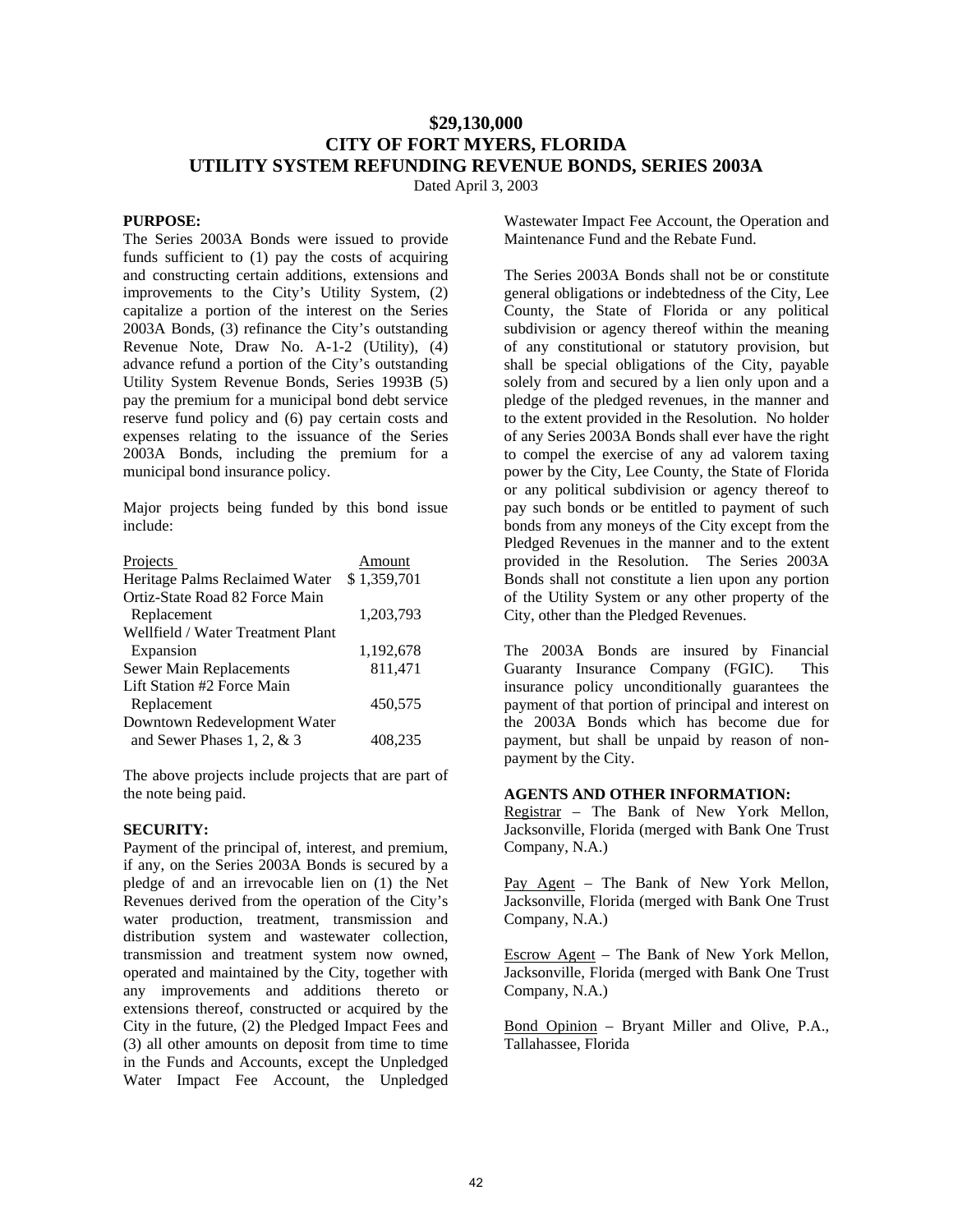# **\$29,130,000 CITY OF FORT MYERS, FLORIDA UTILITY SYSTEM REFUNDING REVENUE BONDS, SERIES 2003A**

Dated March 15, 2003

**Continued** 

Insurance – Financial Guaranty Insurance Company, New York, New York

\* See "Bond Insurers" on page 4.

Arbitrage Rate – 4.1451507%

Cusip Number – 348172

## **ISSUED AS:**

\$25,325,000 Serial Bonds

- \$ 1,500,000 Term Bonds Maturing October 1, 2028.
- \$ 2,305,000 Term Bonds Maturing October 1, 2033.

## **ORIGINAL INSURED RATINGS\*:**

| Moody's | Aaa |
|---------|-----|
| Fitch   | AAA |

\* See the City's "underlying ratings" on page 3.

## **CALL PROVISIONS:**

Optional Redemption – The Series 2003A Bonds, maturing on or after October 1, 2013, are redeemable prior to their stated dates of maturity, at the option of the City, in whole or in part on any date on or after October 1, 2012, at a redemption price of 100% of the principal amount to be redeemed, plus interest accrued to the date of redemption.

Mandatory Redemption - The Series 2003A Bonds maturing on October 1, 2028 shall be subject to mandatory redemption prior to maturity, by lot, in such manner as the Bond Registrar may deem appropriate, at a redemption price equal to the principal amount thereof plus interest accrued to the date of redemption, on October 1, 2025, and on

each October 1 thereafter in the following principal amounts in the years specified:

| Amount    |
|-----------|
|           |
| \$350,000 |
| 365,000   |
| 385,000   |
| 400,000   |
|           |

The Series 2003A Bonds maturing on October 1, 2033 shall be subject to mandatory redemption prior to maturity, by lot, in such manner as the Bond Registrar may deem appropriate, at a redemption price equal to the principal amount thereof plus interest accrued to the date of redemption, on October 1, 2029, and on each October 1 thereafter in the following principal amounts in the years specified:

| Amount    |
|-----------|
| \$420,000 |
| 440,000   |
| 460,000   |
| 480,000   |
| 505,000   |
|           |

## **OUTSTANDING PARITY DEBT:**

The Series 2012 Bonds are issued and payable on a parity as to the pledge of, lien on, and source of payment from the pledged revenues with the City's outstanding Utility System Refunding Revenue Bonds, Series 1993A; the Utility Revenue Bonds, Series 2006; the Utility System Revenue Note, Series 2008; the Utility System Refunding and Revenue Bonds, Series 2011; and the Utility System Refunding Revenue Bonds, Series 2012.

#### **SUMMARY OF OUTSTANDING DEBT SERVICE REQUIREMENTS \***

| <b>FISCAL YEAR</b><br><b>ENDING SEPT.</b><br>30. | <b>INTEREST</b><br><b>RATE</b> | <b>TOTAL DEBT</b><br><b>SERVICE</b> | <b>PRINCIPAL</b>       | <b>INTEREST</b> |
|--------------------------------------------------|--------------------------------|-------------------------------------|------------------------|-----------------|
| 2013<br>Totals                                   | 3.500\%                        | .058,200<br>.058.200                | 1,040,000<br>1.040.000 | 18.200          |

\* The Series 2003A Bonds were refunded by the Utility System Refunding Revenue Bonds, Series 2012 on September 12, 2012. The above payment was due and paid on October 1, 2012.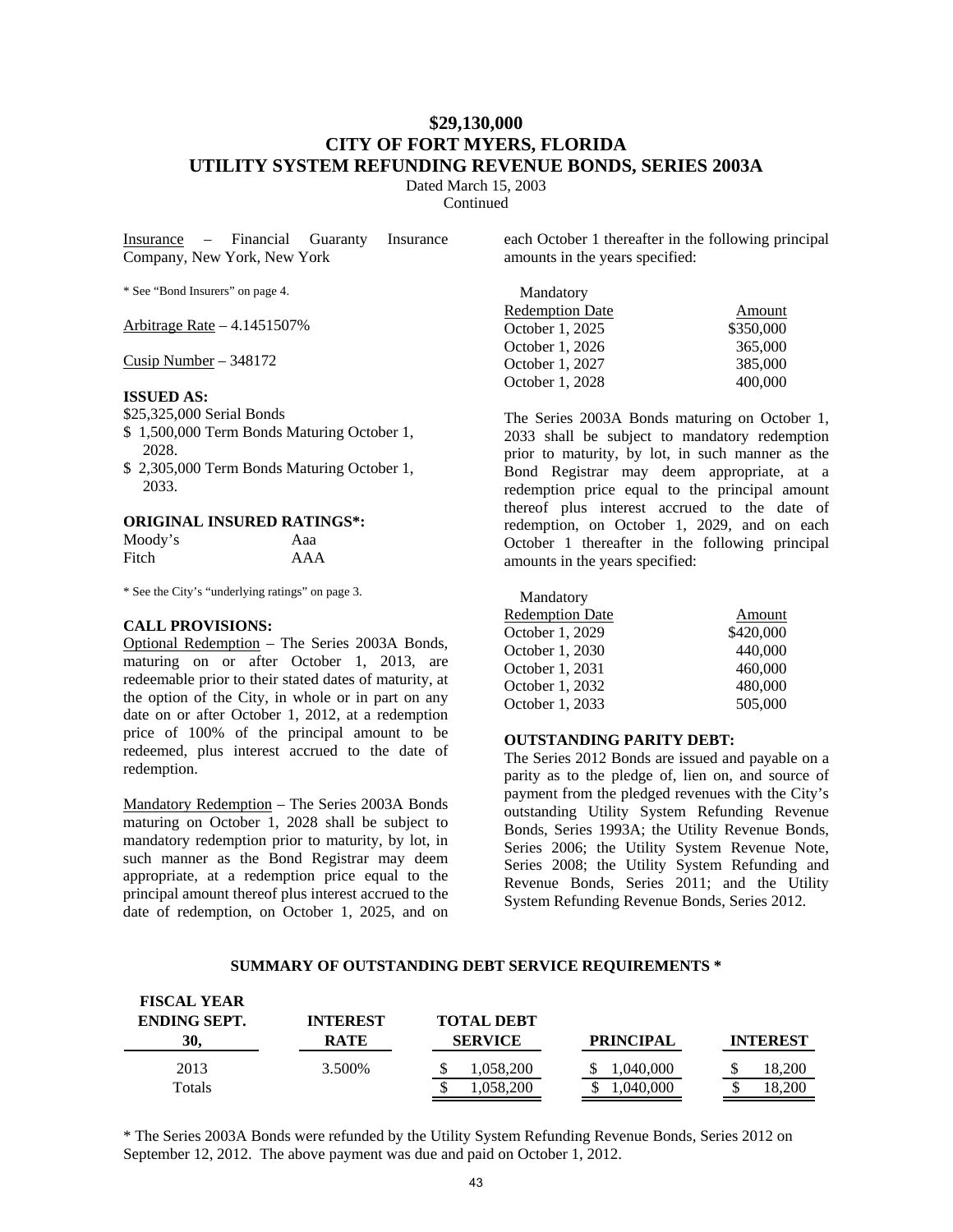# **\$38,925,000 CITY OF FORT MYERS, FLORIDA UTILITY SYSTEM REFUNDING REVENUE BONDS, SERIES 2006**

Dated April 10, 2006

## **PURPOSE:**

The Series 2006 Bonds were issued to provide funds sufficient to (1) pay the costs of acquiring and constructing certain additions, extensions and improvements to the City's Utility System, (2) refinance certain outstanding indebtedness of the City, (3) pay the premium for a debt service reserve fund surety bond and (4) pay certain costs and expenses relating to the issuance of the Series 2006 Bonds, including the premium for a municipal bond insurance policy. The refunded debt is a construction loan with a variable rate of interest used for short term cash flow purposes.

Major projects being funded by this bond issue include:

| Projects                     | Amount      |
|------------------------------|-------------|
| Utilities Fowler to Seaboard | \$5,003,321 |
| <b>CWWTP Clarifier</b>       | 2,136,969   |
| Colonial Force Main          | 1,616,673   |
| Wellfield Expansion          | 1.133.209   |

## **SECURITY:**

Payment of the principal of, interest, and premium, if any, on the Series 2006 Bonds is secured by a pledge of and an irrevocable lien on (1) the Net Revenues derived from the operation of the City's water production, treatment, transmission and distribution system and wastewater collection, transmission and treatment system now owned, operated and maintained by the City, together with any improvements and additions thereto or extensions thereof, constructed or acquired by the City in the future, (2) the Pledged Impact Fees and (3) all other amounts on deposit from time to time in the Funds and Accounts, except the Unpledged Water Impact Fee Account, the Unpledged Wastewater Impact Fee Account, the Operation and Maintenance Fund and the Rebate Fund. The Series 2006 Bonds shall not be nor constitute general to the extent provided in the Resolution. No holder of any Series 2006A Bonds shall ever have the right to compel the exercise of any ad valorem taxing power of the City, Lee County, the State of Florida

or any political subdivision or agency thereof to pay such bonds or be entitled to payment of such bonds from any moneys of the City except from the Pledged Revenues in the manner and to the extent provided in the Resolution. The Series 2006A Bonds shall not constitute a lien upon any portion of the Utility System or any other property of the City, other than the Pledged Revenues.

The Series 2006 Bonds are insured by MBIA Insurance Corporation. This insurance policy unconditionally guarantees the payment of that portion of principal and interest on the Series 2006 Bonds which has become due for payment, but shall be unpaid by reason of non-payment by the City.

## **AGENTS AND OTHER INFORMATION:**

Registrar – The Bank of New York Mellon, Dallas, TX (merged with J.P. Morgan Chase)

Pay Agent – The Bank of New York Mellon, Dallas, TX (merged with J.P. Morgan Chase)

Bond Opinion – Bryant Miller and Olive, P.A., Tallahassee, Florida

Insurance – MBIA Insurance Corporation, Armonk, NY

Arbitrage Rate – 4.4961035%

Cusip Number – 348172

## **ISSUED AS:**

\$ 5,900,000 Serial Bonds \$10,705,000 Term Bonds maturing October 1, 2031 \$12,320,000 Term Bonds maturing October 1, 2034 \$10,000,000 Term Bonds maturing October 1, 2036

## **ORIGINAL INSURED RATINGS\*:**

| Moody's             | Aaa |
|---------------------|-----|
| Fitch               | AAA |
| Standard and Poor's | AAA |

\* See the City's "underlying ratings" on page 3.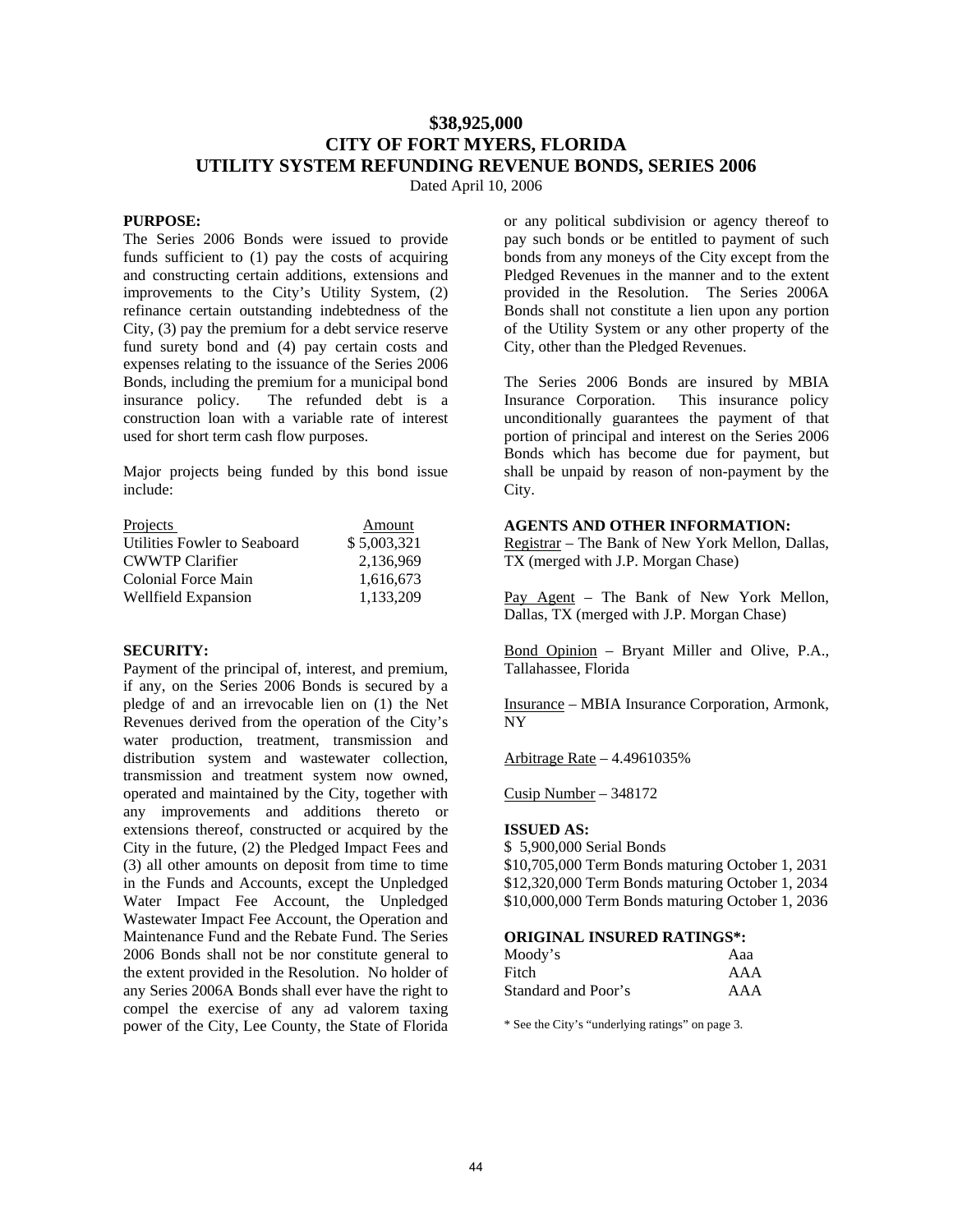# **\$38,925,000 CITY OF FORT MYERS, FLORIDA UTILITY SYSTEM REFUNDING REVENUE BONDS, SERIES 2006**

Dated April 10, 2006

Continued

#### **CALL PROVISIONS:**

Optional Redemption – The Series 2006 Bonds, maturing on or after October 1, 2017, are redeemable prior to their stated dates of maturity, at the option of the City, in whole or in part on any date on or after October 1, 2016, at a redemption price of 100% of the principal amount to be redeemed, plus interest accrued to the date of redemption.

Mandatory Redemption - The Series 2006 Bonds maturing on October 1, 2031 shall be subject to mandatory redemption prior to maturity, by lot, in such manner as the Bond Registrar may deem appropriate, at a redemption price equal to the principal amount thereof plus interest accrued to the date of redemption, on October 1, 2025, and on each October 1 thereafter, in the following principal amounts in the years specified:

| Mandatory              |               |
|------------------------|---------------|
| <b>Redemption Date</b> | Amount        |
| October 1, 2025        | 680,000<br>\$ |
| October 1, 2026        | 715,000       |
| October 1, 2027        | 745,000       |
| October 1, 2028        | 785,000       |
| October 1, 2029        | 825,000       |
| October 1, 2030        | 3,390,000     |
| October 1, 2031        | 3,565,000     |

The Series 2006 Bonds maturing on October 1, 2034 shall be subject to mandatory redemption prior to maturity, by lot, in such manner as the Bond Registrar may deem appropriate, at a redemption price equal to the principal amount

thereof plus interest accrued to the date of redemption, on October 1, 2032, and on each October 1 thereafter in the following principal amounts in the years specified:

| Mandatory              |             |
|------------------------|-------------|
| <b>Redemption Date</b> | Amount      |
| October 1, 2032        | \$3,740,000 |
| October 1, 2033        | 3.925,000   |
| October 1, 2034        | 4,655,000   |

The Series 2006 Bonds maturing on October 1, 2036 shall be subject to mandatory redemption prior to maturity, by lot, in such manner as the Bond Registrar may deem appropriate, at a redemption price equal to the principal amount thereof plus interest accrued to the date of redemption, on October 1, 2035 and October 1, 2036:

| Mandatory              |             |
|------------------------|-------------|
| <b>Redemption Date</b> | Amount      |
| October 1, 2035        | \$4,890,000 |
| October 1, 2036        | 5,110,000   |

## **OUTSTANDING PARITY DEBT:**

The lien on the Pledged Revenues is on parity with the lien of the outstanding Utility System Refunding Revenue Bonds, Series 1993A; the Utility System Revenue Note, Series 2008; the Utility System Refunding and Revenue Bonds, Series 2011; the Utility System Refunding Revenue Bonds, Series 2012; and that portion of the Utility System Refunding Revenue Bonds, Series 2003, which mature October 1, 2012.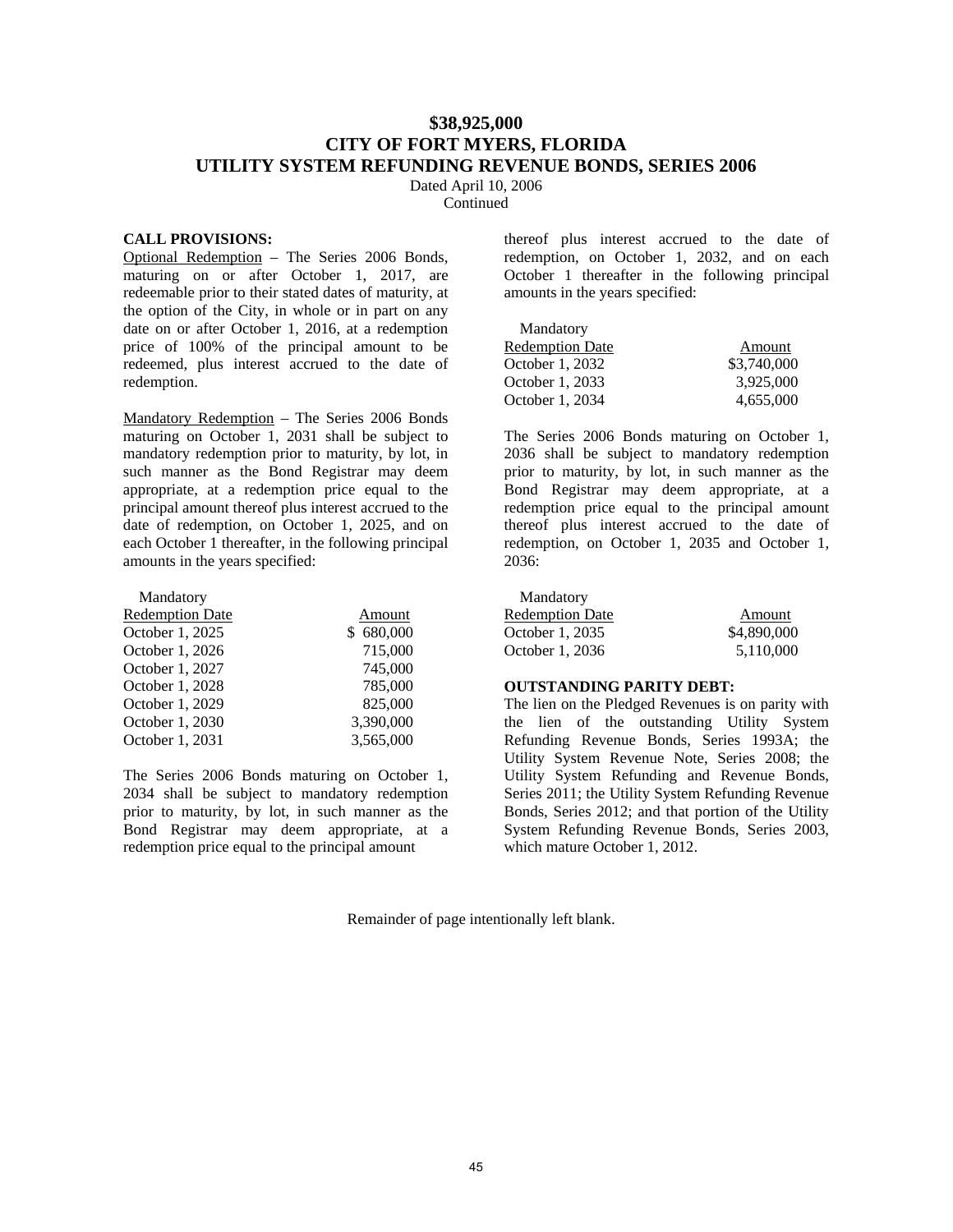# **\$38,925,000 CITY OF FORT MYERS, FLORIDA UTILITY SYSTEM REFUNDING REVENUE BONDS, SERIES 2006**

Dated April 10, 2006 Continued

## **SUMMARY OF OUTSTANDING DEBT SERVICE REQUIREMENTS**

| <b>FISCAL YEAR</b><br><b>ENDING SEPT.</b><br>30, | <b>INTEREST</b><br><b>RATE</b> | <b>TOTAL DEBT</b><br><b>SERVICE</b> | <b>PRINCIPAL</b> | <b>INTEREST</b> |
|--------------------------------------------------|--------------------------------|-------------------------------------|------------------|-----------------|
| 2013                                             | 3.750%                         | \$<br>2,015,381                     | \$<br>215,000    | \$<br>1,800,381 |
| 2014                                             | 3.750%                         | 2,012,225                           | 220,000          | 1,792,225       |
| 2015                                             | 4.000%                         | 2,013,500                           | 230,000          | 1,783,500       |
| 2016                                             | 3.950%                         | 2,009,259                           | 235,000          | 1,774,259       |
| 2017                                             | 4.000%                         | 2,014,617                           | 250,000          | 1,764,617       |
| 2018                                             | 4.000%                         | 2,009,518                           | 255,000          | 1,754,518       |
| 2019                                             | 4.000%                         | 2,009,118                           | 265,000          | 1,744,118       |
| 2020                                             | 4.100%                         | 2,013,077                           | 280,000          | 1,733,077       |
| 2021                                             | 4.125%                         | 2,265,994                           | 550,000          | 1,715,994       |
| 2022                                             | 4.125%                         | 2,272,687                           | 580,000          | 1,692,687       |
| 2023                                             | 4.250%                         | 2,263,081                           | 595,000          | 1,668,081       |
| 2024                                             | 4.250%                         | 2,267,156                           | 625,000          | 1,642,156       |
| 2025                                             | 4.250%                         | 2,265,062                           | 650,000          | 1,615,062       |
| 2026                                             | 5.000%                         | 2,264,250                           | 680,000          | 1,584,250       |
| 2027                                             | 5.000%                         | 2,264,375                           | 715,000          | 1,549,375       |
| 2028                                             | 5.000%                         | 2,257,875                           | 745,000          | 1,512,875       |
| 2029                                             | 5.000%                         | 2,259,625                           | 785,000          | 1,474,625       |
| 2030                                             | 5.000%                         | 2,259,375                           | 825,000          | 1,434,375       |
| 2031                                             | 5.000%                         | 4,719,000                           | 3,390,000        | 1,329,000       |
| 2032                                             | 5.000%                         | 4,720,125                           | 3,565,000        | 1,155,125       |
| 2033                                             | 5.000%                         | 4,712,500                           | 3,740,000        | 972,500         |
| 2034                                             | 5.000%                         | 4,705,875                           | 3,925,000        | 780,875         |
| 2035                                             | 5.000%                         | 5,221,375                           | 4,655,000        | 566,375         |
| 2036                                             | 4.500%                         | 5,229,975                           | 4,890,000        | 339,975         |
| 2037                                             | 4.500%                         | 5,224,975                           | 5,110,000        | 114,975         |
| <b>Totals</b>                                    |                                | \$<br>73,270,000                    | \$37,975,000     | \$35,295,000    |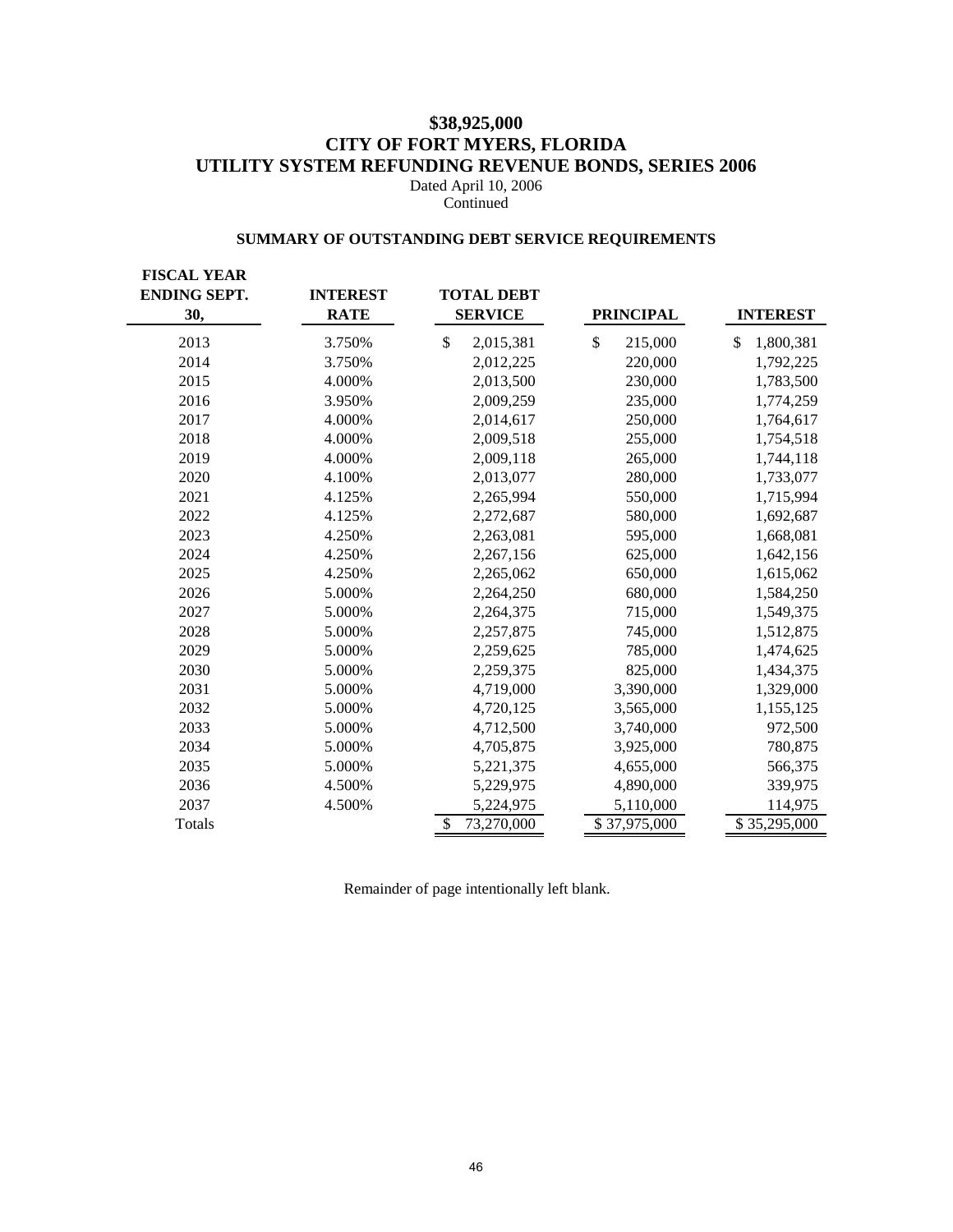# **\$68,605,000 CITY OF FORT MYERS, FLORIDA UTILITY SYSTEM REFUNDING AND REVENUE BONDS, SERIES 2011**

Dated December 29, 2011

## **PURPOSE:**

The Series 2011 Bonds were issued to provide funds, together with other legally available funds of the City, sufficient to (1) refund all of the City's outstanding Variable Rate Utility System Refunding Revenue Bonds, Series 2009 (the "Refunded Bonds"), (2) make a termination payment with respect to the termination of an existing interest rate swap relating to the Refunded Bonds, (3) pay the costs of acquiring and constructing certain additions, extensions and improvements to the City's Utility System, (4) fund a debt service reserve fund, and (5) pay certain costs and expenses relating to the issuance of the Series 2011 Bonds.

## **SECURITY:**

Payment of the principal of, interest, and premium, if any, on the Series 2011 Bonds is secured by a pledge of and an irrevocable lien on (1) the Net Revenues derived from the operation of the City's Utility System, (2) the Pledged Impact Fees, and (3) all other amounts on deposit from time to time in the Funds and Accounts, except the Unpledged Water Impact Fee Account, the Unpledged Wastewater Impact Fee Account, the Operation and Maintenance Fund and the Rebate Fund (clauses (1), (2) and (3) above are collectively referred to as the "Pledged Revenues").

The Series 2011 Bonds shall not be or constitute general obligations or indebtedness of the City, Lee County, the State of Florida or any political subdivision or agency thereof within the meaning of any constitutional or statutory provision, but shall be special obligations of the City payable solely from and secured by a lien only upon and a pledge of the pledged revenues, in the manner and to the extent provided in the Resolution. Neither the faith and credit of the City, Lee County, the State of Florida or any political subdivision or agency thereof are pledged to the payment of debt service on the Series 2011 Bonds and no holder of any Series 2011 Bond shall ever have the right to compel the exercise of any ad valorem taxing

power by the City, Lee County, the State of Florida or any political subdivision or agency thereof to pay such bond, or be entitled to payment of such bond from any moneys of the City except from the Pledged Revenues in the manner and to the extent provided in the Resolution. The Series 2011 Bonds shall not constitute a lien upon any portion of the Utility System or any other property of the City, other than the Pledged Revenues.

The Series 2011 Bonds are insured by Assured Guaranteed Municipal Corporation. This insurance policy unconditionally guarantees the payment of that portion of the principal and interest on the 2011 Bonds that has become due for payment, but shall be unpaid by reason on non-payment by the City.

## **AGENTS AND OTHER INFORMATION:**

Registrar – TD Bank, N.A., Jacksonville, Florida

Pay Agent – TD Bank, N.A., Jacksonville, Florida

Bond Opinion – Bryant Miller and Olive, P.A., Tallahassee, Florida

Insurance – Assured Guaranty Municipal Corp., New York, New York

\* See "Bond Insurers" on page 4.

Arbitrage Rate – 5.449556%

Cusip Number – 348172

#### **ISSUED AS:**

\$53,245,000 Serial Bonds \$ 6,835,000 Term Bonds maturing October 1, 2036 \$ 8,525,000 Term Bonds maturing October 1, 2041

#### **ORIGINAL INSURED RATINGS\*:**

| Moody's             | Aa3  |
|---------------------|------|
| Fitch               | $A+$ |
| Standard and Poor's | А    |

\* See the City's "underlying ratings" on page 3.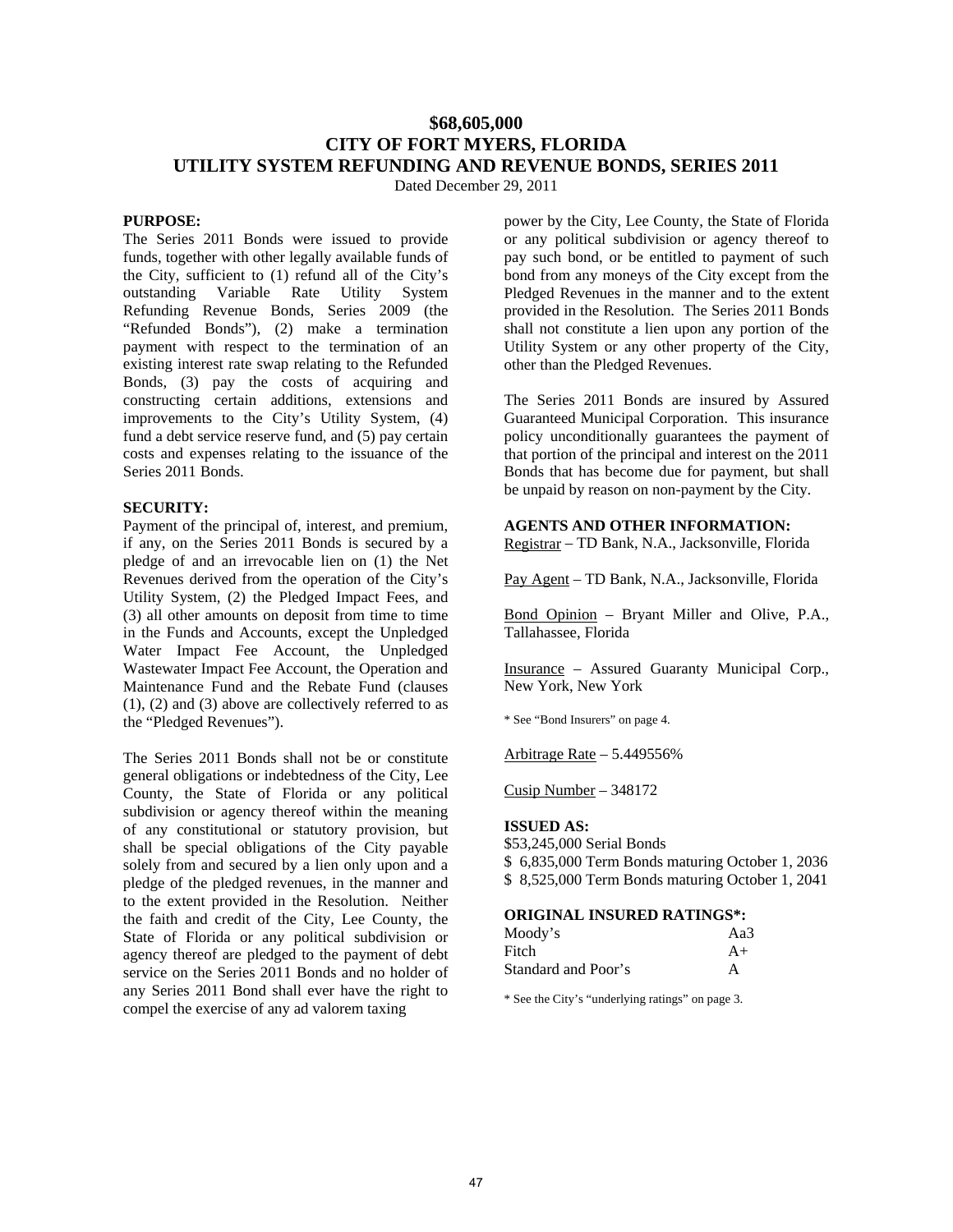# **\$68,605,000 CITY OF FORT MYERS, FLORIDA UTILITY SYSTEM REFUNDING AND REVENUE BONDS, SERIES 2011**

Dated December 29, 2011

**Continued** 

## **CALL PROVISIONS:**

Optional Redemption – The Series 2011 Bonds, maturing on or before October 1, 2021 are not subject to optional redemption. The Series 2011 Bonds maturing on or after October 1, 2022, are redeemable prior to their stated dates of maturity, at the option of the City, in whole or in part on any date on or after October 1, 2021 (in such manner of selection of maturities as the City shall deem appropriate and by lot within maturities or Amortization Installments), at a redemption price of 100% of the principal amount to be redeemed, plus interest accrued to the date of redemption.

Mandatory Redemption – The Series 2011 Bonds maturing on October 1, 2036 shall be subject to mandatory redemption prior to maturity, by lot, in such manner as the Bond Registrar may deem appropriate, at a redemption price equal to the principal amount thereof plus interest accrued to the date of redemption, on October 1, 2032, and on each October 1 thereafter, from Amortization Installments deposited in the Redemption Account, in the following principal amounts in the years specified:

 Mandatory Amortization Redemption Date Installments October 1, 2032 \$1,250,000 October 1, 2033 1,305,000 October 1, 2034 1,365,000 October 1, 2035 1,425,000 October 1, 2036\* 1,490,000 **\*** Maturity

The Series 2011 Bonds maturing on October 1, 2041 shall be subject to mandatory redemption prior to maturity, by lot, in such manner as the Bond Registrar may deem appropriate, at a redemption price equal to the principal amount thereof plus interest accrued to the date of redemption, on October 1, 2037, and on each October 1 thereafter, from Amortization Installments deposited in the Redemption Account, in the following principal amounts in the years specified:

| Mandatory              | Amortization |
|------------------------|--------------|
| <b>Redemption Date</b> | Installments |
| October 1, 2037        | \$1,560,000  |
| October 1, 2038        | 1.630.000    |
| October 1, 2039        | 1,700,000    |
| October 1, 2040        | 1,780,000    |
| October 1, 2041*       | 1,855,000    |

\* Maturity

## **OUTSTANDING PARITY DEBT:**

The Series 2011 Bonds are issued and payable on a parity as to the pledge of, lien on, and source of payment from the pledged revenues with the City's outstanding Utility System Refunding Revenue Bonds, Series 1993A; the Utility Revenue Bonds, Series 2006; the Utility System Revenue Note, Series 2008; the Utility System Refunding Revenue Bonds, Series 2012; and that portion of the Utility System Refunding Revenue Bonds, Series 2003, which mature on October 1, 2012.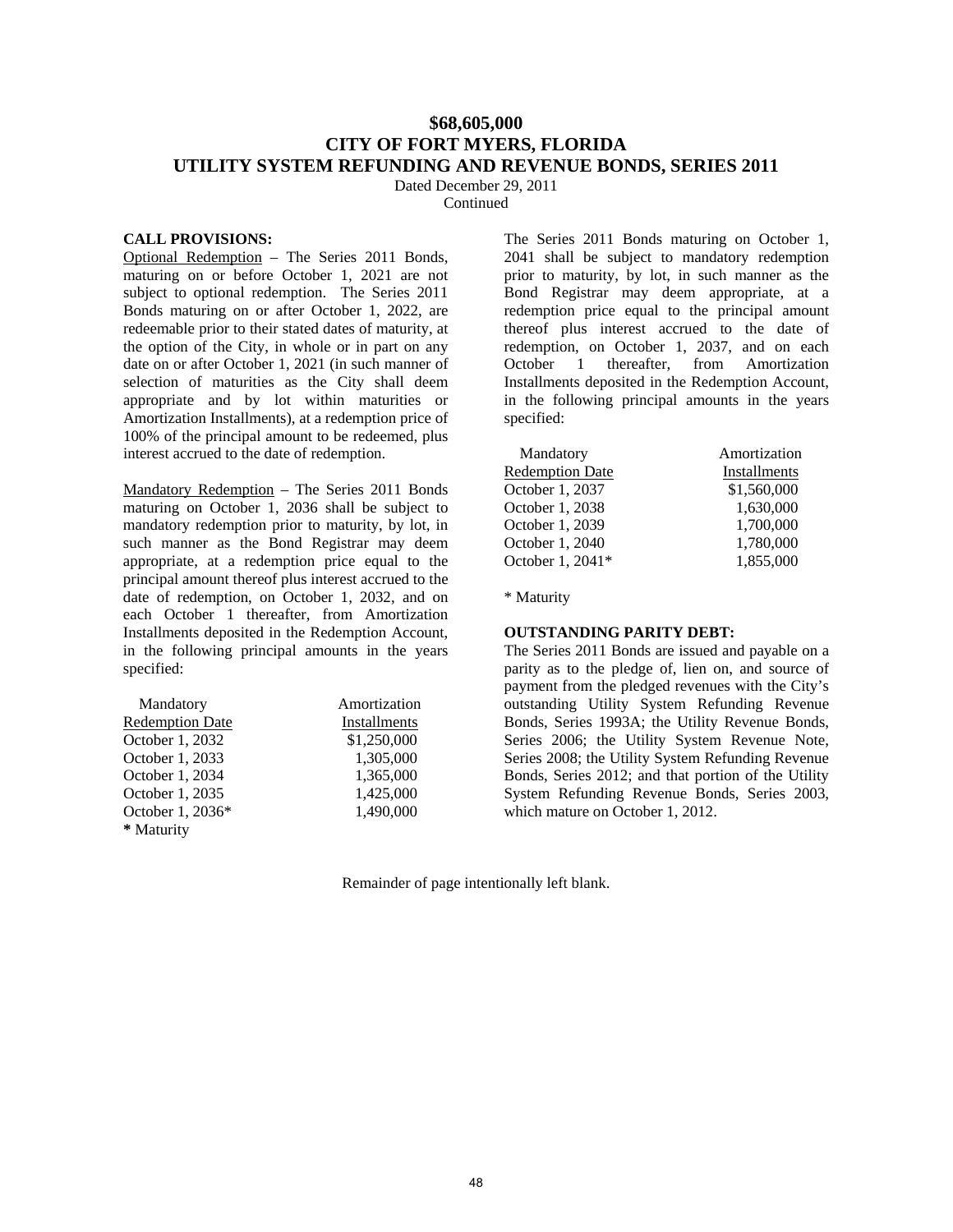# **\$68,605,000 CITY OF FORT MYERS, FLORIDA UTILITY SYSTEM REFUNDING AND REVENUE BONDS, SERIES 2011**

Dated December 29, 2011 Continued

## **SUMMARY OF OUTSTANDING DEBT SERVICE REQUIREMENTS**

| <b>FISCAL YEAR</b><br><b>ENDING SEPT.</b><br>30, | <b>INTEREST</b><br><b>RATE</b> | <b>TOTAL DEBT</b><br><b>SERVICE</b>    | <b>PRINCIPAL</b> | <b>INTEREST</b>  |
|--------------------------------------------------|--------------------------------|----------------------------------------|------------------|------------------|
| 2013                                             | 2.500%                         | $\boldsymbol{\mathsf{S}}$<br>3,945,588 | \$<br>955,000    | \$<br>2,990,588  |
| 2014                                             | 3.000%                         | 4,282,887                              | 1,315,000        | 2,967,887        |
| 2015                                             | 3.000%                         | 4,282,925                              | 1,345,000        | 2,937,925        |
| 2016                                             | 3.000%                         | 4,275,488                              | 1,375,000        | 2,900,488        |
| 2017                                             | 3.000%                         | 6,012,162                              | 3,180,000        | 2,832,162        |
| 2018                                             | 3.000%-5.000%                  | 6,000,488                              | 3,265,000        | 2,735,488        |
| 2019                                             | 3.000%-5.000%                  | 5,976,387                              | 3,365,000        | 2,611,387        |
| 2020                                             | 3.000%-5.000%                  | 5,970,763                              | 3,520,000        | 2,450,763        |
| 2021                                             | 3.000%-5.000%                  | 6,515,012                              | 4,250,000        | 2,265,012        |
| 2022                                             | 5.000%                         | 6,993,513                              | 4,950,000        | 2,043,513        |
| 2023                                             | 5.000%                         | 6,992,262                              | 5,200,000        | 1,792,262        |
| 2024                                             | 5.000%                         | 6,985,763                              | 5,460,000        | 1,525,763        |
| 2025                                             | 5.000%                         | 6,985,762                              | 5,740,000        | 1,245,762        |
| 2026                                             | 4.000%                         | 3,842,013                              | 2,810,000        | 1,032,013        |
| 2027                                             | 4.000%                         | 1,922,162                              | 980,000          | 942,162          |
| 2028                                             | 4.125%                         | 1,922,163                              | 1,020,000        | 902,163          |
| 2029                                             | 4.250%                         | 1,919,900                              | 1,060,000        | 859,900          |
| 2030                                             | 4.250%                         | 1,919,556                              | 1,105,000        | 814,556          |
| 2031                                             | 4.250%                         | 1,916,637                              | 1,150,000        | 766,637          |
| 2032                                             | 4.500%                         | 1,916,700                              | 1,200,000        | 716,700          |
| 2033                                             | 4.500%                         | 1,913,075                              | 1,250,000        | 663,075          |
| 2034                                             | 4.500%                         | 1,910,588                              | 1,305,000        | 605,588          |
| 2035                                             | 4.500%                         | 1,910,513                              | 1,365,000        | 545,513          |
| 2036                                             | 4.500%                         | 1,907,737                              | 1,425,000        | 482,737          |
| 2037                                             | 4.500%                         | 1,907,150                              | 1,490,000        | 417,150          |
| 2038                                             | 4.500%                         | 1,908,525                              | 1,560,000        | 348,525          |
| 2039                                             | 4.500%                         | 1,906,750                              | 1,630,000        | 276,750          |
| 2040                                             | 4.500%                         | 1,901,825                              | 1,700,000        | 201,825          |
| 2041                                             | 4.500%                         | 1,903,525                              | 1,780,000        | 123,525          |
| 2042                                             | 4.500%                         | 1,896,737                              | 1,855,000        | 41,737           |
| Totals                                           |                                | \$109,644,556                          | \$68,605,000     | 41,039,556<br>\$ |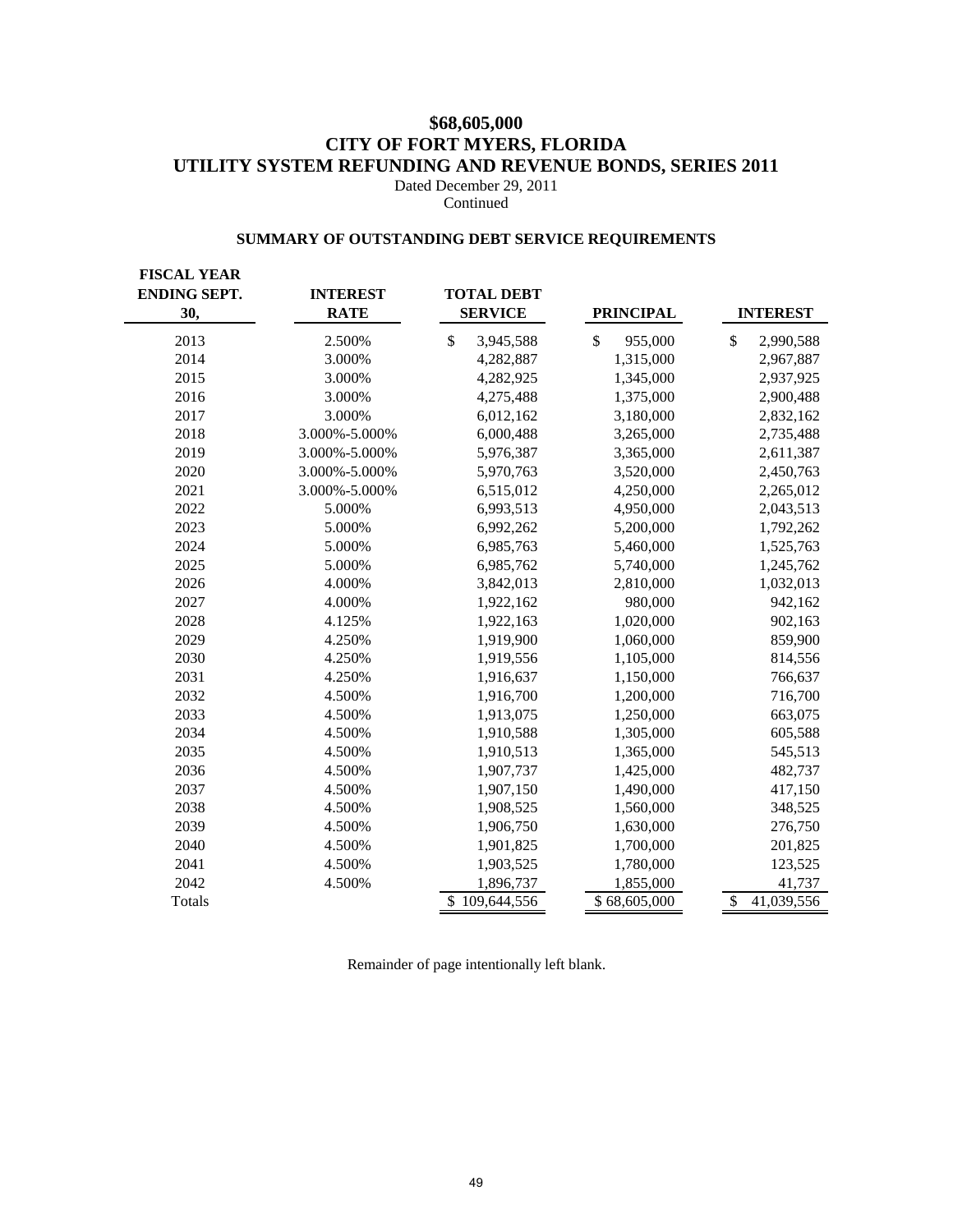# **\$17,025,000 CITY OF FORT MYERS, FLORIDA UTILITY SYSTEM REFUNDING REVENUE BONDS, SERIES 2012**

Dated September 12, 2012

## **PURPOSE:**

The Series 2012 Bonds were issued to provide funds, together with other legally available funds of the City, sufficient to (1) refund, on a current basis, that portion of the City's outstanding Utility System Refunding Revenue Bonds, Series 2003A and (2) pay certain costs and expenses relating to the issuance of the Series 2012 Bonds.

#### **SECURITY:**

Payment of the principal of, interest, and premium, if any, on the Series 2012 Bonds is secured by a pledge of and an irrevocable lien on (1) the Net Revenues derived from the operation of the City's Utility System, (2) the Pledged Impact Fees, and (3) all other amounts on deposit from time to time in the Funds and Accounts, except the Unpledged Water Impact Fee Account, the Unpledged Wastewater Impact Fee Account, the Operation and Maintenance Fund and the Rebate Fund (clauses (1), (2) and (3) above are collectively referred to as the "Pledged Revenues").

The Series 2012 Bonds shall not be or constitute general obligations or indebtedness of the City, Lee County, the State of Florida or any political subdivision or agency thereof within the meaning of any constitutional or statutory provision, but shall be special obligations of the City payable solely from and secured by a lien only upon and a pledge of the pledged revenues, in the manner and to the extent provided in the Resolution. Neither the faith and credit of the City, Lee County, the State of Florida or any political subdivision or agency thereof are pledged to the payment of debt service on the Series 2012 Bonds and no holder of any Series 2012 Bond shall ever have the right to compel the exercise of any ad valorem taxing power by the City, Lee County, the State of Florida or any political subdivision or agency thereof to pay such bond, or be entitled to payment of such bond from any moneys of the City except from the Pledged Revenues in the manner and to the extent

provided in the Resolution. The Series 2012 Bonds shall not constitute a lien upon any portion of the Utility System or any other property of the City, other than the Pledged Revenues.

The Series 2012 Bonds are insured by Assured Guaranteed Municipal Corporation. This insurance policy unconditionally guarantees the payment of that portion of the principal and interest on the 2012 Bonds that has become due for payment, but shall be unpaid by reason on non-payment by the City.

#### **AGENTS AND OTHER INFORMATION:**

Registrar – TD Bank, N.A., Jacksonville, Florida

Pay Agent – TD Bank, N.A., Jacksonville, Florida

Bond Opinion – Bryant Miller and Olive, P.A., Tallahassee, Florida

Insurance – Assured Guaranty Municipal Corp., New York, New York

\* See "Bond Insurers" on page 4.

Arbitrage Rate – 2.467258%

Cusip Number – 348172

## **ISSUED AS:**

\$13,610,000 Serial Bonds \$ 1,575,000 Term Bonds maturing October 1, 2028 \$ 1,840,000 Term Bonds maturing October 1, 2033

#### **ORIGINAL INSURED AND UNDERLYING RATINGS:**

| Moody's:             | Aa3 (Insured)     |
|----------------------|-------------------|
|                      | Aa3 (Underlying)  |
| Standard and Poor's: | AA- (Insured)     |
|                      | (Underlying)<br>A |
| Fitch:               | $A+$ (Underlying) |

\* See the City's "underlying ratings" on page 3.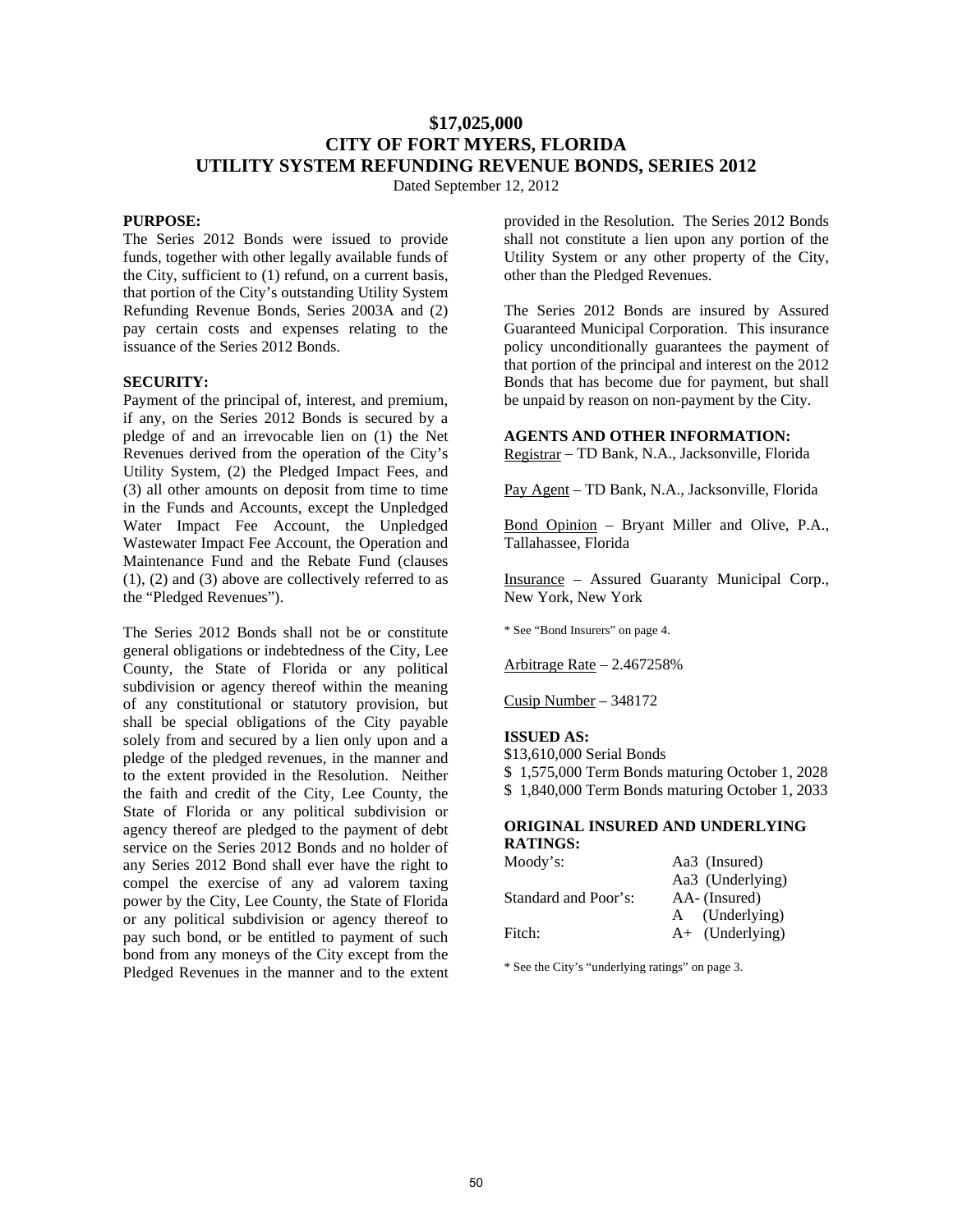# **\$17,025,000 CITY OF FORT MYERS, FLORIDA UTILITY SYSTEM REFUNDING REVENUE BONDS, SERIES 2012**

Dated September 12, 2012

Continued

#### **CALL PROVISIONS:**

Optional Redemption – The Series 2012 Bonds, maturing on or before October 1, 2022 are not subject to optional redemption. The Series 2012 Bonds maturing on or after October 1, 2023, are redeemable prior to their stated dates of maturity, at the option of the City, in whole or in part on any date on or after October 1, 2022 (in such manner of selection of maturities as the City shall deem appropriate and by lot within maturities or Amortization Installments), at a redemption price of 100% of the principal amount to be redeemed, plus interest accrued to the date of redemption.

Mandatory Redemption – The Series 2012 Bonds maturing on October 1, 2028 shall be subject to mandatory redemption prior to maturity, by lot, in such manner as the Bond Registrar may deem appropriate, at a redemption price equal to the principal amount thereof plus interest accrued to the date of redemption, on October 1, 2024, and on each October 1 thereafter, from Amortization Installments deposited in the Redemption Account, in the following principal amounts in the years specified:

| Mandatory              | Amortization |
|------------------------|--------------|
| <b>Redemption Date</b> | Installments |
| October 1, 2024        | \$295,000    |
| October 1, 2025        | 305,000      |
| October 1, 2026        | 315,000      |
| October 1, 2027        | 325,000      |
| October 1, 2028*       | 335,000      |
| * Maturity             |              |

The Series 2012 Bonds maturing on October 1, 2033 shall be subject to mandatory redemption prior to maturity, by lot, in such manner as the Bond Registrar may deem appropriate, at a redemption price equal to the principal amount thereof plus interest accrued to the date of redemption, on October 1, 2029, and on each October 1 thereafter, from Amortization Installments deposited in the Redemption Account, in the following principal amounts in the years specified:

| Mandatory              | Amortization |
|------------------------|--------------|
| <b>Redemption Date</b> | Installments |
| October 1, 2029        | \$345,000    |
| October 1, 2030        | 355,000      |
| October 1, 2031        | 365,000      |
| October 1, 2032        | 380,000      |
| October 1, 2033*       | 395,000      |
| * Maturity             |              |

## **OUTSTANDING PARITY DEBT:**

The Series 2012 Bonds are issued and payable on a parity as to the pledge of, lien on, and source of payment from the pledged revenues with the City's outstanding Utility System Refunding Revenue Bonds, Series 1993A; the Utility Revenue Bonds, Series 2006; the Utility System Revenue Note, Series 2008; the Utility System Refunding and Revenue Bonds, Series 2011; and that portion of the Utility System Refunding Revenue Bonds, Series 2003, which mature on October 1, 2012.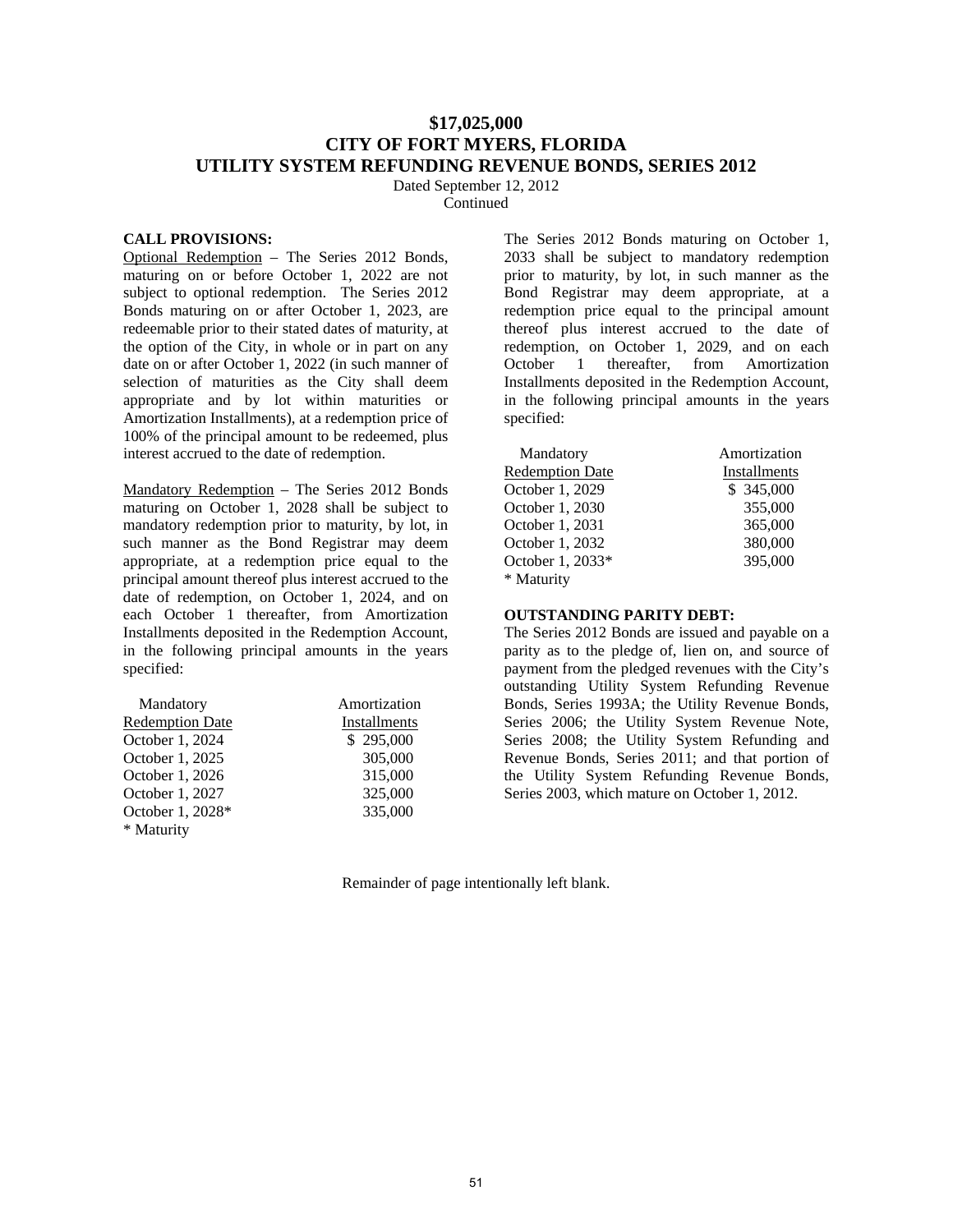# **\$17,025,000 CITY OF FORT MYERS, FLORIDA UTILITY SYSTEM REFUNDING REVENUE BONDS, SERIES 2012**

Dated September 12, 2012 Continued

# **SUMMARY OF OUTSTANDING DEBT SERVICE REQUIREMENTS**

| <b>FISCAL YEAR</b><br><b>ENDING SEPT.</b><br>30, | <b>INTEREST</b><br><b>RATE</b> | <b>TOTAL DEBT</b><br><b>SERVICE</b> | <b>PRINCIPAL</b> | <b>INTEREST</b> |
|--------------------------------------------------|--------------------------------|-------------------------------------|------------------|-----------------|
| 2013                                             | 3.000%                         | \$<br>325,613                       | \$               | \$<br>325,613   |
| 2014                                             | 4.000%                         | 1,647,924                           | 1,075,000        | 572,924         |
| 2015                                             | 4.000%                         | 2,247,299                           | 1,725,000        | 522,299         |
| 2016                                             | 4.000%                         | 2,241,999                           | 1,790,000        | 451,999         |
| 2017                                             | 4.000%                         | 2,234,099                           | 1,855,000        | 379,099         |
| 2018                                             | 4.000%                         | 2,243,199                           | 1,940,000        | 303,199         |
| 2019                                             | 2.000%                         | 2,243,999                           | 2,020,000        | 223,999         |
| 2020                                             | 2.250%                         | 2,257,649                           | 2,095,000        | 162,649         |
| 2021                                             | 2.500%                         | 408,661                             | 270,000          | 138,661         |
| 2022                                             | 2.600%                         | 402,249                             | 270,000          | 132,249         |
| 2023                                             | 2.750%                         | 405,234                             | 280,000          | 125,234         |
| 2024                                             | 3.125%                         | 407,606                             | 290,000          | 117,606         |
| 2025                                             | 3.125%                         | 404,009                             | 295,000          | 109,009         |
| 2026                                             | 3.125%                         | 404,634                             | 305,000          | 99,634          |
| 2027                                             | 3.125%                         | 404,947                             | 315,000          | 89,947          |
| 2028                                             | 3.125%                         | 404.947                             | 325,000          | 79,947          |
| 2029                                             | 3.500%                         | 404,634                             | 335,000          | 69,634          |
| 2030                                             | 3.500%                         | 403,363                             | 345,000          | 58,363          |
| 2031                                             | 3.500%                         | 401,112                             | 355,000          | 46,112          |
| 2032                                             | 3.500%                         | 398,512                             | 365,000          | 33,512          |
| 2033                                             | 3.500%                         | 400,475                             | 380,000          | 20,475          |
| 2034                                             | 3.500%                         | 401,912                             | 395,000          | 6,912           |
| Totals                                           |                                | \$<br>21,094,076                    | \$17,025,000     | \$<br>4,069,076 |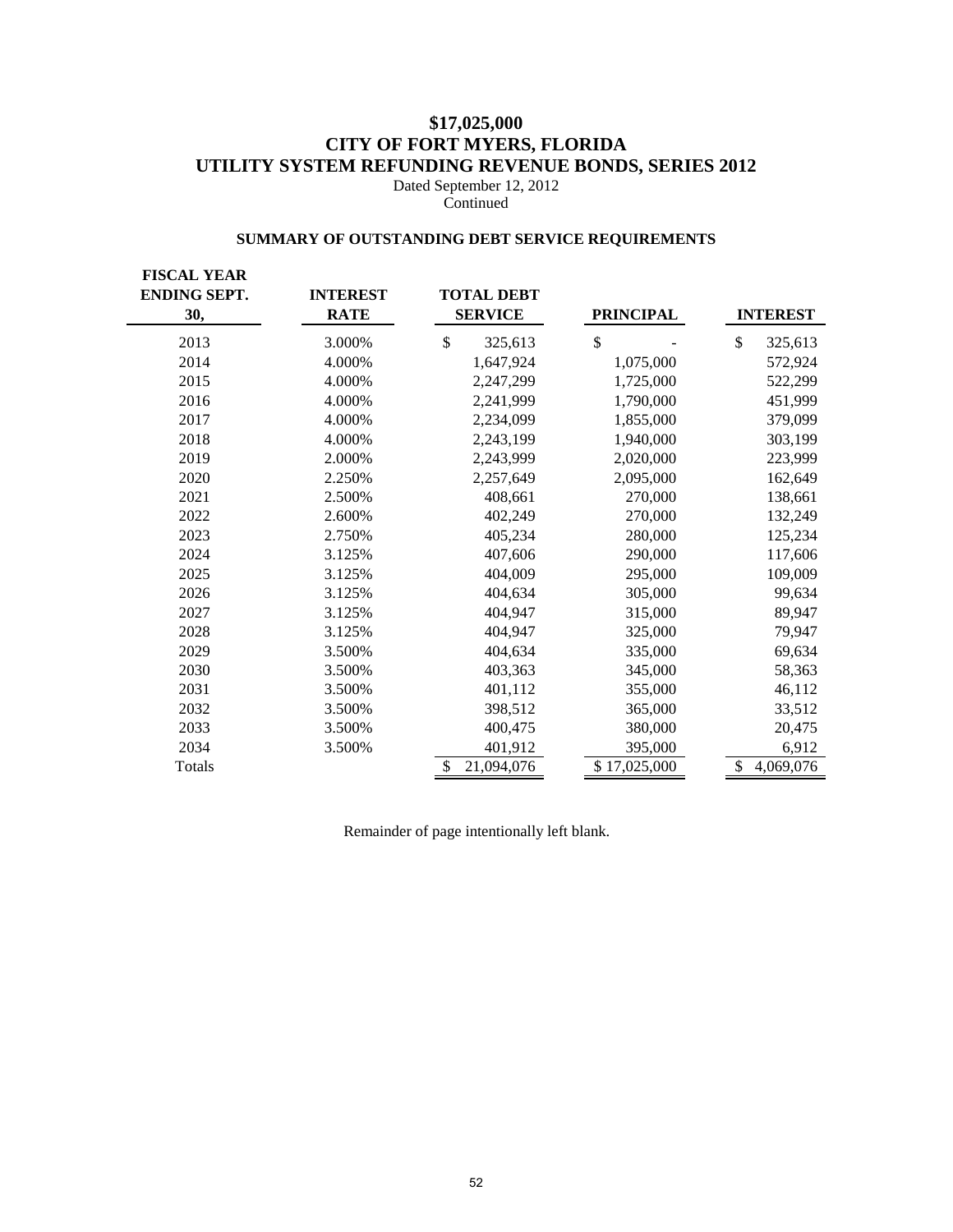# **\$1,665,602 CITY OF FORT MYERS, FLORIDA STATE OF FLORIDA REVOLVING FUND LOAN PROGRAM (CS12066709P)**

Dated August 8, 2001

## **PURPOSE:**

The Series 2001 State of Florida Revolving Fund Loan (the "SRF" loan) was entered into for the purpose of providing design cost funds for certain wastewater and reclaimed water facilities.

#### **SECURITY:**

Security for this SRF loan is the net revenues of the Water/Wastewater Utility System. This loan is a junior lien on the Utility System and behind the Utility System parity debt.

## **OTHER:**

The total amount approved by the Florida Department of Environmental Protection is \$1,825,184, including certain fees and capitalized interest. As of September 30, 2012, the total amount due, including certain fees, is \$1,357,484.

## **REPAYMENT OF LOAN:**

Repayment of the loan began on August 15, 2006. Currently outstanding are 27 semi-annual payments of \$61,905 due each February 15 and August 15. The loan service fee and all associated interest are deducted from the first two payments. As of September 30, 2012, those fees and associated interest total \$159,581. The amortization below includes these fees and associated interest as principal.

## **COVERAGE REQUIREMENTS:**

The loan agreement calls for a coverage requirement of 1.15 times the sum of the semiannual loan payments due in such fiscal year. Based on two semi-annual payments of \$61,905 each, or \$123,810 per fiscal year, the coverage requirement is met, as calculated in the "Historic Revenues and Expenses and Debt Service Coverage" in the Utility System Overview.

| <b>FISCAL YEAR</b><br><b>ENDING SEPT.</b><br>30, | <b>INTEREST</b><br><b>RATE</b> | <b>TOTAL DEBT</b><br><b>SERVICE</b> | <b>PRINCIPAL</b> | <b>INTEREST</b> |
|--------------------------------------------------|--------------------------------|-------------------------------------|------------------|-----------------|
| 2013                                             | 3.160%                         | \$<br>123,810                       | \$<br>81,724     | \$<br>42,086    |
| 2014                                             | 3.160%                         | 123,810                             | 84,328           | 39,482          |
| 2015                                             | 3.160%                         | 123,810                             | 87,013           | 36,797          |
| 2016                                             | 3.160%                         | 123,810                             | 89,785           | 34,025          |
| 2017                                             | 3.160%                         | 123,810                             | 92,644           | 31,166          |
| 2018                                             | 3.160%                         | 123,810                             | 95,595           | 28,215          |
| 2019                                             | 3.160%                         | 123,810                             | 98,640           | 25,170          |
| 2020                                             | 3.160%                         | 123,810                             | 101,781          | 22,029          |
| 2021                                             | 3.160%                         | 123,810                             | 105,023          | 18,787          |
| 2022                                             | 3.160%                         | 123,810                             | 108,368          | 15,442          |
| 2023                                             | 3.160%                         | 123,810                             | 111,819          | 11,991          |
| 2024                                             | 3.160%                         | 123,810                             | 115,381          | 8,429           |
| 2025                                             | 3.160%                         | 123,810                             | 119,056          | 4,754           |
| 2026                                             | 3.160%                         | 61,910                              | 60,943           | 967             |
| Totals                                           |                                | \$<br>1,671,440                     | 1,352,100<br>S   | \$<br>319,340   |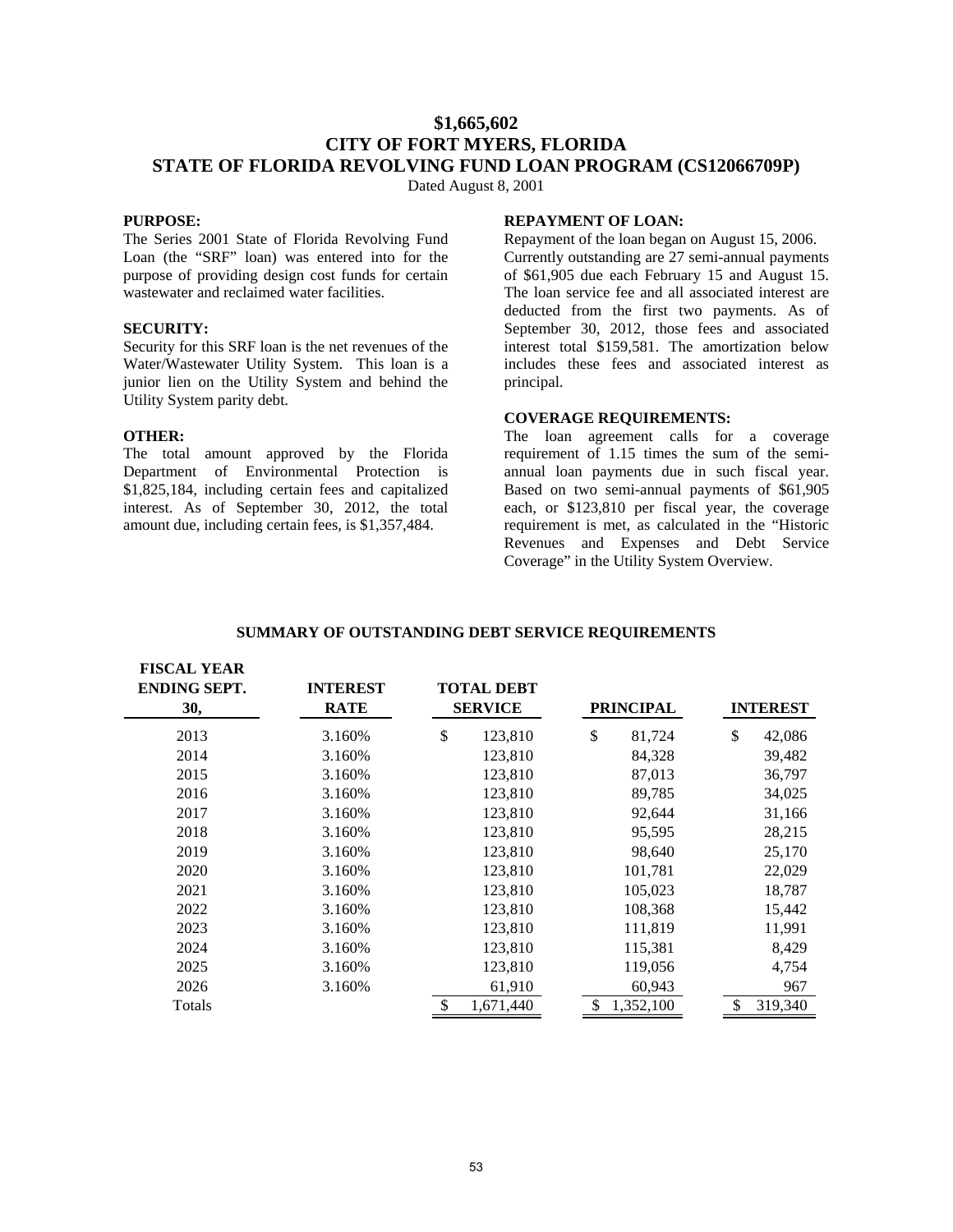# **\$14,303,302 CITY OF FORT MYERS, FLORIDA STATE OF FLORIDA REVOLVING FUND LOAN PROGRAM (WW66709L 01)**

Dated June 29, 2004

## **PURPOSE:**

The Series 2004 State of Florida Revolving Fund Loan WW66709L 01 (the "SRF" loan) was entered into for the purpose of providing funds to construct certain collection and treatment facilities.

#### **SECURITY:**

Security for this SRF loan is the net revenues of the Water/Wastewater Utility System. This loan is a junior lien on the Utility System and behind the Utility System parity debt.

## **OTHER:**

.

The total amount approved by the Florida Department of Environmental Protection is \$14,889,335, including certain fees and capitalized interest. As of September 30, 2012, the total amount due, including certain fees, is \$10,548,149.

## **REPAYMENT OF LOAN:**

Repayment of the loan began on August 15, 2006. Currently outstanding are 27 semi-annual payments of \$467,499 due each February 15 and August 15. The loan service fee and all associated interest are deducted from the first two payments. As of September 30, 2012, those fees and associated interest total \$586,033. The amortization below includes these fees and associated interest as principal.

## **COVERAGE REQUIREMENTS:**

The loan agreement calls for a coverage requirement of 1.15 times the sum of the semiannual loan payments due in such fiscal year. Based on two semi-annual payments of \$467,499 each, or \$934,998 per fiscal year, the coverage requirement is met, as calculated in the "Historic Revenues and Expenses and Debt Service Coverage" in the Utility System Overview.

| <b>FISCAL YEAR</b><br><b>ENDING SEPT.</b><br>30, | <b>INTEREST</b><br><b>RATE</b> | <b>TOTAL DEBT</b><br><b>SERVICE</b> | <b>PRINCIPAL</b> | <b>INTEREST</b> |
|--------------------------------------------------|--------------------------------|-------------------------------------|------------------|-----------------|
| 2013                                             | 2.71%-2.81%                    | \$<br>934,998                       | \$<br>654,520    | \$<br>280,478   |
| 2014                                             | 2.71%-2.81%                    | 934,998                             | 672,378          | 262,620         |
| 2015                                             | 2.71%-2.81%                    | 934,998                             | 690,723          | 244,275         |
| 2016                                             | 2.71%-2.81%                    | 934,998                             | 709,568          | 225,430         |
| 2017                                             | 2.71%-2.81%                    | 934,998                             | 728,928          | 206,070         |
| 2018                                             | 2.71%-2.81%                    | 934,998                             | 748,816          | 186,182         |
| 2019                                             | 2.71%-2.81%                    | 934,998                             | 769,246          | 165,752         |
| 2020                                             | 2.71%-2.81%                    | 934,998                             | 790,234          | 144,764         |
| 2021                                             | 2.71%-2.81%                    | 934,998                             | 811,794          | 123,204         |
| 2022                                             | 2.71%-2.81%                    | 934,998                             | 833,943          | 101,055         |
| 2023                                             | 2.71%-2.81%                    | 934,998                             | 856,696          | 78,302          |
| 2024                                             | 2.71%-2.81%                    | 934,998                             | 880,070          | 54,928          |
| 2025                                             | 2.71%-2.81%                    | 934,998                             | 904,081          | 30,917          |
| 2026                                             | 2.71%-2.81%                    | 467,495                             | 461,249          | 6,246           |
| Totals                                           |                                | \$<br>12,622,469                    | \$10,512,246     | \$2,110,223     |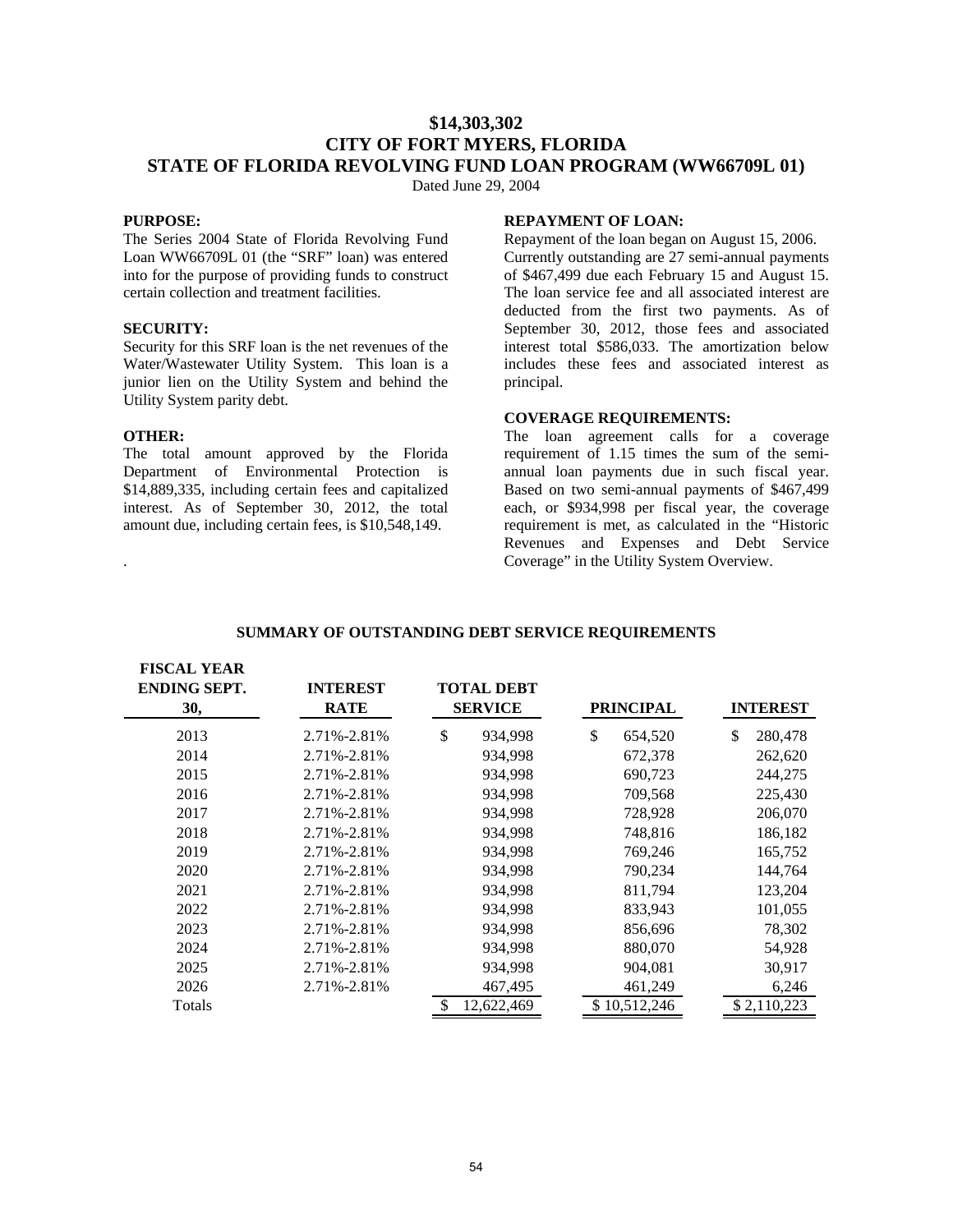# **\$47,898,736 CITY OF FORT MYERS, FLORIDA STATE OF FLORIDA REVOLVING FUND LOAN PROGRAM (WW66710P)**

Dated July 15, 2004

## **PURPOSE:**

The Series 2004 WW66710P State of Florida Revolving Fund Loan (the "SRF" loan) was entered into for the purpose of providing design cost funds for certain wastewater improvements in the Phase IV/Downtown program

## **SECURITY:**

Security for this SRF loan is the net revenues of the Water/Wastewater Utility System. This loan is a junior lien on the Utility System and behind the Utility System parity debt.

## **OTHER:**

The total amount approved by the Florida Department of Environmental Protection is \$50,134,244, including certain fees and capitalized interest. As of September 30, 2012, total amount due, including certain fees, was \$42,147,596.

## **REPAYMENT OF LOAN:**

Repayment of the loan began on October 15, 2008. Currently outstanding are 32 semi-annual payments of \$1,607,852 due each April 15 and October 15. The loan service fee and all associated interest are deducted from the first two payments. As of September 30, 2012, those fees and associated interest total \$2,235,508. The amortization schedule below includes these fees and associated interest as principal.

## **COVERAGE REQUIREMENTS:**

The loan agreement calls for a coverage requirement of 1.15 times the sum of the semiannual loan payments due in such fiscal year. Based on two semi-annual payments of \$1,607,852 each, or \$3,215,704 per fiscal year, the coverage requirement is met, as calculated in the "Historic Revenues and Expenses and Debt Service Coverage" in the Utility System Overview.

| <b>FISCAL YEAR</b><br><b>ENDING SEPT.</b><br>30, | <b>INTEREST</b><br><b>RATE</b> | <b>TOTAL DEBT</b><br><b>SERVICE</b> | <b>PRINCIPAL</b> | <b>INTEREST</b> |
|--------------------------------------------------|--------------------------------|-------------------------------------|------------------|-----------------|
| 2013                                             | 2.57%-2.75%                    | \$<br>3,215,704                     | \$<br>2,160,766  | \$<br>1,054,938 |
| 2014                                             | 2.57%-2.75%                    | 3,215,704                           | 2,173,159        | 1,042,545       |
| 2015                                             | 2.57%-2.75%                    | 3,215,704                           | 2,231,664        | 984,040         |
| 2016                                             | 2.57%-2.75%                    | 3,215,704                           | 2,291,745        | 923,959         |
| 2017                                             | 2.57%-2.75%                    | 3,215,704                           | 2,353,444        | 862,260         |
| 2018                                             | 2.57%-2.75%                    | 3,215,704                           | 2,416,806        | 798,898         |
| 2019                                             | 2.57%-2.75%                    | 3,215,704                           | 2,481,875        | 733,829         |
| 2020                                             | 2.57%-2.75%                    | 3,215,704                           | 2,548,696        | 667,008         |
| 2021                                             | 2.57%-2.75%                    | 3,215,704                           | 2,617,318        | 598,386         |
| 2022                                             | 2.57%-2.75%                    | 3,215,704                           | 2,687,788        | 527,916         |
| 2023                                             | 2.57%-2.75%                    | 3,215,704                           | 2,760,158        | 455,546         |
| 2024                                             | 2.57%-2.75%                    | 3,215,704                           | 2,834,477        | 381,227         |
| 2025                                             | 2.57%-2.75%                    | 3,215,704                           | 2,910,798        | 304,906         |
| 2026                                             | 2.57%-2.75%                    | 3,215,704                           | 2,989,175        | 226,529         |
| 2027                                             | 2.57%-2.75%                    | 3,215,704                           | 3,069,665        | 146,039         |
| 2028                                             | 2.57%-2.75%                    | 3,215,700                           | 3,152,323        | 63,377          |
| Totals                                           |                                | 51,451,260                          | \$41,679,857     | 9,771,403<br>\$ |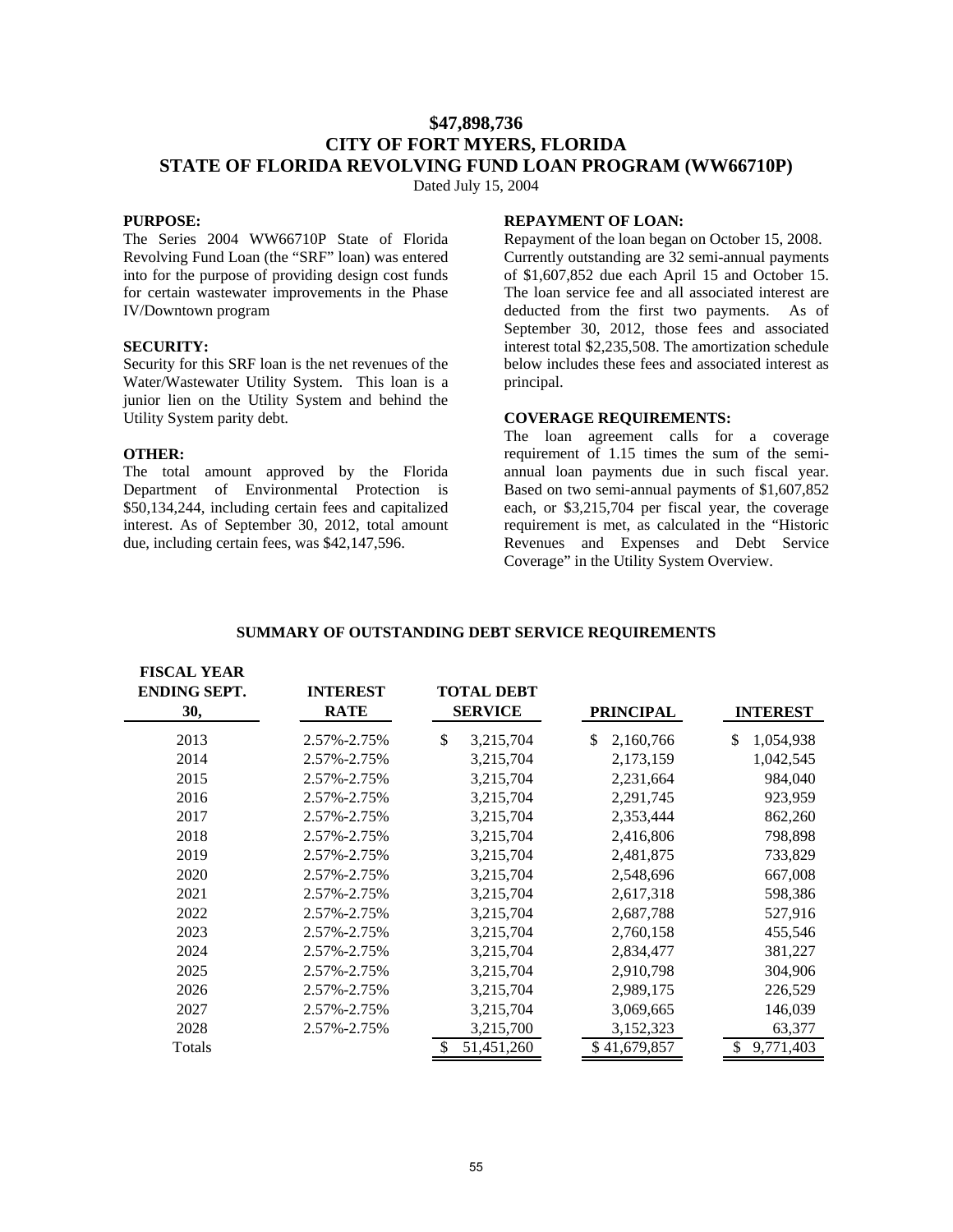# **\$6,668,049 CITY OF FORT MYERS, FLORIDA STATE OF FLORIDA REVOLVING FUND LOAN PROGRAM (WW66711P)**

Dated July 15, 2004

## **PURPOSE:**

The Series 2004 WW66711P State of Florida Revolving Fund Loan (the "SRF" loan) was entered into for the purpose of providing design cost funds for certain reclaimed water improvements

#### **SECURITY:**

Security for this SRF loan is the net revenues of the Water/Wastewater Utility System. This loan is a junior lien on the Utility System and behind the Utility System parity debt.

## **OTHER:**

.

The total amount approved by the Florida Department of Environmental Protection is \$6,899,044, including certain fees and capitalized interest. As of September 30, 2012, the total amount due, including certain fees, is \$5,422,929.

## **REPAYMENT OF LOAN:**

Repayment of the loan began on June 15, 2008. Currently outstanding are 31 semi-annual payment of \$212,871 due each June 15 and December 15. The loan service fee and all associated interest are deducted from the first two payments. As of September 30, 2012, those fees and associated interest total \$230,995. The amortization schedule below includes these fees and associated interest as principal.

## **COVERAGE REQUIREMENTS:**

The loan agreement calls for a coverage requirement of 1.15 times the sum of the semiannual loan payments due in such fiscal year. Based on two semi-annual payments of \$212,871 each, or \$425,742 per fiscal year, the coverage requirement is met, as calculated in the "Historic Revenues and Expenses and Debt Service Coverage" in the Utility System Overview.

| <b>FISCAL YEAR</b>  |                   |                   |                  |                 |
|---------------------|-------------------|-------------------|------------------|-----------------|
| <b>ENDING SEPT.</b> | <b>INTEREST</b>   | <b>TOTAL DEBT</b> |                  |                 |
| 30,                 | <b>RATE</b>       | <b>SERVICE</b>    | <b>PRINCIPAL</b> | <b>INTEREST</b> |
| 2013                | $2.64\% - 2.71\%$ | \$<br>425,742     | \$<br>284,769    | \$<br>140,973   |
| 2014                | 2.64%-2.71%       | 425,742           | 292,379          | 133,363         |
| 2015                | 2.64%-2.71%       | 425,742           | 300,192          | 125,550         |
| 2016                | 2.64%-2.71%       | 425,742           | 308,214          | 117,528         |
| 2017                | 2.64%-2.71%       | 425,742           | 316,450          | 109,292         |
| 2018                | 2.64%-2.71%       | 425,742           | 324,907          | 100,835         |
| 2019                | 2.64%-2.71%       | 425,742           | 333,589          | 92,153          |
| 2020                | 2.64%-2.71%       | 425,742           | 342,504          | 83,238          |
| 2021                | 2.64%-2.71%       | 425,742           | 351,656          | 74,086          |
| 2022                | 2.64%-2.71%       | 425,742           | 361,054          | 64,688          |
| 2023                | 2.64%-2.71%       | 425,742           | 370,702          | 55,040          |
| 2024                | 2.64%-2.71%       | 425,742           | 380,608          | 45,134          |
| 2025                | 2.64%-2.71%       | 425,742           | 390,780          | 34,962          |
| 2026                | $2.64\% - 2.71\%$ | 425,742           | 401,222          | 24,520          |
| 2027                | $2.64\% - 2.71\%$ | 425,742           | 411,945          | 13,797          |
| 2028                | 2.64%-2.71%       | 212,866           | 210,082          | 2,784           |
| Totals              |                   | 6,598,996<br>\$   | 5,381,053        | \$1,217,943     |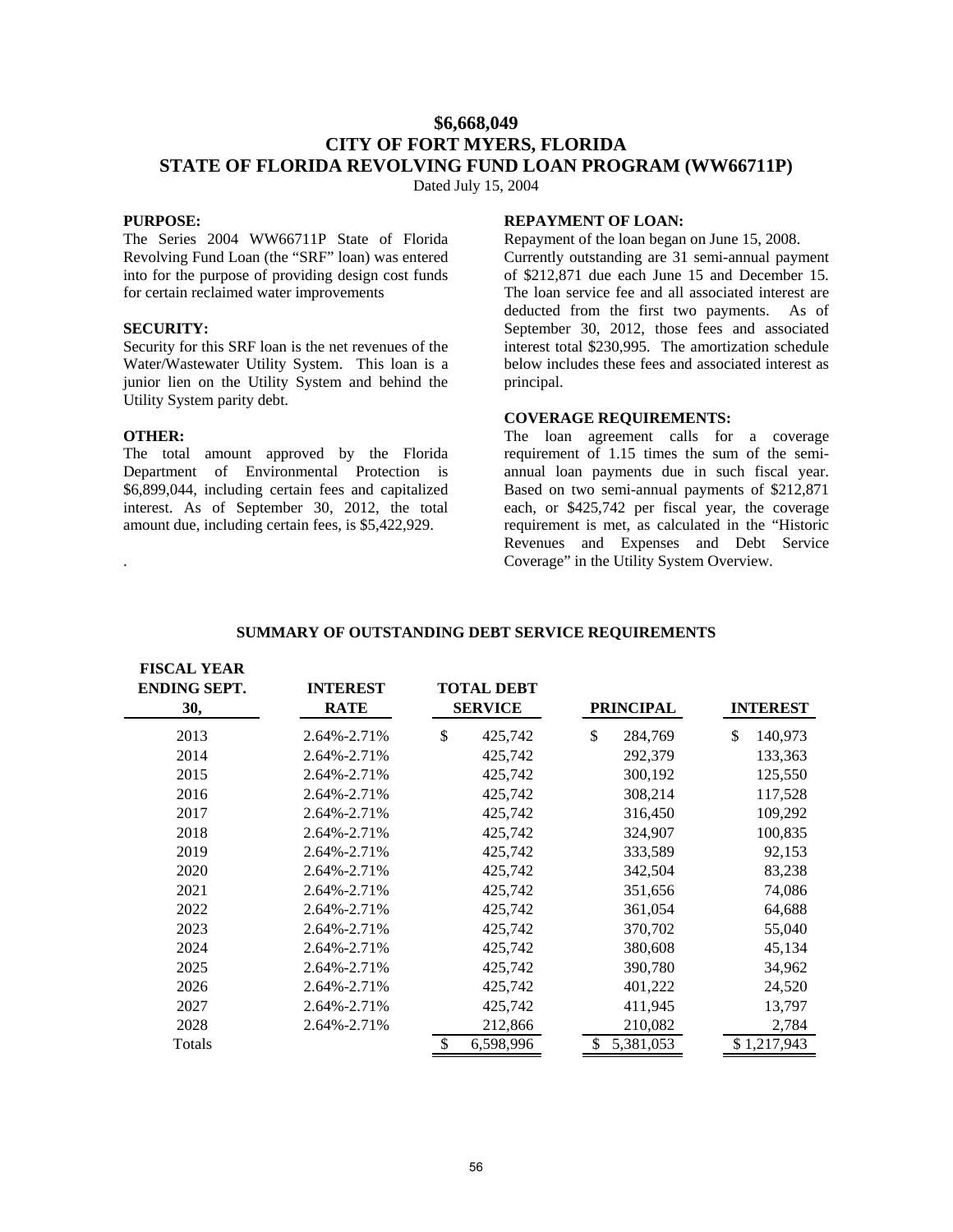# **\$7,501,360 CITY OF FORT MYERS, FLORIDA STATE OF FLORIDA REVOLVING FUND LOAN PROGRAM (WW66712S)**

Dated February 4, 2005

## **PURPOSE:**

The Series 2005 State of Florida Revolving Fund Loan WW66712S (the "SRF" loan) was entered into for the purpose of providing funds to construct certain collection and treatment facilities.

#### **SECURITY:**

Security for this SRF loan is the net revenues of the Water/Wastewater Utility System. This loan is a junior lien on the Utility System and behind the Utility System parity debt.

## **OTHER:**

**FISCAL YEAR** 

The total amount approved by the Florida Department of Environmental Protection is \$7,674,264, including certain fees and capitalized interest. As of September 30, 2012, the total amount due, including certain fees, is \$5,316,407.

## **REPAYMENT OF LOAN:**

Repayment of the loan began on December 15, 2006. Currently outstanding are 28 semi-annual payments of \$223,979 due each June 15 and December 15. The loan service fee and all associated interest are deducted from the first two payments. As of September 30, 2012, those fees and associated interest total \$172,904. The amortization schedule below includes these fees and associated interest as principal.

## **COVERAGE REQUIREMENTS:**

The loan agreement calls for a coverage requirement of 1.15 times the sum of the semiannual loan payments due in such fiscal year. Based on two semi-annual payments of \$223,979 each, or \$447,958 per fiscal year, the coverage requirement is met, as calculated in the "Historic Revenues and Expenses and Debt Service Coverage" in the Utility System Overview.

| TIJUAL TEAN<br><b>ENDING SEPT.</b><br>30, | <b>INTEREST</b><br><b>RATE</b> | <b>TOTAL DEBT</b><br><b>SERVICE</b> | <b>PRINCIPAL</b> | <b>INTEREST</b> |
|-------------------------------------------|--------------------------------|-------------------------------------|------------------|-----------------|
| 2013                                      | 2.460%                         | \$<br>447,958                       | \$<br>320,068    | \$<br>127,890   |
| 2014                                      | 2.460%                         | 447,958                             | 327,990          | 119,968         |
| 2015                                      | 2.460%                         | 447,958                             | 336,108          | 111,850         |
| 2016                                      | 2.460%                         | 447,958                             | 344,427          | 103,531         |
| 2017                                      | 2.460%                         | 447,958                             | 352,952          | 95,006          |
| 2018                                      | 2.460%                         | 447,958                             | 361,689          | 86,269          |
| 2019                                      | 2.460%                         | 447,958                             | 370,641          | 77,317          |
| 2020                                      | 2.460%                         | 447,958                             | 379,815          | 68,143          |
| 2021                                      | 2.460%                         | 447,958                             | 389,215          | 58,743          |
| 2022                                      | 2.460%                         | 447,958                             | 398,849          | 49,109          |
| 2023                                      | 2.460%                         | 447,958                             | 408,721          | 39,237          |
| 2024                                      | 2.460%                         | 447,958                             | 418,837          | 29,121          |
| 2025                                      | 2.460%                         | 447,958                             | 429,204          | 18,754          |
| 2026                                      | 2.460%                         | 447,968                             | 439,827          | 8,141           |
| Totals                                    |                                | 6,271,422<br>\$                     | 5,278,343        | 993,079<br>\$   |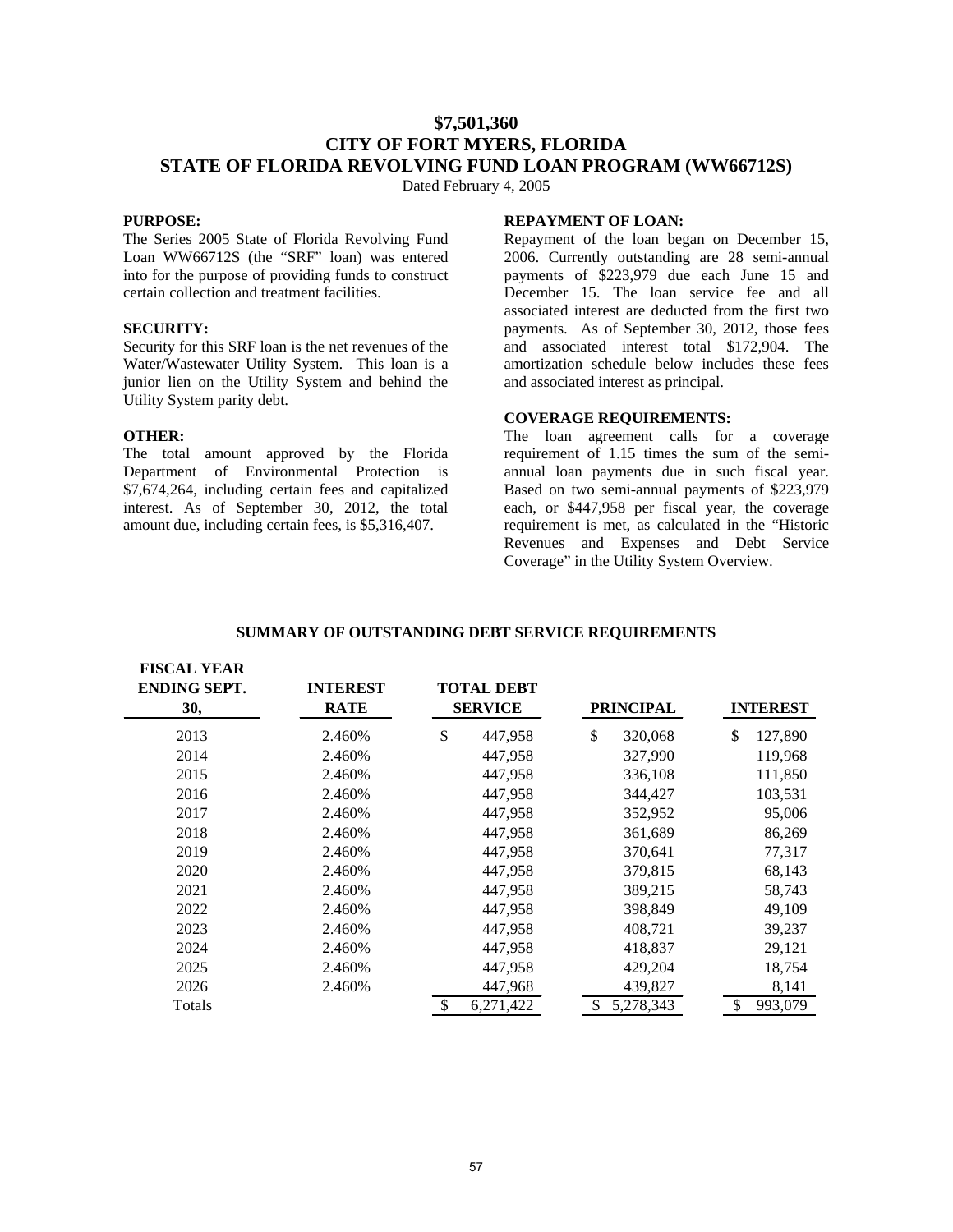### **\$4,473,220 CITY OF FORT MYERS, FLORIDA STATE OF FLORIDA REVOLVING FUND LOAN PROGRAM (WW667130)**

Dated May, 8 2006

#### **PURPOSE:**

The Series 2006 State of Florida Revolving Fund Loan WW6677130 (the "SRF" loan) was entered into for the purpose of providing funds to construct certain collection and treatment facilities.

#### **SECURITY:**

Security for this SRF loan is the net revenues of the Water/Wastewater Utility System. This loan is a junior lien on the Utility System and behind the Utility System parity debt.

#### **OTHER:**

**FISCAL VEAD** 

The total amount approved by the Florida Department of Environmental Protection is \$4,628,025, including certain fees and capitalized interest. As of September 30, 2012, the total amount due, including certain fees, is \$3,772,484.

#### **REPAYMENT OF LOAN:**

Repayment of the loan began on June 15, 2008. Currently outstanding are 31 semi-annual payments of \$145,010 due each June 15 and December 15. The loan service fee and all associated interest are deducted from the first two payments. As of September 30, 2012, those fees and associated interest total \$154,805. The amortization schedule below includes these fees and associated interest as principal.

#### **COVERAGE REQUIREMENTS:**

The loan agreement calls for a coverage requirement of 1.15 times the sum of the semiannual loan payments due in such fiscal year. Based on two semi-annual payments of \$145,010 each, or \$290,020 per fiscal year, the coverage requirement is met, as calculated in the "Historic Revenues and Expenses and Debt Service Coverage" in the Utility System Overview.

| TIJUAL LLAN<br><b>ENDING SEPT.</b><br>30, | <b>INTEREST</b><br><b>RATE</b> | <b>TOTAL DEBT</b><br><b>SERVICE</b> | <b>PRINCIPAL</b> | <b>INTEREST</b> |
|-------------------------------------------|--------------------------------|-------------------------------------|------------------|-----------------|
| 2013                                      | 2.360%                         | \$<br>290,020                       | \$<br>202,791    | \$<br>87,229    |
| 2014                                      | 2.360%                         | 290,020                             | 207,605          | 82,415          |
| 2015                                      | 2.360%                         | 290,020                             | 212,533          | 77,487          |
| 2016                                      | 2.360%                         | 290,020                             | 217,579          | 72,441          |
| 2017                                      | 2.360%                         | 290,020                             | 222,744          | 67,276          |
| 2018                                      | 2.360%                         | 290,020                             | 228,032          | 61,988          |
| 2019                                      | 2.360%                         | 290,020                             | 233,445          | 56,575          |
| 2020                                      | 2.360%                         | 290,020                             | 238,986          | 51,034          |
| 2021                                      | 2.360%                         | 290,020                             | 244,660          | 45,360          |
| 2022                                      | 2.360%                         | 290,020                             | 250,468          | 39,552          |
| 2023                                      | 2.360%                         | 290,020                             | 256,414          | 33,606          |
| 2024                                      | 2.360%                         | 290,020                             | 262,501          | 27,519          |
| 2025                                      | 2.360%                         | 290,020                             | 268,732          | 21,288          |
| 2026                                      | 2.360%                         | 290,020                             | 275,112          | 14,908          |
| 2027                                      | 2.360%                         | 290,020                             | 281,643          | 8,377           |
| 2028                                      | 2.360%                         | 145,013                             | 143,319          | 1,694           |
| Totals                                    |                                | 4,495,313<br>\$                     | 3,746,564        | 748,749<br>S    |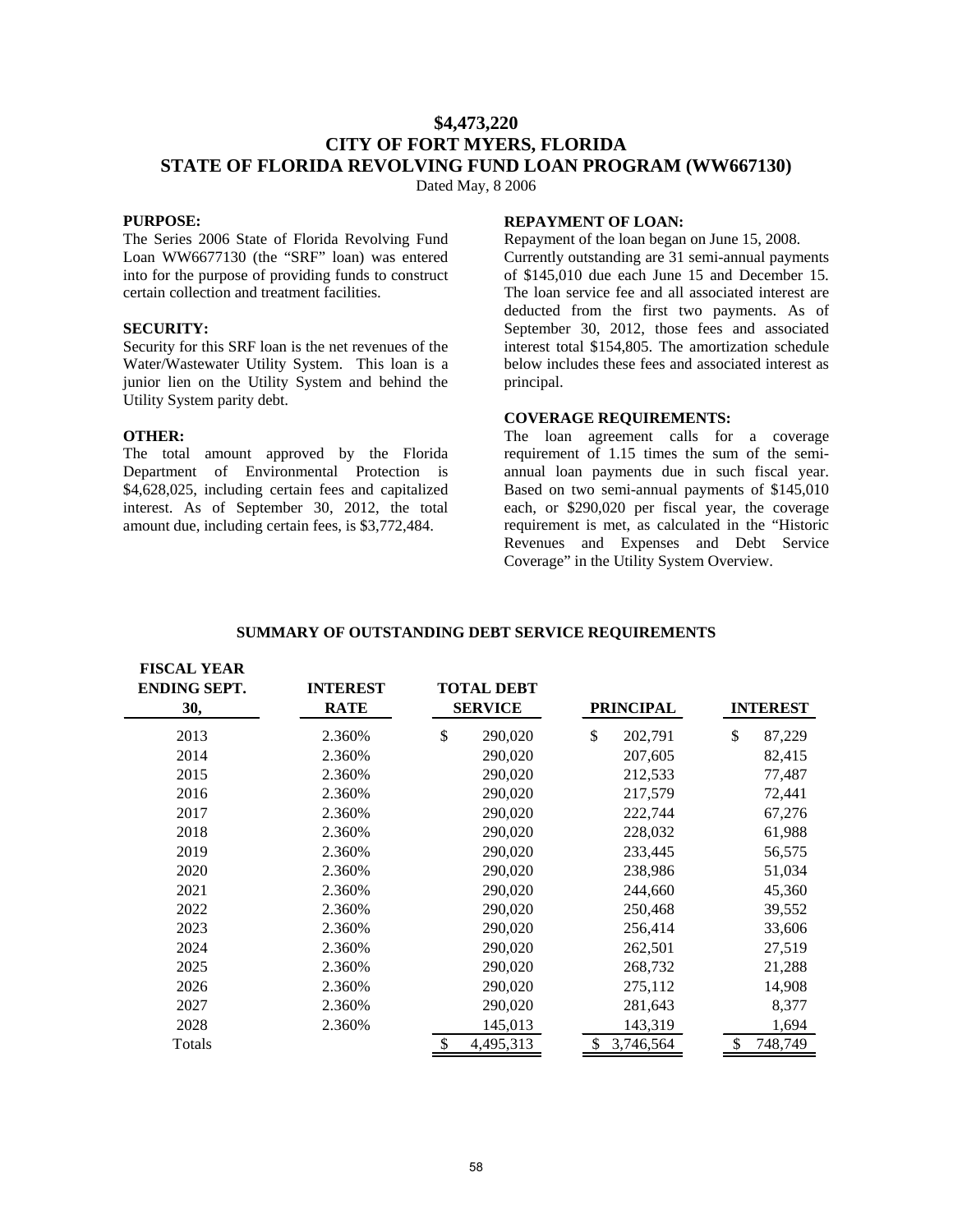### **\$14,485,023 CITY OF FORT MYERS, FLORIDA STATE OF FLORIDA REVOLVING FUND LOAN PROGRAM (WW667140)**

Dated December 24, 2007

#### **PURPOSE:**

The Series 2007 State of Florida Revolving Fund Loan WW6677140 (the "SRF" loan) was entered into for the purpose of providing funds to construct certain collection and treatment facilities.

#### **SECURITY:**

Security for this SRF loan is the net revenues of the Water/Wastewater Utility System. This loan is a junior lien on the Utility System and behind the Utility System parity debt.

#### **OTHER:**

**FISCAL YEAR** 

The total amount approved by the Florida Department of Environmental Protection is \$14,969,502, including certain fees and capitalized interest. As of September 30, 2012, the total amount due, including certain fees, is \$12,979,107.

#### **REPAYMENT OF LOAN:**

Repayment of the loan began on October 15, 2009. Currently outstanding are 34 semi-annual payments of \$459,726 due each April 15 and October 15. The loan service fee and all associated interest are deducted from the first two payments. As of September 30, 2012, those fees and associated interest total \$484,479. The amortization schedule below includes these fees and associated interest as principal.

#### **COVERAGE REQUIREMENTS:**

The loan agreement calls for a coverage requirement of 1.15 times the sum of the semiannual loan payments due in such fiscal year. Based on two semi-annual payments of \$459,726 each, or \$919,452 per fiscal year, the coverage requirement is met, as calculated in the "Historic Revenues and Expenses and Debt Service Coverage" in the Utility System Overview.

| FISUAL TEAR<br><b>ENDING SEPT.</b><br>30, | <b>INTEREST</b><br><b>RATE</b> | <b>TOTAL DEBT</b><br><b>SERVICE</b> | <b>PRINCIPAL</b> | <b>INTEREST</b> |
|-------------------------------------------|--------------------------------|-------------------------------------|------------------|-----------------|
| 2013                                      | 2.31%-2.36%                    | \$<br>917,452                       | \$.<br>621,362   | \$<br>296,090   |
| 2014                                      | 2.31%-2.36%                    | 919,452                             | 637,978          | 281,474         |
| 2015                                      | 2.31%-2.36%                    | 919,452                             | 652,956          | 266,496         |
| 2016                                      | 2.31%-2.36%                    | 919,452                             | 668,285          | 251,167         |
| 2017                                      | 2.31%-2.36%                    | 919,452                             | 683,974          | 235,478         |
| 2018                                      | 2.31%-2.36%                    | 919,452                             | 700,032          | 219,420         |
| 2019                                      | 2.31%-2.36%                    | 919,452                             | 716,466          | 202,986         |
| 2020                                      | 2.31%-2.36%                    | 919,452                             | 733,287          | 186,165         |
| 2021                                      | 2.31%-2.36%                    | 919,452                             | 750,502          | 168,950         |
| 2022                                      | 2.31%-2.36%                    | 919,452                             | 768,122          | 151,330         |
| 2023                                      | 2.31%-2.36%                    | 919,452                             | 786,155          | 133,297         |
| 2024                                      | 2.31%-2.36%                    | 919,452                             | 804,612          | 114,840         |
| 2025                                      | 2.31%-2.36%                    | 919,452                             | 823,502          | 95,950          |
| 2026                                      | 2.31%-2.36%                    | 919,452                             | 842,835          | 76,617          |
| 2027                                      | 2.31%-2.36%                    | 919,452                             | 862,623          | 56,829          |
| 2028                                      | 2.31%-2.36%                    | 919,452                             | 882,875          | 36,577          |
| 2029                                      | 2.31%-2.36%                    | 919,435                             | 903,604          | 15,831          |
| Totals                                    |                                | 15,628,667<br>\$                    | \$12,839,170     | \$2,789,497     |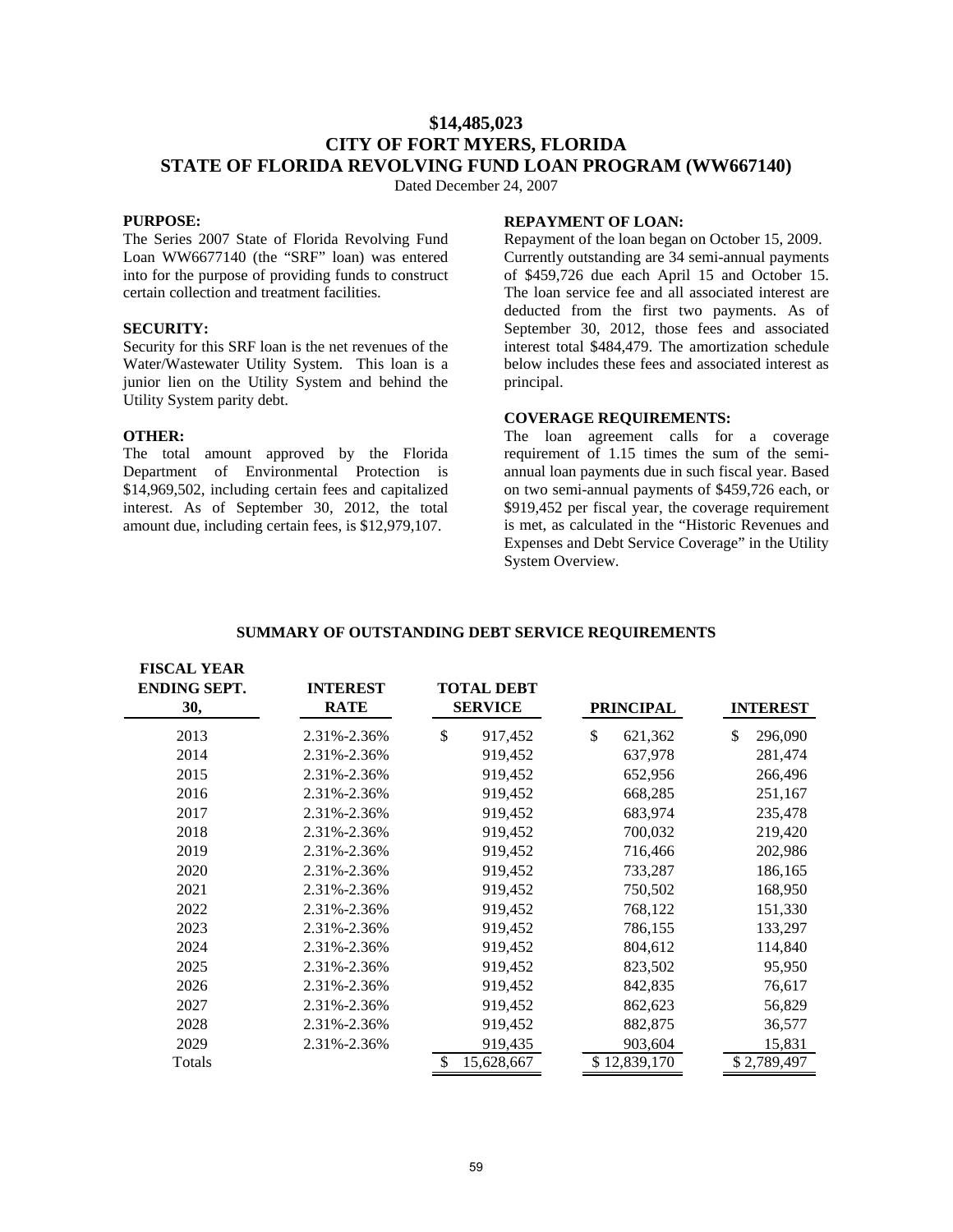### **\$1,801,046 CITY OF FORT MYERS, FLORIDA STATE OF FLORIDA REVOLVING FUND LOAN PROGRAM (WW667150)**

Dated January 16, 2008

#### **PURPOSE:**

The Series 2008 State of Florida Revolving Fund Loan WW6677150 (the "SRF" loan) was entered into for the purpose of providing funds to construct certain collection and treatment facilities.

#### **SECURITY:**

Security for this SRF loan is the net revenues of the Water/Wastewater Utility System. This loan is a junior lien on the Utility System and behind the Utility System parity debt.

#### **OTHER:**

The total amount approved by the Florida Department of Environmental Protection is \$1,801,046, including certain fees and capitalized interest. As of September 30, 2012, the total amount due, including certain fees, is \$1,237,412.

#### **REPAYMENT OF LOAN:**

Repayment of the loan began on June 15, 2008. Currently outstanding are 31 semi-annual payment of \$47,565 due each June 15 and December 15. The loan service fee and all associated interest are deducted from the first two payments. As of September 30, 2012, those fees and associated interest total \$36,021. The amortization schedule below includes these fees and associated interest as principal.

#### **COVERAGE REQUIREMENTS:**

The loan agreement calls for a coverage requirement of 1.15 times the sum of the semiannual loan payments due in such fiscal year. Based on two semi-annual payments of \$47,565 each, or \$95,130 per fiscal year, the coverage requirement is met, as calculated in the "Historic Revenues and Expenses and Debt Service Coverage" in the Utility System Overview.

| <b>FISCAL YEAR</b><br><b>ENDING SEPT.</b><br>30, | <b>INTEREST</b><br><b>RATE</b> | <b>TOTAL DEBT</b><br><b>SERVICE</b> | <b>PRINCIPAL</b> | <b>INTEREST</b> |
|--------------------------------------------------|--------------------------------|-------------------------------------|------------------|-----------------|
| 2013                                             | 2.360%                         | \$<br>95,130                        | \$<br>66,517     | \$<br>28,613    |
| 2014                                             | 2.360%                         | 95,130                              | 68,097           | 27,033          |
| 2015                                             | 2.360%                         | 95,130                              | 69,713           | 25,417          |
| 2016                                             | 2.360%                         | 95,130                              | 71,368           | 23,762          |
| 2017                                             | 2.360%                         | 95,130                              | 73,062           | 22,068          |
| 2018                                             | 2.360%                         | 95,130                              | 74,797           | 20,333          |
| 2019                                             | 2.360%                         | 95,130                              | 76,572           | 18,558          |
| 2020                                             | 2.360%                         | 95,130                              | 78,390           | 16,740          |
| 2021                                             | 2.360%                         | 95,130                              | 80,251           | 14,879          |
| 2022                                             | 2.360%                         | 95,130                              | 82,156           | 12,974          |
| 2023                                             | 2.360%                         | 95,130                              | 84,106           | 11,024          |
| 2024                                             | 2.360%                         | 95,130                              | 86,103           | 9,027           |
| 2025                                             | 2.360%                         | 95,130                              | 88,147           | 6,983           |
| 2026                                             | 2.360%                         | 95,130                              | 90,239           | 4,891           |
| 2027                                             | 2.360%                         | 95,130                              | 92,382           | 2,748           |
| 2028                                             | 2.360%                         | 47,557                              | 47,010           | 547             |
| Totals                                           |                                | \$<br>1,474,507                     | \$<br>1,228,910  | \$<br>245,597   |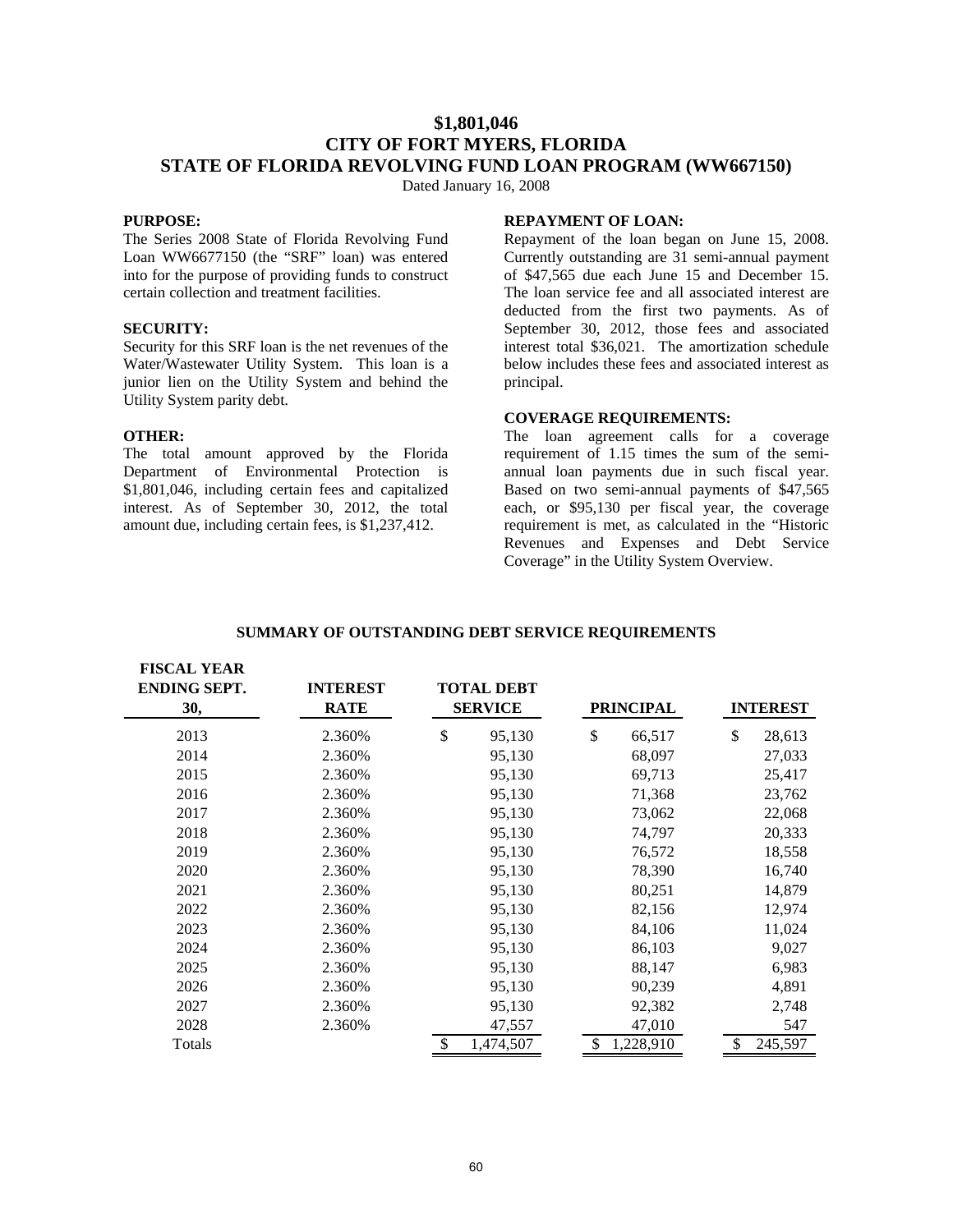### **\$50,000,000 CITY OF FORT MYERS, FLORIDA UTILITY SYSTEM REVENUE NOTE, SERIES 2008**

Dated November 5, 2008

#### **PURPOSE:**

This note was issued for the purpose of (1) obtaining funds to pay off the balance of the existing line of credit with Bank of America, (2) depositing funds into the Reserve Fund, (3) depositing funds into the Series 2008 Notes Construction Account, (4) and to pay the costs associated with issuing the note. This note matures October 1, 2028. The note carries an annual interest rate of 5.06%.

#### **SECURITY:**

This Note is secured by the net revenues of the Utility System, (2) impact fees to the extent legally available, (3) system investment income, (4) and other monies deposited in the funds and accounts required by the resolution. The debt will be on parity with all existing utility debt.

**ISSUED AS:** \$50,000,000 note with debt service payable semiannually on April 1 and October 1, commencing October 1, 2009.

#### **CALL PROVISIONS:**

A par call option gives the City the ability to prepay the loan on a future date certain of October 1, 2009. This was the first date on which the Bank had the right to exercise a swaption that existed between the Bank and the City. The swaption was terminated with the issuance of the Utility System Refunding and Revenue Bonds, Series 2011, on December 29, 2011. If the loan is prepaid on any date other than pursuant to the par call option, the Bank's standard prepayment language would apply.

#### **OUTSTANDING PARITY DEBT:**

The lien on the Pledged Revenues is on parity with the lien of the outstanding Utility System Refunding Revenue Bonds, Series 1993A; the Utility System Refunding Revenue Bonds, Series 2006; the Utility System Refunding and Revenue Bonds, Series 2011; the Utility System Refunding Revenue Bonds, Series 2012; and that portion of the Utility System Refunding Revenue Bonds, Series 2003, which mature October 1, 2012.

| <b>FISCAL YEAR</b><br><b>ENDING SEPT.</b><br>30, | <b>INTEREST</b><br><b>RATE</b> | <b>TOTAL DEBT</b><br><b>SERVICE</b> | <b>PRINCIPAL</b> | <b>INTEREST</b> |
|--------------------------------------------------|--------------------------------|-------------------------------------|------------------|-----------------|
| 2013                                             | 5.060%                         | \$<br>3,044,890                     | \$<br>528,255    | 2,516,635<br>\$ |
| 2014                                             | 5.060%                         | 3,048,601                           | 559,486          | 2,489,115       |
| 2015                                             | 5.060%                         | 3,045,207                           | 585,048          | 2,460,159       |
| 2016                                             | 5.060%                         | 3,051,959                           | 622,348          | 2,429,611       |
| 2017                                             | 5.060%                         | 3,051,439                           | 654,122          | 2,397,317       |
| 2018                                             | 5.060%                         | 3,046,710                           | 683,228          | 2,363,482       |
| 2019                                             | 5.060%                         | 3,049,457                           | 721,515          | 2,327,942       |
| 2020                                             | 5.060%                         | 3,041,323                           | 750,626          | 2,290,697       |
| 2021                                             | 5.060%                         | 6,585,477                           | 4,425,742        | 2,159,735       |
| 2022                                             | 5.060%                         | 6,568,580                           | 4,638,162        | 1,930,418       |
| 2023                                             | 5.060%                         | 6,567,508                           | 4,877,845        | 1,689,663       |
| 2024                                             | 5.060%                         | 6,553,408                           | 5,116,605        | 1,436,803       |
| 2025                                             | 5.060%                         | 6,545,999                           | 5,374,624        | 1,171,375       |
| 2026                                             | 5.060%                         | 6,535,183                           | 5,642,542        | 892,641         |
| 2027                                             | 5.060%                         | 6,526,389                           | 5,926,444        | 599,945         |
| 2028                                             | 5.060%                         | 6,515,349                           | 6,222,779        | 292,570         |
| 2029                                             | 5.060%                         | 2,738,195                           | 2,670,629        | 67,566          |
| Totals                                           |                                | \$<br>79,515,674                    | \$50,000,000     | \$29,515,674    |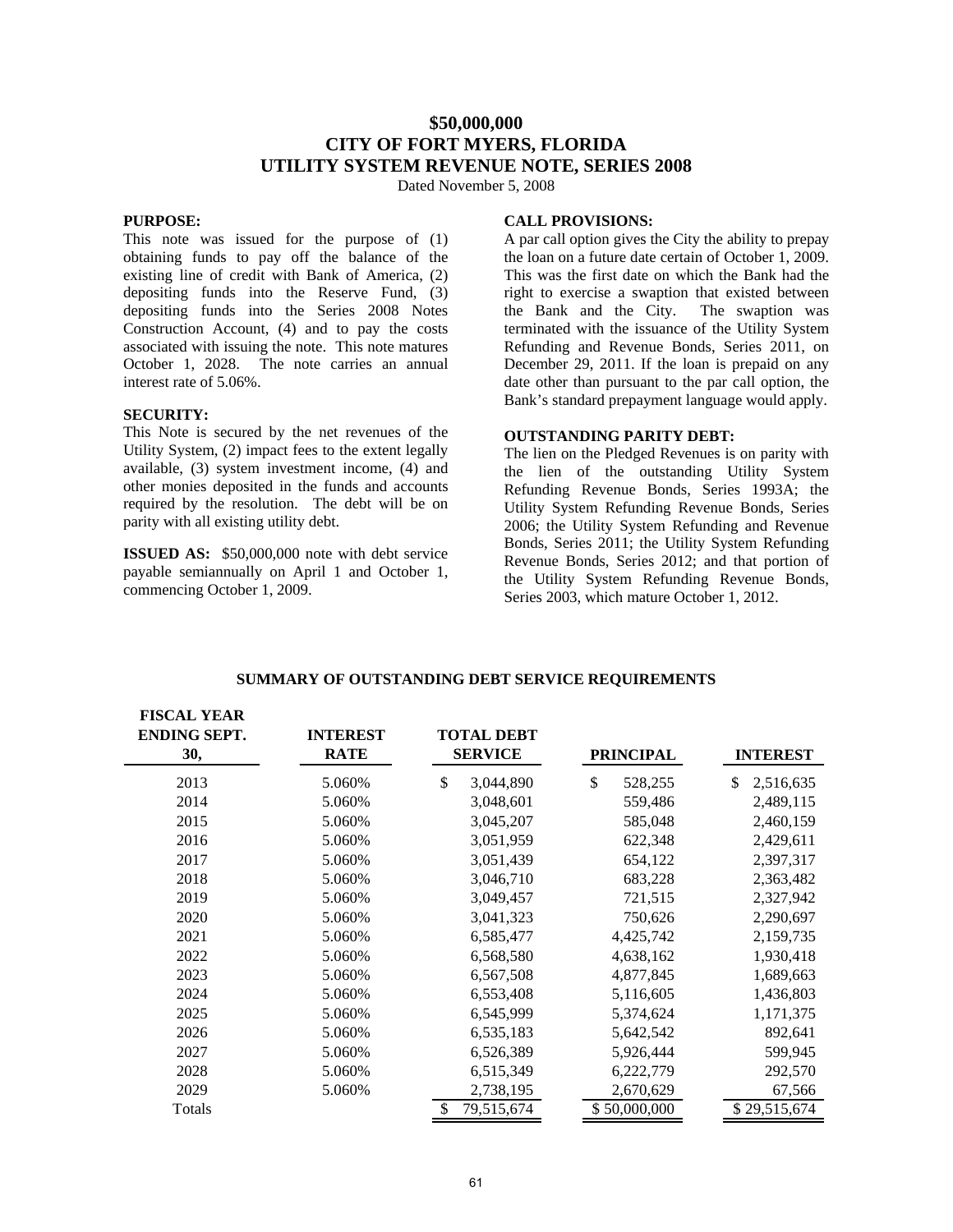

# **CITY OF FORT MYERS DEBT MANAGEMENT POLICY**

# **I. Purpose**

The purpose of the City of Fort Myers debt management policy is to manage the issuance of the City's debt obligations and maintain the City's ability to incur debt and other longterm obligations at favorable interest rates for capital improvements, facilities and equipment beneficial to the City and necessary to essential services.

# **II. Comprehensive Capital Planning and Financing System**

The City plans long and short-term debt issuance to finance its capital improvement program based on its cash flow needs, sources of revenue, capital construction periods, available financing instruments and market conditions. The Director of Finance oversees and coordinates the timing and issuance process.

# **III. Authority to Issue Bonds**

The City of Fort Myers authority to issue debt is contained in the Home Rule Act of Florida Statutes, Article 166, Section 141.

# **IV. Criteria**

The City will issue debt only for the purposes of acquiring or constructing capital improvements, making major renovations to existing capital improvements and purchases of major equipment such as solid waste trucks or fire trucks. Exceptions to this rule will be considered on a case-by-case basis to determine if the contemplated debt is in the best interests of the City.

Before issuing any new debt, the City will consider the following factors:

- $\triangleright$  Global, national and local financial environment
- $\triangleright$  Current interest rates
- $\triangleright$  Expected interest rate charges
- $\triangleright$  Robustness of local and broad economy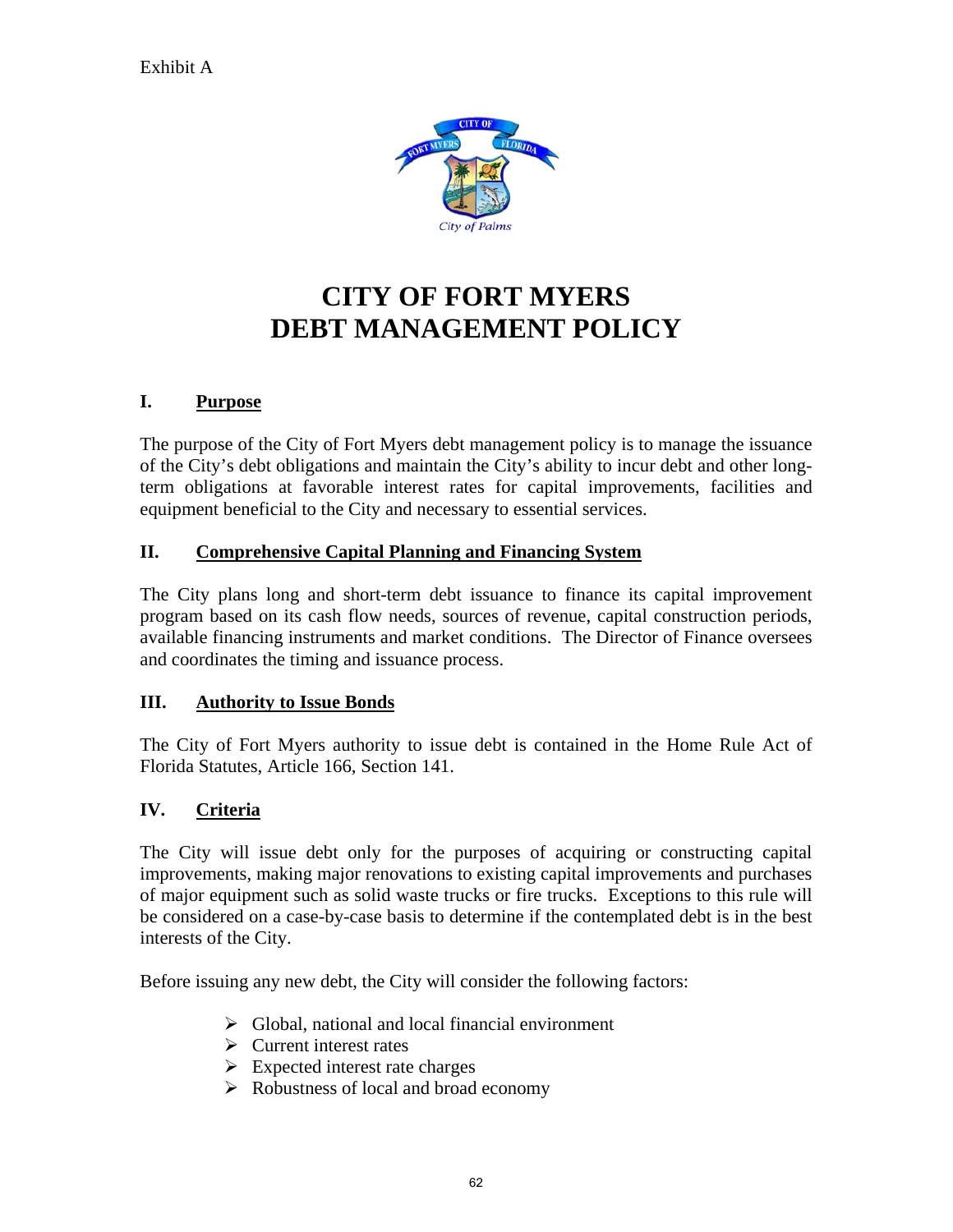- $\triangleright$  Cash position
- $\triangleright$  Current debt position
- $\triangleright$  Availability of funds to repay
- $\triangleright$  Flexibility to cover future needs
- $\triangleright$  Urgency of current capital needs

# **V. Limitations on Indebtedness**

The City will maintain a conservative debt position based on the criteria listed above. Pay-as-you-go and replacement programs will be utilized whenever feasible to avoid financing costs. Debt will be issued only if the benefits outweigh the costs of the debt.

# **VI. Types of Debt**

# **Long -Term Debt**

Depending on the specific circumstances, the City may use the following types of longterm (long-term is defined as having a term of more than one year) financing instruments.

- A. General Obligations Bonds: The City may issue bonds payable from ad valorem taxes when approved by vote of the electors. The City may also issue non-ad valorem bonds and covenant to budget and appropriate legally available funds to pay debt service for those bonds without voter approval.
- B. Revenue Bonds: The City may issue bonds secured by a specific revenue stream other than ad valorem taxes.
- C. Master Lease Agreements: The City may enter into a lease agreement with a provider or bank to lease equipment. The terms of the lease should coincide with the life of the equipment to be leased and a tax-exempt rate shall be sought. The City will strive to obtain the lowest rate possible using competitive bidding or current market analysis.
- D. Pooled Financing: If it is financially or strategically beneficial, the City may participate in debt pools with other entities and low-interest rate loans from state agencies or other organizations on either a long-term or short-term basis.
- E. Bank Loans: Bank loans may be used for long-term financing when interest rates are competitive with interest rates on bonds.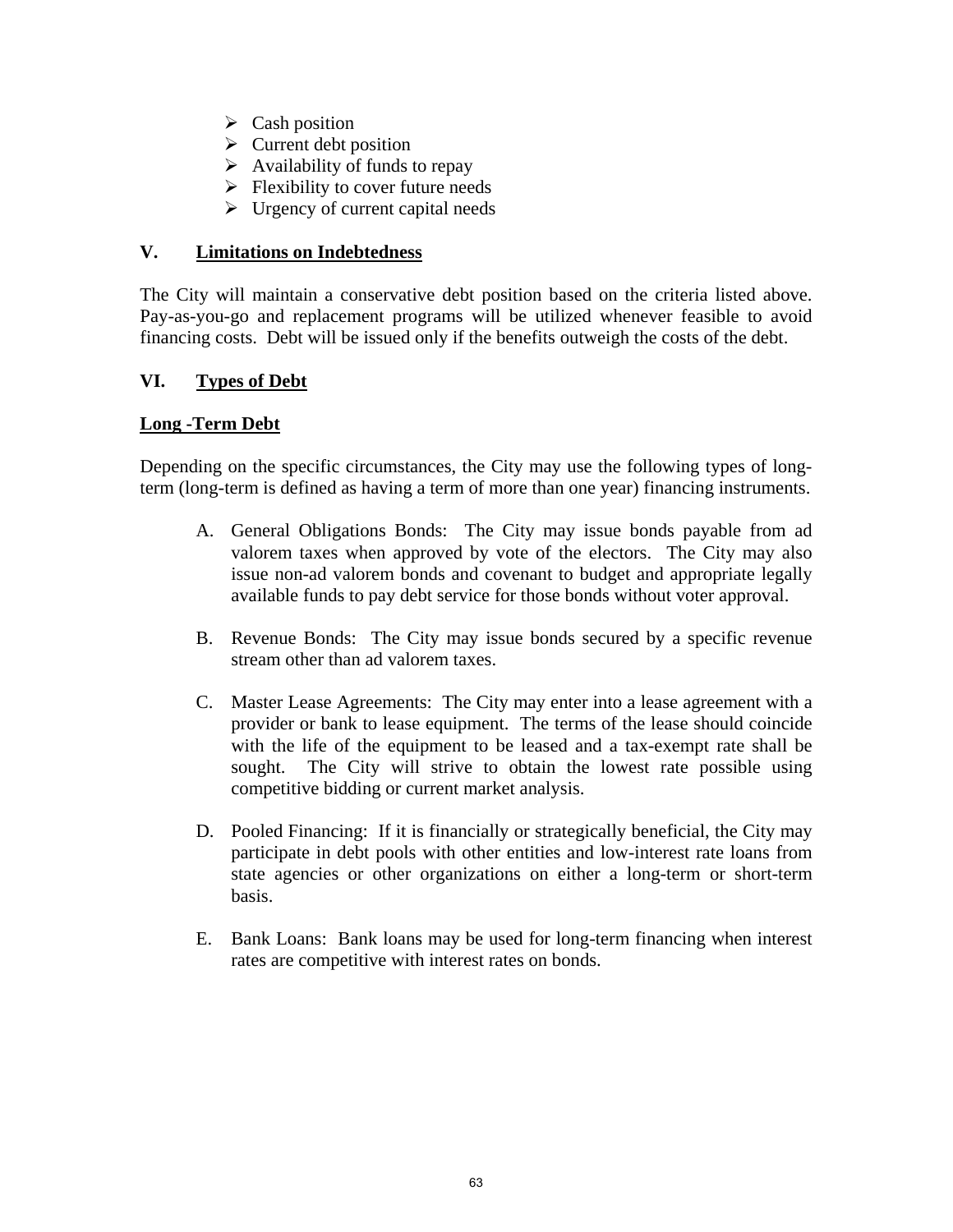### **Short-Term and Interim Debt**

Short-term obligations (those due in less than one year) may be issued in anticipation of particular revenues such as taxes or grants, and such revenue may be pledged for repayment of the debt issuance. Short-term debt may also be issued to finance projects or portions of projects for which the City ultimately intends to issue long-term debt. Shortterm and/or interim financing shall not exceed ten percent (10%) of outstanding longterm debt unless there is a situation that needs immediate attention in order to address and emergency or to allow for significant cost savings. Under certain other circumstances, short-term obligations may be warranted upon the recommendation of the Director of Finance.

Interim financing may be appropriate when long-term interest rates are expected to decline in the future. In addition, some forms of short-term obligations can be obtained quicker than long-term obligations and thus can be used in urgent situations until longterm financing can be obtained. Short-term obligations include:

- A. Line of Credit: The City may establish a tax-exempt line of credit with a financial institution or other provider. Draws shall be made on the line of credit when the need for financing is so urgent that time does not permit the issuance of long-term debt or the need for financing is so small that the total cost of issuance of long-term debt would be prohibitive. A Line of Credit may also be used to finance projects in order to provide financing for the purposes of bundling several projects into a bond issue to realize economies of scale.
- B. Loans from State Agencies: If it is financially or strategically beneficial, the City may participate in low-interest loans from state agencies or organizations on either a long-term or short-term basis.
- C. Interfund Borrowing: Interfund borrowing, a short-term cash lending from one fund to another fund, shall be discouraged. However, the use of this type of interim financing may be considered if it is in the City's best interests to do so as determined by the Director of Finance. Interfund Borrowing may also be used for small amounts of long-term borrowing but must require interest to be paid to the fund lending the money at a rate of current bond issuance rates or bank prime rates.
- D. Internal Interim Financing: Should the City desire to issue bonds for large capital projects, the City can, upon passage of an intent-to-issue resolution, use non-restricted reserve funds as interim financing to pay a portion of project costs that will then be paid back with bond proceeds. This type of financing will be reviewed by Bond Counsel to ensure the City is in compliance with applicable federal tax rules.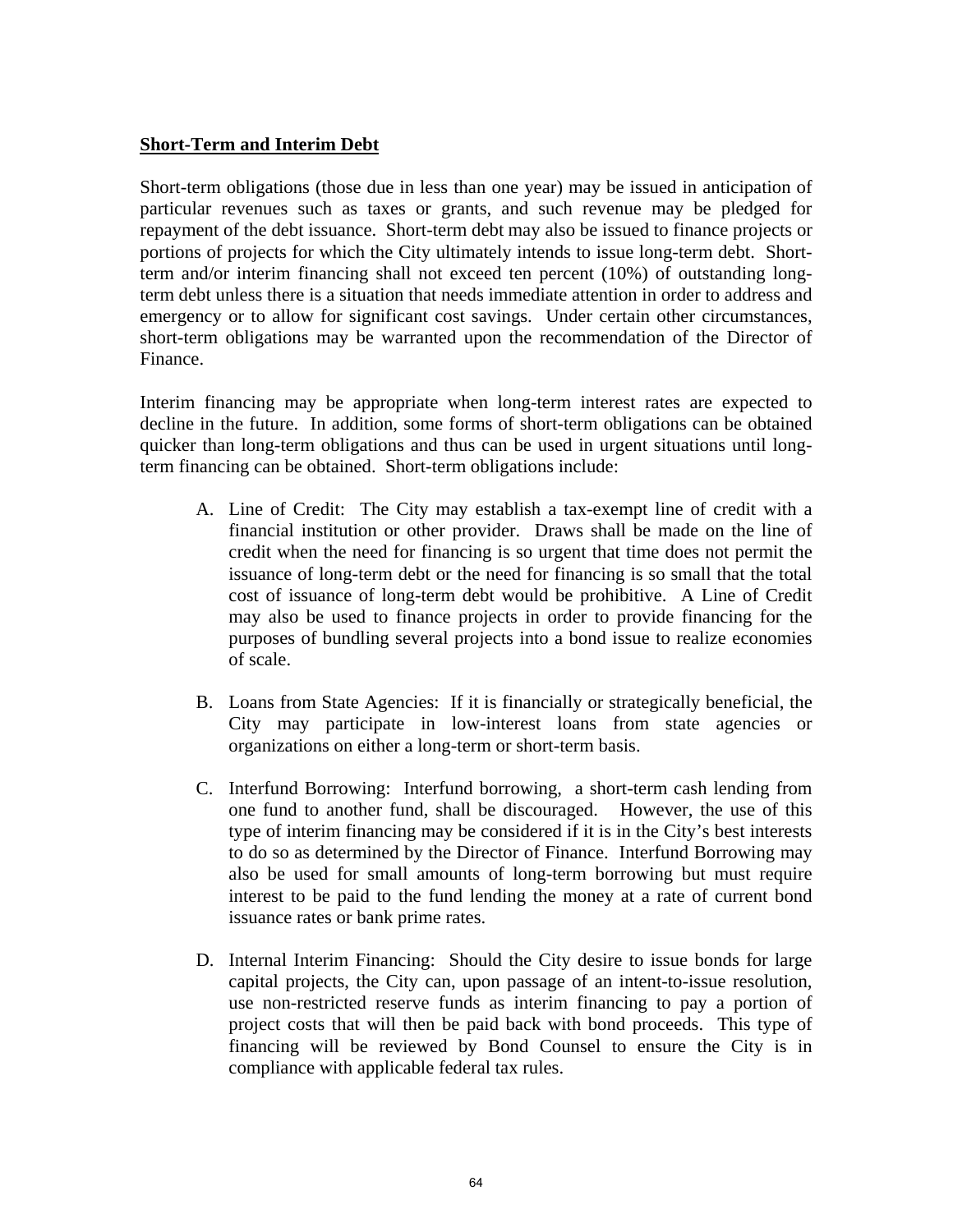E. Other types: The City may consider the use of Tax Anticipation Notes, Bond Anticipation Notes, Revenue Anticipation Note, or other such structured borrowings if it is in the best financial interests of the City.

# **VII. Structural Features of Debt**

Taxable and Tax-exempt Debt: The cost of taxable debt is higher than the cost of taxexempt debt. However, the issuance of taxable debt is mandated in some circumstances, and may allow flexibility in subsequent contracts with users or managers of the improvement constructed with the bond proceeds. Therefore, the City will usually issue obligations tax-exempt, but may occasionally issue taxable obligations when there is an expected benefit from doing so.

Maturity: The term of the City debt issues shall not exceed the useful life of the project or equipment financed. The repayment of principal on tax supported debt should generally not extend beyond 30 years unless there are compelling factors which make it necessary to extend the term beyond this point. All bond issues should consider a straight line amortization of principal based upon the useful life of each project being financed by that issue.

Bond Insurance: Bond insurance is an insurance policy which can be purchased by the City, which guarantees the payment of principal and interest. Bond insurance shall be acquired for all bonds issued by the City unless it is not in the best interests of the City.

Surety and Debt Service Reserve Funds: Surety and Debt Service Reserve Funds are used to provide a ready reserve to meet current debt service payments should monies not be available from current revenues for the protection of bondholders. The City may provide this in the form of a surety bond rather than a cash reserve. The City shall utilize the methodology that best serves its needs on a case-by-case basis.

Coverage Requirements: Coverage is the ratio of pledged revenues to related debt service in a given year. For each bond issue, the Finance Department, in conjunction with the financing team, shall determine the appropriate coverage requirements, if any.

Use of Variable-Rate Securities: When appropriate, the City may choose to issue securities that pay a rate of interest that varies according to a predetermined formula or results from a periodic remarketing of securities.

Validation: The City may seek judicial validation if it is deemed in the best interest of the City and if there is risk of a legal challenge.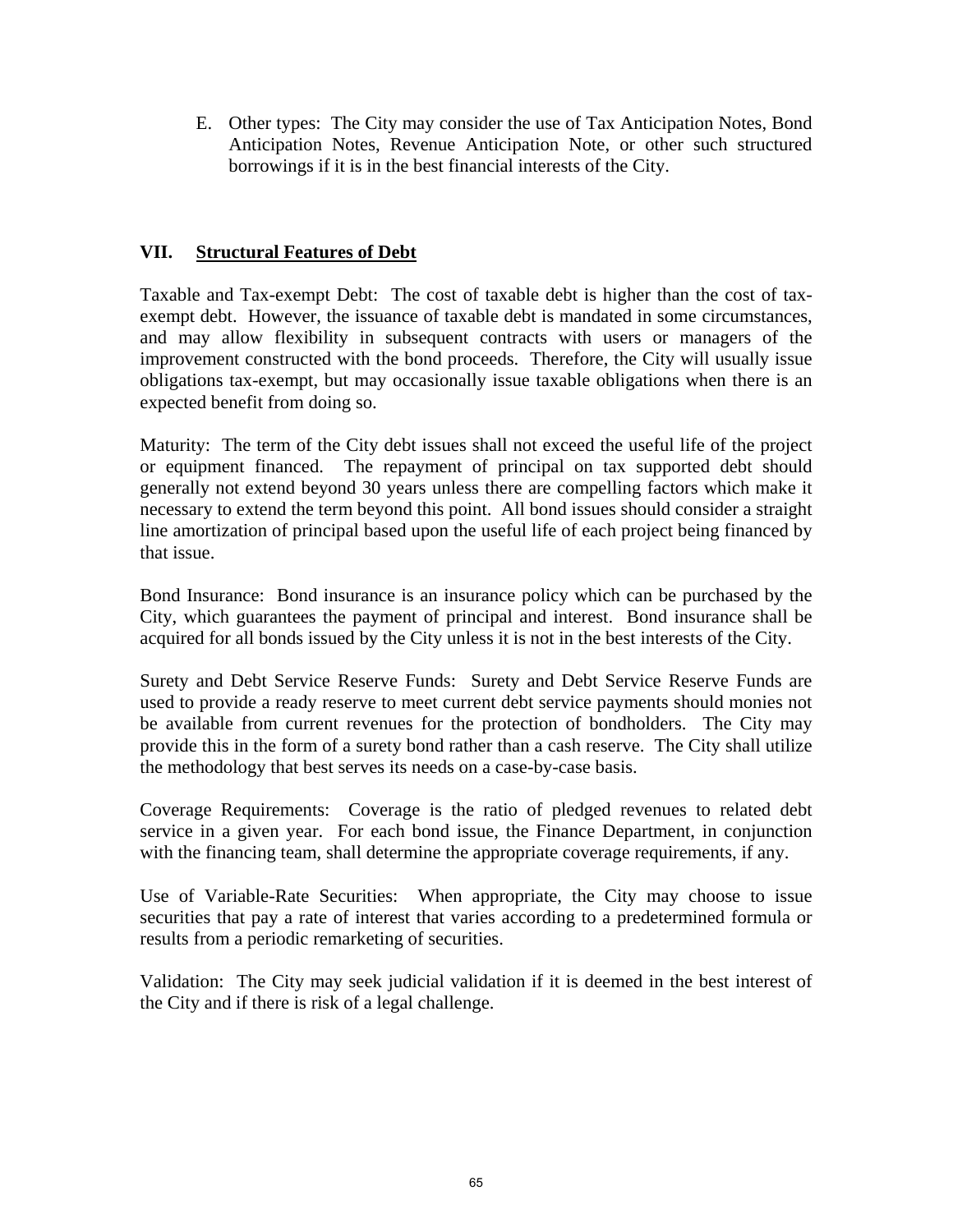# **VIII. Investment of Bond Proceeds**

Investment of bond proceeds will be consistent with those authorized by existing state law and by the City's investment policy, applicable bond covenants and Internal Revenue Service requirements. When financially in the best interests of the City, bond proceeds shall be invested and tracked separately from other investments.

# **IX. Refunding of Outstanding Debt**

Advance Refunding: The City may issue advance refunding bonds (as defined for federal tax law purposes) when advantageous, legally permissible, prudent and a net present value savings of at least three percent (3%) is provided.

Exceptions to this requirement shall be made only upon the recommendation of the Director of Finance.

Current Refunding: The City may issue current refunding bonds (as defined for federal tax law purposes) when advantageous, legally permissible, prudent and net present value savings equal or exceed three percent (3%)

Restructuring of Debt: The City may choose to refund outstanding indebtedness when existing bond covenants or other financial structures impinge on prudent and sound financial management. Savings requirements for current or advance refundings undertaken to restructure debt may be waived by the Director of Finance upon a finding that such restructuring is in the City's overall best financial interests.

# **X. Credit Objectives**

The City's goal is to maintain or improve the bond ratings. To that end, prudent financial management policies will be established and adhered to in all areas. Full disclosure of operations will be made to the bond rating agencies.

# **XI. Ongoing Disclosure**

In accordance with the Securities and Exchange Commission (SEC), Rule 15c2-12, the City will provide financial and operating information to the Nationally Recognized Municipal Information Repositories (NRMSIRs) designated by the SEC. The City will also provide its annual financial statements and other relevant information to rating agencies, paying agent banking institutions, and as required by Continuing Disclosure Requirements within all debt documents. The requirement to notice continuing disclosure may be satisfied by using a nation dissemination service such as :Disclosure U.S.A.".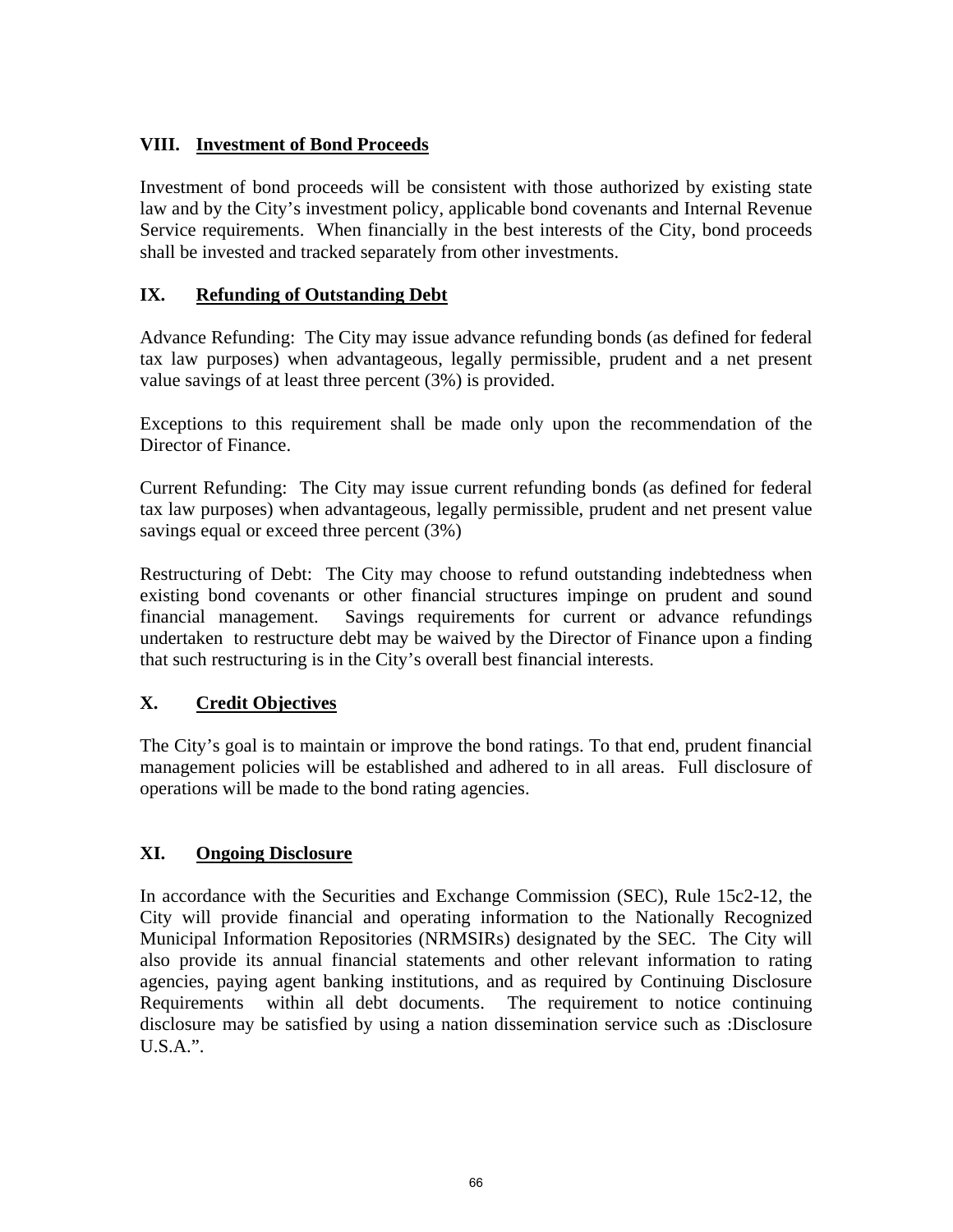# **XII. Method of Sale**

There are three ways the City may sell bonds: Competitive (public) sale, negotiated sale and private placement.

The Finance Department, as a matter of policy, shall review each transaction on a caseby-case basis to determine the most appropriate method of sale.

Negotiated Sale: Bonds may be sold through an exclusive arrangement between the City and an underwriter or underwriting syndicate. At the end of successful negotiations, the issue is awarded to the underwriters. This method offers flexibility for the City. In a negotiated sale, the underwriter shall be selected through the Request for Proposal (RFP) process or negotiations between various underwriters and the Director of Finance and the City's Financial Advisor. The criteria used to select an underwriter in a negotiated sale should include, but not be limited to, the following: overall experience, marketing philosophy, capability, previous experience, underwriter's discount and expenses.

Competitive Sale: When determined appropriate, the City may sell its debt obligations in which any interested underwriter is invited to submit a proposal to purchase an issue of bonds. The bonds are awarded to the underwriter presenting the best bid according to stipulated criteria set forth in the notice of sale. The criteria used to select an underwriter in a competitive sale shall be the true interest cost. The sale may be by sealed bids or over the internet.

Private Placement: When determined appropriate by the Director of Finance, the City may elect to sell its debt obligations through a private placement or limited public offering. Instead of retaining the services of an investment banking firm to underwrite the securities, the City can sell the bonds directly to a limited number of investors. The City may use a placement agent to assist in identifying likely investors.

# **XIII. Assembling a Financing Team**

A Financing Team will be assembled to provide professional services that are required to develop and implement the city's debt program with the goal of continuity, quality service and competitive prices.

The City Attorney shall supervise Bond Counsel as necessary, as well as provide any other legal services required for issuance of debt. The Bond Counsel's role is to prepare or review and advise the issuer regarding authorizing resolutions or ordinances, trust indentures, official statements, validation proceedings and litigation.

The City may retain an independent financial advisor for advice on debt structuring, the rating review process, marketing debt issuances, sale and post-sale services and to prepare and/or review the official statement. As necessary, the City may also retain other service advisors, such as trustees, underwriters, pricing advisors and disclosure counsel.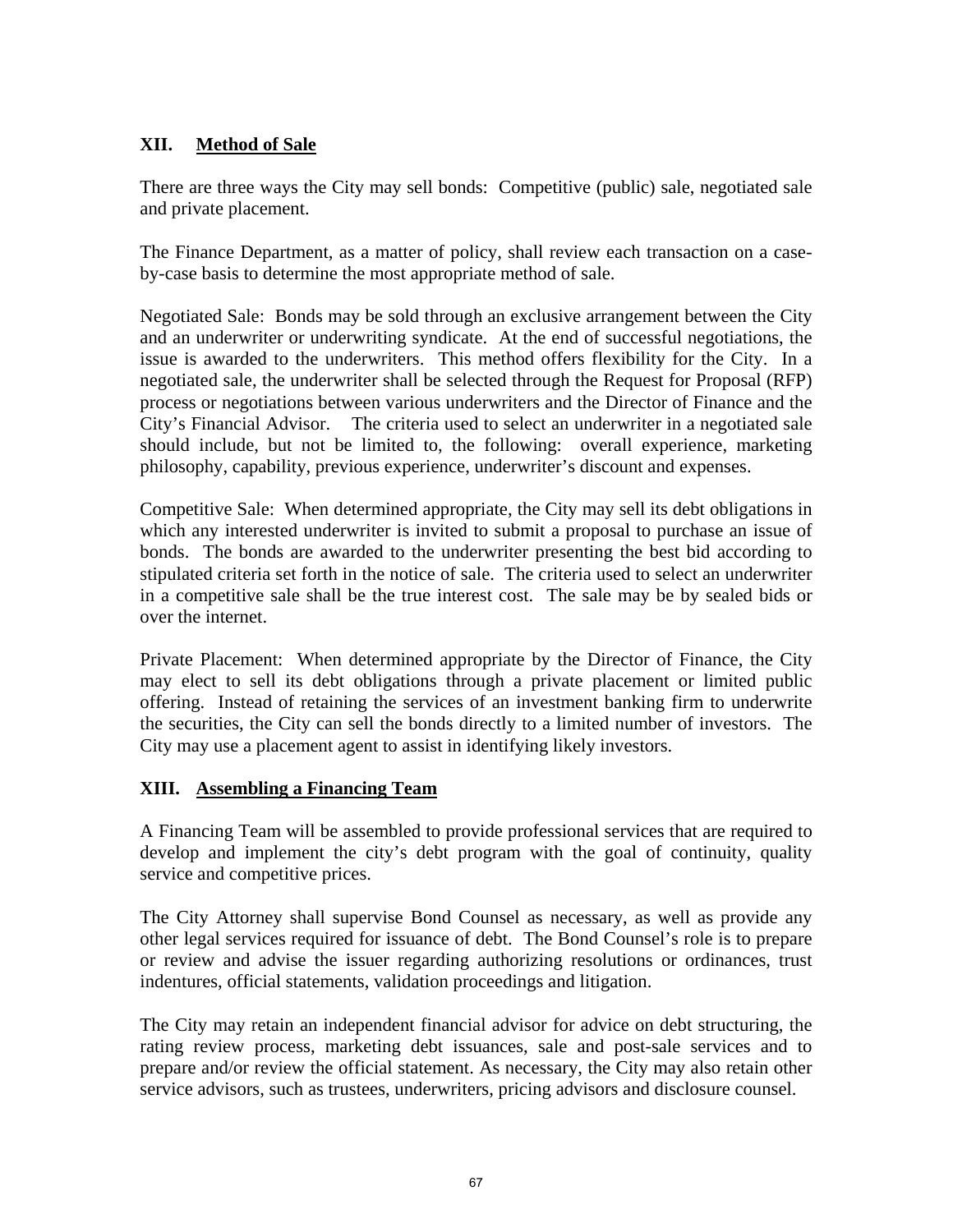The objective is to promote fair competition in the selection of the Financing Team. The overall goal is to be as objective as possible, incorporate clear and rational selection criteria, be independent of political influence, be perceived as fair by the respondents, result in a cost-effective transaction, result in the selection of the most qualified firm, and eliminate any and all conflict of interest.

# **XIV. Arbitrage Liability Management**

It is the City's policy to minimize the cost of arbitrage rebate and yield restrictions while strictly complying with applicable laws.

Because of the complexity of arbitrage rebate regulations and the severity of noncompliance penalties, arbitrage calculations will be performed by qualified arbitrage professionals in strict adherence with required Internal Revenue Service reporting dates, which are five (5) years after the delivery date of each issue, and each fifth year thereafter until the bonds have been matured, redeemed early or retired.

Arbitrage rebate costs shall be charged as negative interest revenue to the funds in which the related obligation proceeds were originally deposited.

# **XV. Modification to Policy**

This policy will be reviewed annually by the Director of Finance.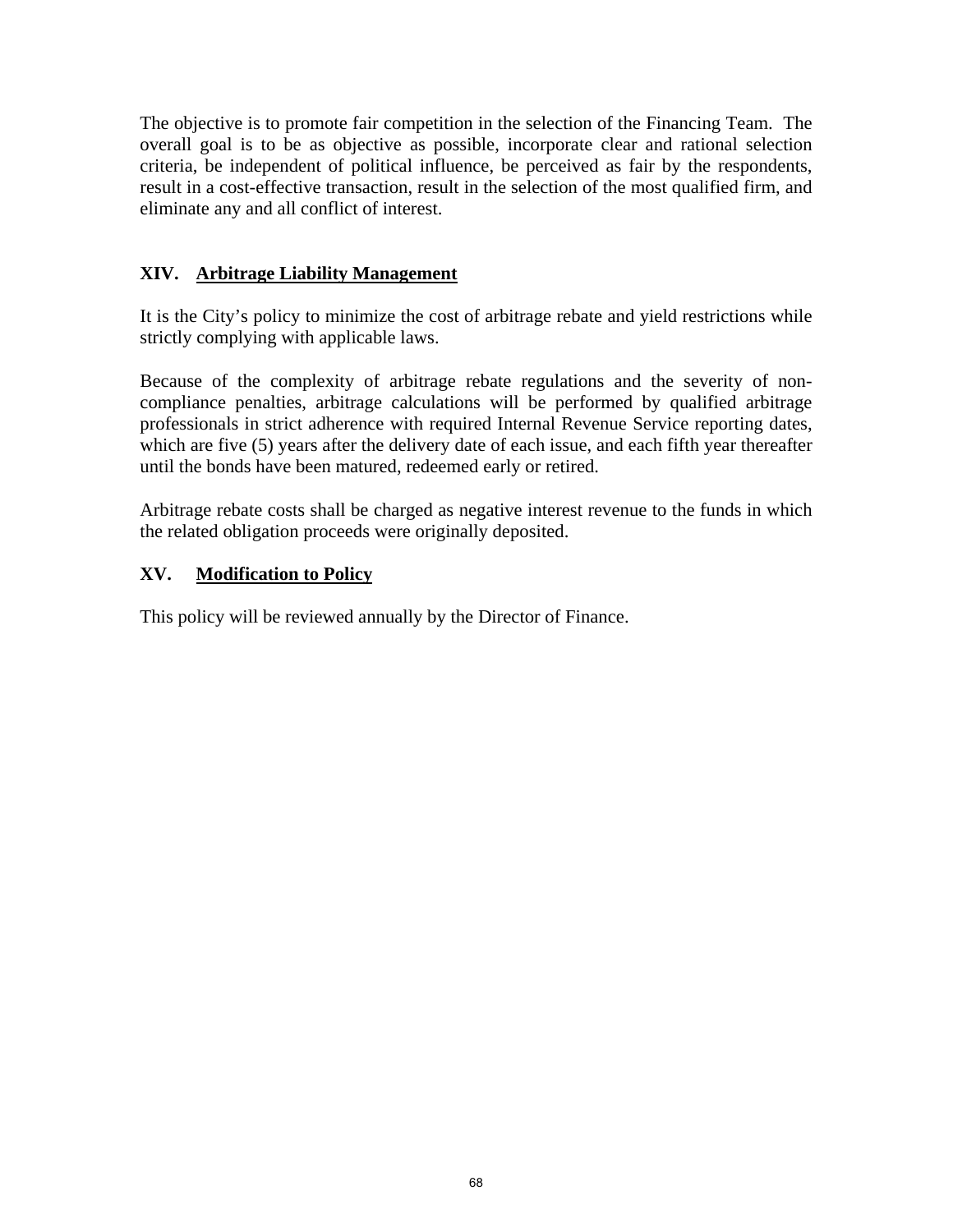### **Glossary**

Ad Valorem Tax: a tax calculated "according to the value" of property. Such a tax is based on the assessed valuation of real and tangible personal property.

Advance Refunding: a procedure whereby outstanding bonds are refinanced by the proceeds of a new bond issue. Typically, an advance refunding is performed to take advantage of interest rates that are significantly lower than those associated with the original bond issue or to remove restrictive language. Proceeds from the advance refunding are typically placed in an escrow account to pay the debt service of the refunded bonds until the remaining outstanding amount can be called.

Arbitrage: the difference between the interest rate cost of a debt instrument and the rate of interest earned on the investment of proceeds. Federal law limits the amount of interest cities earn on proceeds of debt issuance.

Bond: includes bonds, debentures, notes, certificates of indebtedness, mortgage certificates, or other obligations or evidences of indebtedness of any type or character.

Bond Anticipation Note (BAN): a short-term debt instrument issued by a state or municipality that will be paid off with the proceeds of an upcoming bond issue.

Bond Counsel: an attorney (or firm of attorneys) retained by the issuer to give a legal opinion concerning the validity of the securities. Bond counsel may prepare or review and advise the issuer regarding authorizing resolutions or ordinances, trust indentures, official statements, validation proceedings or litigation.

Bond Insurance: an insurance policy purchased by an issuer, which guarantees the payment of principal and interest of an issue. This security provides a higher credit rating and thus a lower borrowing cost for an issuer.

Capital Improvement Plan: a plan outlining the capital needs for a specified time period.

Capital Lease: an acquisition of a capital asset over time rather than merely paying rent for temporary use. A lease-purchase agreement, in which provision is made for transfer of ownership of the property for a nominal price at the scheduled termination of the lease, is referred to as a capital lease.

Conduit Bonds: conduit financings are securities issued by a government agency to finance a project of a business, whose activities have a general public purpose. The business receives all proceeds of the tax-exempt bond issue and is responsible for payment of its debt in its entirety.

Competitive Bid: a sealed bid, containing price and terms, submitted by prospective underwriter(s) to an issuer, who awards the contract to the bidder with the best price and terms. This may be done over the internet.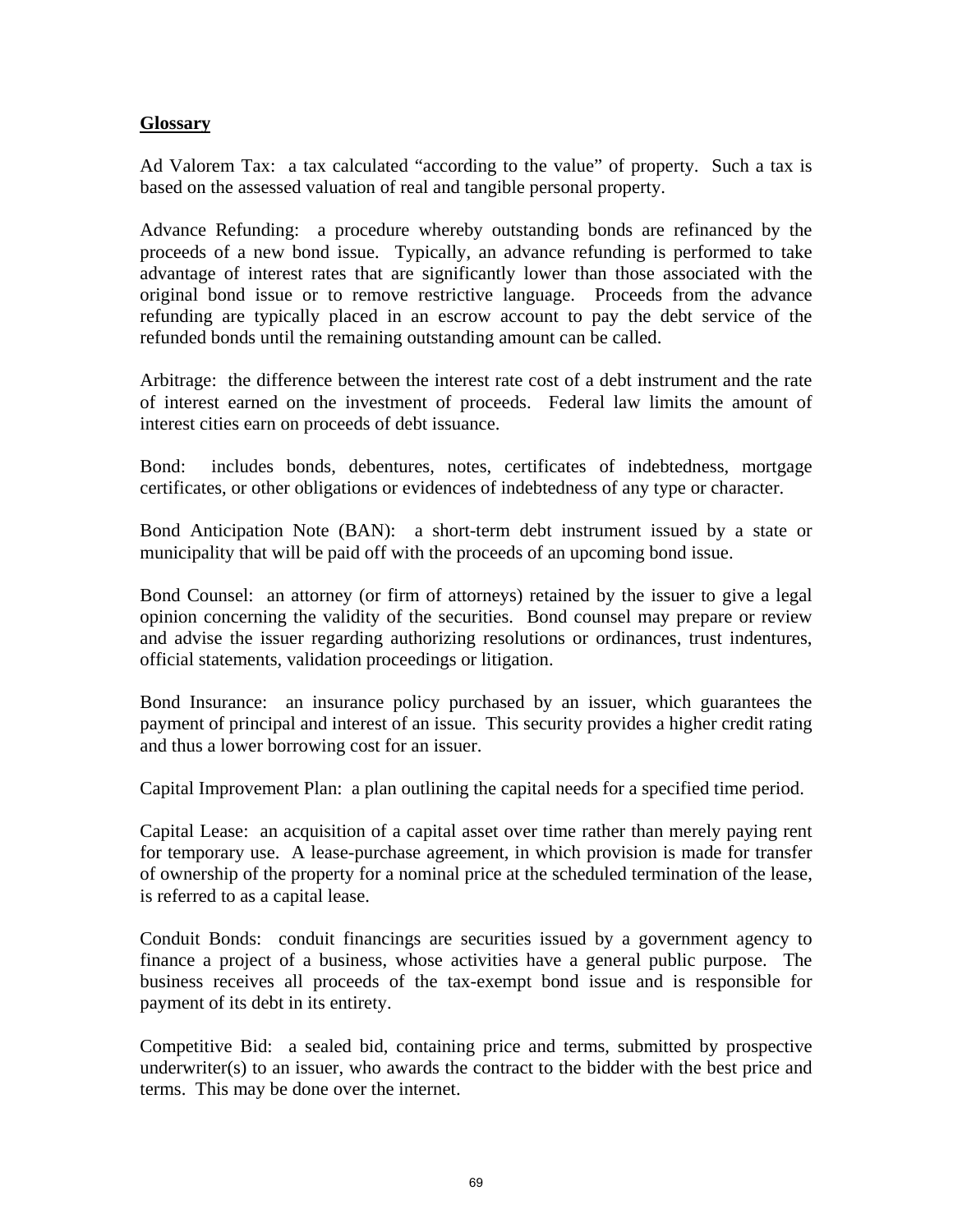Continuing Disclosure: the requirement by the Securities and Exchange Commission for most issuers of municipal debt to provide current financial information to the information repositories for access by the general marketplace.

Coverage: the ratio of pledged revenues to related debt service for a given year.

Debt Service Reserve Fund: the fund into which moneys are placed which may be used to pay debt service, if pledged revenues are insufficient to satisfy the debt service requirements. This is often established with debt proceeds. May be a surety policy purchased at time of issuance.

Derivatives: a financial product, the value of which is derived from the value of an underlying asset, reference rate or index. Typically, these agreements are contracts between a lender/investor and a borrower.

Financial Advisor: a consultant who advises an issuer on matters pertinent to a debt issue, such as structure, sizing, timing, marketing, pricing, terms and bond ratings.

Financing Team: the group of professionals consisting of City staff, Bond Counsel, Disclosure Counsel, Underwriters and Financial Advisors that work together to issue bonds.

General Obligation Bonds (GO): bonds which are secured by the full faith and credit and taxing power of the municipality and use funds that are legally available for payment of debt service. A city can issue ad valorem GO bonds which are repaid solely from ad valorem taxes, or non-ad valorem bonds which are repaid from legally available general fund revenues by a covenant to budget and appropriate

Improvement Bonds: special obligations of the municipality which are payable solely from the proceeds of the special assessments levied for an assessable project.

Master Lease Agreement: a pre-determined lease agreement between a city and a provider to lease equipment whose useful life is to short to finance with long-term debt.

Municipal Securities Rulemaking Board (MSRB): a 15-member, self-regulating organization that is entrusted with the responsibility of writing rules of conduct for the municipal securities market.

Negotiated Sale: underwriting of a new securities issue in which the spread between the purchase price paid to the issuer and the public offering price is determined through negotiation with one or more underwriters rather than multiple competitive bidding.

Paying Agent: an agent of the issuer with responsibility for timely payment of principal and interest to bond holders.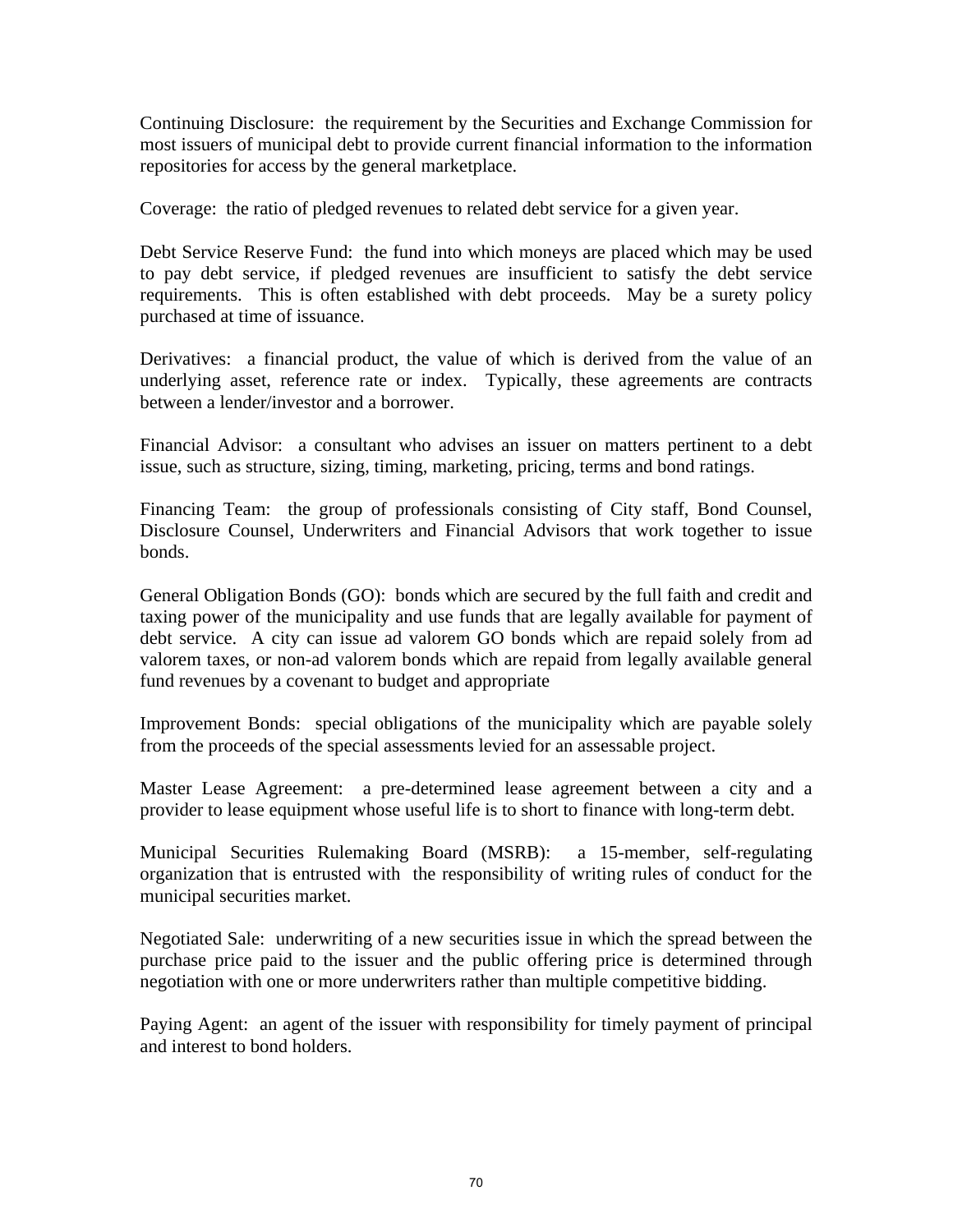Present Value: the value of a future amount or stream of payments stated in current dollars.

Project: any capital expenditure the Council deems to be for a public purpose.

Reserve Fund: a fund established by the terms of a bond issue into which money is deposited for payment of debt service in case of a shortfall in current revenues. May take the form of a surety policy.

Revenue Anticipation Note (RAN): a short-term debt issue of a municipality that is to be repaid out of anticipated revenues such as sales tax. When the revenue is collected, the RAN is paid off.

Revenue Bond: a bond payable from a specific source of revenue and to which the full faith and credit of an issuer is not pledged. Revenue bonds are payable from identified sources of revenue and do not permit the bondholders to compel a jurisdiction to pay debt service from any other source. Pledged revenues often are derived from the operation of an enterprise.

Tax Anticipation Note (TAN): a short-term obligation of a state or municipal government to finance current expenditures pending receipt of expected tax payments.

Underwriter: the firm that purchases a securities (bond) offering from a governmental issuer for resale.

Yield Restriction: the investment of bond proceeds in financial instruments that earn interest rates which are not significantly higher than the cost of borrowing.